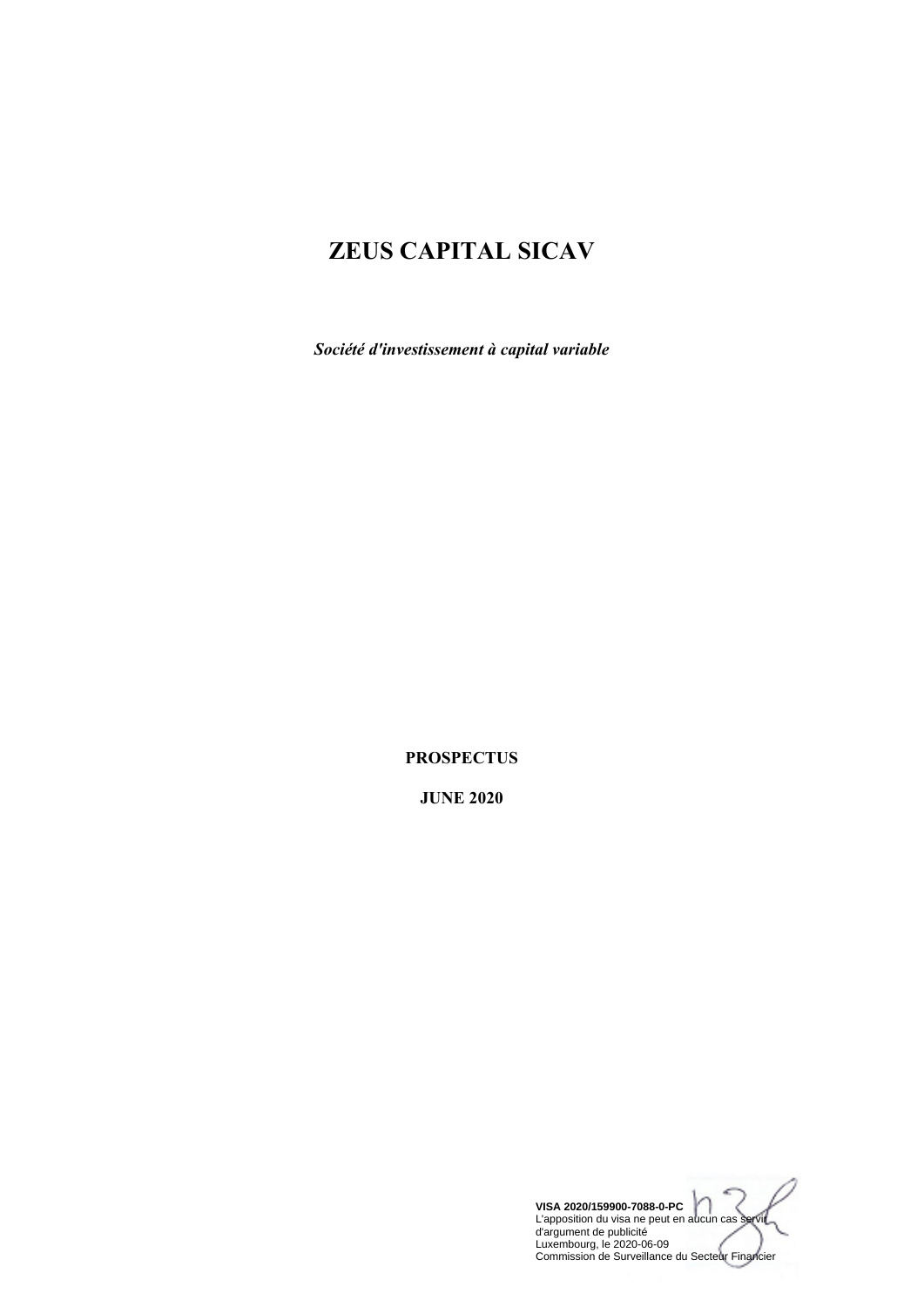# **CONTENTS**

# Content

| 1.  |                                                                                                  |  |
|-----|--------------------------------------------------------------------------------------------------|--|
| 2.  |                                                                                                  |  |
| 3.  |                                                                                                  |  |
| 4.  |                                                                                                  |  |
| 5.  |                                                                                                  |  |
| 6.  |                                                                                                  |  |
| 7.  |                                                                                                  |  |
| 8.  |                                                                                                  |  |
| 9.  |                                                                                                  |  |
| 10. |                                                                                                  |  |
| 11. |                                                                                                  |  |
| 12. |                                                                                                  |  |
| 13. |                                                                                                  |  |
| 14. |                                                                                                  |  |
| 15. |                                                                                                  |  |
| 16. |                                                                                                  |  |
| 17. |                                                                                                  |  |
| 18. |                                                                                                  |  |
| 19. |                                                                                                  |  |
| 20. |                                                                                                  |  |
| 21. |                                                                                                  |  |
| 22. |                                                                                                  |  |
| 23. |                                                                                                  |  |
| 24. |                                                                                                  |  |
| 25. |                                                                                                  |  |
| 26. | Suspension of determination of the Net Asset Value, issue, redemption and conversion of Shares66 |  |
| 27. |                                                                                                  |  |
| 28. |                                                                                                  |  |
|     |                                                                                                  |  |
|     |                                                                                                  |  |
|     |                                                                                                  |  |
|     |                                                                                                  |  |
|     |                                                                                                  |  |
|     |                                                                                                  |  |
|     |                                                                                                  |  |
|     |                                                                                                  |  |
|     |                                                                                                  |  |
|     |                                                                                                  |  |
|     |                                                                                                  |  |
|     |                                                                                                  |  |
|     |                                                                                                  |  |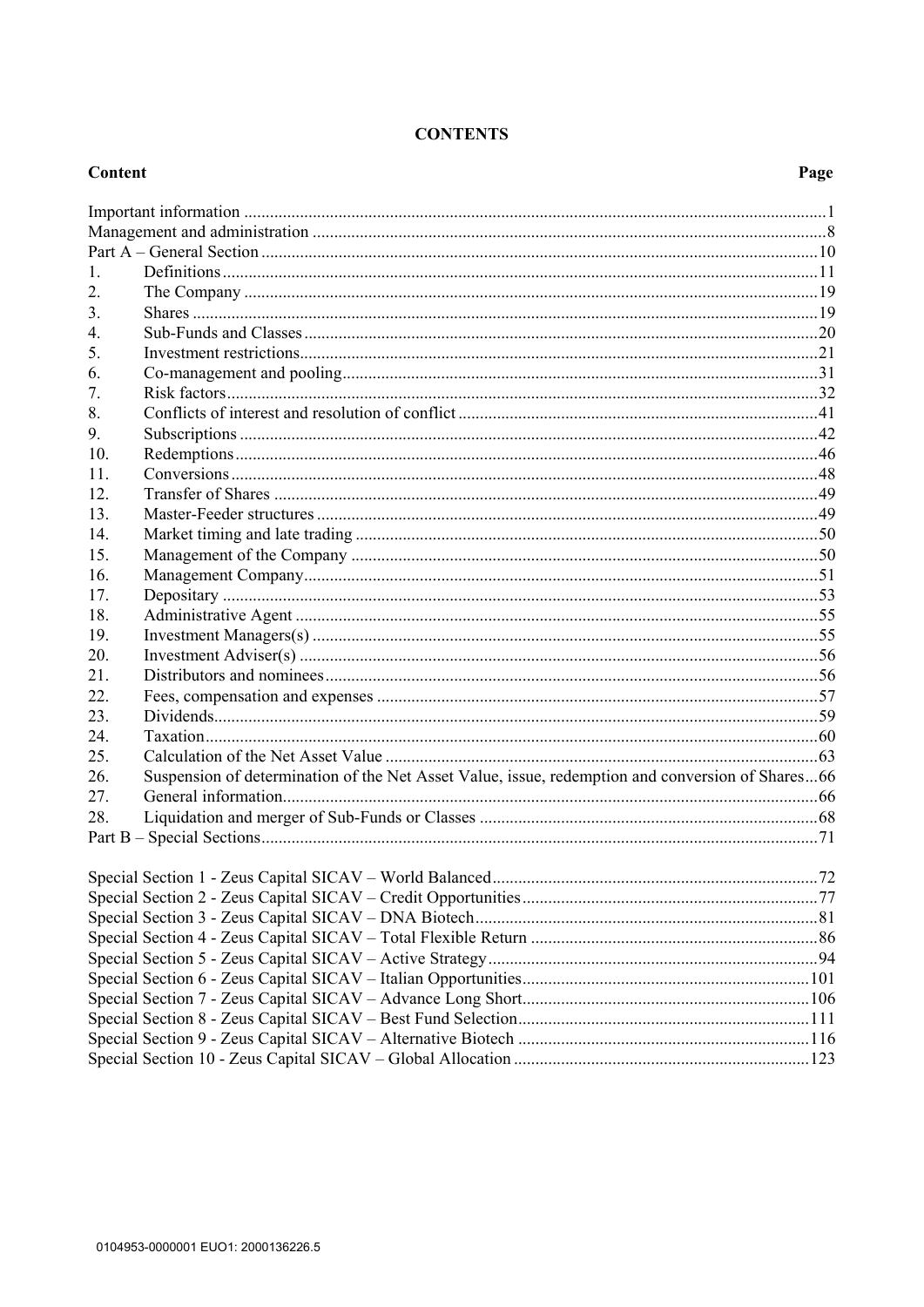# **IMPORTANT INFORMATION**

# **General**

Shares in the Company are offered on the basis of the information and the representations contained in the current Prospectus accompanied by the Key Investor Information Document(s), the latest annual report and semi-annual report, if published after the latest annual report, as well as the documents mentioned herein which may be inspected by the public at the registered office of the Company.

Investors must also refer to the relevant Special Sections attached to the Prospectus. Each Special Section sets out the specific objectives, policy and other features of the relevant Sub-Fund to which the Special Section relates as well as risk factors and other information specific to the relevant Sub-Fund.

No person has been authorised to issue any advertisement or to give any information, or to make any representations in connection with the offering, placing, subscription, sale, switching or redemption of shares other than those contained in this Prospectus and the Key Investor Information Document and, if issued, given or made, such advertisement, information or representations must not be relied upon as having been authorised by the Company or the Depositary. Neither the delivery of this Prospectus or of the Key Investor Information Document nor the offer, placement, subscription or issue of any of the shares shall under any circumstances create any implication or constitute a representation that the information given in this Prospectus and in the Key Investor Information Document is correct as of any time subsequent to the date hereof.

The members of the Board, whose names appear under the Section "General Information", accept joint responsibility for the information and statements contained in this Prospectus and in the Key Investor Information Document issued for each Sub-Fund. They have taken all reasonable care to ensure that the information contained in this Prospectus and in the Key Investor Information Document is, to the best of their knowledge and belief, true and accurate in all material respects and that there are no other material facts the omission of which makes misleading any statement herein, whether of fact or opinion at the date indicated on this Prospectus.

Investors may, subject to applicable law, invest in any Sub-Fund offered by the Company. Shareholders should choose the Sub-Fund that best suits their specific risk and return expectations as well as their diversification needs and are encouraged to seek independent advice in that regard. A separate pool of assets will be maintained for each Sub-Fund and will be invested in accordance with the investment policy applicable to the relevant Sub-Fund in seeking to achieve its investment objective. The Net Asset Value and the performance of the Shares of the different Sub-Fund and classes thereof are expected to differ. It should be remembered that the price of Shares and the income (if any) from them may fall as well as rise and there is no guarantee or assurance that the stated investment objective of a Sub-Fund will be achieved.

An investment in the Company involves investment risks including those set out herein under the Section "Risk factors". In addition, investors should refer to the Section "Specific risk factors" of the Special Section of the relevant Sub-Fund in order to assess – and inform themselves on – the risks associated with an investment in such specific Sub-Fund.

The Company is allowed to invest in financial derivative instruments. While the prudent use of derivatives can be beneficial, derivatives also involve risks different from, and, in certain cases, greater than, the risks presented by more traditional investments. A more detailed description of the risks relating to the use of derivatives may be found under the Section "Risk factors" below.

All Shareholders are entitled to the benefit of, are bound by and are deemed to have notice of, the provisions of the Prospectus, the Special Sections and the Articles.

# **Definitions**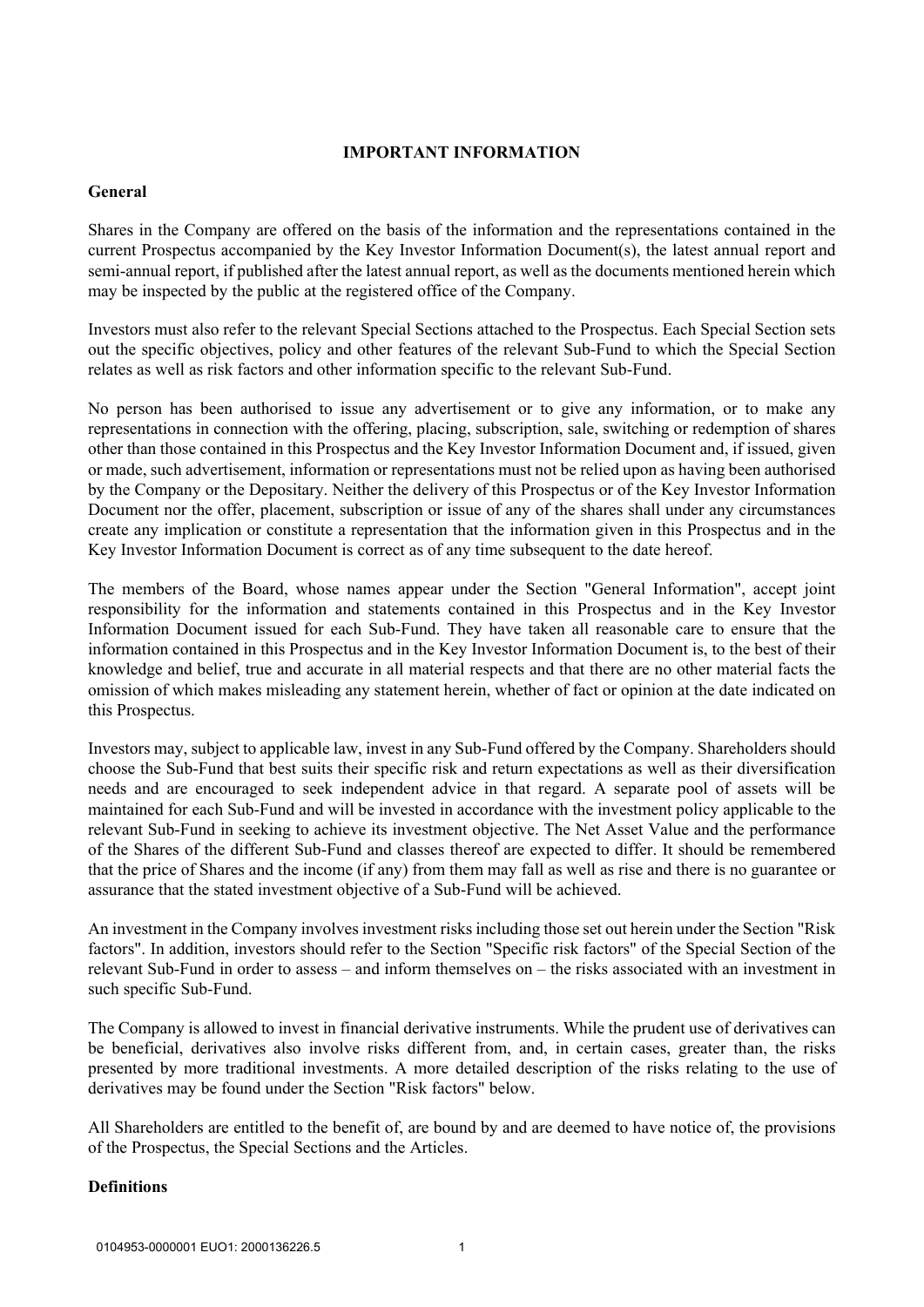Unless the context otherwise requires, or as otherwise provided in this Prospectus, capitalised words and expressions shall bear the respective meanings ascribed thereto under the Section "Definitions".

#### **Selling Restrictions**

The distribution of this Prospectus and the offering or purchase of Shares is restricted in certain jurisdictions. This Prospectus and the Key Investor Information Document do not constitute an offer of or invitation or solicitation to subscribe for or acquire any Shares in any jurisdiction in which such offer or solicitation is not permitted, authorised or would be unlawful. Persons receiving a copy of this Prospectus or of the Key Investor Information Document in any jurisdiction may not treat this Prospectus or the Key Investor Information Document as constituting an offer, invitation or solicitation to them to subscribe for Shares notwithstanding that, in the relevant jurisdiction, such an offer, invitation or solicitation could lawfully be made to them without compliance with any registration or other legal requirement. It is the responsibility of any persons in possession of this Prospectus or of the Key Investor Information Document and any persons wishing to apply for Shares to inform themselves of, and to observe, all applicable laws and regulations of any relevant jurisdiction. Prospective applicants for Shares should inform themselves as to the legal requirements of so applying, and any applicable exchange control regulations and taxes in the countries of their respective citizenship, residence or domicile.

**Luxembourg** – The Company is registered pursuant to Part I of the 2010 Act. However, such registration does not require any Luxembourg authority to approve or disapprove either the adequacy or accuracy of this Prospectus or the assets held in the various Sub-Funds of the Company. Any representations to the contrary are unauthorised and unlawful.

**European Union** – The Company qualifies as a UCITS and may apply for recognition under the UCITS Directive, for marketing to the public in certain EEA Member States.

**USA** – The Shares have not been registered under the U.S. Securities Act of 1933, as amended (the **U.S. Securities Act**) or the securities laws of any state or political subdivision of the United States, and the Shares may not be offered, sold, transferred or delivered, directly or indirectly, in the United States or to, or for the account or benefit of, any U.S. Person. The Company is not registered nor does it intend to register under the U.S. Investment Company Act of 1940, as amended (the **U.S. Investment Company Act**). Accordingly, the Shares are being offered and sold only outside the United States to Persons that are other than U.S. Persons as defined in Regulation S under the U.S. Securities Act. No Shares shall be offered to US Persons. For the purposes of this Prospectus, the term "US Person" includes (but is not limited to) any person (including a partnership, a corporation, a limited liability company or similar entity) who is a citizen or resident of the United States of America or is organised or incorporated under the laws of the United States of America or regards himself as a "US national" or "US person" as defined by the US Securities Act or a "specified US person" as defined by FATCA. The decision to offer Shares to a US Person will be at the sole discretion of the Board. These restrictions also apply to any transfer of Shares made at a later date in the United States or to the benefit of a US Person. Any Shareholder who becomes a US Person may be subject to withholding tax at source and required to file a United States tax return.

For some Sub-Funds, the Company may either subscribe to classes of shares of target funds likely to participate in offerings of US new issue equity securities (**US IPOs**) or directly participate in US IPOs. The Financial Industry Regulatory Authority (**FINRA**), pursuant to FINRA rules 5130 and 5131 (the **Rules**), has established prohibitions concerning the eligibility of certain persons to participate in US IPOs where the beneficial owner(s) of such accounts are financial services industry professionals (including, among other things, an owner or employee of a FINRA member firm or money manager) (a **restricted person**), or an executive officer or director of a U.S. or non-U.S. company potentially doing business with a FINRA member firm (a **covered person**). Accordingly, investors considered as restricted persons or covered persons under the Rules are not eligible to invest in the Company. In case of doubts regarding its status, the investor should seek the advice of its legal adviser.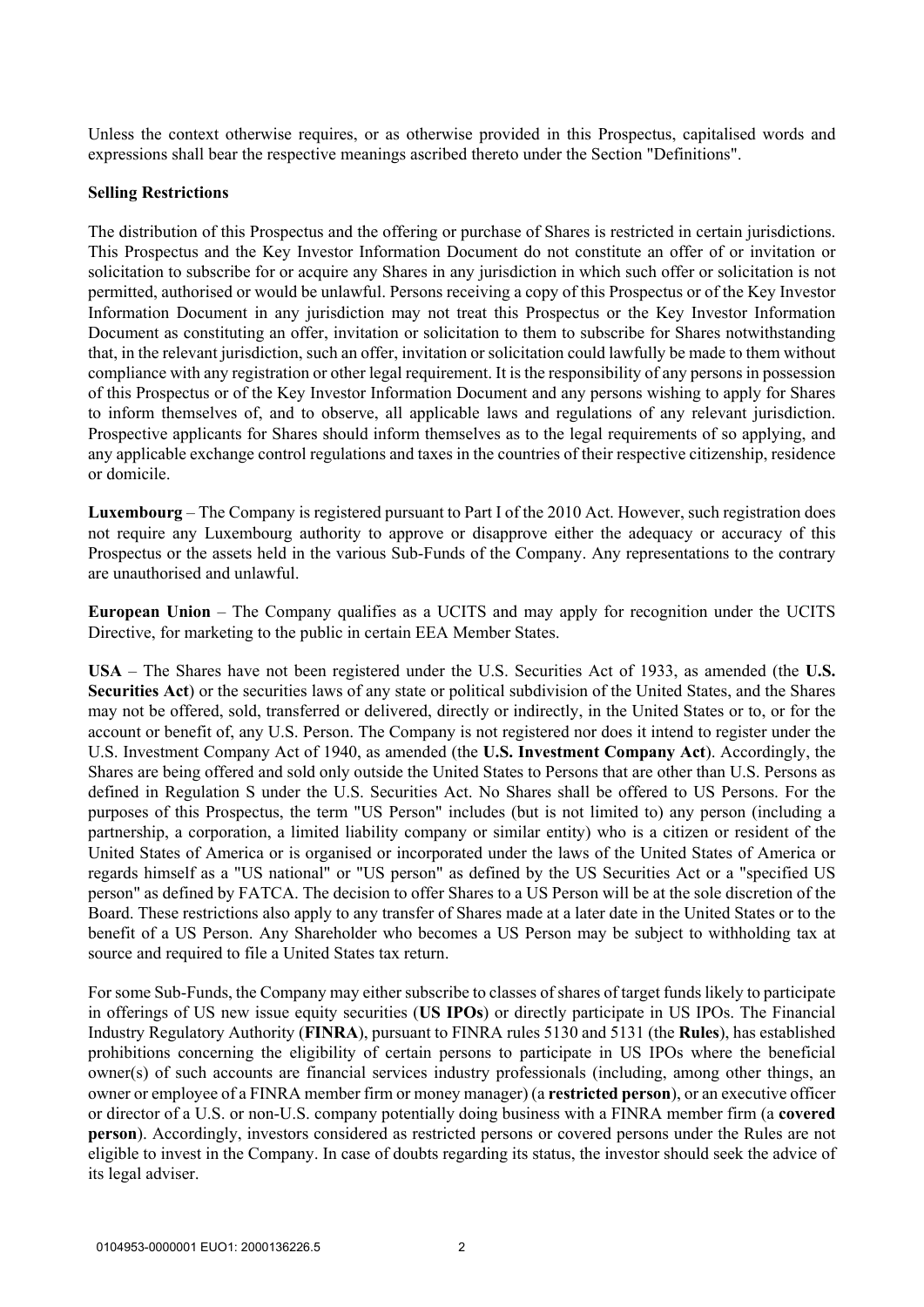# **Prevailing language**

The distribution of this Prospectus and the Key Investor Information Document in certain countries may require that these documents be translated into the official languages of those countries. Should any inconsistency arise between the translated versions of this Prospectus, the English version shall always prevail.

# **Data protection**

In compliance with the Luxembourg applicable data protection laws and regulations, including but not limited to the Regulation n°2016/679 of 27 April 2016 on the protection of natural persons with regard to the processing of personal data and on the free movement of such data (**GDPR**), as such applicable laws and regulations may be amended from time to time (collectively hereinafter referred to as the **Data Protection Laws**), the Company acting as data controller (the **Data Controller**) processes personal data in the context of the investments in the Company. The term "processing" in this section has the meaning ascribed to it in the Data Protection Laws.

# **1. Categories of personal data processed**

Any personal data as defined by the Data Protection Laws (including but not limited to the name, email address, postal address, date of birth, marital status, country of residence, identity card or passport, tax identification number and tax status, contact and banking details including account number and account balance, resume, invested amount and the origin of the funds) relating to (prospective) investors who are individuals and any other natural persons involved in or concerned by the Company's professional relationship with investors, as the case may be, including but not limited to any representatives, contact persons, agents, Service Providers, persons holding a power of attorney, beneficial owners and/or any other related persons (each a **Data Subject**) provided in connection with (an) investment(s) in the Company (hereinafter referred to as the **Personal Data**) may be processed by the Data Controller.

# **2. Purposes of the processing**

The processing of Personal Data may be made for the following purposes (the **Purposes**):

(a) For the performance of the contract to which the investor is a party or in order to take steps at the investor's request before entering into a contract

This includes, without limitation, the provision of investor-related services, administration of the holdings of the shares in the Company, handling of subscription, redemption and transfer orders, maintaining the register of investors, management of distributions, sending of notices, information and communications and more generally performance of service requests from and operations in accordance with the instructions of the investor.

The provision of Personal Data for this purpose:

- has a contractual nature or is a requirement necessary for the Company to enter into a contractual relationship with the investor; and
- is mandatory;
- (b) For compliance with legal and/or regulatory obligations

This includes (without limitation) compliance:

 with legal and/or regulatory obligations such as anti-money laundering and fight against terrorism financing, protection against late trading and market timing practices and accounting obligations;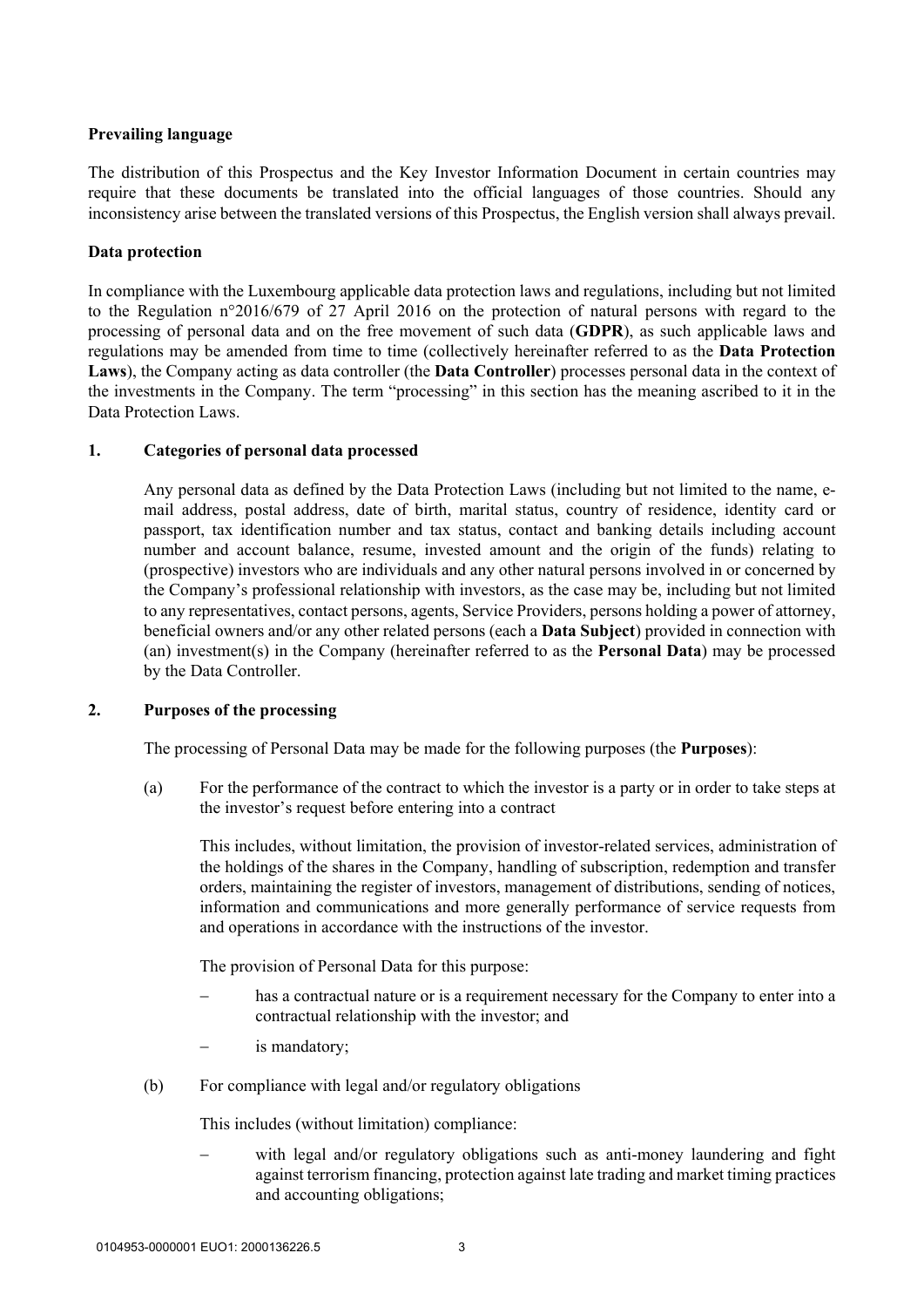- with identification and reporting obligations under foreign account tax compliance act (**FATCA**) and other comparable requirements under domestic or international exchange tax information mechanisms such as the Organisation for Economic Cooperation and Development (**OECD**) and EU standards for transparency and automatic exchange of financial account information in tax matters (**AEOI**) and the common reporting standard (**CRS**) (hereinafter collectively referred to as **Comparable Tax Regulations**). In the context of FATCA and/or Comparable Tax Regulations, Personal Data may be processed and transferred to the Luxembourg tax authorities who, in turn and under their control, may transfer such Personal Data to the competent foreign tax authorities, including, but not limited to, the competent authorities of the United States of America;
- with requests from, and requirements of, local or foreign authorities.

The provision of Personal Data for this purpose has a statutory/regulatory nature and is mandatory. In addition to the consequences mentioned in the last paragraph of item 2 hereunder, not providing Personal Data in this context may also result in incorrect reportings and/or tax consequences for the investor;

(c) For the purposes of the Company's legitimate interests

This includes the processing of Personal Data for risk management and for fraud prevention purposes, improvement of the services provided on behalf of the Company, disclosure of Personal Data to Processors (as defined in item 3 hereunder) for the purpose of the processing on the Company's behalf. Personal Data may also be processed to the extent required for preventing or facilitating the settlement of any claims, disputes or litigations, for the exercise of the Company's or the Data Controller's rights in case of claims, disputes or litigations or for the protection of its rights of another natural or legal person.

The provision of Personal Data for this purpose:

- has a contractual nature or is a requirement necessary for the Company to enter into a contractual relationship with the investor; and
- is mandatory;

and/or

(d) For any other specific purpose to which the Data Subject has consented

This covers the use and further processing of Personal Data where the Data Subject has given his/her explicit consent thereto, which consent may be withdrawn at any time, without affecting the lawfulness of processing based on consent before its withdrawal.

Not providing Personal Data for the Purposes under items  $2(a)$  to  $2(c)$  hereabove or the withdrawal of consent under item 2(d) hereabove may result in the impossibility to accept (on behalf of the Company) the investment in the Company and/or to perform (on behalf of the Company) investor-related services, or ultimately in the termination of the contractual relationship between the Company and the investor.

#### **3. Disclosure of personal data to third parties**

Personal Data may be transferred by the Data Controller, in compliance with and within the limits of the Data Protection Laws, to its delegates, service providers or agents and/or to the Company's service providers or agents such as (but not limited to) the Management Company, the Depositary, the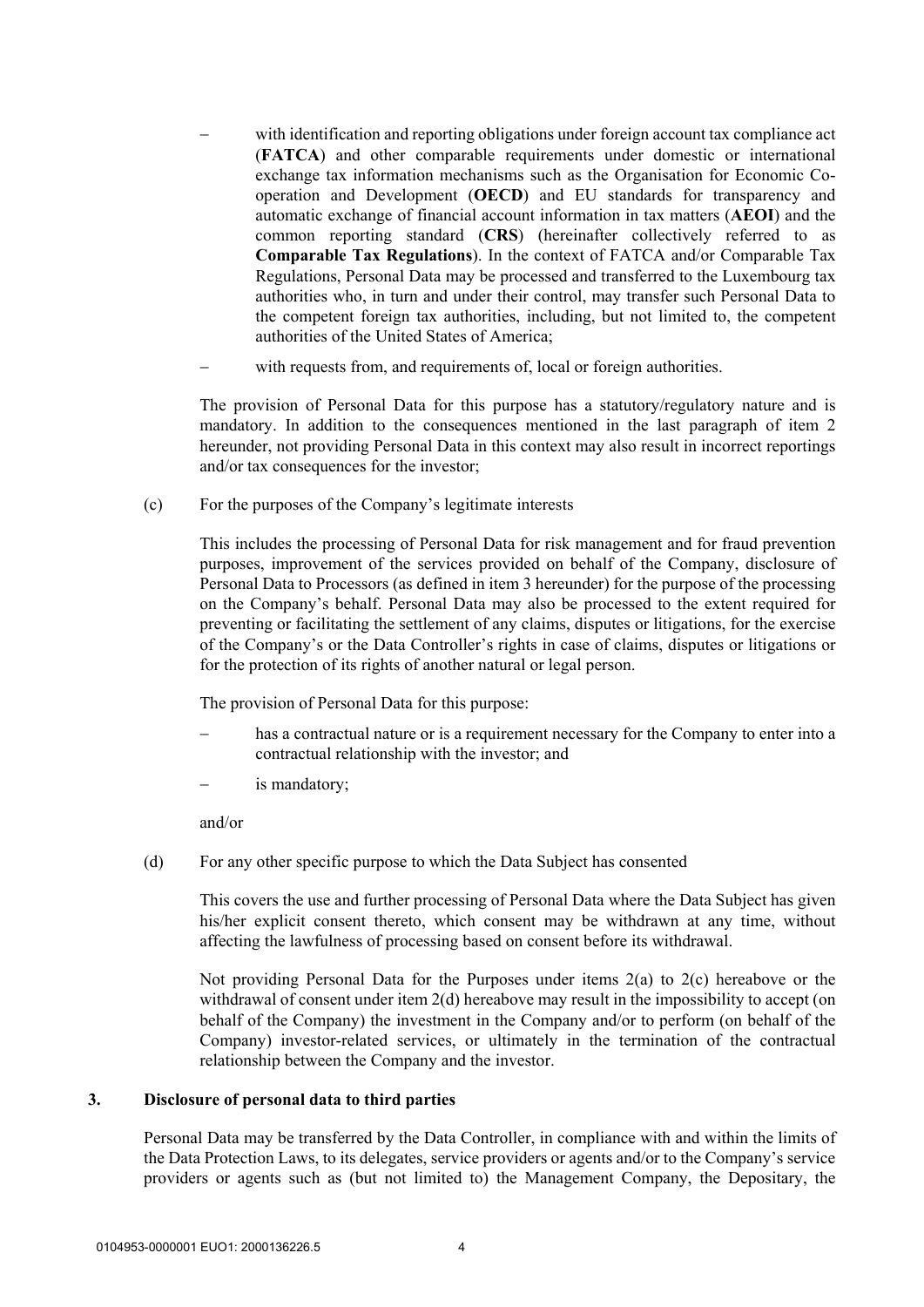Administrative and Paying Agent, distributors, the auditor, other entities directly or indirectly affiliated with the Company or the Data Controller and any other third parties who process the Personal Data (on the Company's behalf) in the provision of their services to the Company, acting as data processors (collectively hereinafter referred to as **Processors**).

Such Processors may in turn transfer Personal Data to their respective agents, delegates, service providers, affiliates, such as (but not limited to) certain entities of Edmond de Rothschild Group, acting as sub-processors (collectively hereinafter referred to as **Sub-Processors**).

Personal Data may also be shared with service providers, processing such information on their own behalf as data controllers, and third parties, as may be required by applicable laws and regulations (including but not limited to administrations, local or foreign authorities (such as competent regulator, tax authorities, judicial authorities, etc)).

Personal Data may be transferred to any of these recipients in any jurisdiction including outside of the European Economic Area (**EEA**). The transfer of Personal Data outside of the EEA may be made to countries ensuring (based on the European Commission's decision) an adequate level of protection or to other countries not ensuring such adequate level of protection. In the latter case, the transfer of Personal Data will be protected by appropriate or suitable safeguards in accordance with Data Protection Laws, such as standard contractual clauses approved by the European Commission. The Data Subject may obtain a copy of such safeguards by contacting the Data Controller.

# **4. Rights of the Data Subjects in relation to the Personal Data**

Under certain conditions set out by the Data Protection Laws and/or by applicable guidelines, regulations, recommendations, circulars or requirements issued by any local or European competent authority, such as the Luxembourg data protection authority (the **Commission Nationale pour la Protection des Données** – **CNPD**) or the European Data Protection Board, each Data Subject has the right:

- to access his/her Personal Data and to know, as the case may be, the source from which his/her Personal Data originate and whether such data came from publicly accessible sources;
- to ask for a rectification of his/her Personal Data in cases where such data is inaccurate and/or incomplete,
- to ask for a restriction of processing of his/her Personal Data,
- to object to the processing of his/her Personal Data,
- to ask for erasure of his/her Personal Data, and
- to data portability with respect to his/her Personal Data.

Further details regarding the above rights are provided for in Chapter III of GDPR and in particular articles 15 to 21 of GDPR.

No automated decision-making is conducted.

To exercise the above rights and/or withdraw his/her consent regarding any specific processing to which he/she has consented, the Data Subject may contact the Data Controller at the following address: 36, rue des Aubépines, L-8052 Bertrange, Grand Duchy of Luxembourg.

In addition to the rights listed above, should a Data Subject consider that the Data Controller does not comply with the Data Protection Laws, or has concerns with regard to the protection of his/her Personal Data, the Data Subject is entitled to lodge a complaint with a supervisory authority (within the meaning of GDPR). In Luxembourg, the competent supervisory authority is the CNPD.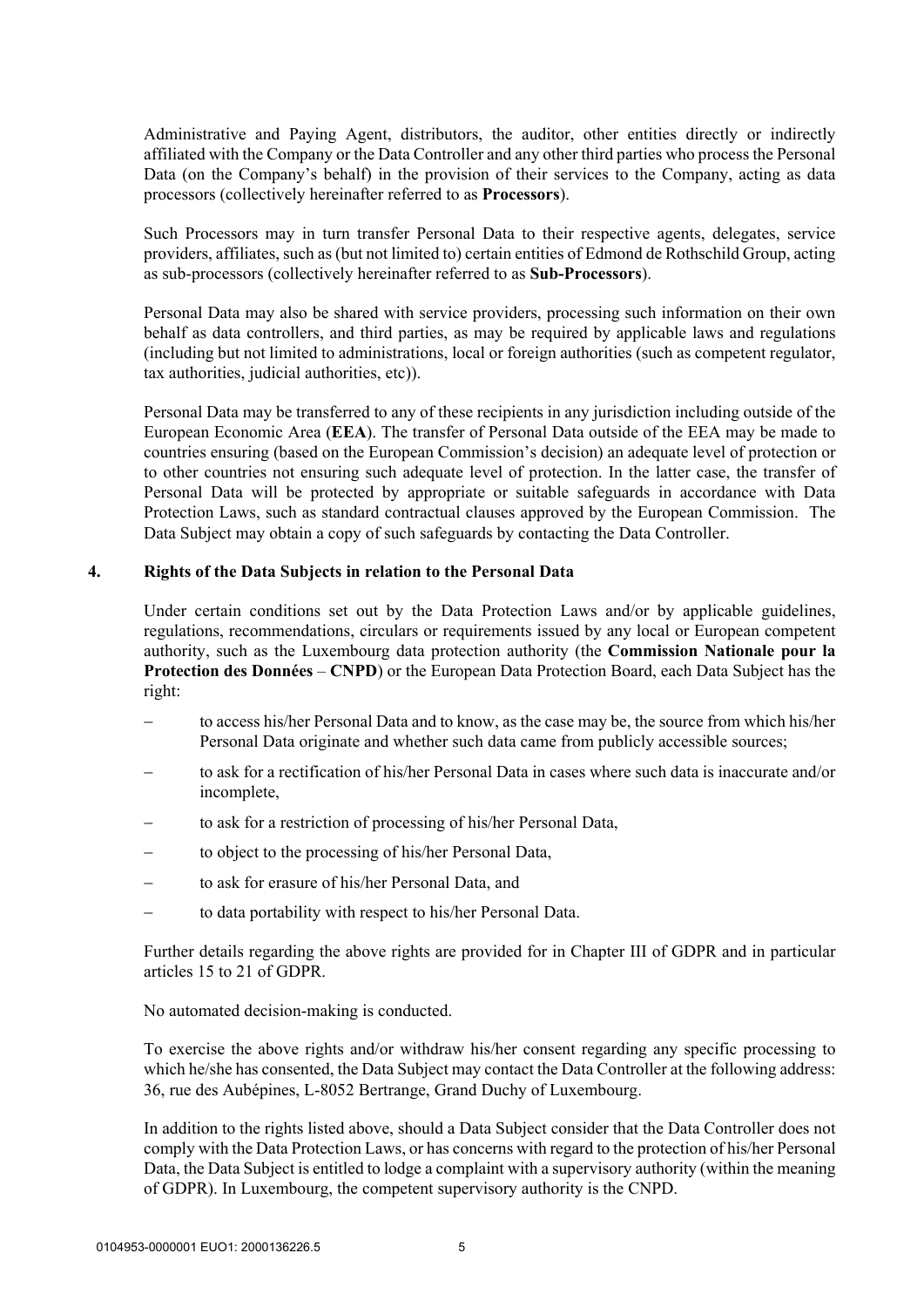### **5. Information on Data Subjects related to the investor**

To the extent the Investor provides Personal Data regarding Data Subjects related to him/her/it (e.g. representatives, beneficial owners, contact persons, agents, service providers, persons holding a power of attorney, etc.), the Investor acknowledges and agrees that: (i) such Personal Data has been obtained, processed and disclosed in compliance with any applicable laws and regulations and its/his/her contractual obligations; (ii) the Investor shall not do or omit to do anything in effecting this disclosure or otherwise that would cause the Data Controller, the Company, the Processors and/or Sub-Processors to be in breach of any applicable laws and regulations (including Data Protection Laws); (iii) the processing and transferring of Personal Data as described herein shall not cause the Data Controller, the Company, the Processors and/or Sub-Processors to be in breach of any applicable laws and regulations (including Data Protection Laws); and (iv) without limiting the foregoing, the Investor shall provide, before the Personal Data is processed by the Data Controller, the Processors and/or Sub-Processors, all necessary information and notices to such Data Subjects concerned, in each case as required by applicable laws and regulations (including Data Protection Laws) and/or its/his/her contractual obligations, including information on the processing of their Personal Data as described in this section. The Investor will indemnify and hold the Data Controller, the Company, the Processors and/or Sub-Processors harmless for and against all financial consequences that may arise as a consequence of a failure to comply with the above requirements.

# **6. Data retention period**

Personal Data will be kept in a form which permits identification of Data Subjects for at least a period of ten (10) years after the end of the financial year to which they relate or any longer period as may be imposed or permitted by applicable laws and regulations, in consideration of the legal limitation periods (including for litigation purposes).

### **7. Recording of telephone conversations**

Investors, including the Data Subjects related to him/her/it (who will be individually informed by the Investors in turn) are also informed that for the purpose of serving as evidence of commercial transactions and/or any other commercial communications and then preventing or facilitating the settlement of any disputes or litigations, their telephone conversations with and/or instructions given to the Data Controller, the Company's depositary bank and domiciliary agent and/or any other service provider or agent of the Company or of the Data Controller may be recorded in accordance with applicable laws and regulations. These recordings are kept during a period of seven (7) years or any longer period as may be imposed or permitted by applicable laws and regulations, in consideration of the legal limitation periods (including for litigation purposes). These recordings shall not be disclosed to any third parties, unless the Data Controller, the Company's depositary bank and domiciliary agent and/or any other service provider or agent of the Company or of the Data Controller is/are compelled or has/have the right to do so under applicable laws and/or regulations in order to achieve the purpose as described in this paragraph.

# **Benchmark Regulation**

In accordance with the provisions of the Benchmark Regulation, supervised entities may use benchmarks in the EU if the benchmark is provided by an administrator which is included in the register of administrators and benchmarks maintained by ESMA pursuant to Article 36 of the Benchmark Regulation (the **Register**). Benchmark administrators located in a third country whose indices are used by the Company benefit from the transitional arrangements afforded under the Benchmark Regulation and accordingly may not appear on the Register. Benchmark administrators whose indices are used by the Company are detailed in the description of the Sub-Funds.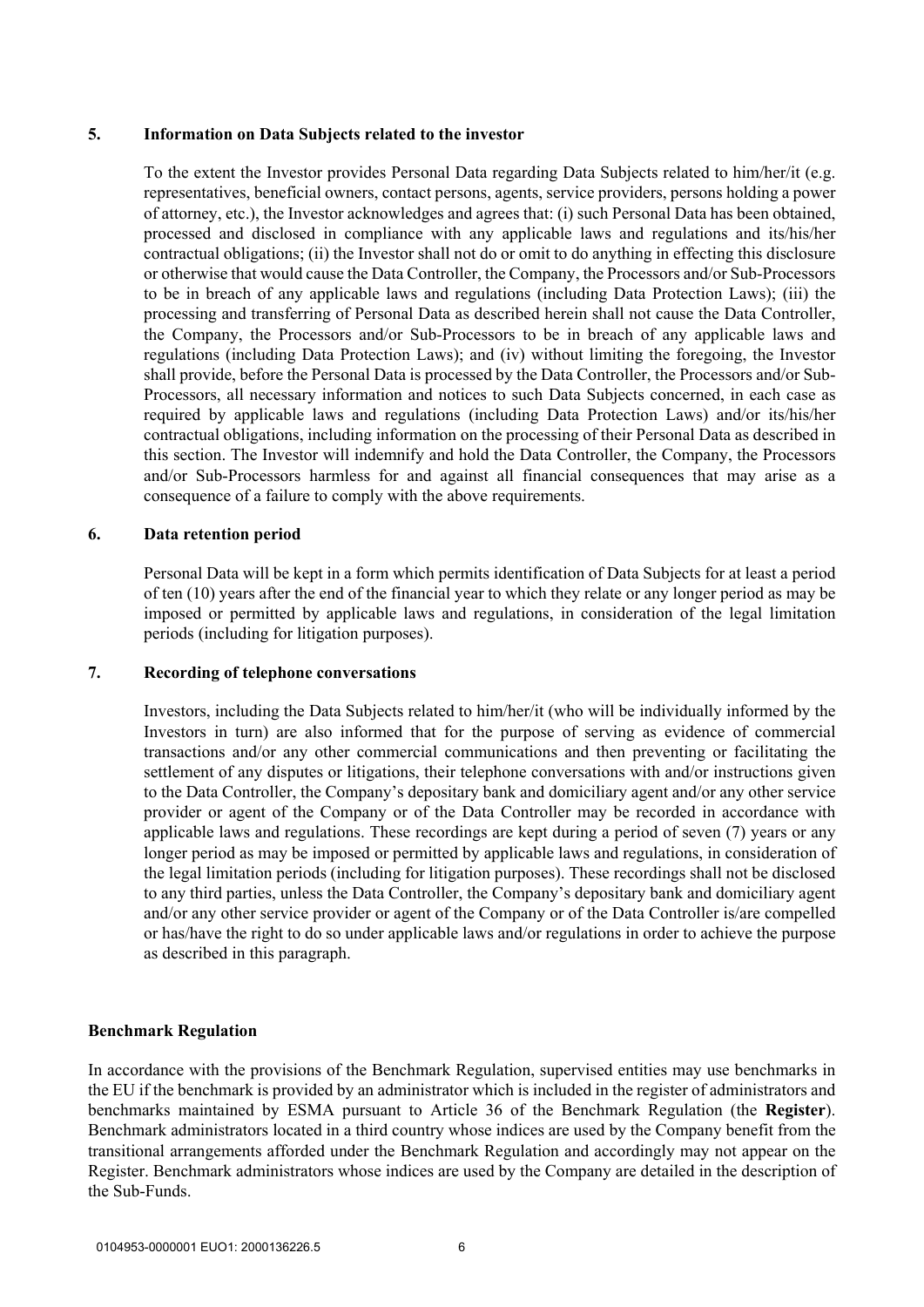The Management Company maintains a written plan setting out the actions that will be taken in the event that an index materially changes or ceases to be provided. The written plan is available upon request and free of charge at the registered office of the Management Company.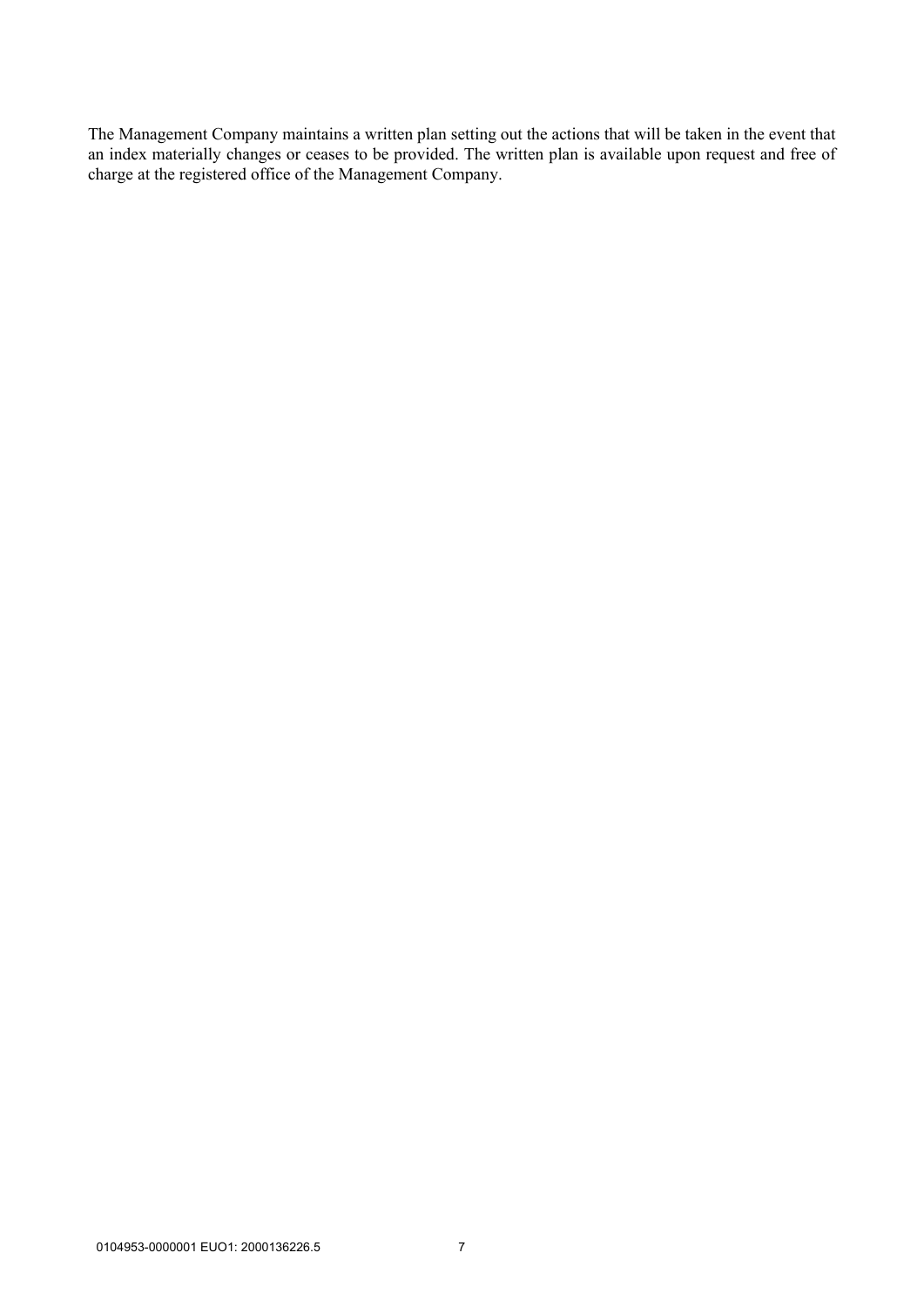# **MANAGEMENT AND ADMINISTRATION**

# **Registered office**

36, rue des Aubépines L-8052 Bertrange Grand Duchy of Luxembourg

#### **Members of the board of directors**

- Mr Fabio Mazzali, Chief Executive Officer, Zeus Capital S.A. Chairman
- Mr Michele Di Tuccio, Conducting Officer, Zeus Asset Management S.A.
- Mr Paolo Tortorella, Chief Executive Officer, Rea Holding S.A.

#### **Management Company**

Zeus Asset Management S.A. 36, rue des Aubépines L-8052 Bertrange Grand Duchy of Luxembourg

#### **Members of the board of directors of the Management Company**

- Mr Paolo Tortorella (Chairman)
- Mr Raffaele Rossetti
- Mrs Simona Bortolazzi

# **Conducting persons of the Management Company**

- Mr Andrea Bombardieri
- Mr Michele di Tuccio
- Mrs Simona Bortolazzi

### **Depositary**

Edmond de Rothschild (Europe) 20, Boulevard Emmanuel Servais L-2535 Luxembourg Grand Duchy of Luxembourg

#### **Administrative and Paying Agent**

Edmond de Rothschild Asset Management (Luxembourg) 20, Boulevard Emmanuel Servais L-2535 Luxembourg Grand Duchy of Luxembourg

#### **Domiciliary agent**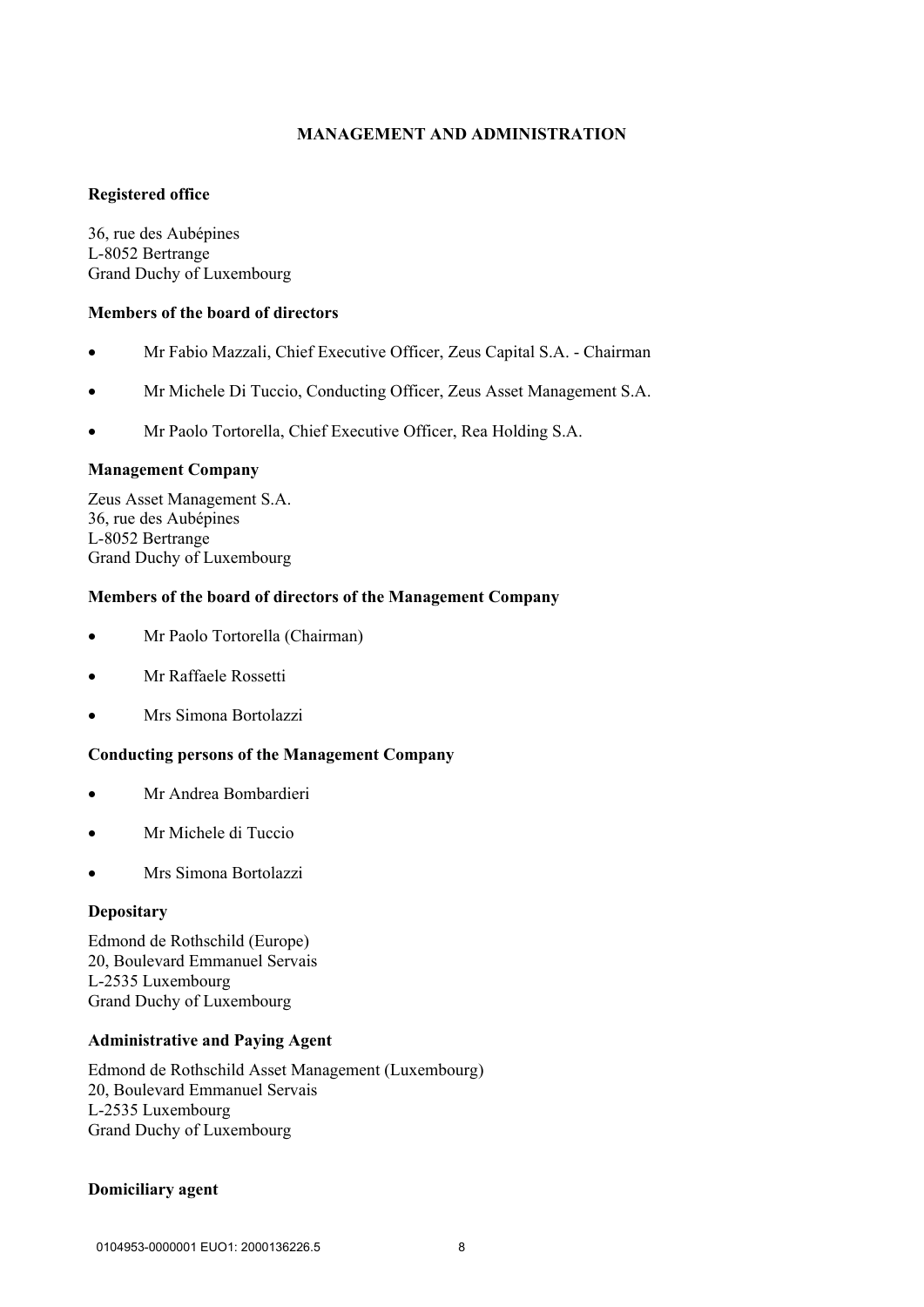Zeus Asset Management S.A. 36, rue des Aubépines L-8052 Bertrange Grand Duchy of Luxembourg

# **Distributor**

Zeus Asset Management S.A. 36, rue des Aubépines L-8052 Bertrange Grand Duchy of Luxembourg

# **Auditor**

KPMG Luxembourg 39, avenue J.F. Kennedy L-1855 Luxembourg Grand Duchy of Luxembourg

# **Legal adviser**

Allen & Overy, société en commandite simple 5, avenue J.F. Kennedy L-1855 Luxembourg Grand Duchy of Luxembourg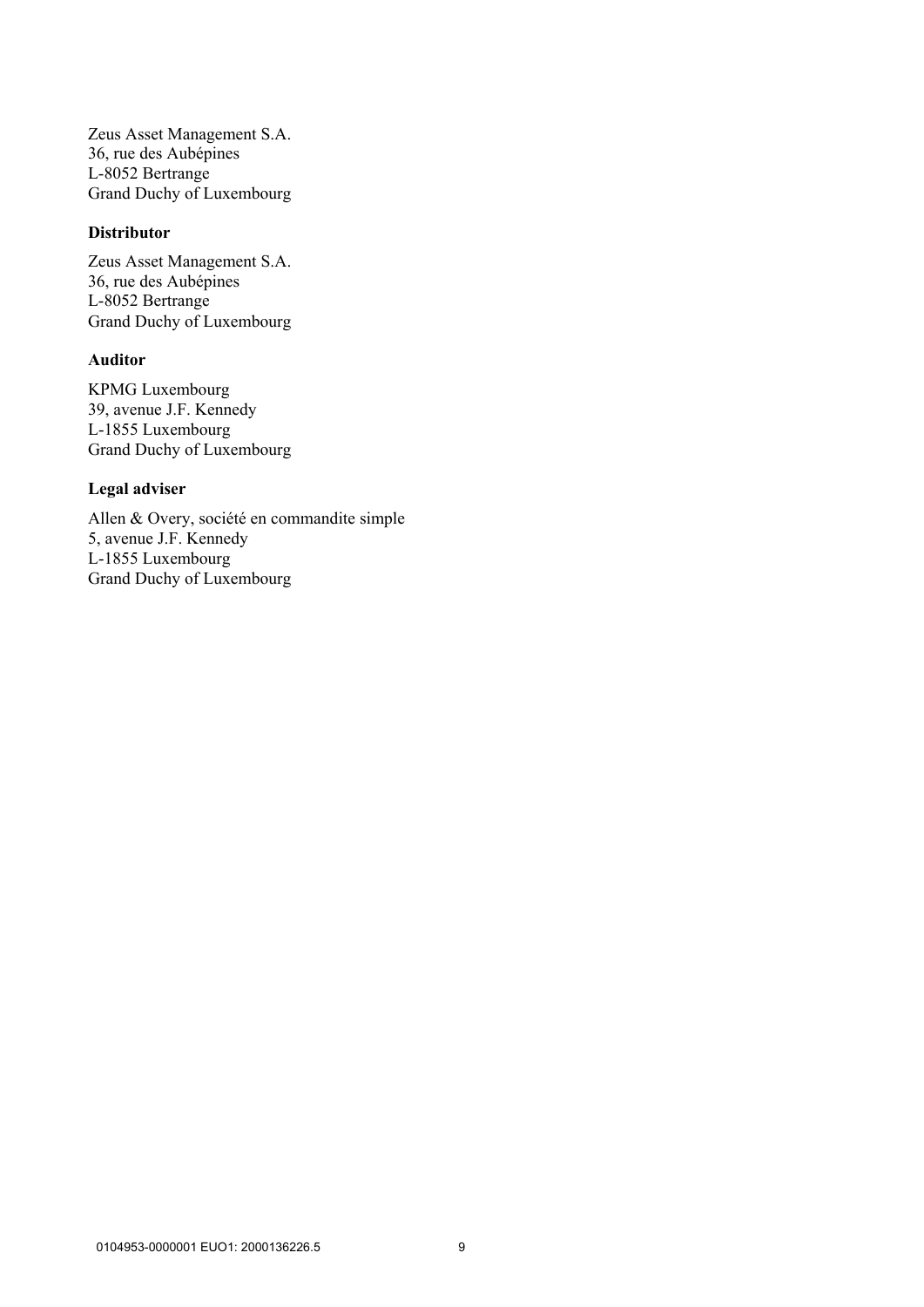# **PART A – GENERAL SECTION**

The General Section applies to all Sub-Funds of the Company. Each Sub-Fund is subject to specific rules which are set forth in the Special Section.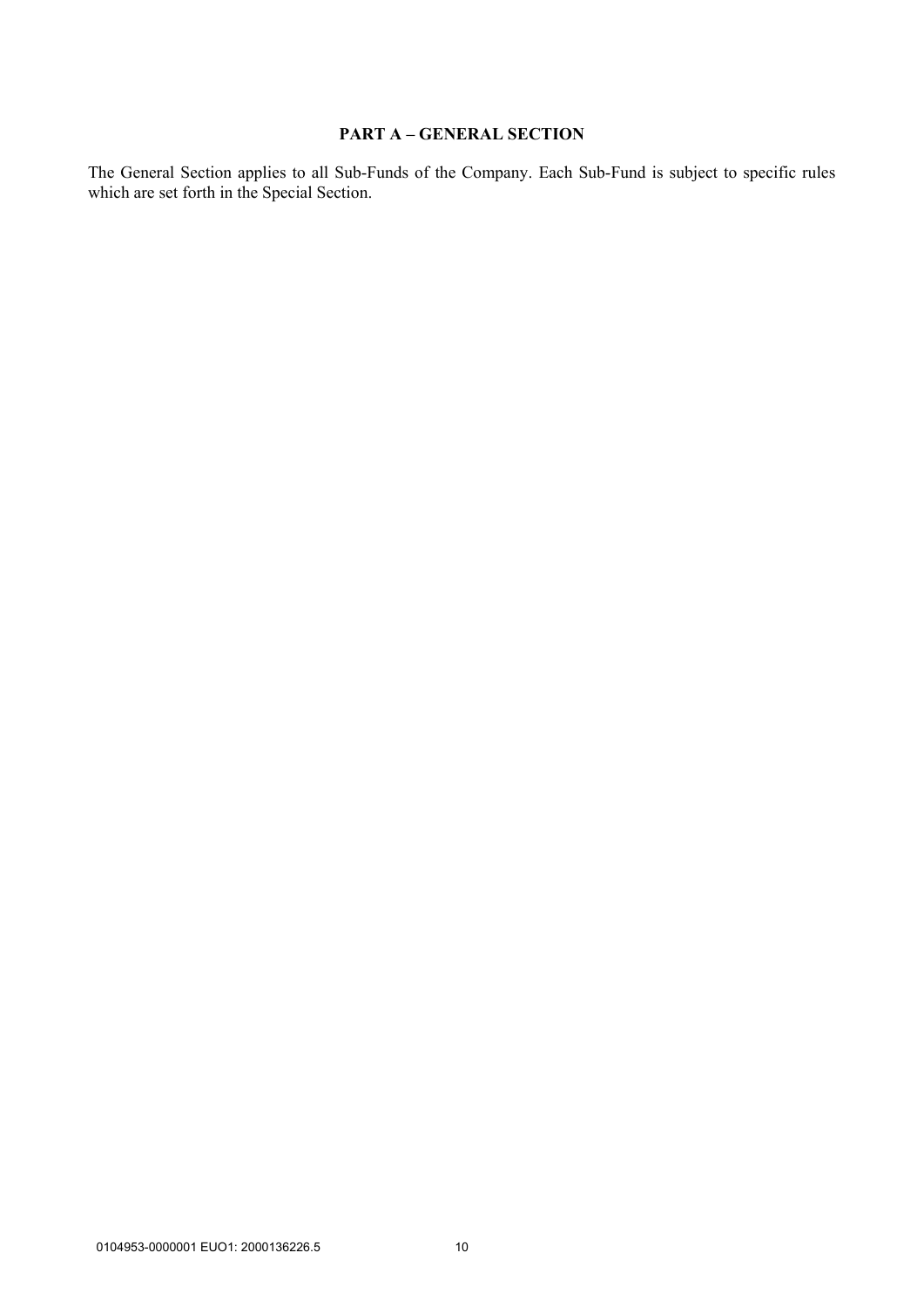# **1. DEFINITIONS**

In this Prospectus, the following defined terms shall have the following meanings:

| "144 A Securities"                                                | Means Shares sold to U.S. Persons who are "qualified institutional buyers"<br>within the meaning of Rule 144A under the Securities Act and "qualified<br>purchasers" within the meaning of Section $2(a)(51)$ of the Investment Company<br>Act;                                                                                                                                                                                                                                                                                                                                                                                                                                                                           |
|-------------------------------------------------------------------|---------------------------------------------------------------------------------------------------------------------------------------------------------------------------------------------------------------------------------------------------------------------------------------------------------------------------------------------------------------------------------------------------------------------------------------------------------------------------------------------------------------------------------------------------------------------------------------------------------------------------------------------------------------------------------------------------------------------------|
| "1915 Act"                                                        | Means the act dated 10 August 1915 on commercial companies, as amended;                                                                                                                                                                                                                                                                                                                                                                                                                                                                                                                                                                                                                                                   |
| "2008 Regulation"                                                 | Means the Grand Ducal regulation of 8 February 2008 relating to certain<br>definitions of the law of 20 December 2002 (replaced by the 2010 Act);                                                                                                                                                                                                                                                                                                                                                                                                                                                                                                                                                                         |
| "2010 Act"                                                        | Means the act dated 17 December 2010 on undertakings for collective<br>investment, as may be amended from time to time;                                                                                                                                                                                                                                                                                                                                                                                                                                                                                                                                                                                                   |
| "Administrative Agent"                                            | Means Edmond de Rothschild Asset Management (Luxembourg) acting as<br>registrar and transfer agent and corporate agent and central administrative<br>agent, principal paying agent of the Company;                                                                                                                                                                                                                                                                                                                                                                                                                                                                                                                        |
| "Articles"                                                        | Means the articles of incorporation of the Company as the same may be<br>amended, supplemented or otherwise modified from time to time;                                                                                                                                                                                                                                                                                                                                                                                                                                                                                                                                                                                   |
| "Auditor"                                                         | Means KPMG Luxembourg;                                                                                                                                                                                                                                                                                                                                                                                                                                                                                                                                                                                                                                                                                                    |
| "Benchmark<br>Regulation"                                         | Regulation (EU) 2016/1011 of the European Parliament and of the Council of 8<br>June 2016 on indices used as benchmarks in financial instruments and financial<br>contracts or to measure the performance of investment funds and amending<br>Directives 2008/48/EC and 2014/17/EU and Regulation (EU) No 596/2014.                                                                                                                                                                                                                                                                                                                                                                                                       |
| "Board"                                                           | Means the board of directors of the Company;                                                                                                                                                                                                                                                                                                                                                                                                                                                                                                                                                                                                                                                                              |
| "Business Day"                                                    | Means a day on which banks are open (during the whole day) for business in<br>Luxembourg;                                                                                                                                                                                                                                                                                                                                                                                                                                                                                                                                                                                                                                 |
| "Buy-sell Back<br>Transaction" or "Sell-<br>buy Back Transaction" | Means a transaction by which a counterparty buys or sells securities,<br>commodities, or guaranteed rights relating to title to securities, agreeing,<br>respectively, to sell or to buy back securities or such guaranteed rights of the<br>same description at a specified price on a future date, that transaction being a<br>buy-sell back transaction for the counterparty buying the securities or guaranteed<br>rights, and a sell-buy back transaction for the counterparty selling them, such<br>buy- sell back transaction or sell-buy back transaction not being governed by a<br>repurchase agreement or by a reverse repurchase agreement within the meaning<br>of Sections $5.5(j)(ii)$ and $5.5(j)(iii)$ ; |
| "Central Administration<br>Agreement"                             | Means the agreement between the Company, the Management Company and<br>Edmond de Rothschild Asset Management (Luxembourg)<br>acting as<br>Administrative Agent, as amended, supplemented or otherwise modified from<br>time to time;                                                                                                                                                                                                                                                                                                                                                                                                                                                                                      |
| "CFD"                                                             | Means a contract for differences;                                                                                                                                                                                                                                                                                                                                                                                                                                                                                                                                                                                                                                                                                         |
| "CHF"                                                             | Means Swiss franc, the currency of the Swiss Confederation;                                                                                                                                                                                                                                                                                                                                                                                                                                                                                                                                                                                                                                                               |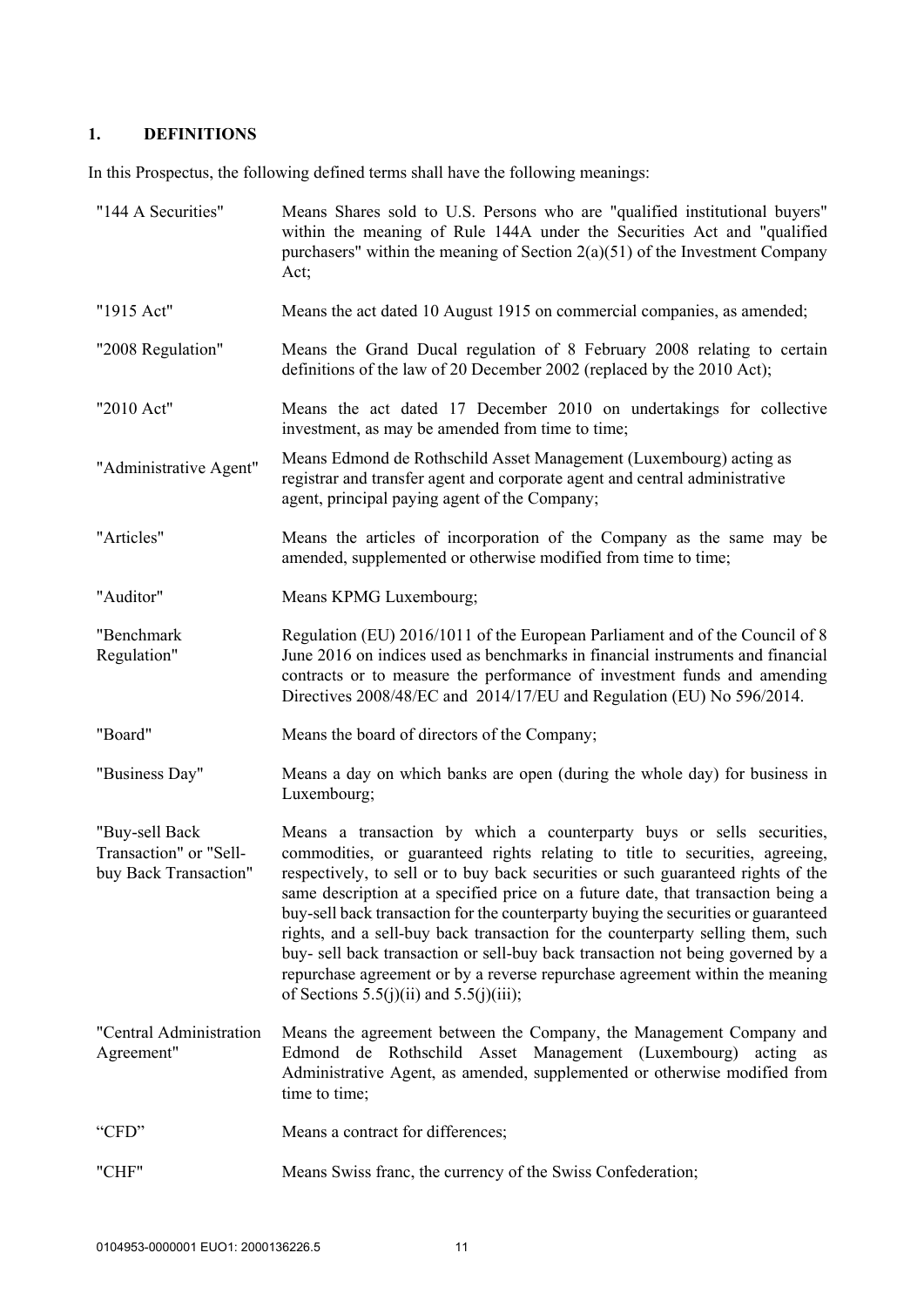| "Circular 04/146"                 | Means the CSSF circular 04/146 on the protection of UCIs and their investors<br>against Late Trading and Market Timing practices;                                                                                                                                                                                                                                        |
|-----------------------------------|--------------------------------------------------------------------------------------------------------------------------------------------------------------------------------------------------------------------------------------------------------------------------------------------------------------------------------------------------------------------------|
| "Class"                           | Means a class of Shares relating to a Sub-Fund for which specific features with<br>respect to fee structures, distribution, marketing target or other specific features<br>may be applicable. The details applicable to each Class will be described in the<br>relevant Special Section;                                                                                 |
| "Clearstream"                     | Means Clearstream Banking, société anonyme;                                                                                                                                                                                                                                                                                                                              |
| "Company"                         | Means Zeus Capital SICAV, a public limited liability company incorporated as<br>an investment company with variable capital under the laws of Luxembourg and<br>registered pursuant to part I of the 2010 Act;                                                                                                                                                           |
| "Conversion Fee"                  | Means the conversion fee which may be levied by the Company in relation to<br>the conversion for any Class in any Sub-Fund, details of which are set out in the<br>relevant Special Section;                                                                                                                                                                             |
| "CSSF"                            | Means the Commission de Surveillance du Secteur Financier, the Luxembourg<br>supervisory authority;                                                                                                                                                                                                                                                                      |
| "Depositary"                      | Means Edmond de Rothschild (Europe) acting as depositary of the Company;                                                                                                                                                                                                                                                                                                 |
| "Depositary<br>Agreement"         | Means the agreement between the Company and Edmond de Rothschild<br>(Europe) acting as Depositary, as amended, supplemented or otherwise modified<br>from time to time;                                                                                                                                                                                                  |
| "Directive 83/349/EEC"            | Means Council Directive 83/349/EEC of 13 June 1983 based on the Article 54<br>$(3)$ (g) of the Treaty on consolidated accounts, as amended from time to time;                                                                                                                                                                                                            |
| "Directive 2009/65/EC"            | Means Directive 2009/65/EC of the European Parliament and of the Council of<br>13 July 2009 on the coordination of laws, regulations and administrative<br>provisions relating to undertakings for collective investment in transferable<br>securities (UCITS), as amended;                                                                                              |
| "Directive 2013/34/EU"            | Means Directive 2013/34/EU of the European Parliament and of the Council of<br>26 June 2013 on the annual financial statements, consolidated financial<br>statements and related reports of certain types of undertakings, amending<br>Directive 2006/43/EC of the European Parliament and of the Council and<br>repealing Council Directives 78/660/EEC and 83/349/EEC; |
| "Directors"                       | Means the directors of the Company, appointed by a general meeting in<br>accordance with article 13 of the Articles, whose details are set out in this<br>Prospectus and/or the annual and semi-annual reports;                                                                                                                                                          |
| "Distribution<br>$Agreement(s)$ " | Means the agreement(s) between the Company, the Management Company and<br>the Distributor(s) as amended, supplemented or otherwise modified from time to<br>time;                                                                                                                                                                                                        |
| "Distributor(s)"                  | Means Zeus Asset Management S.A. and any person from time to time appointed<br>or authorised by the Company and the Management Company as set forth in<br>Section 21 of the General Section to distribute one or more Classes as set out in<br>the relevant Special Section;                                                                                             |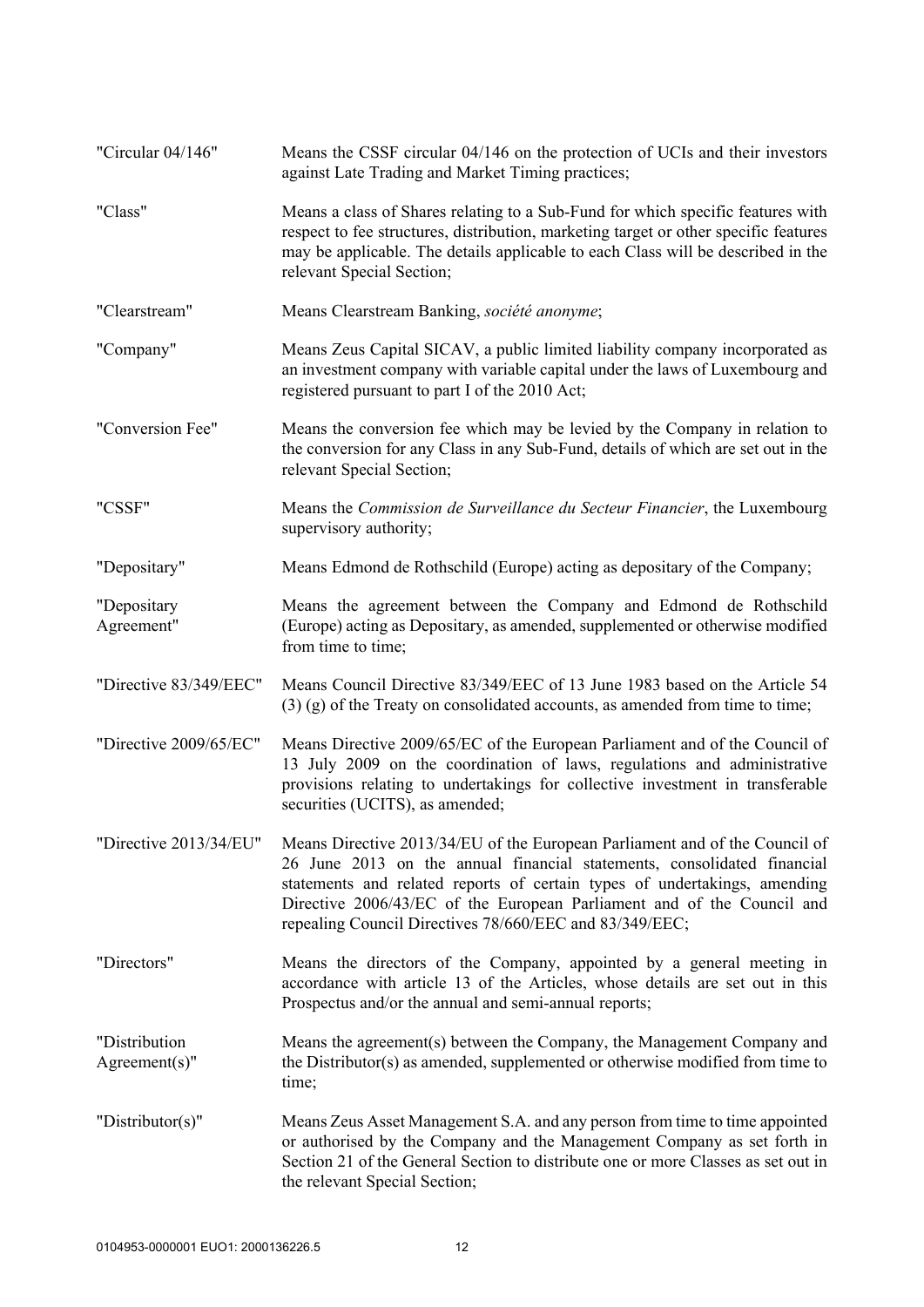| "Domiciliation Fee"                                        | Has the meaning ascribed to this terms as set out under Section $22.1(a)(i)$ of the<br>General Section;                                                                                                                                                                                                                                                       |
|------------------------------------------------------------|---------------------------------------------------------------------------------------------------------------------------------------------------------------------------------------------------------------------------------------------------------------------------------------------------------------------------------------------------------------|
| "Eastern Europe"                                           | Means all the countries that have joined the EU since 1 May 2004 as well as the<br>new official candidates for EU membership;                                                                                                                                                                                                                                 |
| "EEA"                                                      | Means the European Economic Area;                                                                                                                                                                                                                                                                                                                             |
| "EPM Techniques"                                           | Means efficient portfolio management techniques within the meaning of Section<br>$5.5(g)$ of the General Section (including SFTs, as the case may be);                                                                                                                                                                                                        |
| "ESMA Guidelines<br>2014/937"                              | Means ESMA Guidelines 2014/937 of 1 August 2014 on ETFs and other UCITS<br>issues;                                                                                                                                                                                                                                                                            |
| "Eligible Investments"                                     | Means eligible investments for investment by UCITS within the meaning of<br>Article 41 (1) of the 2010 Act;                                                                                                                                                                                                                                                   |
| "Eligible Investor"                                        | Means, in relation to each Class in each Sub-Fund, an investor that satisfies the<br>relevant criteria to invest in the relevant Class as is stipulated in the relevant<br>Special Section;                                                                                                                                                                   |
| "EU"                                                       | Means the European Union;                                                                                                                                                                                                                                                                                                                                     |
| "EU Member State"                                          | Means a member State of the EU;                                                                                                                                                                                                                                                                                                                               |
| "EUR"                                                      | Means Euro, the single currency of the EU Member States that have adopted the<br>Euro as their lawful currency;                                                                                                                                                                                                                                               |
| "Euroclear"                                                | Means Euroclear Bank S.A./N.V. as the operator of the Euroclear System;                                                                                                                                                                                                                                                                                       |
| "First Class Institutions"                                 | Means first class financial institutions having their registered office in an EU<br>Member State or subject to prudential supervision rules considered by the CSSF<br>equivalent to those prescribed by Community law and specialised in this type of<br>transactions for the purposes of the OTC Derivative transactions and EPM<br>Techniques transactions; |
| "General Section"                                          | Means the General Section of this Prospectus that sets out the general terms and<br>conditions applicable to all Sub-Funds, unless otherwise provided for in any of<br>the Special Sections;                                                                                                                                                                  |
| "Initial Offering Period"<br>or "Initial Offering<br>Date" | Means, in relation to each Sub-Fund, the first offering of Shares in a Sub-Fund<br>made pursuant to the terms of the Prospectus and the relevant Special Section;                                                                                                                                                                                             |
| "Initial Subscription<br>Price"                            | Means, in relation to each Class in each Sub-Fund, the amount stipulated in the<br>relevant Special Section as the subscription price per Share for the relevant Class<br>in connection with the Initial Offering Period or Initial Offering Date;                                                                                                            |
| "Institutional Investor"                                   | Means an investor meeting the requirements to qualify as an institutional investor<br>for purposes of article 174 of the 2010 Act;                                                                                                                                                                                                                            |
| "Investing Sub-Fund"                                       | Has the meaning ascribed to this term in Section 5.8;                                                                                                                                                                                                                                                                                                         |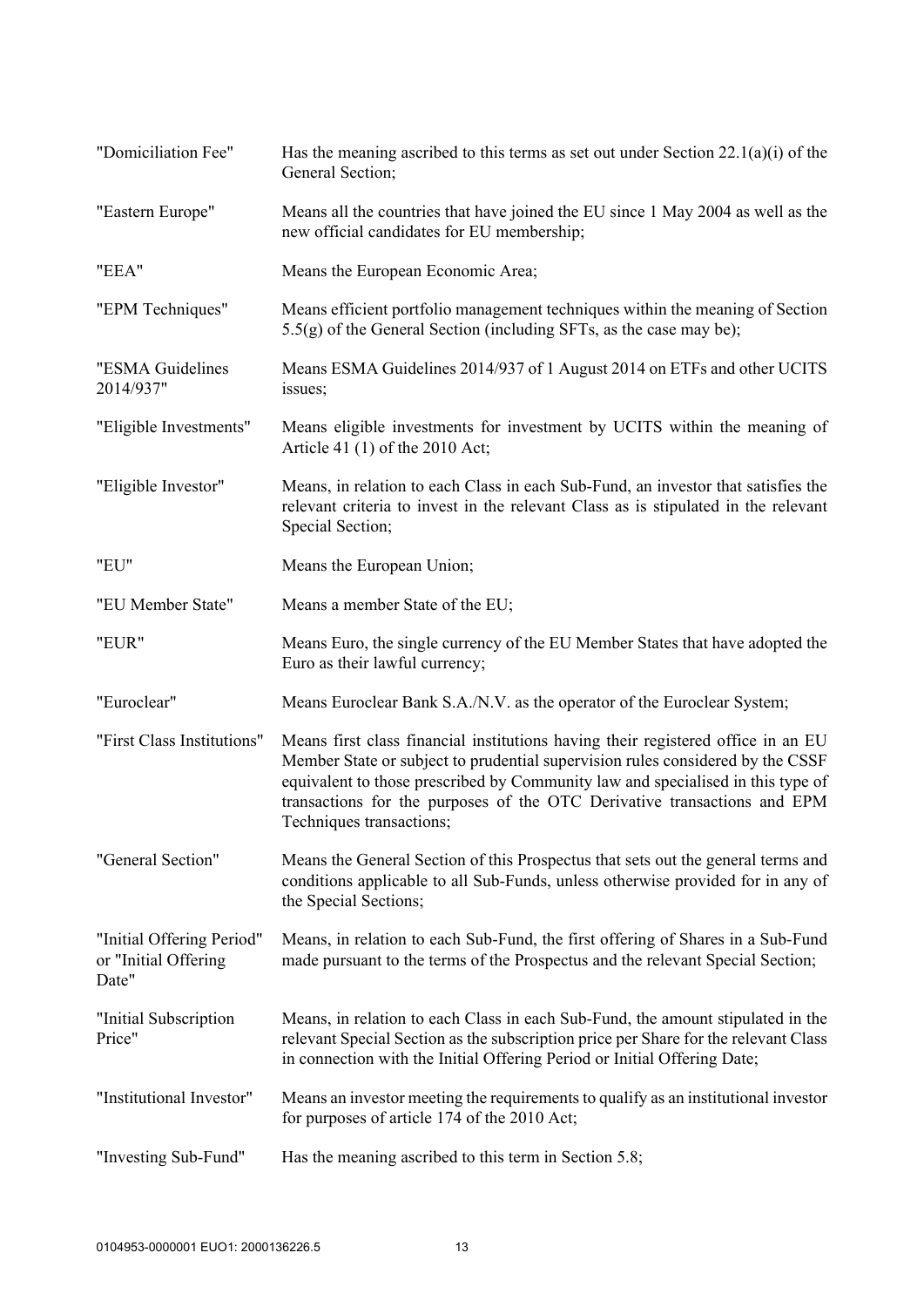| "Investment Adviser"                    | Means any investment adviser appointed by the Company and/or the Investment<br>Manager (if any) of the relevant of the Sub-Fund as described in the relevant<br>Special Section;                                                                                                                                                                                                                                                                                                                                                          |
|-----------------------------------------|-------------------------------------------------------------------------------------------------------------------------------------------------------------------------------------------------------------------------------------------------------------------------------------------------------------------------------------------------------------------------------------------------------------------------------------------------------------------------------------------------------------------------------------------|
| "Investment Advisory<br>Agreement"      | Means the agreement between the Company, the Investment Manager and the<br>Investment Adviser as amended, supplemented or otherwise modified from time<br>to time;                                                                                                                                                                                                                                                                                                                                                                        |
| "Investment Company<br>Act"             | Means the U.S. Investment Company Act of 1940, as amended;                                                                                                                                                                                                                                                                                                                                                                                                                                                                                |
| "Investment<br>Management<br>Agreement" | Means the agreement between the Company, the Management Company and the<br>Investment Manager as amended, supplemented or otherwise modified from<br>time to time;                                                                                                                                                                                                                                                                                                                                                                        |
| "Investment Manager"                    | Means the investment manager appointed by the Company for the management<br>of the portfolio of any relevant Sub-Fund as described in the relevant Special<br>Section;                                                                                                                                                                                                                                                                                                                                                                    |
| "Late Trading"                          | Means the acceptance of a subscription, conversion or redemption order after the<br>time limit fixed for accepting orders (cut-off time) on the relevant day and the<br>execution of such order at the price based on the net asset value applicable to<br>such same day;                                                                                                                                                                                                                                                                 |
| "Luxembourg"                            | Means the Grand Duchy of Luxembourg;                                                                                                                                                                                                                                                                                                                                                                                                                                                                                                      |
| "Luxembourg Official<br>Gazette"        | Means the Luxembourg Mémorial C, Recueil des Sociétés et Associations or the<br>Recueil Electronique des Sociétés et Associations (RESA), as the case may be.                                                                                                                                                                                                                                                                                                                                                                             |
| "Management<br>Company"                 | Means Zeus Asset Management S.A., the designated management company of<br>the Company within the meaning of article 27 of the 2010 Act;                                                                                                                                                                                                                                                                                                                                                                                                   |
| "Management Company<br>Agreement"       | Means the management company agreement between the Company and the<br>Management Company as amended, supplemented or otherwise modified from<br>time to time;                                                                                                                                                                                                                                                                                                                                                                             |
| "Management Company<br>Fee"             | Has the meaning ascribed to this terms as set out under Section 22.1(a)(iv) of the<br>General Section;                                                                                                                                                                                                                                                                                                                                                                                                                                    |
| "Management Fee"                        | Has the meaning ascribed to this terms as set out under Section $22.1(a)(ii)$ of the<br>General Section;                                                                                                                                                                                                                                                                                                                                                                                                                                  |
| "Marketing Fee"                         | Has the meaning ascribed to this term as set out under Section $22.1(a)(v)$ of the<br>General Section;                                                                                                                                                                                                                                                                                                                                                                                                                                    |
| "Market Timing"                         | Means any market timing practice within the meaning of Circular 04/146 or as<br>that term may be amended or revised by the CSSF in any subsequent circular,<br>i.e., an arbitrage method through which an investor systematically subscribes and<br>redeems or converts units or shares of the same Luxembourg undertaking for<br>collective investment within a short time period, by taking advantage of time<br>differences and/or imperfections or deficiencies in the methods of determination<br>of the net asset value of the UCI; |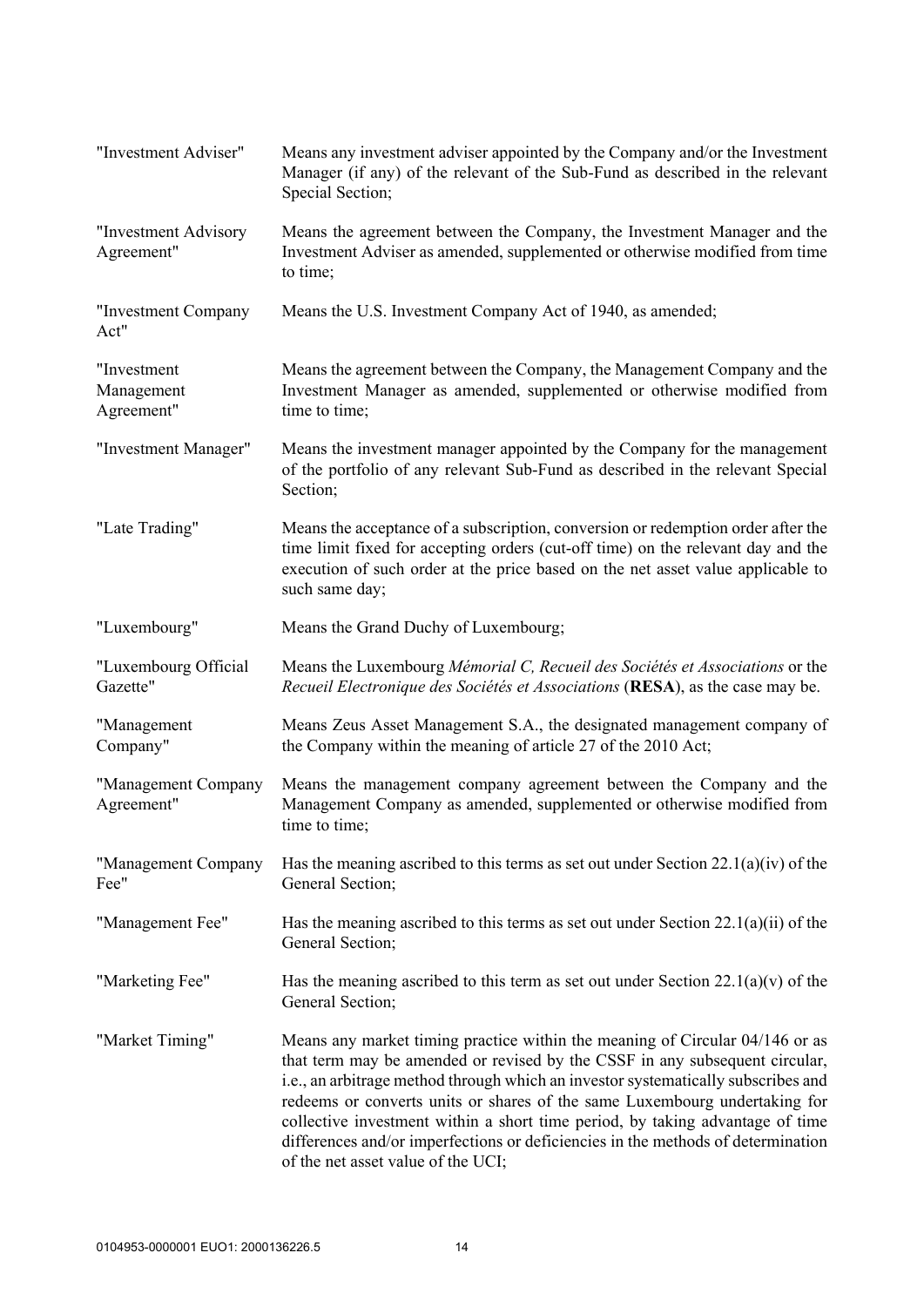| "Minimum Subscription<br>Amount" | Means, in relation to each Class in each Sub-Fund, the amount which is<br>stipulated in the relevant Special Section as the minimum aggregate subscription<br>monies which a Shareholder or subscriber must pay when subscribing for a<br>particular Class in a Sub-Fund in which the Shareholder or subscriber does not<br>hold Shares of that particular Class prior to such subscription;                                                                                                                                                                       |
|----------------------------------|--------------------------------------------------------------------------------------------------------------------------------------------------------------------------------------------------------------------------------------------------------------------------------------------------------------------------------------------------------------------------------------------------------------------------------------------------------------------------------------------------------------------------------------------------------------------|
| "Money Market<br>Instruments"    | Means instruments normally dealt in on a money market which are liquid and<br>have a value which can be accurately determined at any time;                                                                                                                                                                                                                                                                                                                                                                                                                         |
| "Net Asset Value"                | Means, (i) in relation to the Company, the value of the net assets of the Company,<br>(ii) in relation to each Sub-Fund, the value of the net assets attributable to such<br>Sub-Fund, and (iii) in relation to each Class in a Sub-Fund, the value of the net<br>assets attributable to such Class, in each case, calculated in accordance with the<br>provisions of the Articles and the Prospectus;                                                                                                                                                             |
| "Net Asset Value per<br>Share"   | Means the Net Asset Value of the relevant Sub-Fund divided by the number of<br>Shares in issue at the relevant time (including Shares in relation to which a<br>Shareholder has requested redemption) or if a Sub-Fund has more than one Class<br>in issue, the portion of the Net Asset Value of the relevant Sub-Fund attributable<br>to a particular Class divided by the number of Shares of such Class in the relevant<br>Sub-Fund which are in issue at the relevant time (including Shares in relation to<br>which a Shareholder has requested redemption); |
| "OECD"                           | Means the Organisation for Economic Co-operation and Development;                                                                                                                                                                                                                                                                                                                                                                                                                                                                                                  |
| "OECD Member State"              | Means any of the member States of the OECD;                                                                                                                                                                                                                                                                                                                                                                                                                                                                                                                        |
| "OTC"                            | Means over-the-counter;                                                                                                                                                                                                                                                                                                                                                                                                                                                                                                                                            |
| "OTC Derivative"                 | Means any financial derivative instrument dealt in over-the-counter;                                                                                                                                                                                                                                                                                                                                                                                                                                                                                               |
| "Performance Fee"                | Means the performance fee which may be payable out of the assets of a Sub-<br>Fund to the Management Company as set out in the relevant Special Section;                                                                                                                                                                                                                                                                                                                                                                                                           |
| "Prospectus"                     | Means the sales prospectus relating to the issue of Shares in the Company, as<br>amended from time to time;                                                                                                                                                                                                                                                                                                                                                                                                                                                        |
| "Redemption Fee"                 | Means the redemption fee that may be levied by the Company in relation to the<br>redemption of Shares of any Class in any Sub-Fund, details of which are set out<br>in the relevant Special Section;                                                                                                                                                                                                                                                                                                                                                               |
| "Reference Currency"             | Means, in relation to each Sub-Fund, the currency in which the Net Asset Value<br>of such Sub-Fund is calculated, as stipulated in the relevant Special Section;                                                                                                                                                                                                                                                                                                                                                                                                   |
| "Register"                       | Means the register of Shareholders;                                                                                                                                                                                                                                                                                                                                                                                                                                                                                                                                |
| "Regulated Market"               | Means a regulated market as defined in the Council Directive 2004/39/EEC<br>dated 21 April 2004 on markets in financial instruments or any other market<br>established in the EEA which is regulated, operates regularly and is recognised<br>and open to the public;                                                                                                                                                                                                                                                                                              |
| "Repurchase<br>Transaction"      | Means a transaction governed by an agreement by which a counterparty transfers<br>securities or guaranteed rights relating to title to securities where that guarantee                                                                                                                                                                                                                                                                                                                                                                                             |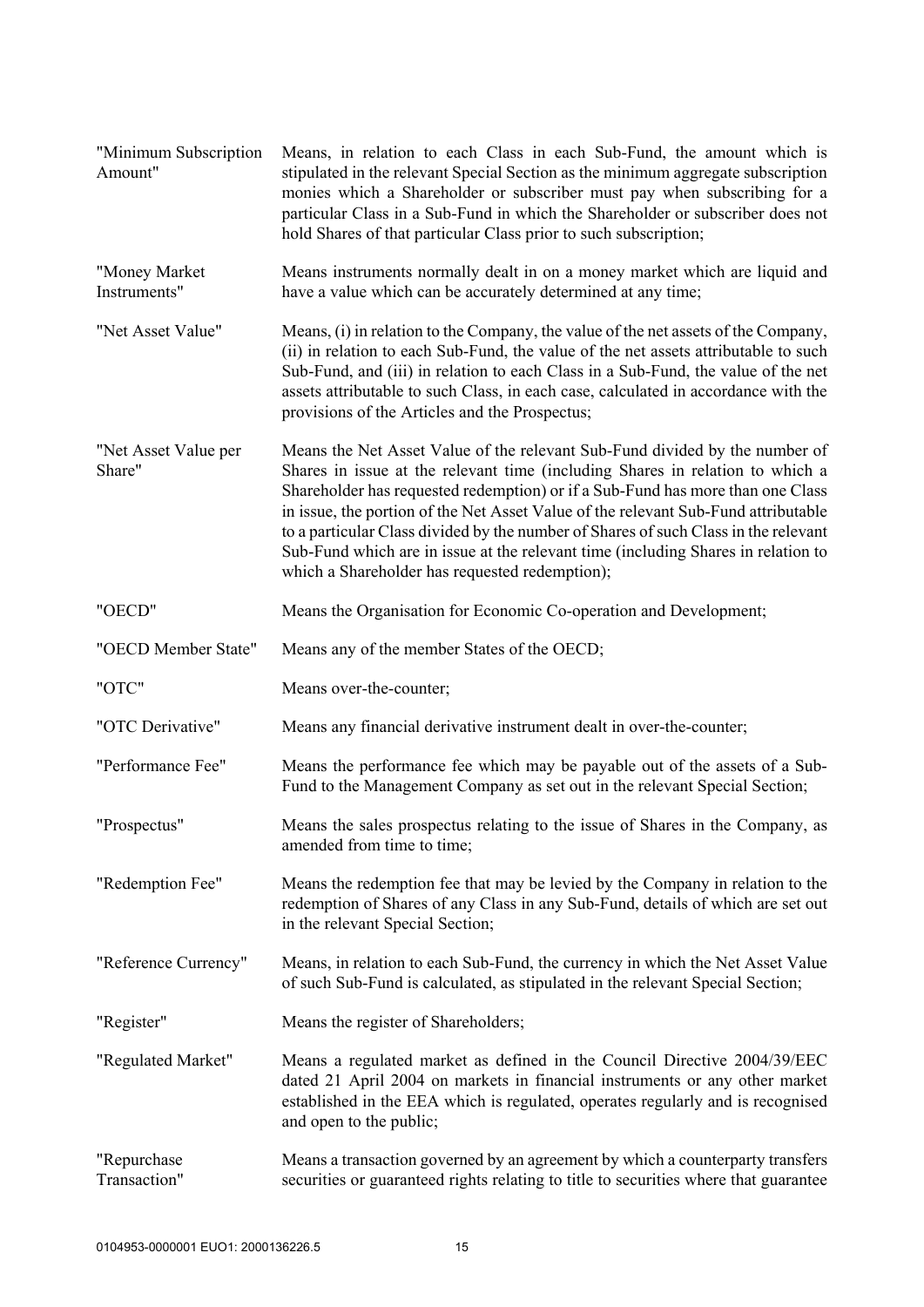|                                                   | is issued by a recognised exchange which holds the rights to the securities and<br>the agreement does not allow a counterparty to transfer or pledge a particular<br>security to more than one counterparty at a time, subject to a commitment to<br>repurchase them, or substituted securities of the same description at a specified<br>price on a future date specified, or to be specified, by the transferor, being a<br>Repurchase Transaction agreement for the counterparty selling the securities and<br>a reverse Repurchase Transaction agreement for the counterparty buying them.                                          |
|---------------------------------------------------|-----------------------------------------------------------------------------------------------------------------------------------------------------------------------------------------------------------------------------------------------------------------------------------------------------------------------------------------------------------------------------------------------------------------------------------------------------------------------------------------------------------------------------------------------------------------------------------------------------------------------------------------|
| "Restricted Person"                               | Means any person, determined in the sole discretion of the Board as being not<br>entitled to subscribe or hold Shares in the Company or any Sub-Fund or Class if,<br>in the opinion of the Directors, (i) such person would not comply with the<br>eligibility criteria of a given Class or Sub-Fund (ii) a holding by such person<br>would cause or is likely to cause the Company some pecuniary, tax or regulatory<br>disadvantage (iii) a holding by such person would cause or is likely to cause the<br>Company to be in breach of the law or requirements of any country or<br>governmental authority applicable to the Company; |
| "Retail Investor"                                 | Means any investor not qualifying as an Institutional Investor;                                                                                                                                                                                                                                                                                                                                                                                                                                                                                                                                                                         |
| "Risk Management Fee"                             | Has the meaning ascribed to this term as set out under Section $22.1(a)(v)$ of the<br>General Section;                                                                                                                                                                                                                                                                                                                                                                                                                                                                                                                                  |
| "Securities Act"                                  | Means the U.S. Securities Act of 1933, as amended;                                                                                                                                                                                                                                                                                                                                                                                                                                                                                                                                                                                      |
| "Securities Financing<br>Transaction" or "SFT"    | Means (i) a Repurchase Transaction; (ii) Securities Lending or Securities<br>Borrowing; (iii) a Buy-sell Back Transaction or Sell-buy Back Transaction, as<br>defined under the SFTR;                                                                                                                                                                                                                                                                                                                                                                                                                                                   |
| "Securities Lending" or<br>"Securities Borrowing" | Means a transaction by which a counterparty transfers subject to a commitment<br>that the borrower will return equivalent securities on a future date or when<br>requested to do so by the transferor, that transaction being considered as<br>securities lending for the counterparty transferring the securities and being<br>considered as securities borrowing for the counterparty to which they are<br>transferred;                                                                                                                                                                                                               |
| "SFT Agent"                                       | Means any person involved in SFTs and/or TRS as agent, broker, collateral agent<br>or service provider and that is paid fees, commissions, costs or expenses out of<br>the Company's assets or any Sub-Fund's assets (which can be the counterparty<br>of a Sub-Fund in an SFT and/or a TRS);                                                                                                                                                                                                                                                                                                                                           |
| "SFTR"                                            | Means Regulation (EU) 2015/2365 of the European Parliament and of the<br>Council of 25 November 2015 on transparency of securities financing<br>transactions and of reuse and amending Regulation (EU) No 648/2012;                                                                                                                                                                                                                                                                                                                                                                                                                     |
| "Shareholder"                                     | Means a person who is the registered holder of Shares in the Company;                                                                                                                                                                                                                                                                                                                                                                                                                                                                                                                                                                   |
| "Shares"                                          | Means shares in the Company, of such Classes and denominated in such<br>currencies and relating to such Sub-Funds as may be issued by the Company<br>from time to time;                                                                                                                                                                                                                                                                                                                                                                                                                                                                 |
| "Special Section"                                 | Means each and every supplement to this Prospectus describing the specific<br>features of a Sub-Fund. Each such supplement is to be regarded as an integral<br>part of the Prospectus;                                                                                                                                                                                                                                                                                                                                                                                                                                                  |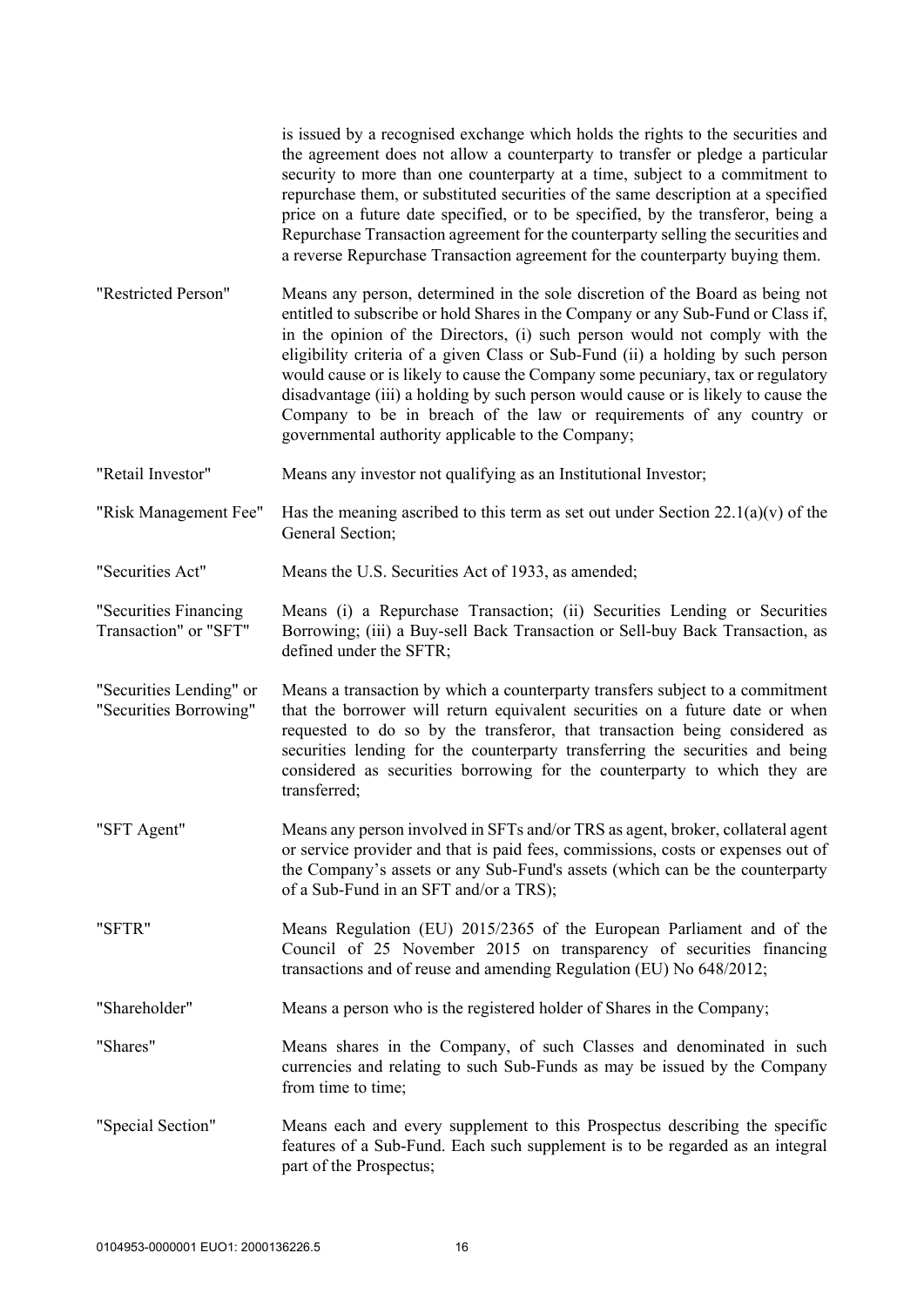| "Sub-Fund"                    | Means a separate portfolio of assets established for one or more Classes of the<br>Company which is invested in accordance with a specific investment objective.<br>The specifications of each Sub-Fund will be described in their relevant Special<br>Section;                                                                                                                                                                                                                                                                                                                                                                                                       |
|-------------------------------|-----------------------------------------------------------------------------------------------------------------------------------------------------------------------------------------------------------------------------------------------------------------------------------------------------------------------------------------------------------------------------------------------------------------------------------------------------------------------------------------------------------------------------------------------------------------------------------------------------------------------------------------------------------------------|
| "Subscription Fee"            | Means the subscription fee levied by the Company in relation to the subscription<br>for any Class in any Sub-Fund, details of which are set out in the relevant Special<br>Section;                                                                                                                                                                                                                                                                                                                                                                                                                                                                                   |
| "Supermajority<br>Resolution" | Means a resolution of the Shareholders' meeting in accordance with the quorum<br>and majority requirements set out in the 1915 Act for amendments to the Articles,<br>i.e., a resolution passed by the vote (cast in person or by way of proxy) of holders<br>representing half of the issued share capital passed by not less than two-thirds of<br>the votes cast in relation to such resolution provided that if the quorum<br>requirement is not fulfilled at the occasion of the first general meeting, a second<br>meeting may be convened at which meeting resolutions are passed at a two third<br>majority of the votes cast without any quorum requirement; |
| "Transferable                 | Means                                                                                                                                                                                                                                                                                                                                                                                                                                                                                                                                                                                                                                                                 |
| Securities"                   | shares and other securities equivalent to shares;                                                                                                                                                                                                                                                                                                                                                                                                                                                                                                                                                                                                                     |
|                               | bonds and other debt instruments;                                                                                                                                                                                                                                                                                                                                                                                                                                                                                                                                                                                                                                     |
|                               | any other negotiable securities which carry the right to acquire any such<br>transferable securities by subscription or to exchanges, with the<br>exclusion of EPM Techniques;                                                                                                                                                                                                                                                                                                                                                                                                                                                                                        |
| "TRS"                         | Means total return swap, i.e., a derivative contract as defined in point (7) of<br>article 2 of the SFTR in which one counterparty transfers the total economic<br>performance, including income from interest and fees, gains and losses from<br>price movements, and credit losses, of a reference obligation to another<br>counterparty;                                                                                                                                                                                                                                                                                                                           |
| "UCI"                         | Means an undertaking for collective investment within the meaning of the first<br>and second indent of article 1, paragraph 2, points a) and b) of the UCITS<br>Directive, whether situated in a EU Member State or not, provided that:                                                                                                                                                                                                                                                                                                                                                                                                                               |
|                               | such UCI is authorised under laws which provide that it is subject to<br>supervision that is considered by the CSSF to be equivalent to that laid<br>down in EU law, and that cooperation between authorities is sufficiently<br>ensured;                                                                                                                                                                                                                                                                                                                                                                                                                             |
|                               | the level of guaranteed protection for unitholders in such UCI is<br>equivalent to that provided for unitholders in a UCITS, and in particular<br>that the rules on asset segregation, borrowing, lending, and uncovered<br>sales of Transferable Securities and Money Market Instruments are<br>equivalent to the requirements of the UCITS Directive;                                                                                                                                                                                                                                                                                                               |
|                               | the business of such UCI is reported in half-yearly and annual reports to<br>enable an assessment to be made of the assets and liabilities, income and<br>operations over the reporting period;                                                                                                                                                                                                                                                                                                                                                                                                                                                                       |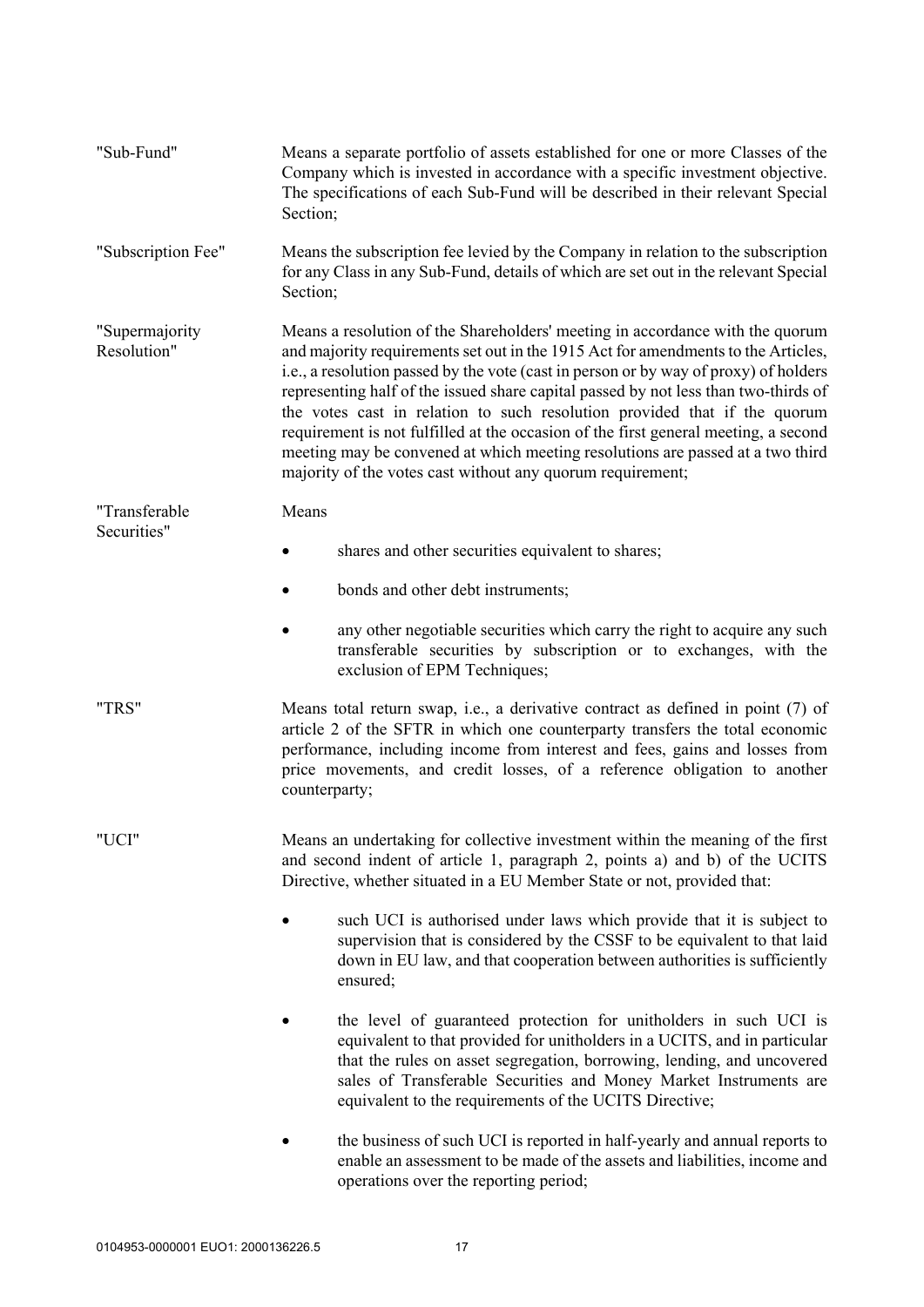| "UCITS"                      | Means an undertaking for collective investment in transferable securities under<br>the UCITS Directive;                                                                                                                                                                                                                                                                                                                                                                                                                                                                                                                                                                                                                                                                                                                                                                                                                                                                                                                                                                                                                                                                                                                                                                                                                                                                                                                                                                                                                              |
|------------------------------|--------------------------------------------------------------------------------------------------------------------------------------------------------------------------------------------------------------------------------------------------------------------------------------------------------------------------------------------------------------------------------------------------------------------------------------------------------------------------------------------------------------------------------------------------------------------------------------------------------------------------------------------------------------------------------------------------------------------------------------------------------------------------------------------------------------------------------------------------------------------------------------------------------------------------------------------------------------------------------------------------------------------------------------------------------------------------------------------------------------------------------------------------------------------------------------------------------------------------------------------------------------------------------------------------------------------------------------------------------------------------------------------------------------------------------------------------------------------------------------------------------------------------------------|
| "UCITS-CDR"                  | Means the Commission Delegated Regulation of 17 December 2015<br>supplementing Directive 2009/65/EC with regard to obligations of depositaries.                                                                                                                                                                                                                                                                                                                                                                                                                                                                                                                                                                                                                                                                                                                                                                                                                                                                                                                                                                                                                                                                                                                                                                                                                                                                                                                                                                                      |
| "UCITS Directive"            | Means Directive 2009/65/EC;                                                                                                                                                                                                                                                                                                                                                                                                                                                                                                                                                                                                                                                                                                                                                                                                                                                                                                                                                                                                                                                                                                                                                                                                                                                                                                                                                                                                                                                                                                          |
| "United States" or<br>"U.S." | Means the United States of America (including the States, the District of<br>Columbia and the Commonwealth of Puerto Rico), its territories, possessions<br>and all other areas subject to its jurisdiction;                                                                                                                                                                                                                                                                                                                                                                                                                                                                                                                                                                                                                                                                                                                                                                                                                                                                                                                                                                                                                                                                                                                                                                                                                                                                                                                         |
| "USD"                        | Means the United States Dollar, the currency of the United States of America;                                                                                                                                                                                                                                                                                                                                                                                                                                                                                                                                                                                                                                                                                                                                                                                                                                                                                                                                                                                                                                                                                                                                                                                                                                                                                                                                                                                                                                                        |
| "U.S. Person"                | Means, unless otherwise determined by the Directors, (i) a natural person who is<br>a resident of the United States; (ii) a corporation, partnership or other entity,<br>other than an entity organised principally for passive investment, organised<br>under the laws of the United States and which has its principal place of business<br>in the United States; (iii) an estate or trust, the income of which is subject to<br>United States income tax regardless of the source; (iv) a pension plan for the<br>employees, officers or principals of an entity organised and with its principal<br>place of business in the United States; (v) an entity organised principally for<br>passive investment such as a pool, investment company or other similar entity;<br>provided, that units of participation in the entity held by persons who qualify as<br>U.S. persons or otherwise as qualified eligible persons represent in the aggregate<br>ten per cent or more of the beneficial interests in the entity, and that such entity<br>was formed principally for the purpose of investment by such persons in a<br>commodity pool the operator of which is exempt from certain requirements of<br>Part 4 of the U.S. Commodity Futures Trading Commission's regulations by<br>virtue of its participants being non-U.S. Persons; or (vi) any other "U.S. Person"<br>as such term may be defined in Regulation S under the Securities Act, or in<br>regulations adopted under the U.S. Commodity Exchange Act, as amended; |
| "Valuation Day"              | Means each Business Day as at which the Net Asset Value will be determined<br>for each Class in each Sub-Fund, as it is stipulated in the relevant Special<br>Section;                                                                                                                                                                                                                                                                                                                                                                                                                                                                                                                                                                                                                                                                                                                                                                                                                                                                                                                                                                                                                                                                                                                                                                                                                                                                                                                                                               |
| "VaR"                        | Means value-at-risk, the specific risk valuation methodology of a Sub-Fund, as<br>indicated if any, in the relevant Special Section.                                                                                                                                                                                                                                                                                                                                                                                                                                                                                                                                                                                                                                                                                                                                                                                                                                                                                                                                                                                                                                                                                                                                                                                                                                                                                                                                                                                                 |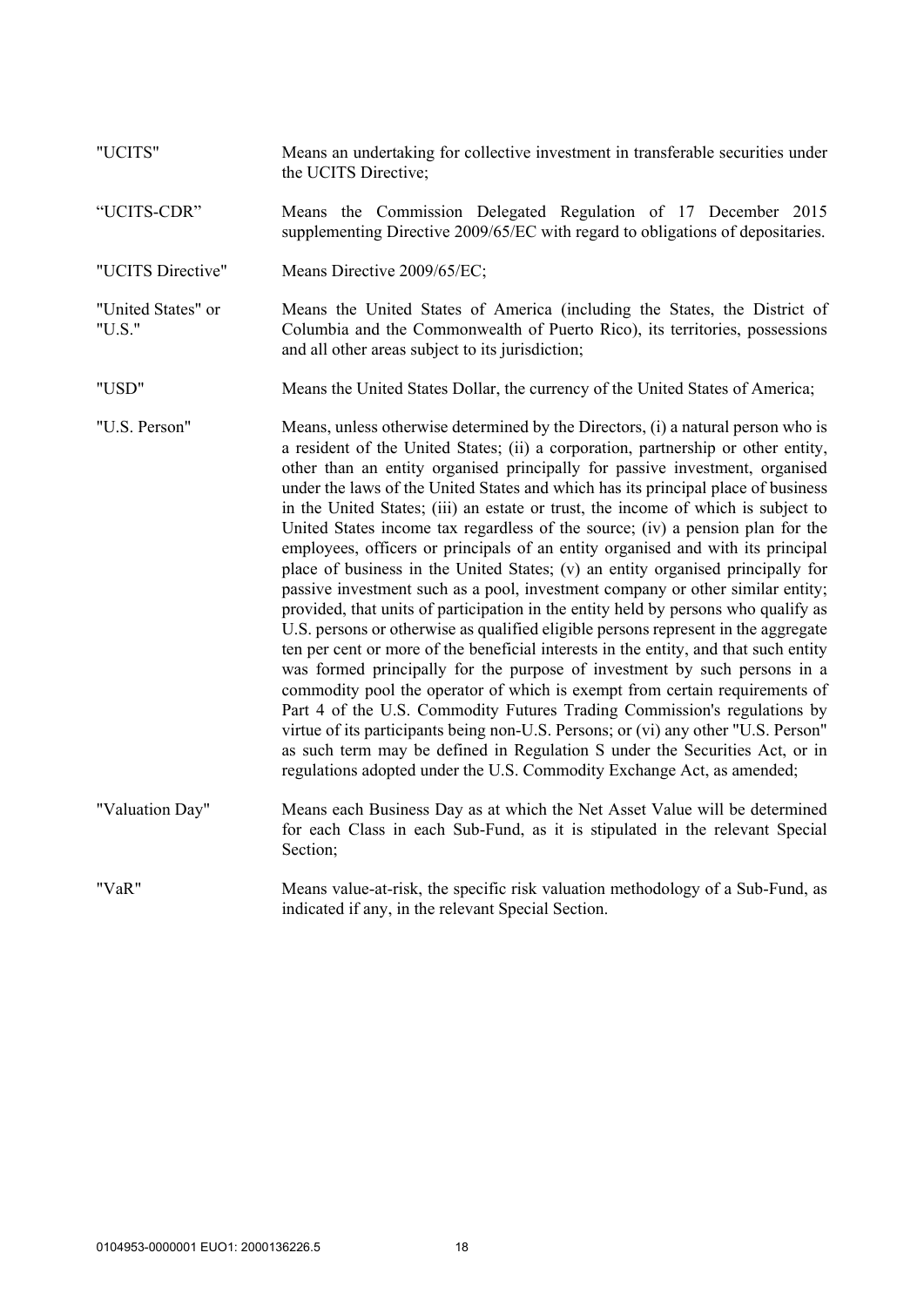# **2. THE COMPANY**

- 2.1 The Company is an open-ended investment company organised under the laws of Luxembourg as a *société d'investissement à capital variable* (**SICAV**), incorporated under the form of a public limited liability company (*société anonyme*) on 14 March 2011 and authorised under part I of the 2010 Act.
- 2.2 The Company is registered with the Luxembourg trade and companies register under number B 159523. Its Articles have been restated by an extraordinary general meeting of Shareholders on 22 April 2013 and published in the Luxembourg Official Gazette on 6 May 2013. Its Articles were amended for the last time by an extraordinary general meeting of the shareholders of the Company on 2 October 2017.
- 2.3 The registration of the Company pursuant to the 2010 Act constitutes neither approval nor disapproval by any Luxembourg authority as to the adequacy or accuracy of this Prospectus or as to the assets held in the various Sub-Funds.
- 2.4 The Company is subject to the provisions of the 2010 Act and of the 1915 Act insofar as the 2010 Act does not derogate therefrom.
- 2.5 The Shares are not currently listed on the Luxembourg Stock Exchange but the Board may decide to quote one or more Classes of a Sub-Fund on the Luxembourg or any other stock exchange or regulated market.
- 2.6 Shares shall have the same voting rights and shall have no pre-emptive subscription rights. In the event of the liquidation of the Company, each Share is entitled to its proportionate share of the Company's assets after payment of the Company's debts and expenses, taking into account the Company's rules for the allocation of assets and liabilities.
- 2.7 The initial subscribed capital of the Company is EUR31,000. The minimum share capital of the Company must at all times be EUR1,250,000 which amount has to be attained within six months of the Company's authorisation to operate as a UCI, being provided that Shares of a Target Sub-Fund held by a Investing Sub-Fund shall not be taken into account for the purpose of the calculation of the EUR1,250,000 minimum capital requirement. The Company's share capital is at all times equal to its Net Asset Value. The Company's share capital is automatically adjusted when additional Shares are issued or outstanding Shares are redeemed, and no special announcements or publicity are necessary in relation thereto.

# **3. SHARES**

- 3.1 Any individual or legal entity may acquire Shares in the Company against payment of the subscription price as defined in Section 9.2 of the General Section.
- 3.2 The Shares confer no preferential subscription rights at the time of the issue of new Shares.
- 3.3 There is no limit to the number of Shares which may be issued. Shares will only be issued to subscribers in registered form (*actions nominatives*). Shares are issued with no par value and are recorded in a register. Shareholders receive written confirmation of their registration but no certificate representing Shares will be issued. All Shares must be fully paid up. Fractional Shares may be issued up to three decimal places and shall carry rights in proportion to the fraction of a Share they represent but shall carry no voting rights.
- 3.4 Within the same Sub-Fund, all Shares have equal rights as regards voting rights in all general meetings of Shareholders and in all meetings of the Sub-Fund concerned.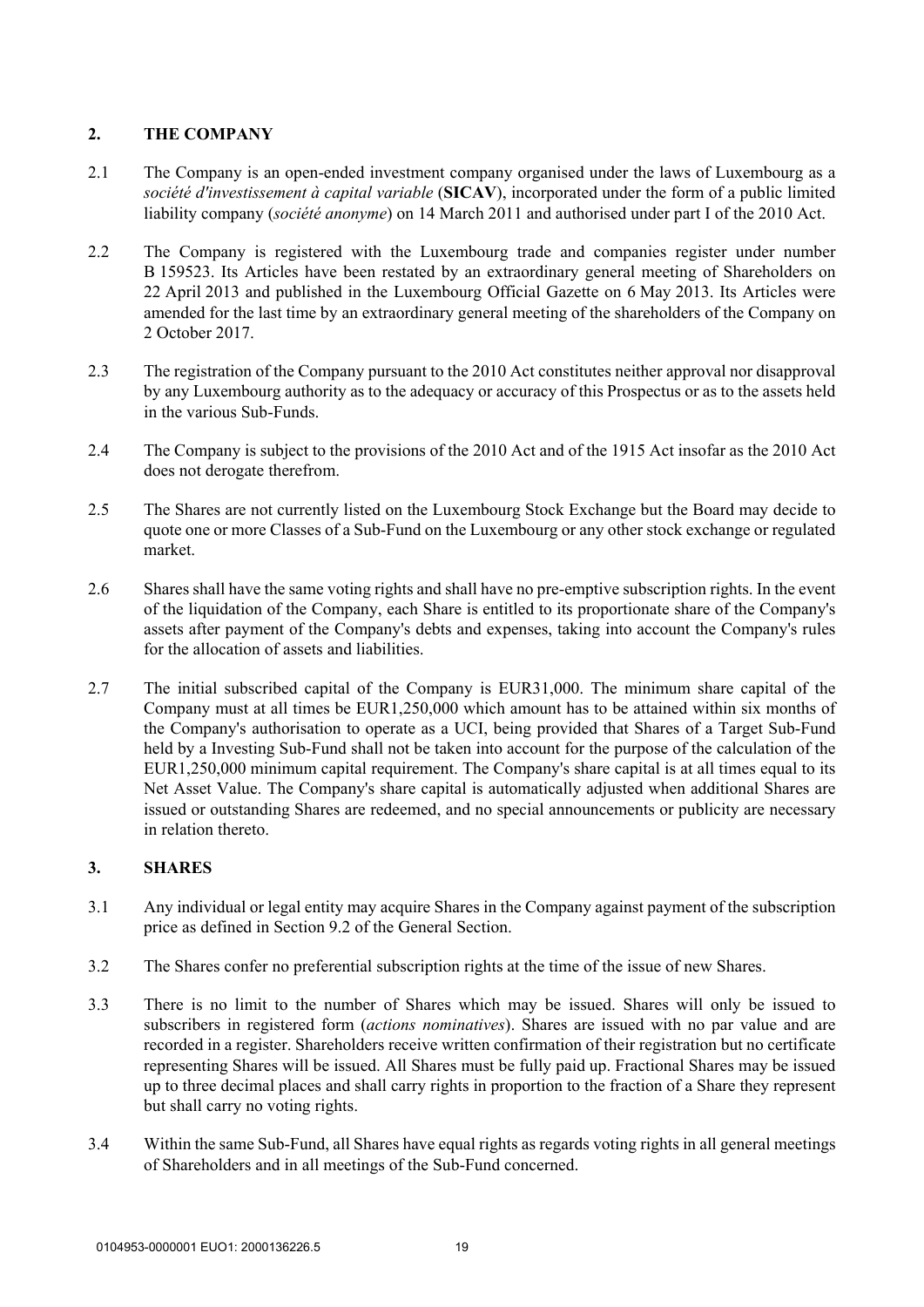- 3.5 For each Sub-Fund, the Directors or the Management Company may, in respect of Shares in one or several Class(es) if any, decide to close subscriptions temporarily or definitively, including those arising from the conversion of Shares of another Class or another Sub-Fund.
- 3.6 Shareholders may ask for the conversion of all or a part of their Shares from one Class to another in compliance with the provisions of Section 11 of the General Section.

# **4. SUB-FUNDS AND CLASSES**

- 4.1 The Company has an umbrella structure consisting of one or several Sub-Funds. A separate portfolio of assets is maintained for each Sub-Fund and is invested in accordance with the investment objective and policy applicable to that Sub-Fund. The investment objective, policy, as well as the risk profile and other specific features of each Sub-Fund are set forth in the relevant Special Section.
- 4.2 The Company is one single legal entity. However, the rights of the Shareholders and creditors relating to a Sub-Fund or arising from the setting-up, operation and liquidation of a Sub-Fund are limited to the assets of that Sub-Fund. The assets of a Sub-Fund are exclusively dedicated to the satisfaction of the rights of the Shareholders relating to that Sub-Fund and the rights of those creditors whose claims have arisen in connection with the setting-up, operation and liquidation of that Sub-Fund.
- 4.3 Within a Sub-Fund, the Board may decide to issue one or more Classes the assets of which will be commonly invested but subject to different fee structures, distribution, marketing targets, currency or other specific features. A separate Net Asset Value per Share, which may differ as a consequence of these variable factors, will be calculated for each Class. The Special Sections indicate, for each Sub-Fund, which Classes are available and their characteristics.
- 4.4 The Company may, at any time, create additional Classes whose features may differ from the existing Classes and additional Sub-Funds whose investment objectives may differ from those of the Sub-Funds then existing. Upon creation of new Sub-Funds or Classes, the Prospectus will be updated, if necessary, or supplemented by a new Special Section.
- 4.5 For the time being, the Company is comprised of the following Sub-Funds:
	- Zeus Capital SICAV World Balanced;
	- Zeus Capital SICAV Credit Opportunities;
	- Zeus Capital SICAV DNA Biotech;
	- Zeus Capital SICAV Total Flexible Return;
	- Zeus Capital SICAV Active Strategy;
	- Zeus Capital SICAV Italian Opportunities;
	- Zeus Capital SICAV Advance Long Short;
	- Zeus Capital SICAV Best Fund Selection;
	- Zeus Capital SICAV Alternative Biotech; and
	- Zeus Capital SICAV Global Allocation.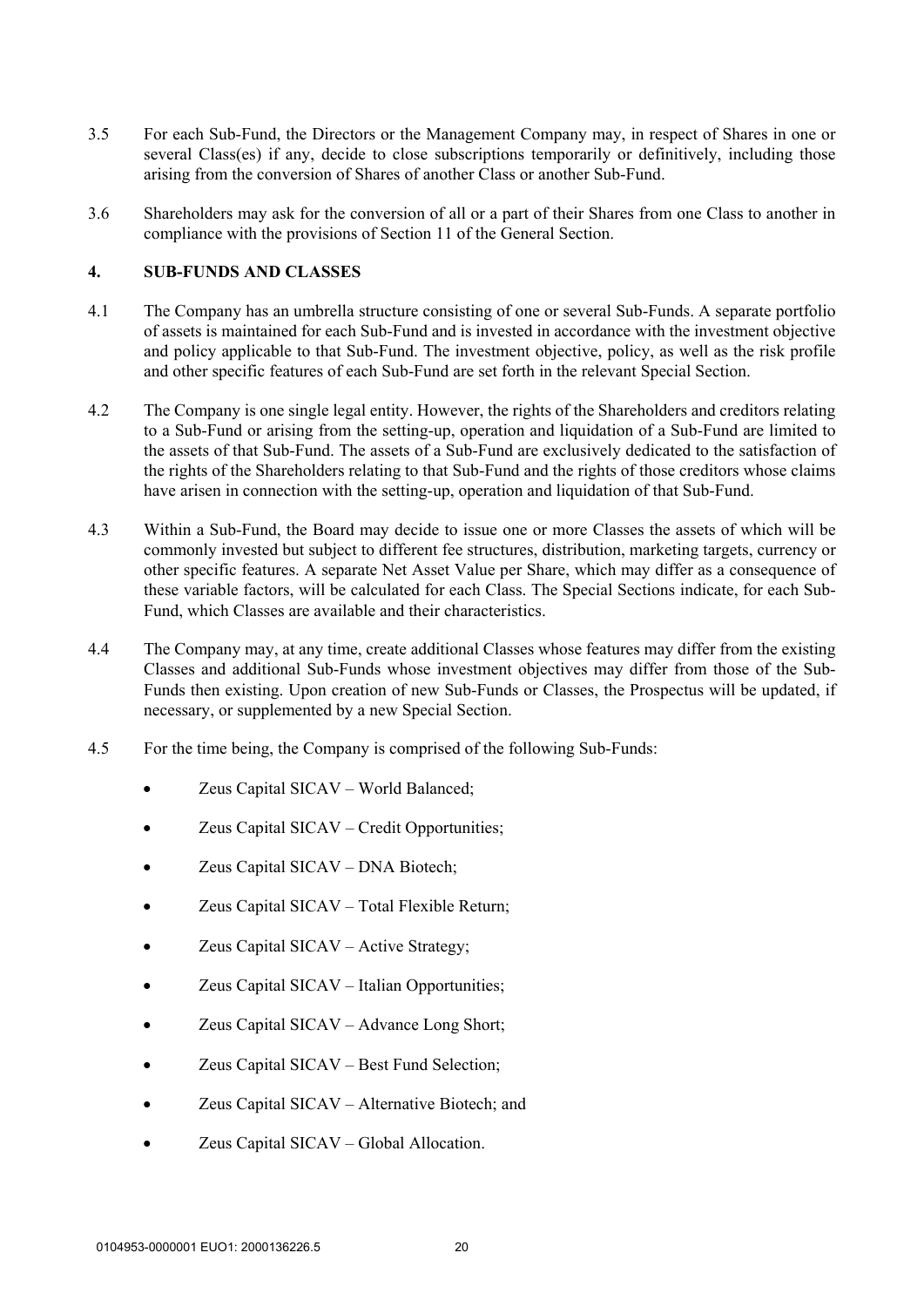- 4.6 Each Sub-Fund is described in more detail in the relevant Special Section.
- 4.7 Investors should note however that some Sub-Funds or Classes may not be available to all investors. The Company retains the right to offer only one or more Classes for purchase by investors in any particular jurisdiction in order to conform to local law, customs or business practice or for fiscal or any other reason. The Company may further reserve one or more Sub-Funds or Classes to certain Institutional only.

#### **5. INVESTMENT RESTRICTIONS**

The Company and the Sub-Funds are subject to the restrictions and limits set forth below.

The management of the assets of the Sub-Funds will be undertaken within the following investment restrictions. **A Sub-Fund may be subject to additional investment restrictions set out in the relevant Special Section. In the case of any conflict, the provisions of the relevant Special Section will prevail.** 

#### **5.1 Eligible Investments**

- (a) The Company's investments may consist solely of:
	- (i) Transferable Securities and Money Market Instruments admitted to official listing on a stock exchange in an EU Member State;
	- (ii) Transferable Securities and Money Market Instruments dealt on another Regulated Market;
	- (iii) Transferable Securities and Money Market Instruments admitted to official listing on a stock exchange or dealt in on another market in any country of Western or Eastern Europe, Asia, Oceania, the American continents or Africa;
	- (iv) new issues of Transferable Securities and Money Market Instruments, provided that:
		- (A) the terms of issue include an undertaking that application will be made for admission to official listing on any stock exchange or other Regulated Market referred to in Sections  $5.1(a)(i)$ , (ii) and (iii);
		- (B) such admission is secured within a year of issue;
	- (v) units of UCITS and/or other UCIs within the meaning of article 1, paragraph 2, points a) and b) of the UCITS Directive, whether situated in an EU Member State or not, provided that no more than 10% of the net assets of the UCITS or other UCI whose acquisition is contemplated, can, according to their fund rules or constitutional documents, be invested in aggregate in units of other UCITS or other UCIs;
	- (vi) deposits with credit institutions which are repayable on demand or have the right to be withdrawn, and maturing in no more than 12 months, provided that the credit institution has its registered office in an EU Member State or, if the registered office of the credit institution is situated in a non-EU Member State, provided that it is subject to prudential rules considered by the CSSF as equivalent to those laid down in EU law;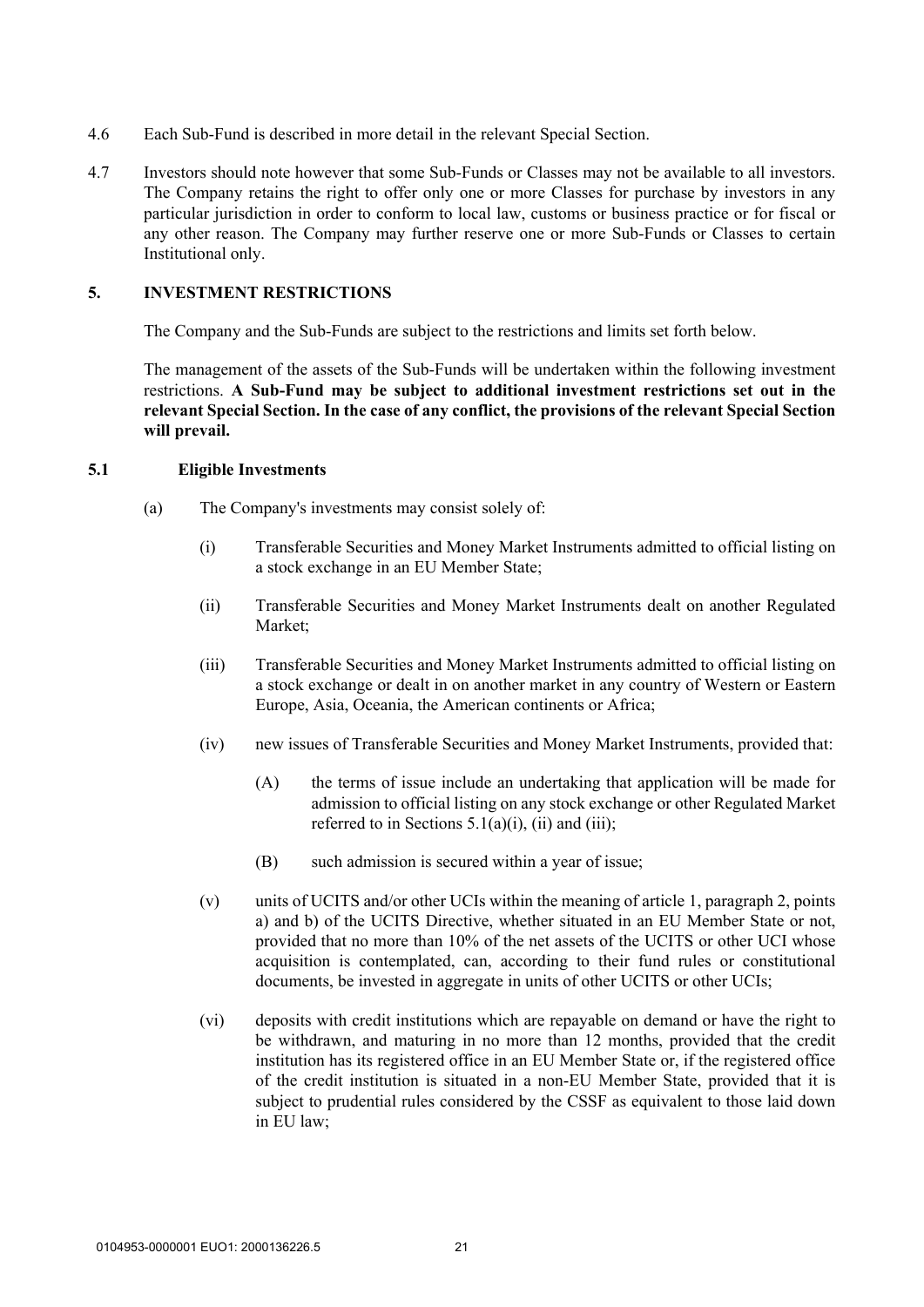- (vii) financial derivative instruments, including equivalent cash-settled instruments, dealt in on a Regulated Market referred to in Sections  $5.1(a)(i)$ , (ii) and (iii); and/or OTC Derivatives, provided that:
	- (A) the underlying consists of instruments covered by this Section  $5.1(a)$ , financial indices, interest rates, foreign exchange rates or currencies, in which a Sub-Fund may invest according to its investment objectives as stated in the relevant Special Section,
	- (B) the counterparties to OTC Derivative transactions are First Class Institutions, and
	- (C) the OTC Derivatives are subject to reliable and verifiable valuation on a daily basis and can be sold, liquidated or closed by an offsetting transaction at any time at their fair value at the Company's initiative;
- (viii) Money Market Instruments other than those dealt in on a Regulated Market if the issue or issuer of such instruments is itself regulated for the purpose of protecting investors and savings, and provided that they are:
	- (A) issued or guaranteed by a central, regional or local authority or central bank of an EU Member State, the European Central Bank, the EU or the European Investment Bank, a non-EU Member State or, in the case of a Federal State, by one of the members making up the federation, or by a public international body to which one or more EU Member States belong; or
	- (B) issued by an undertaking, any securities of which are listed on a stock exchange or dealt in on Regulated Markets referred to in Sections 5.1(a)(i), (ii) or (iii); or
	- (C) issued or guaranteed by an establishment subject to prudential supervision, in accordance with criteria defined by EU law, or by an establishment which is subject to and complies with prudential rules considered by the CSSF to be at least as stringent as those laid down by EU law; or
	- (D) issued by other bodies belonging to the categories approved by the CSSF provided that investments in such instruments are subject to investor protection rules equivalent to that laid down in the first, the second or the third indent and provided that the issuer is a company whose capital and reserves amount to at least EUR10,000,000 and which (i) represents and publishes its annual accounts in accordance with Directive 2013/34/EU, (ii) is an entity which, within a group of companies which includes one or several listed companies, is dedicated to the financing of the group or (iii) is an entity which is dedicated to the financing of securitisation vehicles which benefit from a banking liquidity line.
- (b) However, each Sub-Fund may:
	- (i) invest up to 10% of its net assets in Transferable Securities and Money Market Instruments other than those referred to under Section 5.1(a) above; and
	- (ii) hold liquid assets on an ancillary basis.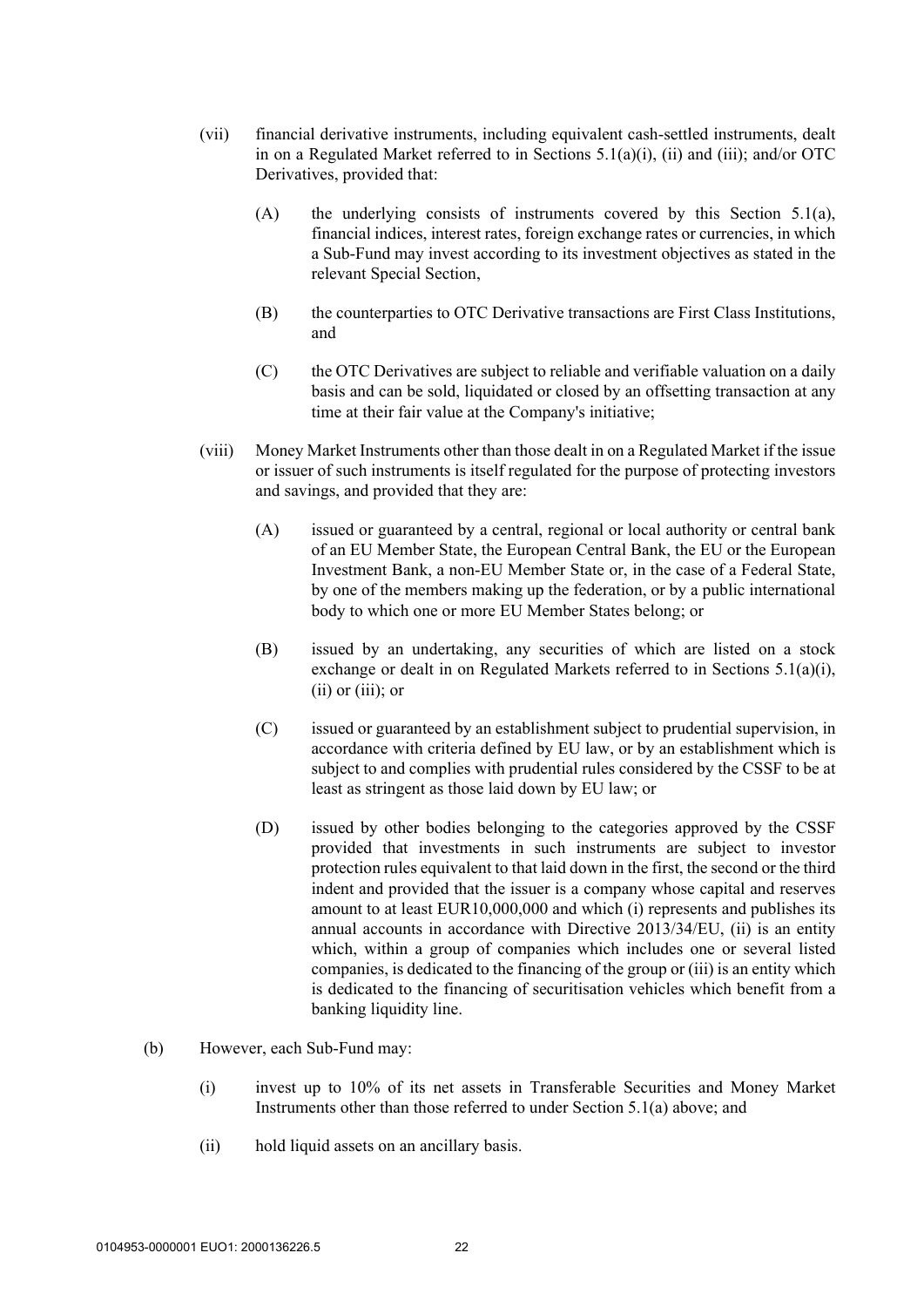# **5.2 Risk diversification**

- (a) In accordance with the principle of risk diversification, the Company is not permitted to invest more than 10% of the net assets of a Sub-Fund in Transferable Securities or Money Market Instruments of one and the same issuer. The total value of the Transferable Securities and Money Market Instruments in each issuer in which more than 5% of the net assets are invested, must not exceed 40% of the value of the net assets of the respective Sub-Fund. This limitation does not apply to deposits and OTC Derivative transactions made with financial institutions subject to prudential supervision.
- (b) The Company is not permitted to invest more than 20% of the net assets of a Sub-Fund in deposits made with the same body.
- (c) Notwithstanding the individual limits laid down in Sections 5.2(a), 5.2(b) and 5.5(q) below, a Sub-Fund may not combine:
	- (i) investments in Transferable Securities or Money Market Instruments issued by,
	- (ii) deposits made with, and/or
	- (iii) exposures arising from OTC Derivative transactions undertaken with a single body,

in excess of 20% of its net assets.

- (d) The 10% limit set forth in Section 5.2(a) above can be raised to a maximum of 25% in case of certain bonds issued by credit institutions which have their registered office in an EU Member State and are subject by law, in that particular country, to specific public supervision designed to ensure the protection of bondholders. In particular the funds which originate from the issue of these bonds are to be invested, in accordance with the law, in assets which sufficiently cover the financial obligations resulting from the issue throughout the entire life of the bonds and which are allocated preferentially to the payment of principal and interest in the event of the issuer's failure. Furthermore, if investments by a Sub-Fund in such bonds with one and the same issuer represent more than 5% of the net assets, the total value of these investments may not exceed 80% of the net assets of the corresponding Sub-Fund.
- (e) The  $10\%$  limit set forth in Section 5.2(a) above can be raised to a maximum of 35% for Transferable Securities and Money Market Instruments that are issued or guaranteed by an EU Member State or its local authorities, by another OECD Member State, or by public international organisations of which one or more EU Member States are members.
- (f) Transferable Securities and Money Market Instruments which fall under the special ruling given in Sections  $5.2(d)$  and  $5.2(e)$  are not counted when calculating the 40% risk diversification ceiling mentioned in Section 5.2(a).
- (g) The limits provided for in Sections 5.2(a) to 5.2(e) above may not be combined, and thus investments in Transferable Securities or Money Market Instruments issued by the same body or in deposits or derivative instruments with this body shall under no circumstances exceed in total 35% of the net assets of a Sub-Fund.
- (h) Companies which are included in the same group for the purposes of consolidated accounts, as defined in accordance with Directive 83/349/EEC or in accordance with recognised international accounting rules, are regarded as a single body for the purpose of calculating the limits contained in this Section 5.2.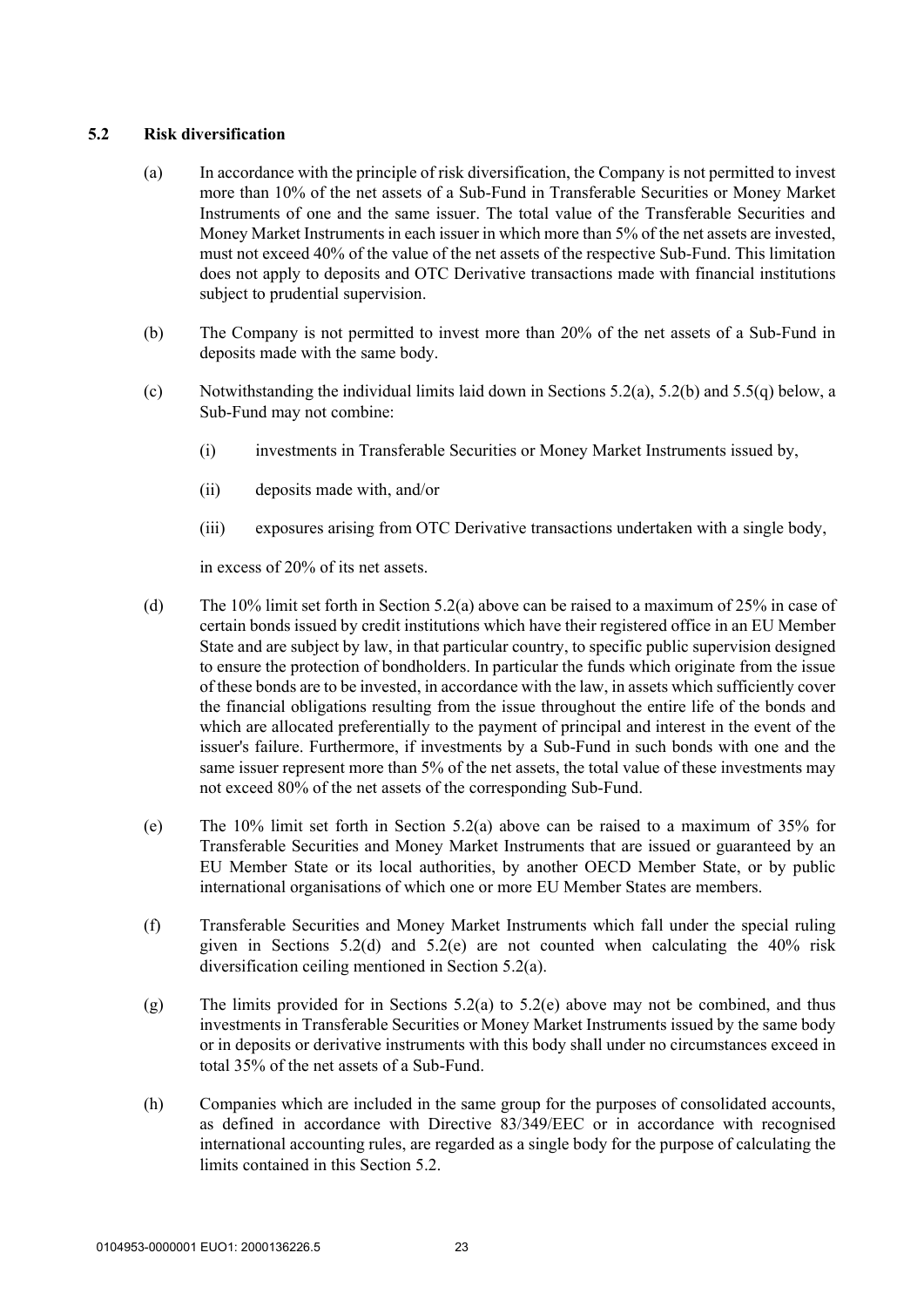(i) A Sub-Fund may invest, on a cumulative basis, up to 20% of its net assets in Transferable Securities and Money Market Instruments of the same group.

### **5.3 Exceptions which can be made**

- (a) Without prejudice to the limits laid down in Section 5.7 the limits laid down in Section 5.2 are raised to a maximum of 20% for investment in shares and/or bonds issued by the same body if, according to the relevant Special Section, the investment objective and policy of that Sub-Fund is to replicate the composition of a certain stock or debt securities index which is recognised by the CSSF, on the following basis:
	- (i) its composition is sufficiently diversified,
	- (ii) the index represents an adequate benchmark for the market to which it refers,
	- (iii) it is published in an appropriate manner.

The above 20% limit may be raised to a maximum of 35%, but only in respect of a single body, where that proves to be justified by exceptional market conditions in particular in Regulated Markets where certain Transferable Securities or Money Market Instruments are highly dominant.

(b) The Company is authorised, in accordance with the principle of risk diversification, to invest up to 100% of the net assets of a Sub-Fund in Transferable Securities or Money Market Instruments issued or guaranteed by a member state of the European Union (EU), by its territorial public authorities, by a member state of the Organisation for Economic Co-operation and Development (OECD), by a member state of the G20, by certain non-OECD member states (currently Singapore and Hong-Kong) or by international organisations of a public nature of which one or more EU member states are members, upon condition that (i) such securities must belong to at least 6 (six) different issues, and that (ii) the securities belonging to any single issue do not represent more than 30% of the net assets of the relevant Sub-fund.

#### **5.4 Investment in UCITS and/or other UCIs**

- (a) A Sub-Fund may acquire the units of UCITS and/or other UCIs referred to in Section 5.1(a)(v) provided that no more than 20% of its net assets are invested in units of a single UCITS or other UCI. If a UCITS or other UCI has multiple compartments (within the meaning of article 181 of the 2010 Act) and the assets of a compartment may only be used to satisfy the rights of the investors relating to that compartment and the rights of those creditors whose claims have arisen in connection with the setting-up, operation and liquidation of that compartment, each compartment is considered as a separate issuer for the purposes of applying the above limit.
- (b) Investments made in units of UCIs other than UCITS may not exceed, in aggregate, 30% of the net assets of the Sub-Fund.
- (c) When a Sub-Fund has acquired units of UCITS and/or other UCIs, the assets of the respective UCITS or other UCIs do not have to be combined for the purposes of the limits laid down in Section 5.2.
- (d) When a Sub-Fund invests in the units of UCITS and/or other UCIs that are managed, directly or by delegation, by the same management company or by any other company with which the management company is linked by common management or control, or by a substantial direct or indirect holding, (regarded as more than 10% of the voting rights or share capital), that management company or other company may not charge subscription, conversion or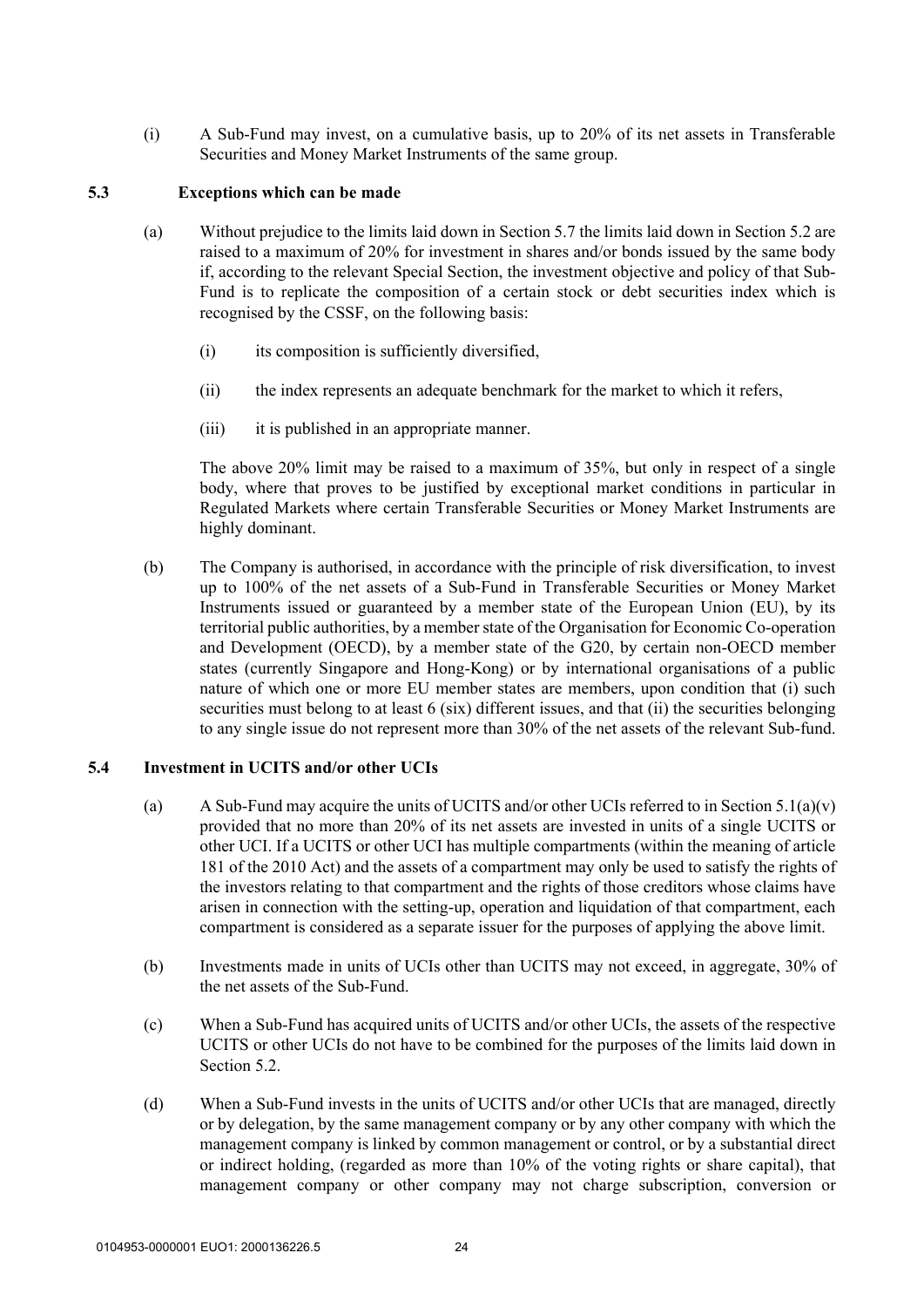redemption fees on account of the Sub-Fund's investment in the units of such UCITS and/or other UCIs.

- (e) If a Sub-Fund invests a substantial proportion of its assets in other UCITS and/or other UCIs, the maximum level of the management fees that may be charged both to the Sub-Fund itself and to the other UCITS and/or other UCIs in which it intends to invest, shall be disclosed in the relevant Special Section.
- (f) In the annual report of the Company it shall be indicated for each Sub-Fund the maximum proportion of management fees charged both to the Sub-Fund and to the UCITS and/or other UCIs in which the Sub-Fund invests.

# **5.5 Investments in financial derivative instruments and use of EPM Techniques**

- (a) The Company must employ (i) a risk-management process which enables it to monitor and measure at any time the risk of the positions and their contribution to the overall risk profile of the portfolio and (ii) a process for accurate and independent assessment of the value of OTC Derivatives.
- (b) Each Sub-Fund will ensure that its global exposure relating to derivative instruments does not exceed the total net value of its portfolio.
- (c) The exposure is calculated taking into account the current value of the underlying assets, the counterparty risk, future market movements and the time available to liquidate the positions. This will also apply to the following subparagraphs.
- (d) A Sub-Fund may invest, as a part of its investment policy, in financial derivative instruments provided that the exposure to the underlying assets does not exceed in aggregate the investment limits laid down in paragraph 5.2. Under no circumstances will these operations cause a Sub-Fund to diverge from its investment objectives as laid down in the Prospectus and the relevant Special Section. When a Sub-Fund invests in index-based financial derivative instruments, these investments do not have to be combined to the limits laid down in paragraph 5.2.
- (e) When a Transferable Security or Money Market Instrument embeds a derivative, the latter must be taken into account when complying with the requirements of this Section.
- (f) The Company's annual reports will contain, in respect of each Sub-Fund that has entered into financial derivative instruments over the relevant reporting period, details of:
	- (i) the underlying exposure obtained through financial derivative instruments;
	- (ii) the identity of the counterparty(ies) to these financial derivative instruments;
	- (iii) the type and amount of collateral received to reduce counterparty risk exposure.
- (g) The Sub-Funds are authorised to employ techniques and instruments relating to Transferable Securities or Money Market Instruments subject to the following conditions:
	- (i) they are economically appropriate in that they are realised in a cost-effective way;
	- (ii) they are entered into for one or more of the following specific aims:
		- (A) reduction of risk;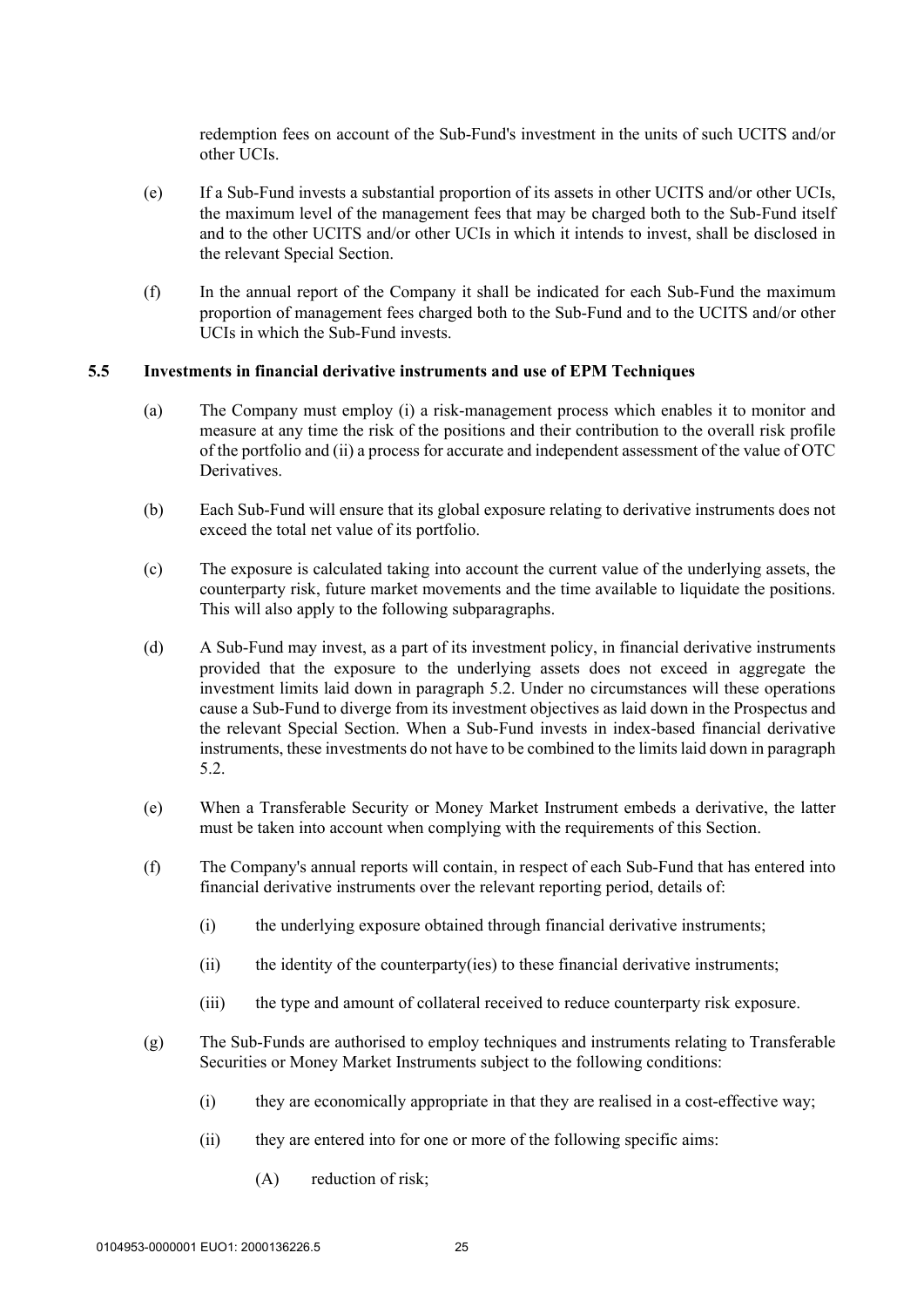- (B) reduction of cost;
- (C) generation of additional capital or income for the relevant Sub-Fund with a level of risk which is consistent with the its risk profile and applicable risk diversification rules;
- (iii) their risks are adequately captured by the Company's risk management process.
- (h) The Company and any of its Sub-Funds may in particular enter into swap contracts relating to any financial instruments or indices, including TRS. TRS involve the exchange of the right to receive the total return, coupons plus capital gains or losses, of a specified reference asset, index or basket of assets against the right to make fixed or floating payments. As such, the use of TRS or other derivatives with similar characteristics allows gaining synthetic exposure to certain markets or underlying assets without investing directly (and/or fully) in these underlying assets.
- (i) The Company and any of its Sub-Funds may employ SFTs for reducing risks (hedging), generating additional capital or income or for cost reduction purposes. Any use of SFT and TRS for investment purposes will be in line with the risk profile and risk diversification rules applicable to any Sub-Funds. Investors should refer to the risk factors in Section 7 of the General Section for special risk considerations applicable to the use of SFT and TRS.
- (j) The efficient portfolio management techniques (**EPM Techniques**) that may be employed by the Sub-Funds in accordance with paragraph  $5.5(g)$  above include SFTs that are subject to the conditions below:
	- (i) When entering into a Securities Lending agreement, the Company will ensure that it is able at any time to recall any security that has been lent out or terminate the Securities Lending agreement;
	- (ii) When entering into a reverse Repurchase Transaction agreement, the Company will ensure that it is able at any time to recall:
		- (A) the full amount of cash or to terminate the reverse Repurchase Transaction agreement on either an accrued basis or a mark-to-market basis. When the cash is recallable at any time on a mark-to-market basis, the mark-to-market value of the reverse Repurchase Transaction agreement will be used for the calculation of the net asset value of the relevant Sub-Fund; and/or
		- (B) any securities subject to the Repurchase Transaction agreement or to terminate the Repurchase Transaction agreement into which it has entered.
	- (iii) Fixed-term Repurchase Transaction and reverse Repurchase Transaction agreements that do not exceed seven days will be considered as arrangements on terms that allow the assets to be recalled at any time by the Company.
- (k) The Management Company takes into account these EPM Techniques when developing its liquidity risk management process in order to ensure that the Company is able to comply at any time with its redemption obligations.
- (l) The maximum and expected proportion of assets that may be subject to SFTs or TRS, as well as the types of assets that are subject to SFT or TRS will be set out for each Sub-Fund in the relevant Special Section. If a Sub-Fund intends to make use of SFTs or TRS, the relevant Special Section will include the disclosure requirements of the SFTR.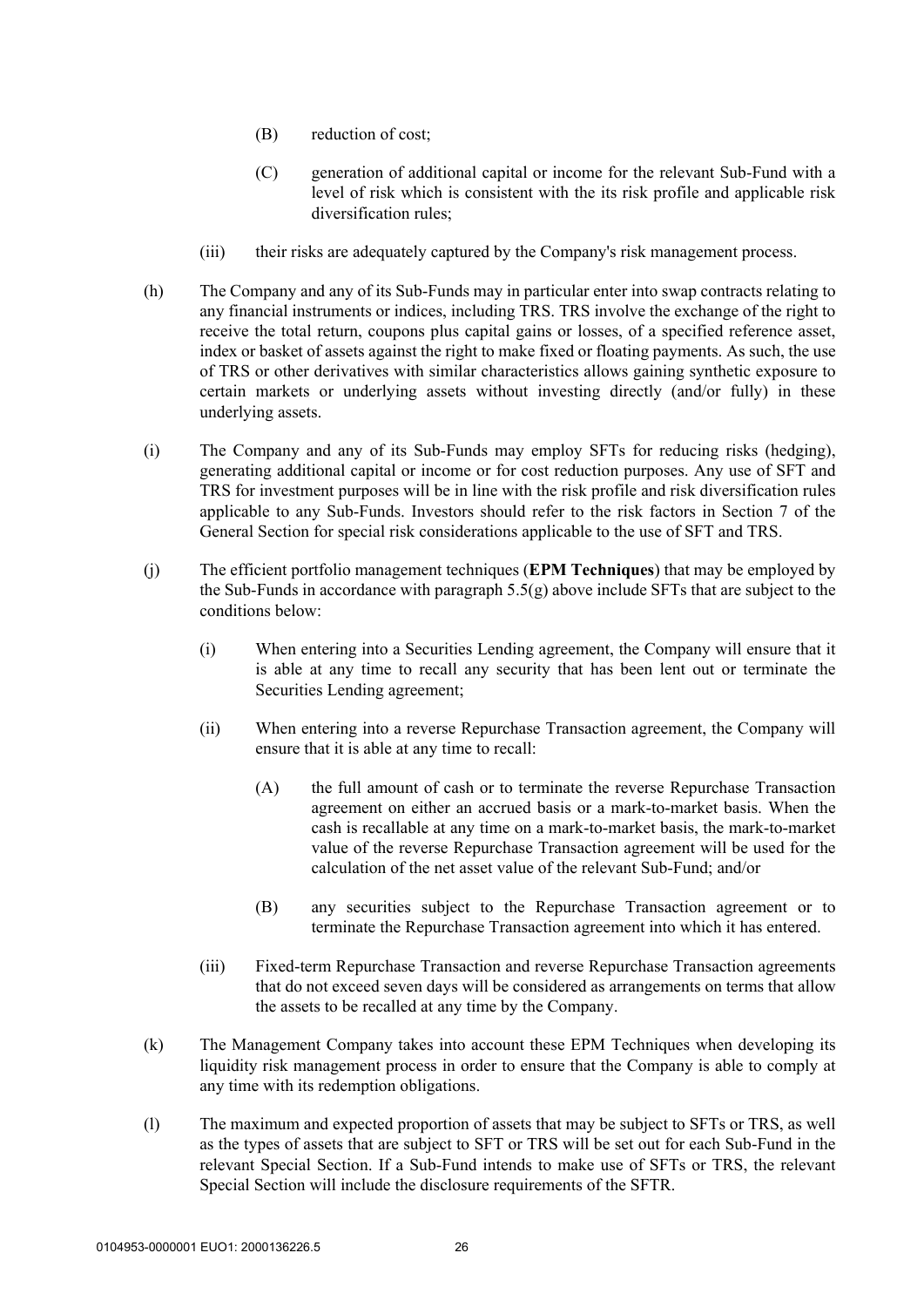- (m) All revenues resulting from the EPM Techniques or TRS will be returned in full to the Company after deduction of the direct and indirect operational costs/fees of the Depositary and the Investment Manager. The fees of any agent involved in EPM Techniques or TRS may not exceed 20% of the total income generated by these EPM Techniques or TRS. The remaining income will accrue to the relevant Sub-Fund. None of the SFT Agents or counterparties to the OTC derivative transactions or TRS are affiliated with the Company or the Management Company.
- (n) The counterparties to SFTs and TRS will be selected and approved through a robust selection process and will be credit institutions established in OECD Member States and have a minimum rating of BBB- or the equivalent by any leading rating agencies. The Management Company's risk management team will assess the creditworthiness of the proposed counterparties, their expertise in the relevant transactions, the costs of service and others factors related to best execution in line with the Management Company's execution policy.
- (o) Assets subject to SFT and TRS will be safe-kept by the Depositary.
- (p) The Company's annual report will include the following information:
	- (i) the exposure obtained through EPM Techniques;
	- (ii) the identity of the counterparty(ies) to these EPM Techniques;
	- (iii) the type and amount of collateral received by the Company to reduce counterparty exposure;
	- (iv) the revenues arising from EPM Techniques for the entire reporting period together with the direct and indirect operational costs and fees incurred;
	- (v) where collateral received from an issuer has exceeded 20% of the NAV of a Sub-Fund, the identity of that issuer; and
	- (vi) whether a Sub-Fund has been fully collateralised in securities issued or guaranteed by a Member State.
- (q) The Company's semi-annual and annual reports will further contain additional information on the use of SFTs and TRS in line with Section A of the Annex of the SFTR.
- (r) The counterparty risk arising from OTC Derivatives and EPM Techniques may not exceed 10% of the assets of a Sub-Fund when the counterparty is a credit institution domiciled in the EU or in a country where the CSSF considers that supervisory regulations are equivalent to those prevailing in the EU. This limit is set at 5% in any other case.
- (s) The counterparty risk of a Sub-Fund vis-à-vis a counterparty is equal to the positive mark-tomarket value of all OTC Derivatives and EPM Techniques transactions with that counterparty, provided that:
	- (i) if there are legally enforceable netting arrangements in place, the risk exposure arising from OTC Derivative and EPM Techniques transactions with the same counterparty may be netted; and
	- (ii) if collateral is posted in favour of a Sub-Fund and such collateral complies at all times with the criteria set out in paragraph  $5.5(v)$  below, the counterparty risk of such Sub-Fund is reduced by the amount of such collateral.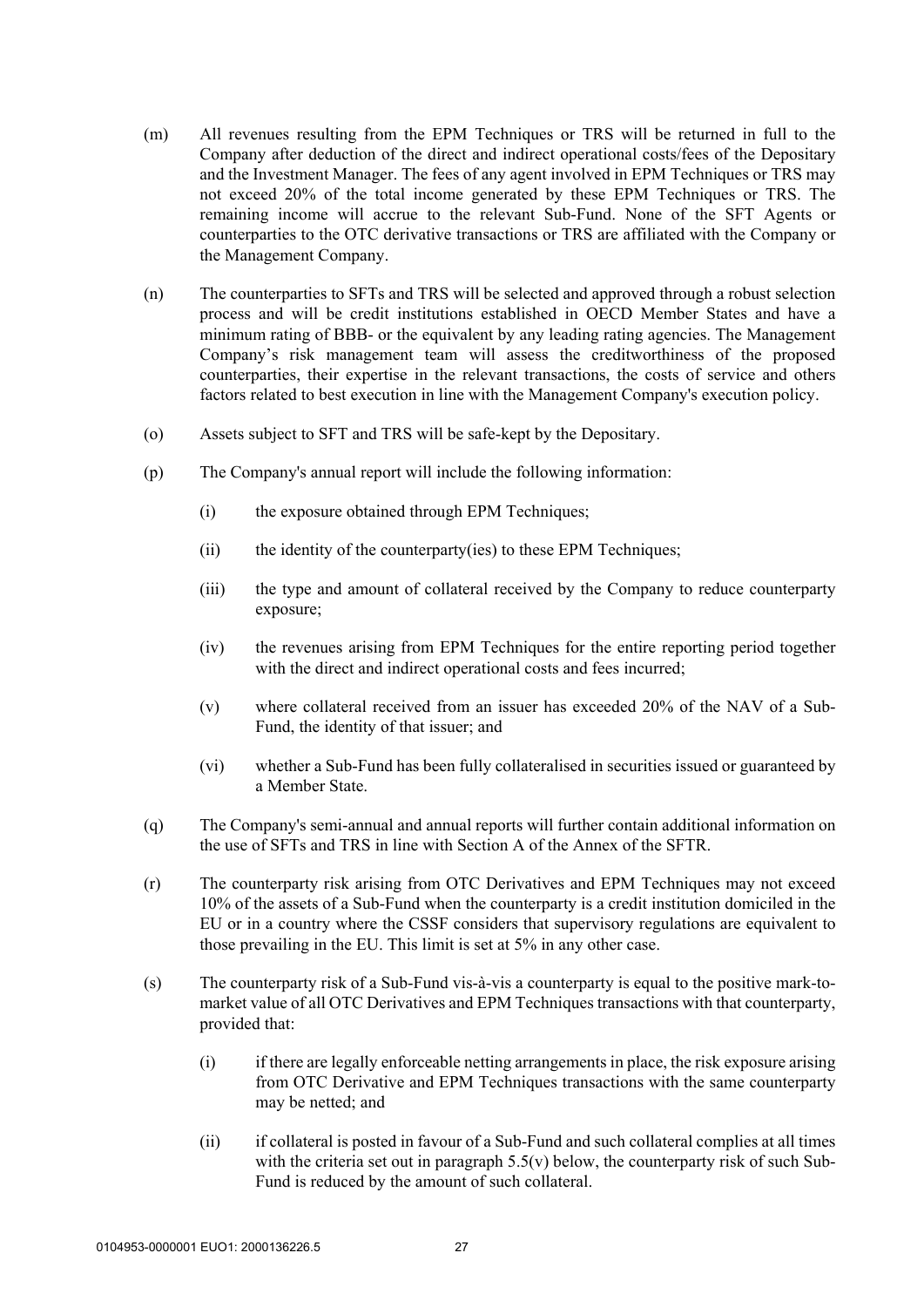- (t) Unless otherwise set out in a Special Section, none of the counterparties in OTC Derivative transactions will have discretion over the composition or management of the relevant Sub-Fund's investment portfolio or over the assets underlying the relevant OTC Derivative.
- (u) The risks linked to the use of SFT and TRS as well as risks linked to collateral management, such as operational, liquidity, counterparty, custody and legal risks and, where applicable, the risks arising from its reuse are further described in Section 7.
- (v) Collateral received by a Sub-Fund will comply at all times with the following criteria:
	- (i) Liquidity any collateral received other than cash should be highly liquid and traded on a regulated market or multilateral trading facility with transparent pricing in order that it can be sold quickly at a price that is close to pre-sale valuation. Collateral received should also comply with the acquisition limits set out in paragraph 5.7(b).
	- (ii) Valuation collateral received should be valued on at least a daily basis and assets that exhibit high price volatility should not be accepted as collateral unless suitably conservative haircuts are in place. The Fund will not use any margin accounts.
	- (iii) Issuer credit quality collateral received should be of high quality.
	- (iv) Correlation the collateral received by the Sub-Fund should be issued by an entity that is independent from the counterparty and is expected not to display a high correlation with the performance of the counterparty.
	- (v) Collateral diversification (asset concentration) collateral should be sufficiently diversified in terms of country, markets and issuers. The criterion of sufficient diversification with respect to issuer concentration is considered to be respected if the Sub-Fund receives from a counterparty of OTC Derivative or EPM Techniques transactions a basket of collateral with a maximum exposure to a given issuer of 20% of its net asset value. When a Sub-Fund is exposed to different counterparties, the different baskets of collateral should be aggregated to calculate the 20% limit of exposure to a single issuer. By way of derogation, a Sub-Fund may be fully collateralised in different Transferable Securities and Money Market Instruments issued or guaranteed by a Member State, one or more of its local authorities, a third country or a public international body to which one or more Member States belong, provided the Sub-Fund receives securities from at least six different issues and any single issue does not account for more than 30% of the Sub-Fund's NAV. If a Sub-Fund intends to make use of this possibility, this will be set out in relevant Special Section.
	- (vi) Risks linked to the management of collateral, such as operational and legal risks, should be identified, managed and mitigated by the risk management process.
	- (vii) Collateral received should be capable of being fully enforced by the Company for the account of the Sub-Fund at any time without reference to or approval from the counterparty.
- (w) The Sub-Funds will only accept the following assets as collateral:
	- (i) Liquid assets. Liquid assets include not only cash and short term bank certificates, but also money market instruments such as defined within Directive 2009/65/EC. A letter of credit or a guarantee at first-demand given by a first class credit institution not affiliated to the counterparty are considered as equivalent to liquid assets.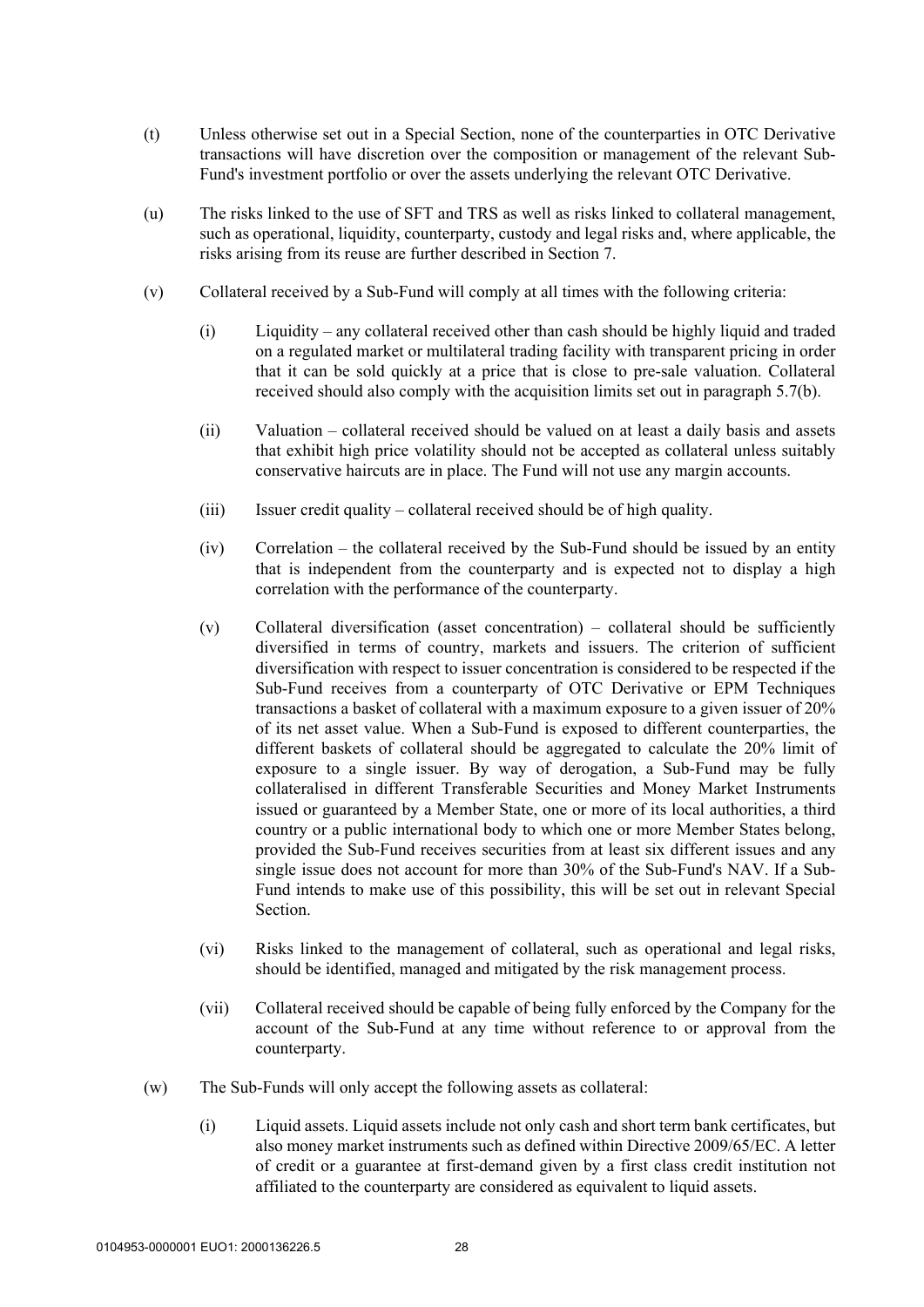- (ii) Bonds issued or guaranteed by a Member State of the OECD or by their local public authorities or by supranational institutions and undertakings with EU, regional or world-wide scope.
- (iii) Shares or units issued by money market UCIs calculating a daily net asset value and being assigned a rating of AAA or its equivalent.
- (iv) Shares or units issued by UCITS investing mainly in bonds/shares mentioned in items (v) and (vi) below.
- (v) Bonds issued or guaranteed by first class issuers offering an adequate liquidity.
- (vi) Shares admitted to or dealt in on a regulated market of a Member State of the European Union or on a stock exchange of a Member State of the OECD, on the condition that these shares are included in a main index.
- $(x)$  For the purpose of paragraph 5.5(v) above, all assets received by a Sub-Fund in the context of EPM Techniques should be considered as collateral.
- (y) Non-cash collateral received by a Sub-Fund may not be sold, re-invested or pledged.
- (z) Cash collateral received by a Sub-Fund can only be:
	- (i) placed on deposit with credit institutions which either have their registered office in an EU Member State or are subject to prudential rules considered by the CSSF as equivalent to those laid down in Community law;
	- (ii) invested in high-quality government bonds;
	- (iii) used for the purpose of reverse repo transactions provided the transactions are with credit institutions subject to prudential supervision and the Company is able to recall at any time the full amount of cash on accrued basis;
	- (iv) invested in Short-Term Money Market Funds as defined in the CESR Guidelines 10- 049 on a Common Definition of European Money Market Funds.
- (aa) Re-invested cash collateral will be diversified in accordance with the diversification requirements applicable to non-cash collateral.
- (bb) Collateral posted in favour of a Sub-Fund under a title transfer arrangement should be held by the Custodian. Such collateral may be held by one of the Custodian's correspondents or subcustodians provided that the Custodian has delegated the custody of the collateral to such correspondent or sub-custodian. Collateral posted in favour of a Sub-Fund under a security interest arrangement (e.g., a pledge) can be held by a third party custodian which is subject to prudential supervision, and which is unrelated to the provider of the collateral.
- (cc) At the date of this Prospectus the Fund has not entered into SFTs or TRS. If any Sub-Fund enters into such transactions the prospectus will be updated accordingly.
- (dd) The Management Company will set up, in accordance with the Circular 14/592 implementing the ESMA Guidelines 14/937, a clear haircut policy adapted for each class of assets received as collateral. This policy, established in accordance with the CSSF Circular 14/592, takes into account a variety of factors, depending on the nature of the collateral received such as price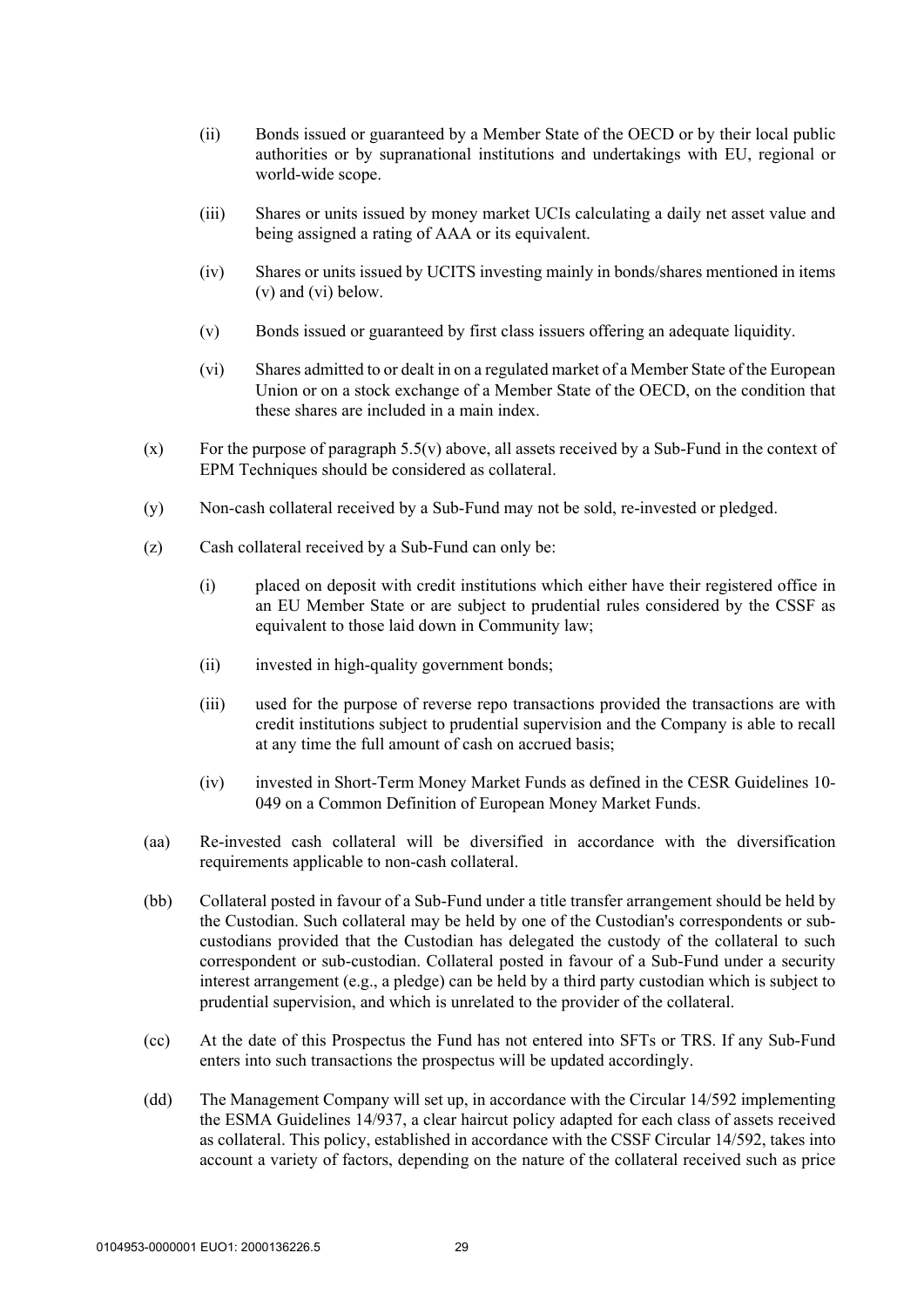volatility, the credit quality of the issuer of the collateral, the maturity or currency of the assets or outcome of stress tests.

(ee) The board of directors of the Management Company has approved instruments of the following asset classes as collateral in the context of OTC Derivatives and EPM Techniques and has determined the following haircuts to be used on these instruments:

| <b>Collateral type</b>                                                                                                                                                                                         | Haircut |
|----------------------------------------------------------------------------------------------------------------------------------------------------------------------------------------------------------------|---------|
| Cash                                                                                                                                                                                                           | $0\%$   |
| Money market instruments $(A1/P1$ rated)                                                                                                                                                                       | $0\%$   |
| Bonds issued or guaranteed by a Member State of the OECD or their<br>local authorities                                                                                                                         | $2\%$   |
| Supranational bonds                                                                                                                                                                                            | 2%      |
| Corporate bonds issued or guaranteed by issuers having a minimum<br>short-term credit rating of BBB                                                                                                            | $2\%$   |
| Shares quoted or negotiated on a regulated market of a European Union<br>Member State or on a stock exchange of a Member State of the OECD,<br>on the condition that these shares are included in a main index | $5\%$   |

(ff) Government bonds and other debt instruments that are eligible as collateral will have a maturity of up to ten (10) years.

# **5.6 Tolerances and multiple compartment issuers**

If, because of reasons beyond the control of the Company or the exercising of subscription rights, the limits mentioned in this Section 5 are exceeded, the Company must have as a priority objective in its sale transactions to reduce these positions within the prescribed limits, taking into account the best interest of the Shareholders.

Provided that they continue to observe the principles of risk diversification, newly established Sub-Funds may deviate from the limits mentioned under Sections 5.2, 5.3 and 5.4 above for a period of six months following the date of their initial launch.

If an issuer of Eligible Investments is a legal entity with multiple compartments and the assets of a compartment may only be used to satisfy the rights of the investors relating to that compartment and the rights of those creditors whose claims have arisen in connection with the setting-up, operation and liquidation of that compartment, each compartment is considered as a separate issuer for the purposes of applying the limits set forth under Sections 5.2 and 5.4, and 5.3(a).

# **5.7 Investment prohibitions**

The Company is prohibited from:

- (a) acquiring equities with voting rights that would enable the Company to exert a significant influence on the management of the issuer in question;
- (b) acquiring more than
	- (i) 10% of the non-voting equities of one and the same issuer,
	- (ii) 10% of the debt securities issued by one and the same issuer,
	- (iii) 10% of the Money Market Instruments issued by one and the same issuer, or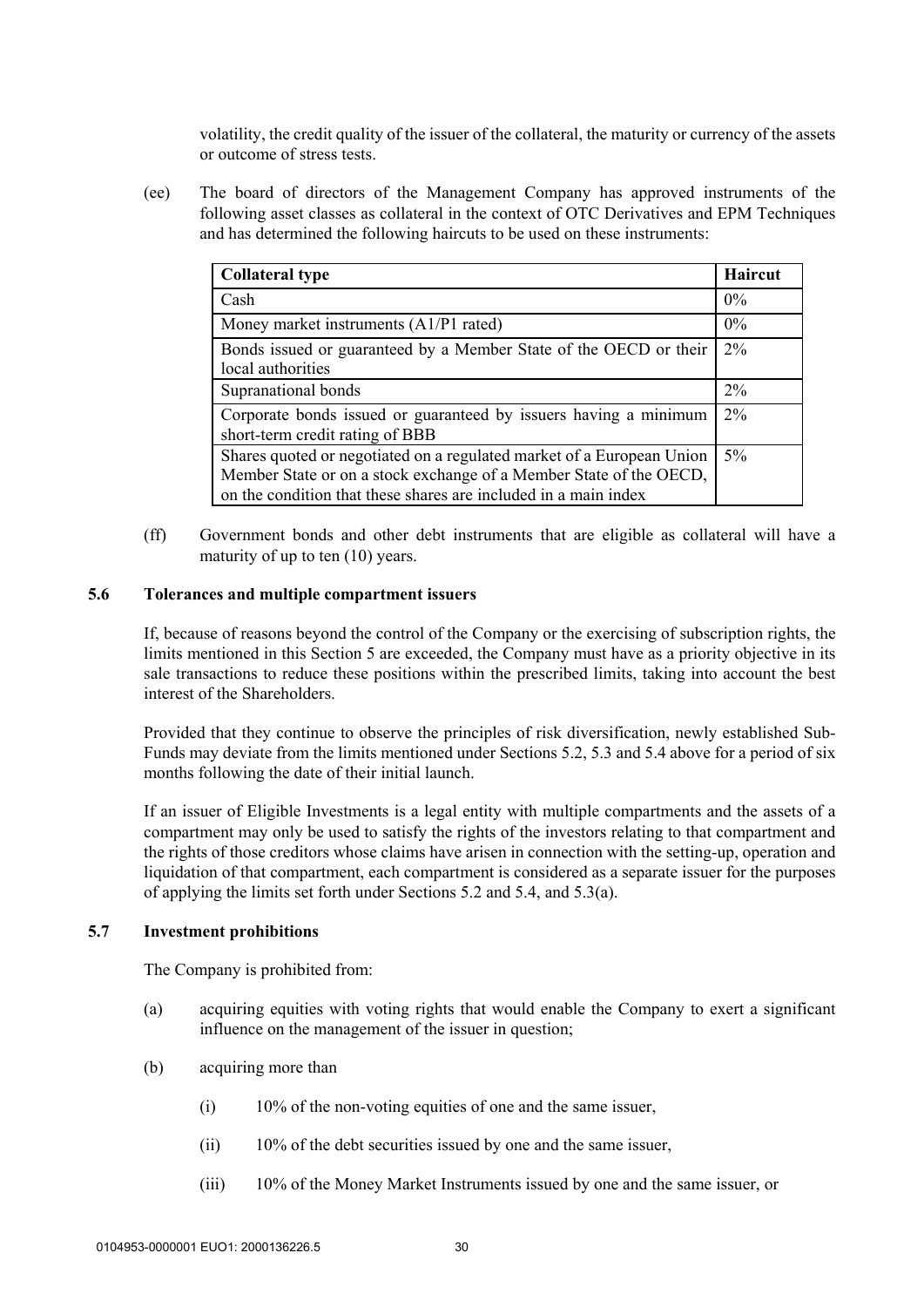(iv) 25% of the units of one and the same UCITS and/or other UCI.

The limits laid down in (ii), (iii), and (iv) may be disregarded at the time of acquisition if at that time the gross amount of the debt securities or of the Money Market Instruments, or the net amount of the securities in issue, cannot be calculated.

Transferable Securities and Money Market Instruments which, in accordance with article 48, paragraph 3 of the 2010 Act are issued or guaranteed by an EU Member State or its local authorities, by another Member State of the OECD or which are issued by public international organisations of which one or more EU Member States are members are exempted from the above limits.

- (c) selling short Transferable Securities, Money Market Instruments and other Eligible Investments mentioned under Sections  $5.1(a)(v)$ , (vii) and (viii);
- (d) acquiring precious metals or related certificates;
- (e) investing in real estate and purchasing or selling commodities or commodities contracts;
- (f) borrowing on behalf of a particular Sub-Fund, unless:
	- (i) the borrowing is in the form of a back-to-back loan for the purchase of foreign currency;
	- (ii) the loan is only temporary and does not exceed 10% of the net assets of the Sub-Fund in question;
- (g) granting credits or acting as guarantor for third parties. This limitation does not refer to the purchase of Transferable Securities, Money Market Instruments and other Eligible Investments mentioned under Sections  $5.1(a)(v)$ , (vii) and (viii) that are not fully paid up.

# **5.8 Cross-investments between Sub-Funds**

A Sub-Fund (the **Investing Sub-Fund**) may invest in one ore more other Sub-Funds. Any acquisition of shares of another Sub-Fund (the **Target Sub-Fund**) by the Investing Sub-Fund is subject to the following conditions:

- (a) the Target Sub-Fund may not invest in the Investing Sub-Fund;
- (b) the Target Sub-Fund may not invest more than 10% of its net assets in UCITS (including other Sub-Funds) or other UCIs referred to in Section 5.4 of the General Section;
- (c) the voting rights attached to the shares of the Target Sub-Fund held by the Investing Sub-Fund are suspended during the investment by the Investing Sub-Fund; and
- (d) the value of the share of the Target Sub-Fund held by the Investing Sub-Fund are not taken into account for the purpose of assessing the compliance with the EUR1,250,000 minimum capital requirement.

# **6. CO-MANAGEMENT AND POOLING**

6.1 To ensure effective management of the Company, the Directors and the Management Company may decide to manage all or part of the assets of one or more Sub-Funds with those of other Sub-Funds in the Company (pooling technique) or, where applicable, to co-manage all or part of the assets, except for a cash reserve, if necessary, of one or more Sub-Funds with the assets of other Luxembourg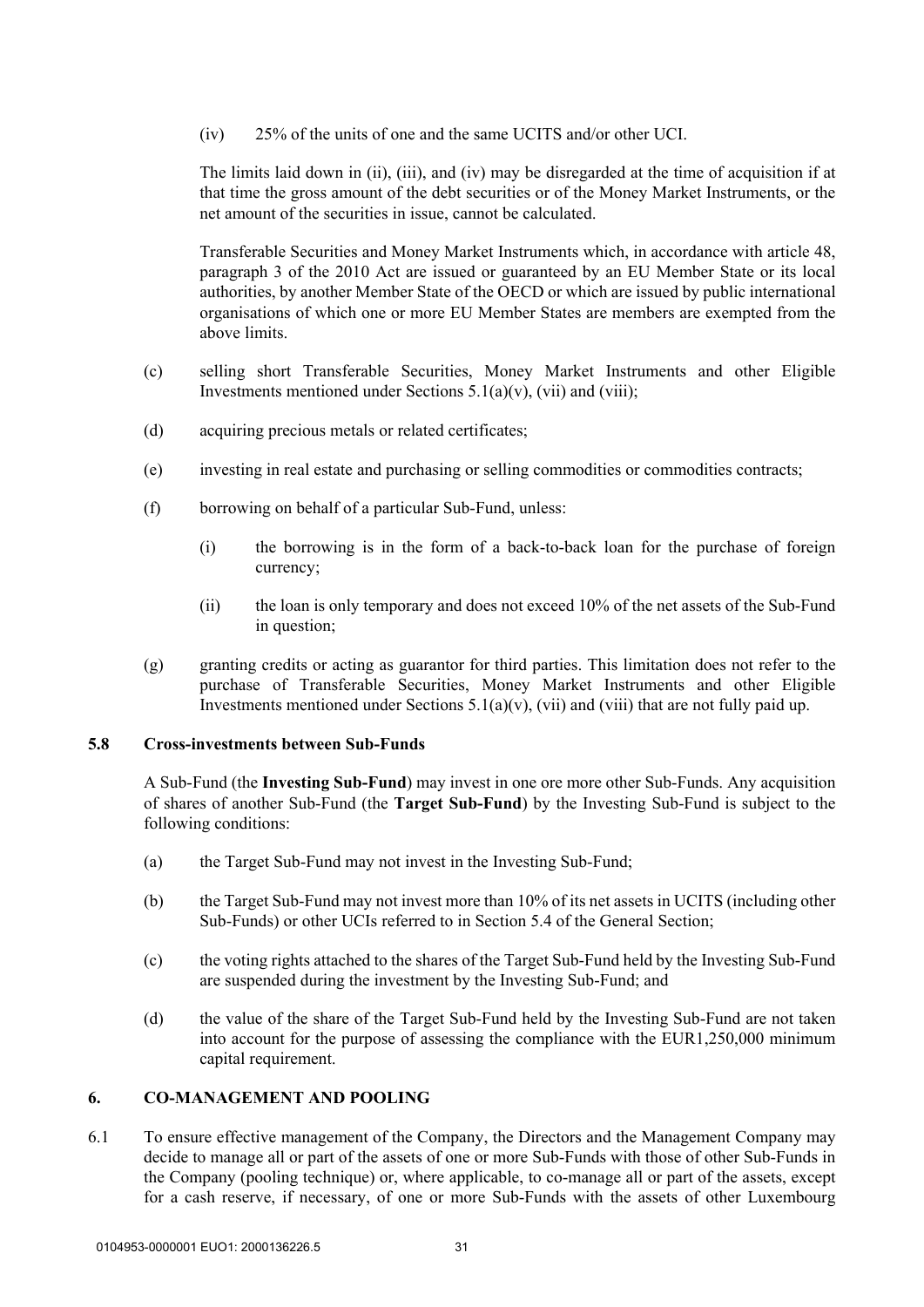investment funds or of one or more sub-funds of other Luxembourg investment funds (hereinafter referred to as the **Party(ies) to the co-managed assets**) for which the Depositary is the appointed depositary. These assets will be managed in accordance with the respective investment policies of the Parties to the co-managed assets, each of which is pursuing identical or comparable objectives. Parties to the co-managed assets will only participate in co-managed assets which are in accordance with the stipulations of their respective prospectuses and investment restrictions.

- 6.2 Each Party to the co-managed assets will participate in the co-managed assets in proportion to the assets it has contributed to the co-management. Assets and liabilities will be allocated to each Party to the co-managed assets in proportion to its contribution to the co-managed assets.
- 6.3 Each Party's rights to the co-managed assets apply to each line of investment in the said co-managed assets.
- 6.4 The aforementioned co-managed assets will be formed by the transfer of cash or, where applicable, other assets from each of the Parties participating in the co-managed assets. Thereafter, the Directors and the Management Company may regularly make subsequent transfers to the co-managed assets. The assets can also be transferred back to a Party to the co-managed assets for an amount not exceeding the participation of the said Party to the co-managed assets.
- 6.5 Dividends, interest and other distributions deriving from income generated by the co-managed assets will accrue to each Party to the co-managed assets in proportion to its respective investment. Such income may be kept by the Party to the co-managed assets or reinvested in the co-managed assets.
- 6.6 All charges and expenses incurred in respect of the co-managed assets will be applied to these assets. Such charges and expenses will be allocated to each Party to the co-managed assets in proportion to its respective entitlement to the co-managed assets.
- 6.7 In the case of an infringement of the investment restrictions affecting a Sub-Fund of the Company, when such a Sub-Fund takes part in co-management and even if the manager has complied with the investment restrictions applicable to the co-managed assets in question, the Directors and the Management Company shall ask the manager to reduce the investment in question in proportion to the participation of the Sub-Fund concerned in the co-managed assets or, where applicable, reduce its participation in the co-managed assets to a level that respects the investment restrictions of the Sub-Fund.
- 6.8 When the Company is liquidated or when the Directors and the Management Company decide, without prior notice, to withdraw the participation of the Company or a Sub-Fund from co-managed assets, the co-managed assets will be allocated to the Parties to the co-managed assets in proportion to their respective participation in the co-managed assets.
- 6.9 The investor must be aware of the fact that such co-managed assets are employed solely to ensure effective management inasmuch as all Parties to the co-managed assets have the same depositary. Comanaged assets are not distinct legal entities and are not directly accessible to investors. However, the assets and liabilities of each Sub-Fund of the Company will be constantly separated and identifiable.

# **7. RISK FACTORS**

Before making an investment decision with respect to Shares of any Class in any Sub-Fund, prospective investors should carefully consider all of the information set out in this Prospectus and the relevant Special Section, as well as their own personal circumstances. Prospective investors should have particular regard to, among other matters, the considerations set out in this Section and under the Sections "Specific risk factors" and "Profile of the typical investor" in the relevant Special Section. The risk factors referred to therein, and in this document, alone or collectively, may reduce the return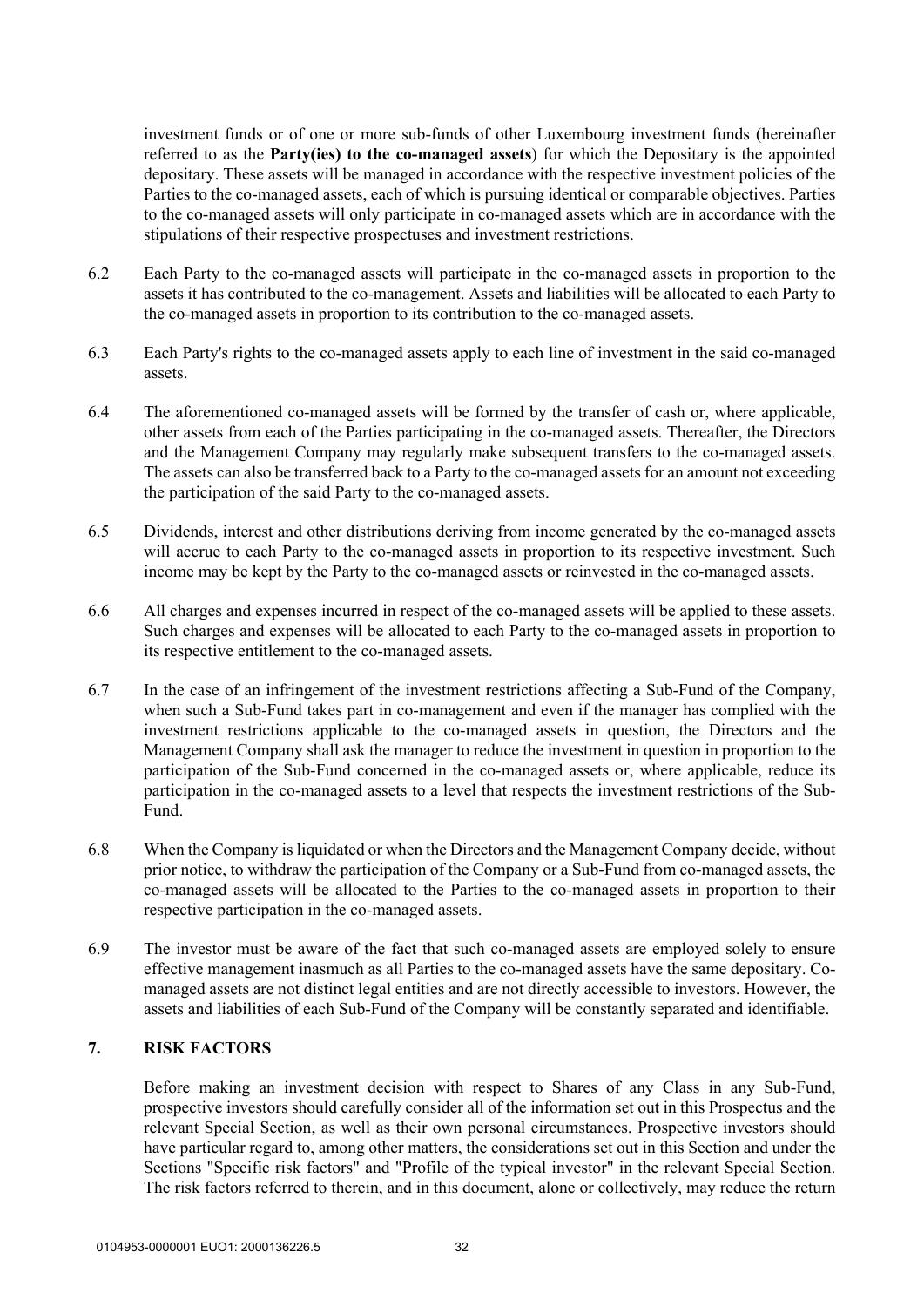on the Shares of any Sub-Fund and could result in the loss of all or a proportion of a Shareholder's investment in the Shares of any Sub-Fund. The price of the Shares of any Sub-Fund can go down as well as up and their value is not guaranteed. Shareholders may not receive, at redemption or liquidation, the amount that they originally invested in any Class or any amount at all.

The risks may include or relate to equity markets, bond markets, foreign exchange rates, interest rates, credit risk, the use of derivatives, counterparty risk, market volatility and political risks. The risk factors set out in this Prospectus, the Key Investor Information Document and the relevant Special Section are not exhaustive. There may be other risks that a prospective investor should consider that are relevant to its own particular circumstances or generally.

An investment in the Shares of any Sub-Fund is only suitable for investors who (either alone or in conjunction with an appropriate financial or other adviser) are capable of evaluating the merits and risks of such an investment and who have sufficient resources to be able to bear any losses that may result therefrom.

Before making any investment decision with respect to the Shares, prospective investors should consult their own stockbroker, bank manager, lawyer, solicitor, accountant and/or financial adviser and carefully review and consider such an investment decision in the light of the foregoing and the prospective investor's personal circumstances.

The Company is intended to be a medium to long-term investment vehicle (depending on the investment policy of the relevant Sub-Funds). Shares may however be redeemed on each Valuation Day. Substantial redemptions of Shares by Shareholders within a limited period of time could cause the Company to liquidate positions more rapidly than would otherwise be desirable, which could adversely affect the value of both the Shares being redeemed and the outstanding Shares. In addition, regardless of the period of time in which redemptions occur, the resulting reduction in the Net Asset Value per Share could make it more difficult for the Company to generate trading profits or recover losses.

# **7.1 Investments in emerging markets**

- (a) In certain countries, there is the possibility of expropriation of assets, confiscatory taxation, political or social instability or diplomatic developments which could affect investment in those countries. There may be less publicly available information about certain financial instruments than some investors would find customary and entities in some countries may not be subject to accounting, auditing and financial reporting standards and requirements comparable to those to which certain investors may be accustomed. Certain financial markets, while generally growing in volume, have for the most part, substantially less volume than more developed markets, and securities of many companies are less liquid and their prices more volatile than securities of comparable companies in more sizeable markets. There are also varying levels of government supervision and regulation of exchanges, financial institutions and issuers in various countries. In addition, the manner in which foreign investors may invest in securities in certain countries, as well as limitations on such investments, may affect the investment operations of the Sub-Funds.
- (b) Emerging country debt will be subject to high risk and will not be required to meet a minimum rating standard and may not be rated for creditworthiness by any internationally recognised credit rating organisation. The issuer or governmental authority that controls the repayment of an emerging country's debt may not be able or willing to repay the principal and/or interest when due in accordance with the terms of such debt. As a result of the foregoing, a government obligor may default on its obligations. If such an event occurs, the Company may have limited legal recourse against the issuer and/or guarantor. Remedies must, in some cases, be pursued in the courts of the defaulting party itself, and the ability of the holder of foreign government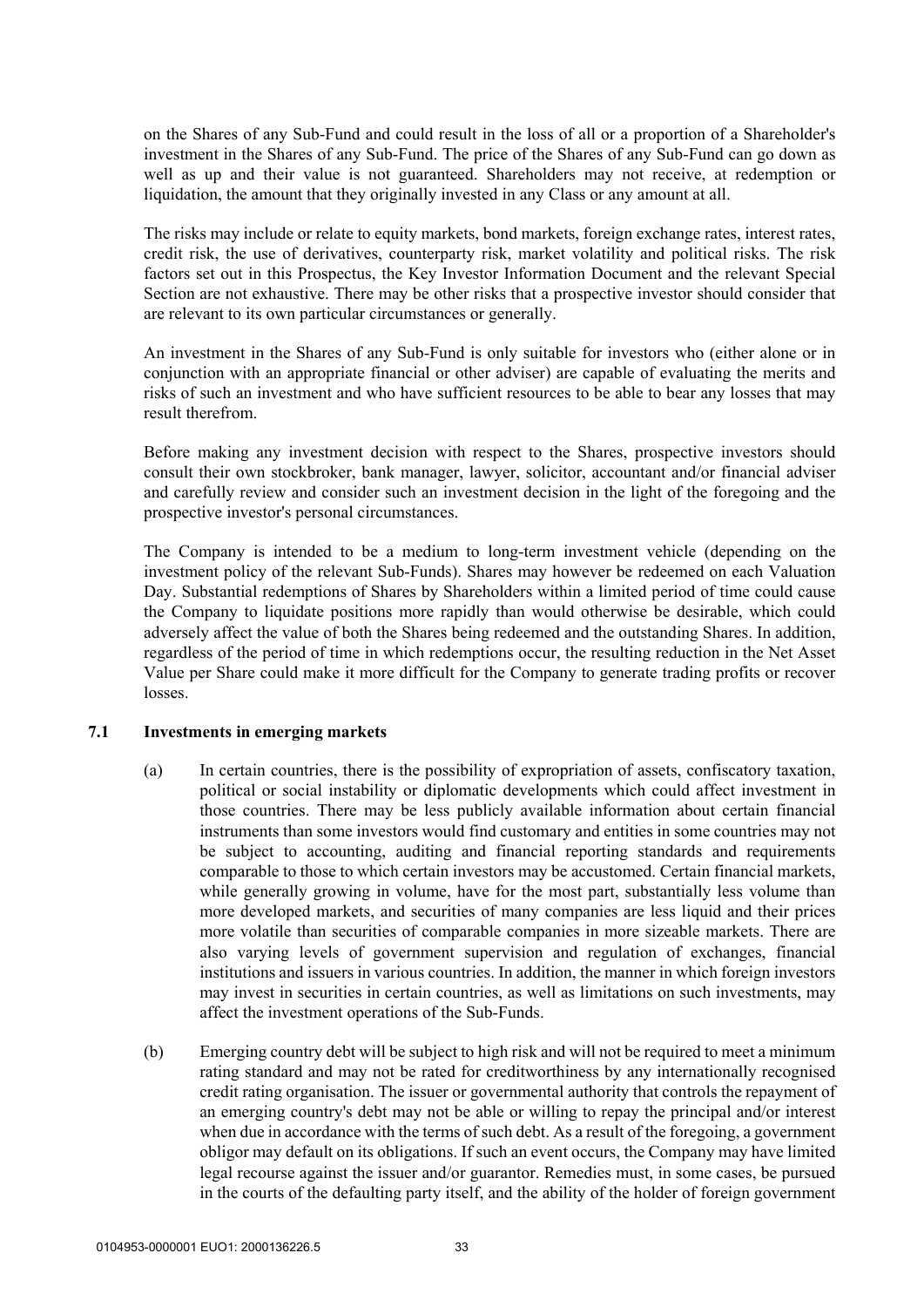debt securities to obtain recourse may be subject to the political climate in the relevant country. In addition, no assurance can be given that the holders of commercial debt will not contest payments to the holders of other foreign government debt obligations in the event of default under their commercial bank loan agreements.

- (c) Settlement systems in emerging markets may be less well organised than in developed markets. Thus, there may be a risk that settlement may be delayed and that cash or securities of the Sub-Funds may be in jeopardy because of failures or of defects in the systems. In particular, market practice may require that payment shall be made prior to receipt of the security which is being purchased or that delivery of a security must be made before payment is received. In such cases, default by a broker or bank (the **Counterparty**) through whom the relevant transaction is effected might result in a loss being suffered by Sub-Funds investing in emerging market securities.
- (d) The Company will seek, where possible, to use Counterparties whose financial status is such that this risk is reduced. However, there can be no certainty that the Company will be successful in eliminating this risk for the Sub-Funds, particularly as Counterparties operating in emerging markets frequently lack the substance or financial resources of those in developed countries.
- (e) There may also be a danger that, because of uncertainties in the operation of settlement systems in individual markets, competing claims may arise in respect of securities held by or to be transferred to the Sub-Funds. Furthermore, compensation schemes may be non-existent or limited or inadequate to meet the Company's claims in any of these events.
- (f) In some Eastern European countries there are uncertainties with regard to the ownership of properties. As a result, investing in Transferable Securities issued by companies holding ownership of such Eastern European properties may be subject to increased risk.
- (g) Furthermore, investments in Russia are currently subject to certain heightened risks with regard to the ownership and custody of securities. In Russia this is evidenced by entries in the books of a company or its registrar (which is neither an agent nor responsible to the Depositary). No certificates representing ownership of Russian companies will be held by the Depositary or any of its local correspondents or in an effective central depository system. As a result of this system and the lack of the effective state regulation and enforcement, the Company could lose its registration and ownership of Russian securities through fraud, negligence or even mere oversight. In addition, Russian securities have an increased custodial risk associated with them as such securities are, in accordance with market practice, held in custody with Russian institutions which may not have adequate insurance coverage to cover loss due to theft, destruction or default whilst such assets are in its custody.
- (h) Some Sub-Funds may invest a significant portion of their net assets in securities or corporate bonds issued by companies domiciled, established or operating in Russia as well as, as the case may be, in debt securities issued by the Russian government as more fully described for each relevant Sub-Fund in its investment policy.

# **7.2 Nominee arrangements**

The Company draws the investors' attention to the fact that any investor will only be able to fully exercise his/her/its investor rights directly against the Company, in particular the right to participate in general meetings of Shareholders, if the investor is registered himself/herself/itself and in his/her/its own name in the Register. In cases where an investor invests in the Company through an intermediary investing into the Company in his/her/its own name but on behalf of the investor, it may not always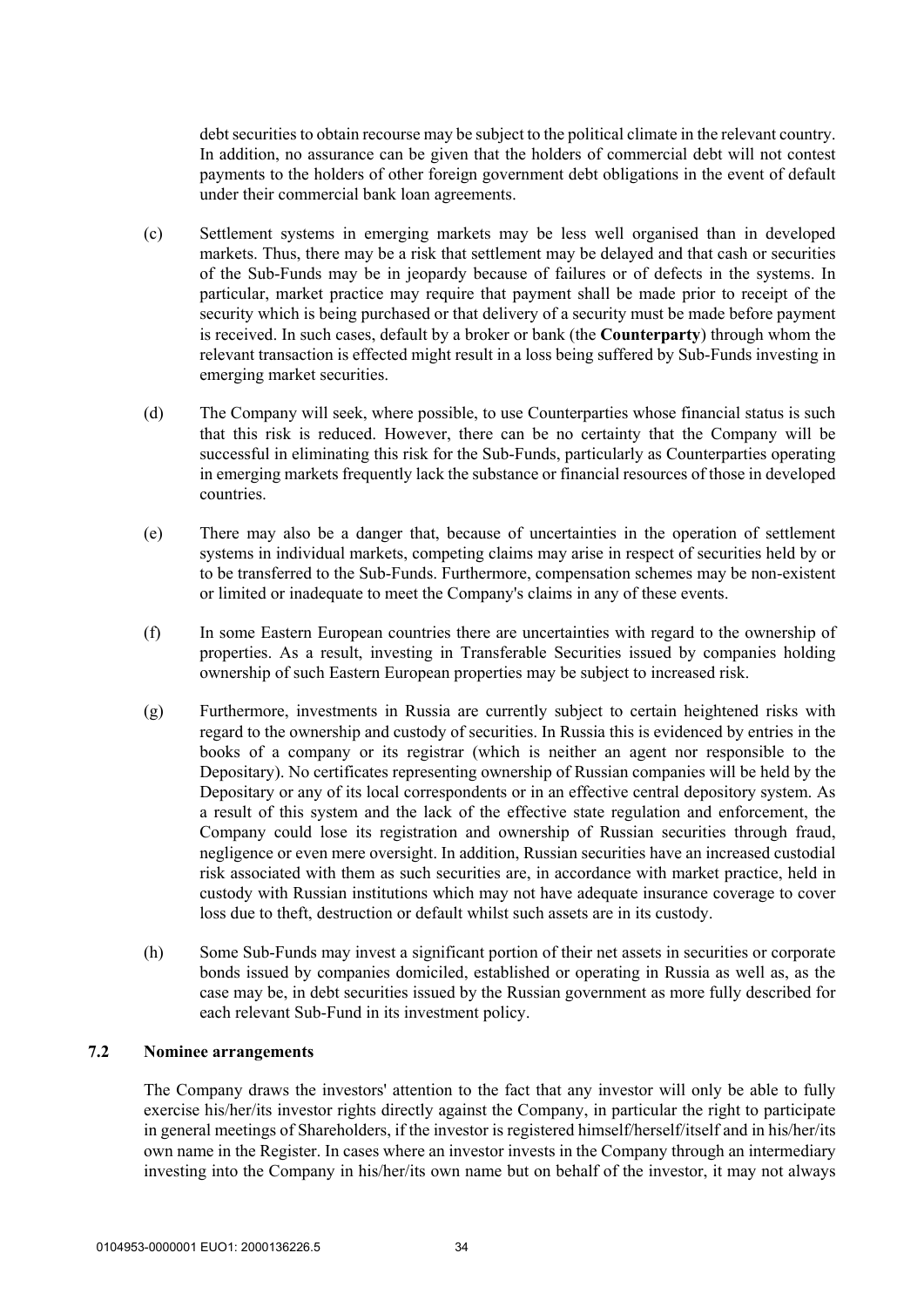be possible for the investor to exercise certain shareholder rights directly against the Company. Investors are advised to take advice on their rights.

#### **7.3 Investments in small capitalisation companies**

There are certain risks associated with investing in small cap stocks and the securities of small companies. The market prices of these securities may be more volatile than those of larger companies. Because small companies normally have fewer shares outstanding than larger companies it may be more difficult to buy and sell significant amounts of shares without affecting market prices. There is typically less publicly available information about these companies than for larger companies. The lower capitalisation of these companies and the fact that small companies may have smaller product lines and command a smaller market share than larger companies may make them more vulnerable to fluctuation in the economic cycle.

#### **7.4 Use of financial derivative instruments**

While the prudent use of financial derivative instruments can be beneficial, derivatives also involve risks different from, and, in certain cases, greater than, the risks presented by more traditional investments. The following is a general discussion of important risk factors and issues concerning the use of derivatives that investors should understand before investing in a Sub-Fund.

(a) Market risk

This is a general risk that applies to all investments meaning that the value of a particular derivative may change in a way which may be detrimental to a Sub-Fund's interests.

(b) Control and monitoring

Derivative products are highly specialised instruments that require investment techniques and risk analysis different from those associated with equity and fixed income securities. The use of derivative techniques requires an understanding not only of the underlying assets of the derivative but also of the derivative itself, without the benefit of observing the performance of the derivative under all possible market conditions. In particular, the use and complexity of derivatives require the maintenance of adequate controls to monitor the transactions entered into, the ability to assess the risk that a derivative adds to a Sub-Fund and the ability to forecast the relative price, interest rate or currency rate movements correctly.

(c) Liquidity risk

Liquidity risk exists when a particular instrument is difficult to purchase or sell. If a derivative transaction is particularly large or if the relevant market is illiquid, it may not be possible to initiate a transaction or liquidate a position at an advantageous price (however, the Company will only enter into OTC Derivatives if it is allowed to liquidate such transactions at any time at fair value).

#### (d) Counterparty risk

A Sub-Fund may enter into transactions in OTC markets, which will expose the Sub-Funds to the credit of its counterparties and their ability to satisfy the terms of such contracts. For example, a Sub-Fund may enter into swap arrangements or other derivative techniques as specified in the relevant Special Section, each of which exposes the Sub-Fund to the risk that the counterparty may default on its obligations to perform under the relevant contract. In the event of a bankruptcy or insolvency of a counterparty, a Sub-Fund could experience delays in liquidating the position and significant losses, including declines in the value of its investment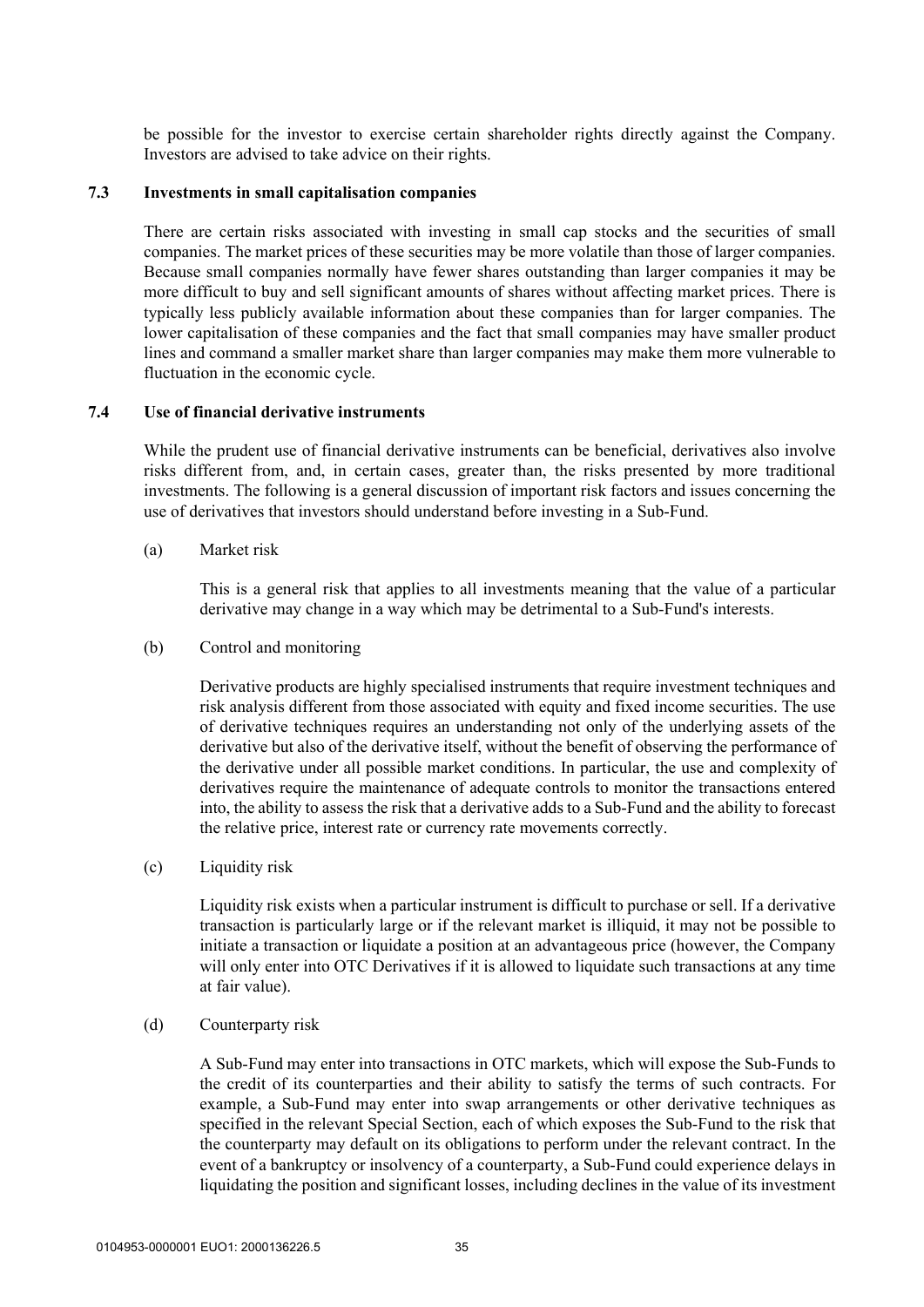during the period in which the Company seeks to enforce its rights, inability to realise any gains on its investment during such period and fees and expenses incurred in enforcing its rights. There is also a possibility that the above agreements and derivative techniques are terminated due, for instance, to bankruptcy, supervening illegality or change in the tax or accounting laws relative to those at the time the agreement was originated. However, this risk is limited in view of the investment restrictions laid down under Section 5 of the General Section.

#### (e) Different maturity

The Company will enter into derivative contracts with a maturity date which may be different from the maturity date of the Sub-Fund. There can be no assurance that any new derivative contracts entered into will have terms similar to those previously entered into.

#### (f) Other risks

Other risks in using derivatives include the risk of differing valuations of derivatives arising out of different permitted valuation methods and the inability of derivatives to correlate perfectly with underlying securities, rates and indices. Many derivatives, in particular OTC Derivatives, are complex and often valued subjectively and the valuation can only be provided by a limited number of market professionals which often are acting as counterparties to the transaction to be valued. Inaccurate valuations can result in increased cash payment requirements to counterparties or a loss of value to a Sub-Fund. However, this risk is limited as the valuation method used to value OTC Derivatives must be verifiable by an independent auditor.

Derivatives do not always perfectly or even highly correlate or track the value of the securities, rates or indices they are designed to track. Consequently, a Sub-Fund's use of derivative techniques may not always be an effective means of, and sometimes could be counterproductive to, following a Sub-Fund's investment objective.

(g) Particular risks in relation to interest rate, currency, TRS, credit default swaps and interest rate swaptions

A Sub-Fund may, as a part of its investment policy, enter into interest rate, currency, TRS, credit default swaps and interest rate swaptions agreements. Interest rate swaps involve the exchange by a Sub-Fund with another party of their respective commitments to pay or receive interest, such as an exchange of fixed rate payments for floating rate payments. Currency swaps may involve the exchange of rights to make or receive payments in specified currencies. Total return swaps involve the exchange of the right to receive the total return, coupons plus capital gains or losses, of a specified reference asset, index or basket of assets against the right to make fixed or floating payments.

Where a Sub-Fund enters into interest rate or TRS on a net basis, the two payment streams are netted out, with each Sub-Fund receiving or paying, as the case may be, only the net amount of the two payments. Interest rate or total return swaps entered into on a net basis do not involve the physical delivery of investments, other underlying assets or principal. Accordingly, it is intended that the risk of loss with respect to interest rate swaps is limited to the net amount of interest payments that the Sub-Fund is contractually obligated to make (or in the case of total return swaps, the net amount of the difference between the total rate of return of a reference investment, index or basket of investments and the fixed or floating payments). If the other party to an interest rate or total return swap defaults, in normal circumstances the Sub-Fund's risk of loss consists of the net amount of interest or total return payments that the Sub-Fund is contractually entitled to receive. In contrast, currency swaps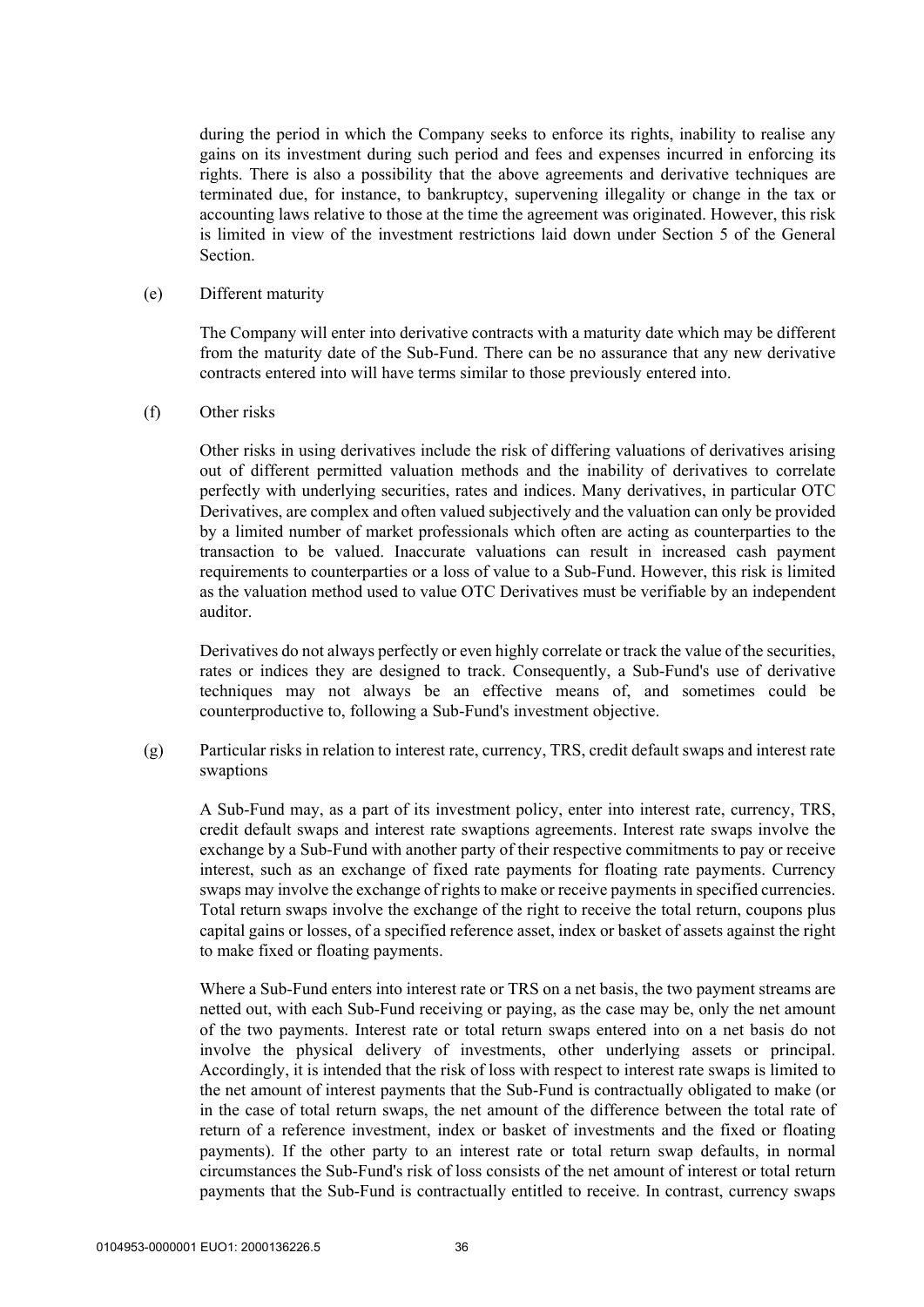usually involve the delivery of the entire principal value of one designated currency in exchange for the other designated currency. Therefore, the entire principal value of a currency swap is subject to the risk that the other party to the swap will default on its contractual delivery obligations.

A Sub-Fund may use credit default swaps. A credit default swap is a bilateral financial contract in which one counterparty (the protection buyer) pays a periodic fee in return for a contingent payment by the protection seller following a credit event of a reference issuer. The protection buyer must either sell particular obligations issued by the reference issuer for its par value (or some other designated reference or strike price) when a credit event (such as bankruptcy or insolvency) occurs or receive a cash settlement based on the difference between the market price and such reference price.

A Sub-Fund may use credit default swaps in order to hedge the specific credit risk of some of the issuers in its portfolio by buying protection. In addition, a Sub-Fund may buy protection under credit default swaps without holding the underlying assets provided that the aggregate premiums paid together with the present value of the aggregate premiums still payable in connection with credit default swaps purchased may not, at any time, exceed the net assets of the relevant Sub-Fund.

A Sub-Fund may also sell protection under credit default swaps in order to acquire a specific credit exposure. In addition, the aggregate commitments in connection with such credit default swaps may not, at any time, exceed the value of the net assets of the relevant Sub-Fund.

A Sub-Fund may also purchase a receiver or payer interest rate swaption contract. These give the purchaser the right, but not the obligation to enter into an interest rate swap at a preset interest rate within a specified period of time. The interest rate swaption buyer pays a premium to the seller for this right. A receiver interest rate swaption gives the purchaser the right to receive fixed payments in return for paying a floating rate of interest. A payer interest rate swaption would give the purchaser the right to pay a fixed rate of interest in return for receiving a floating rate payment stream.

The use of interest rate, currency, total return swaps, credit default swaps and interest rate swaptions is a highly specialised activity which involves investment techniques and risks different from those associated with ordinary portfolio securities transactions. If the Company and/or Investment Manager is incorrect in its forecasts of market values, interest rates and currency exchange rates, the investment performance of the Sub-Fund would be less favourable than it would have been if these investment techniques were not used.

For the time being, no Sub-Fund is making use of total return swaps or other financial derivative instruments with the same characteristics. If and when a Sub-Fund intends to enter into total return swaps or to invest in other financial derivative instruments with similar characteristics, then the relevant Special Section will be updated.

### (h) Specific risk relating to the use of TRS

Because it does not involve physically holding the securities, synthetic replication through total return (or unfunded swaps) and fully-funded swaps can provide a means to obtain exposure to difficult-to-implement strategies that would otherwise be very costly and difficult to have access to with physical replication. Synthetic replication therefore involves lower costs than physical replication. Synthetic replication however involves counterparty risk. If the Sub-Fund engages in OTC Derivatives, there is the risk – beyond the general counterparty risk – that the counterparty may default or not be able to meet its obligations in full. Where the Company and any of its Sub-Funds enters into TRS on a net basis, the two payment streams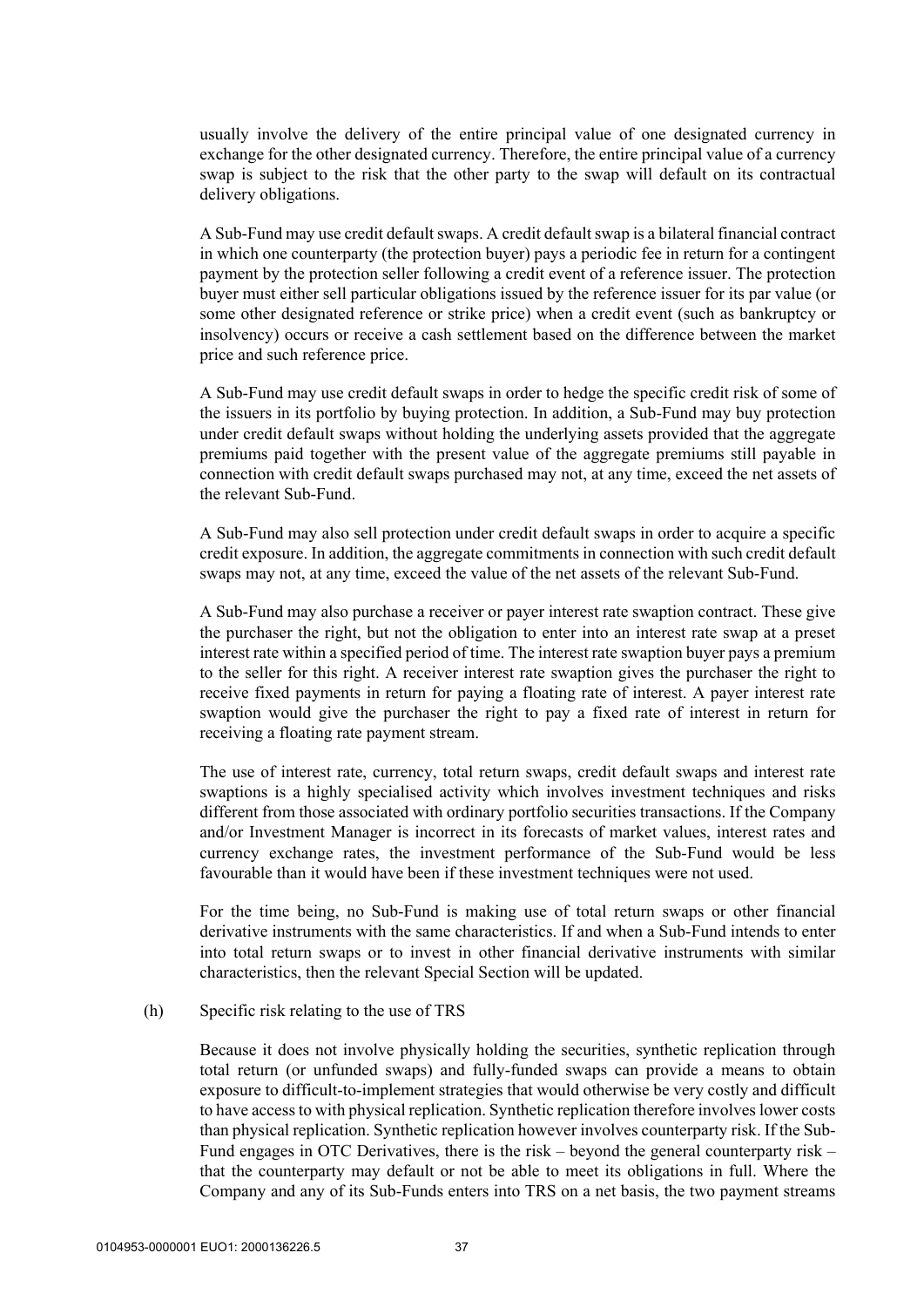are netted out, with Funds or each Sub-Fund receiving or paying, as the case may be, only the net amount of the two payments. TRS entered into on a net basis do not involve the physical delivery of investments, other underlying assets or principal. Accordingly, it is intended that the risk of loss with respect to TRS is limited to the net amount of the difference between the total rate of return of a reference investment, index or basket of investments and the fixed or floating payments. If the other party to a TRS defaults, in normal circumstances the Company's or relevant Sub-Fund's risk of loss consists of the net amount of total return payments that the Company or Sub-Fund is contractually entitled to receive.

(i) Contracts for differences

The Sub-Funds may have an exposure in CFDs. CFDs are synthetic instruments which mirror the profit (or loss) effect of holding (or selling) equities directly without buying the actual securities themselves. A CFD on a company's shares will specify the price of the shares when the contract was started. The contract is an agreement to pay out cash on the difference between the starting share price and the share price when the contract is closed. Accordingly, under such an instrument the relevant Sub-Fund will make a profit if it has a purchase position and the price of the underlying security rises (and make a loss if the price of the underlying security falls). Conversely if the Sub-Fund has a sale position, it will make a profit if the price of the underlying security falls (and make a loss if the price of the underlying security rises). As part of the normal market terms of trade the Company must comply with market participants terms and conditions and in particular initial margin has to be paid to cover potential losses (on set up) and variation margin on adverse price movements (during the term of the CFD). In addition it should be noted the relevant Sub-Fund could suffer losses in event of the CFD issuer's default or insolvency.

#### **7.5 Use of structured finance securities**

Structured finance securities include, without limitation, securitised credit and portfolio credit-linked notes.

Securitised credit is securities primarily serviced, or secured, by the cash flows of a pool of receivables (whether present or future) or other underlying assets, either fixed or revolving. Such underlying assets may include, without limitation, residential and commercial mortgages, leases, credit card receivables as well as consumer and corporate debt. Securitised credit can be structured in different ways, including "true sale" structures, where the underlying assets are transferred to a special purpose entity, which in turn issues the asset-backed securities, and "synthetic" structures, in which not the assets, but only the credit risks associated with them are transferred through the use of derivatives, to a special purpose entity, which issues the securitised credit.

Portfolio credit-linked notes are securities in respect of which the payment of principal and interest is linked directly or indirectly to one or more managed or unmanaged portfolios of reference entities and/or assets ("reference credits"). Upon the occurrence of a credit-related trigger event ("credit event") with respect to a reference credit (such as a bankruptcy or a payment default), a loss amount will be calculated (equal to, for example, the difference between the par value of an asset and its recovery value).

Securitised credit and portfolio credit-linked notes are usually issued in different tranches: Any losses realised in relation to the underlying assets or, as the case may be, calculated in relation to the reference credits are allocated first to the securities of the most junior tranche, until the principal of such securities is reduced to zero, then to the principal of the next lowest tranche, and so forth.

Accordingly, in the event that (a) in relation to securitised credit, the underlying assets do not perform and/or (b) in relation to portfolio credit-linked notes, any one of the specified credit events occurs with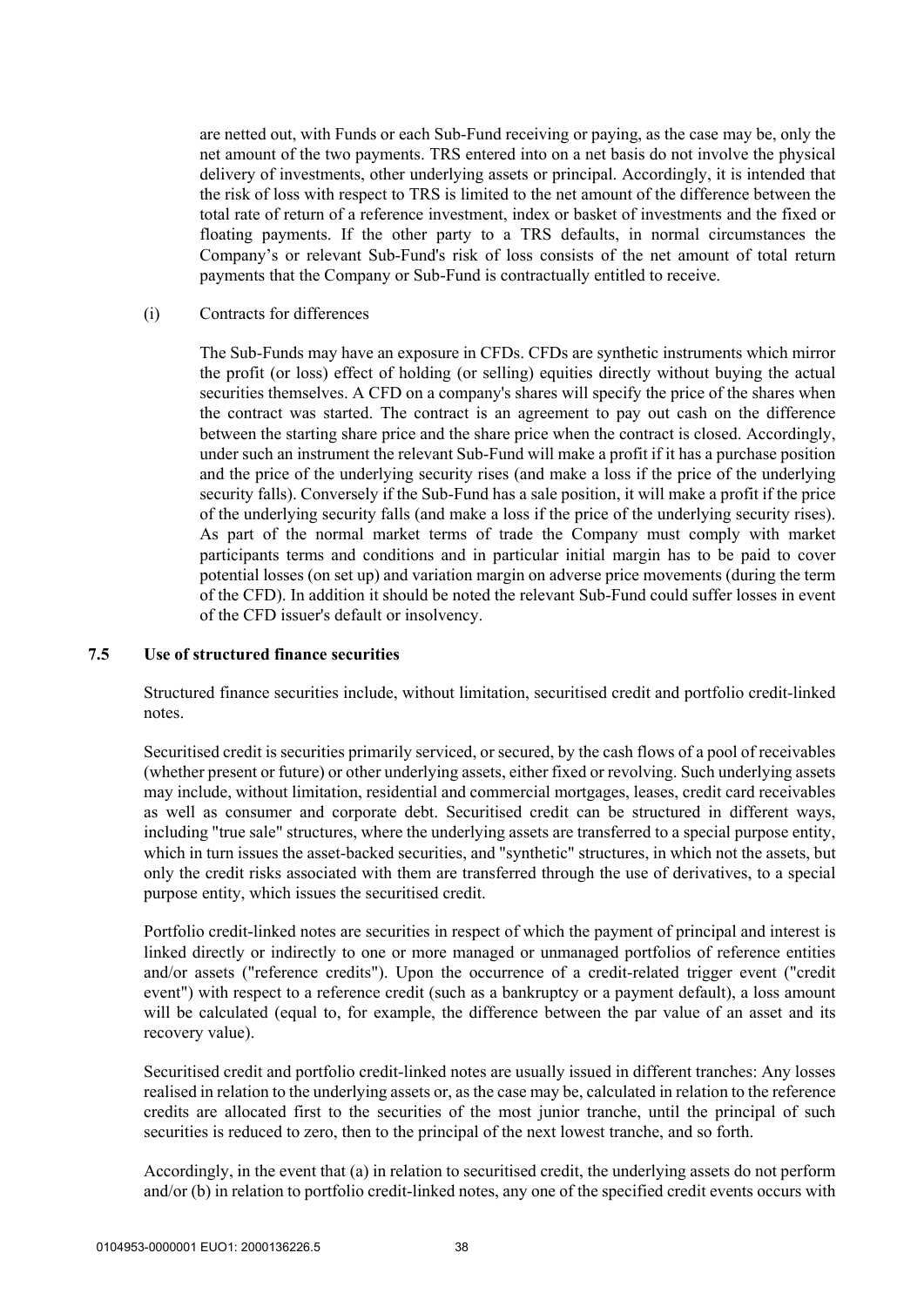respect to one or more of the underlying assets or reference credits, this may affect the value of the relevant securities (which may be zero) and any amounts paid on such securities (which may be zero). This may in turn affect the Net Asset Value per Share In addition the value of structured finance securities from time to time, and consequently the Net Asset Value per Share, may be adversely affected by macro economic factors such as adverse changes affecting the sector to which the underlying assets or reference credits belong (including industry sectors, services and real estate), economic downturns in the respective countries or globally, as well as circumstances related to the nature of the individual assets (for example, project finance loans are subject to risks connected to the respective project). The implications of such negative effects thus depend heavily on the geographic, sector-specific and type-related concentration of the underlying assets or reference credits. The degree to which any particular asset-backed security or portfolio credit-linked note is affected by such events will depend on the tranche to which such security relates; junior tranches, even having received investment grade rating, can therefore be subject to substantial risks.

Exposure to structured finance securities may entail a higher liquidity risk than exposure to sovereign bonds which may affect their realisation value.

### **7.6 Specific restrictions in connection with the Shares**

Investors should note that there may be restrictions in connection with the subscription, holding and trading in the Shares. Such restrictions may have the effect of preventing the investor from freely subscribing, holding or transferring the Shares. In addition to the features described below, such restrictions may also be caused by specific requirements such as a Minimum Subscription Amount or due to the fact that certain Sub-Funds may be closed to additional subscriptions after the Initial Offering Period or Initial Offering Date.

#### **7.7 EPM Techniques / SFTs**

A Sub-Fund may enter into Repurchase Transaction agreements and reverse Repurchase Transaction agreements as a buyer or as a seller subject to the conditions and limits set out in Section 5.5 of the General Section. If the other party to a Repurchase Transaction agreement or reverse Repurchase Transaction agreement should default, the Sub-Fund might suffer a loss to the extent that the proceeds from the sale of the underlying securities and/or other collateral held by the Sub-Fund in connection with the Repurchase Transaction agreement or reverse Repurchase Transaction agreement are less than the repurchase price or, as the case may be, the value of the underlying securities. In addition, in the event of bankruptcy or similar proceedings of the other party to the Repurchase Transaction agreement or reverse Repurchase Transaction agreement or its failure otherwise to perform its obligations on the repurchase date, the Sub-Fund could suffer losses, including loss of interest on or principal of the security and costs associated with delay and enforcement of the Repurchase Transaction agreement or reverse Repurchase Transaction agreement.

A Sub-Fund may enter into Securities Lending transactions subject to the conditions and limits set out in Section 5.5 of the General Section. If the other party to a Securities Lending transaction should default, the Sub-Fund might suffer a loss to the extent that the proceeds from the sale of the collateral held by the Sub-Fund in connection with the Securities Lending transaction are less than the value of the securities lent. In addition, in the event of the bankruptcy or similar proceedings of the other party to the Securities Lending transaction or its failure to return the securities as agreed, the Sub-Fund could suffer losses, including loss of interest on or principal of the securities and costs associated with delay and enforcement of the Securities Lending agreement.

The Sub-Funds will only use Repurchase Transaction agreements, reverse Repurchase Transaction agreements or Securities Lending transactions for the purpose of either reducing risks (hedging) or generating additional capital or income for the relevant Sub-Fund. When using such techniques, the Sub-Funds will comply at all times with the provisions set out in Section 5.5 of the General Section.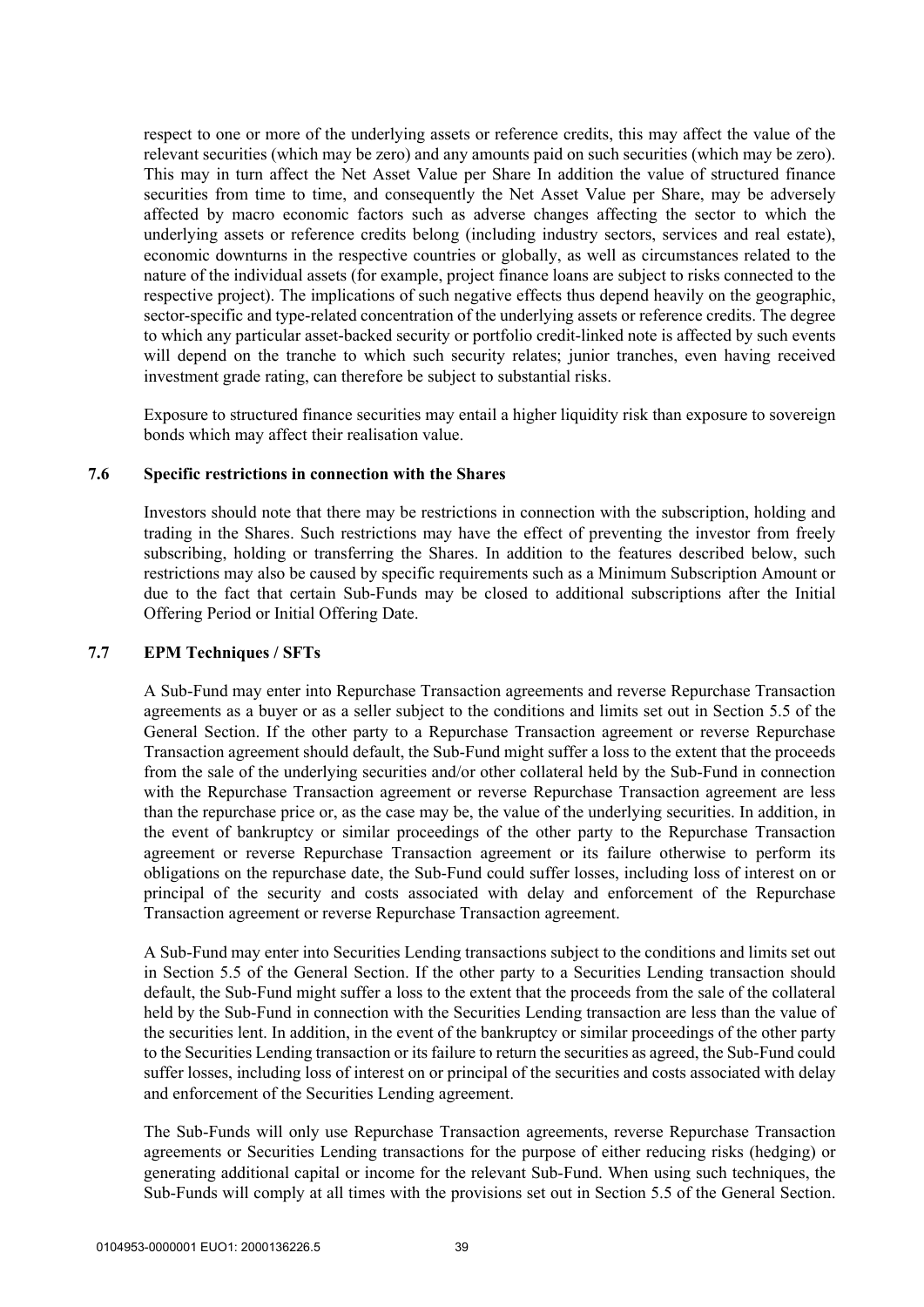The risks arising from the use of Repurchase Transaction agreements, reverse Repurchase Transaction agreements and Securities Lending transactions will be closely monitored and techniques (including collateral management) will be employed to seek to mitigate those risks. The use of Repurchase Transaction agreements, reverse Repurchase Transaction agreements and Securities Lending transactions is generally not expected to have a material adverse impact on a Sub-Fund's performance, subject to the above described risk factors.

A Sub-Fund may also incur a loss in reinvesting cash collateral received. Such a loss may arise due to a decline in the value of the investments made. A decline in the value of such investments would reduce the amount of collateral available to be returned by the Sub-Fund to the counterparty as required by the terms of the transaction. The Sub-Fund would be required to cover the difference in value between the collateral originally received and the amount available to be returned to the counterparty, thereby resulting in a loss to the Sub-Fund.

Securities lending, repurchase or reverse repurchase transactions also entail operational risks such as the non-settlement or delay in settlement of instructions and legal risks related to the documentation used in respect of such transactions.

The Company may enter into securities lending, repurchase or reverse repurchase transactions with other companies. Affiliated counterparties, if any, will perform their obligations under any securities lending, repurchase or reverse repurchase transactions concluded with the Company in a commercially reasonable manner. In addition, the Management Company or any Investment Manager will select counterparties and enter into transactions in accordance with best execution and at all times in the best interests of the respective Sub-Fund and its Shareholders. However, Shareholders should be aware that the Management Company or any Investment Manager may face conflicts between its role and its own interests or that of affiliated counterparties.

The use of EPM Techniques, in particular with respect to the quality of the collateral received and/or reinvested, may lead to several risks such as liquidity risk, counterparty risk, issuer risk, valuation risk and settlement risk, which can have an impact on the performance of the Sub-Fund concerned.

The use of Repurchase Transaction agreements, reverse Repurchase Transaction agreements and Securities Lending transactions is generally not expected to have a material adverse impact on a Sub-Fund's performance or risk profile, subject to the above described risk factors.

## **7.8 Taxation**

Shareholders should be aware that they may be required to pay income tax, withholding tax, capital gains tax, wealth tax, stamp taxes or any other kind of tax on distributions or deemed distributions of a Sub-Fund, capital gains within a Sub-Fund, whether or not realised, income received or accrued or deemed received within a Sub-Fund etc., and this will be according to the laws and practices of the country where the Shares are purchased, sold, held or redeemed and in the country of residence or nationality of the Shareholder.

Shareholders should be aware of the fact that they might have to pay taxes on income or deemed income received by or accrued within a Sub-Fund. Taxes might be calculated based on income received and/or deemed to be received and/or accrued in a Sub-Fund in relation to their direct investments, whereas the performance of a Sub-Fund, and subsequently the return Shareholders receive after redemption of the Shares, might partially or fully depend on the performance of underlying assets. This can have the effect that the investor has to pay taxes for income or/and a performance which he does not, or does not fully, receive.

Shareholders who are in any doubt as to their tax position should consult their own independent tax advisers. In addition, Shareholders should be aware that tax regulations and their application or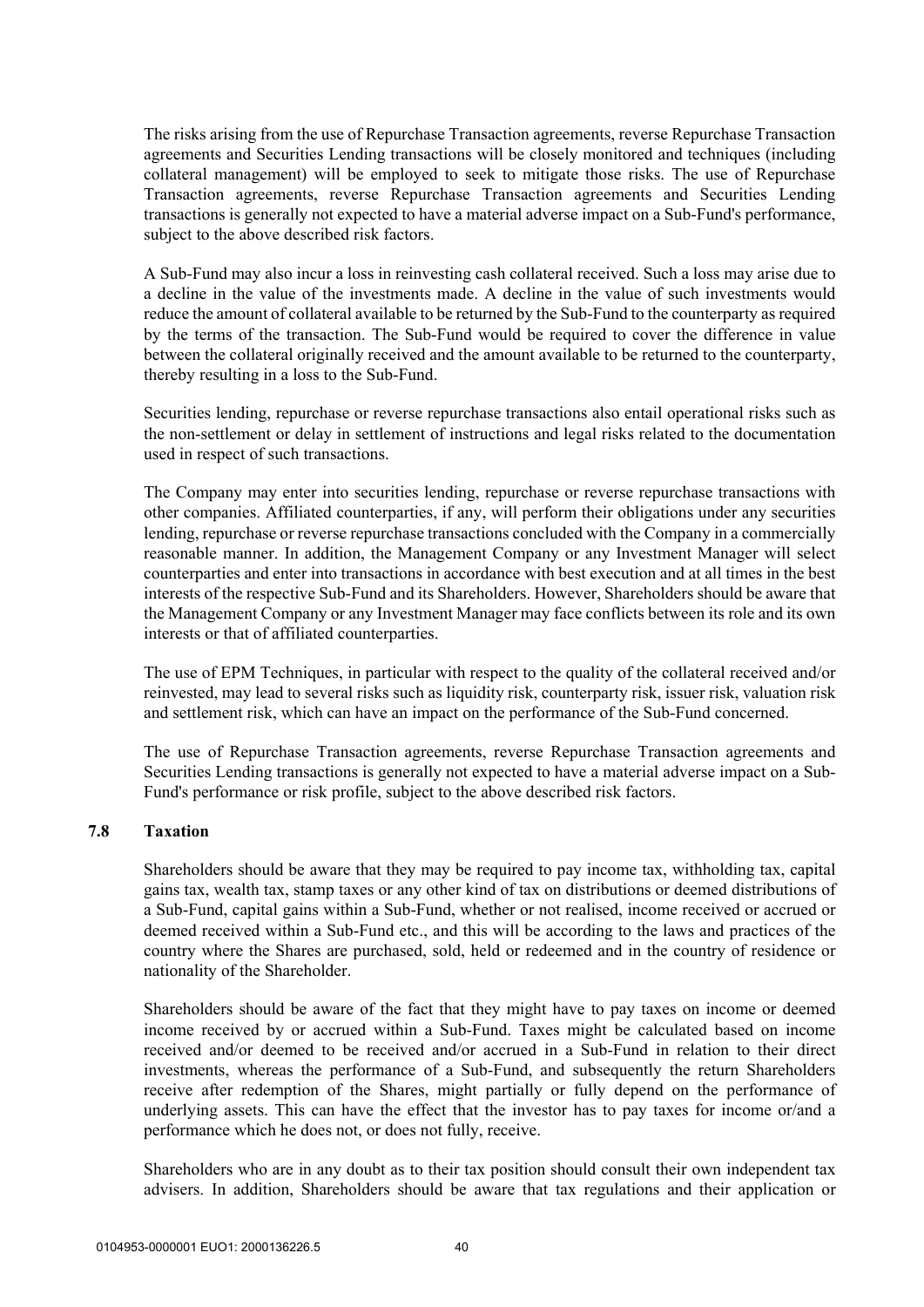interpretation by the relevant taxation authorities change from time to time. Accordingly, it is not possible to predict the precise tax treatment, which will apply at any given time.

#### **7.9 Change of law**

The Company must comply with regulatory constraints, such as a change in the laws affecting the investment restrictions and limits applicable to UCITS, which might require a change in the investment policy and objectives followed by a Sub-Fund.

#### **7.10 Political factors**

The performance of the Shares or the possibility to purchase, sell, or redeem may be affected by changes in general economic conditions and uncertainties such as political developments, changes in government policies, the imposition of restrictions on the transfer of capital and changes in regulatory requirements.

#### **7.11 Fees in underlying undertakings for collective investment**

A Sub-Fund may, subject to the conditions set out in Section 5.4 of the General Section, invest in other undertakings for collective investment which may be operated and/or managed by the Investment Manager or a related party. As an investor in such other undertakings for collective investment, in addition to the fees, costs and expenses payable by a Shareholder in the Sub-Funds, each Shareholder will also indirectly bear a portion of the fees, costs and expenses of the underlying undertakings for collective investment, including management and administration and other expenses.

#### **7.12 Transaction costs**

Where a Sub-Fund does not adjust its subscription and redemption prices by an amount representing the duties and charges associated with buying or selling underlying assets this will affect the performance of that Sub-Fund.

# **8. CONFLICTS OF INTEREST AND RESOLUTION OF CONFLICT**

8.1 The Directors, the Management Company, the Distributor(s), the Investment Manager(s) (if any), the Investment Adviser(s) (if any), the Depositary and the Administrative Agent may, in the course of their business, have potential conflicts of interests with the Company. Each of the Directors, the Management Company, the Distributor(s), the Investment Manager(s) (if any), the Investment Adviser(s) (if any), the Depositary and the Administrative Agent will have regard to their respective duties to the Company and other persons when undertaking any transactions where conflicts or potential conflicts of interest may arise. In the event that such conflicts do arise, each of such persons has undertaken or shall be requested by the Company to undertake to use its reasonable endeavours to resolve any such conflicts of interest fairly (having regard to its respective obligations and duties) and to ensure that the Company and the Shareholders are fairly treated.

### **Interested dealings**

- 8.2 The Directors, the Management Company, the Distributor(s), the Investment Manager(s) (if any), the Investment Adviser(s) (if any), the Depositary and the Administrative Agent and any of their respective subsidiaries, affiliates, associates, agents, directors, officers, employees or delegates (together the **Interested Parties** and, each, an **Interested Party**) may:
	- contract or enter into any financial, banking or other transaction with one another or with the Company including, without limitation, investment by the Company, in securities in any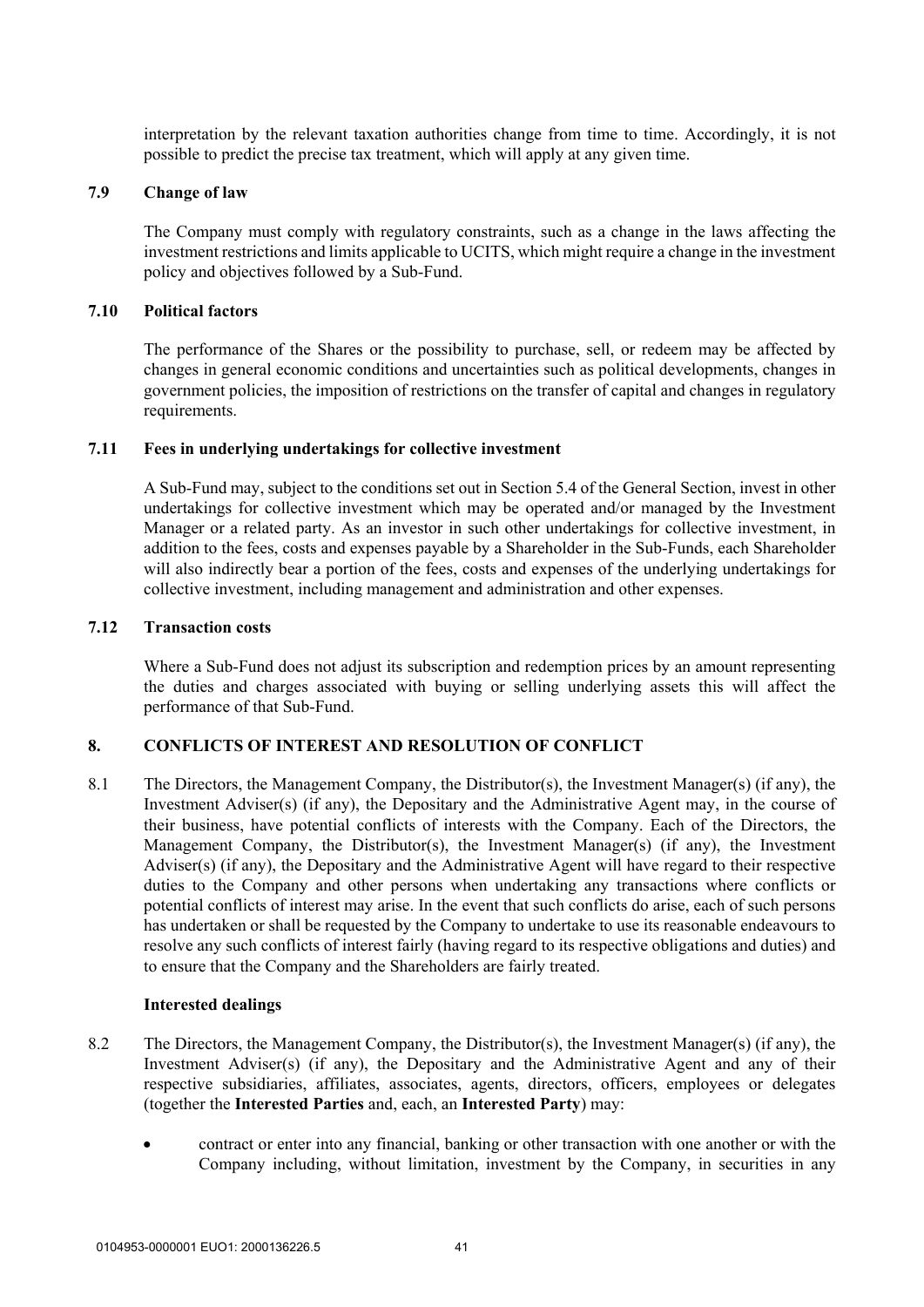company or body any of whose investments or obligations form part of the assets of the Company or any Sub-Fund, or be interested in any such contracts or transactions;

- invest in and deal with Shares, securities, assets or any property of the kind included in the property of the Company for their respective individual accounts or for the account of a third party;
- act as counterparty to the derivative transactions including TRS or contracts entered on behalf of the Company or act as index sponsor or calculation agent in respect of underlyings to which the Company will be exposed via derivative transactions;
- act as counterparty in respect of SFTs; and
- deal as agent or principal in the sale, issue or purchase of securities and other investments to, or from, the Company through, or with, the Investment Manager or the Depositary or any subsidiary, affiliate, associate, agent or delegate thereof.
- 8.3 Any assets of the Company in the form of cash may be invested in certificates of deposit or banking investments issued by any Interested Party. Banking or similar transactions may also be undertaken with or through an Interested Party (provided it is licensed to carry out this type of activities).
- 8.4 There will be no obligation on the part of any Interested Party to account to Shareholders for any benefits so arising and any such benefits may be retained by the relevant party.
- 8.5 Any such transactions must be carried out as if effected on normal commercial terms negotiated at arm's length.
- 8.6 An Investment Manager may also be appointed as the lending agent of the Company under the terms of a Securities Lending management agreement. Under the terms of such an agreement, the lending agent is appointed to manage the Company's Securities Lending activities and is entitled to receive a fee which is in addition to its fee as investment manager. The fee paid to the lending agent will be at normal commercial rates. The Directors will, at least annually, review the stock lending arrangements and associated costs. All revenues arising from EPM Techniques, net of direct and indirect operational costs/fees, will be accrued to the relevant Sub-Fund.
- 8.7 The Investment Manager may execute trades through their affiliates on both a principal and agency basis, as may be permitted under applicable law. As a result of these business relationships, the Investment Manager's affiliates will receive, among other benefits, commissions and mark-ups/markdowns, and revenues associated with providing prime brokerage and other services.
- 8.8 Certain conflicts of interest may arise from the fact that affiliates of the Investment Manager, the Investment Adviser or the Management Company may act as sub-distributors of interests in respect of the Company or certain Sub-Funds. Such entities may also enter into arrangements under which they or their affiliates will issue and distribute notes or other securities the performance of which will be linked to the relevant Sub-Fund.

# **9. SUBSCRIPTIONS**

### **9.1 General**

(a) During the Initial Offering Period or Initial Offering Date, the Company is offering the Shares under the terms and conditions as set forth in the relevant Special Section. The Company may offer Shares in one or several Sub-Funds or in one or more Classes in each Sub-Fund.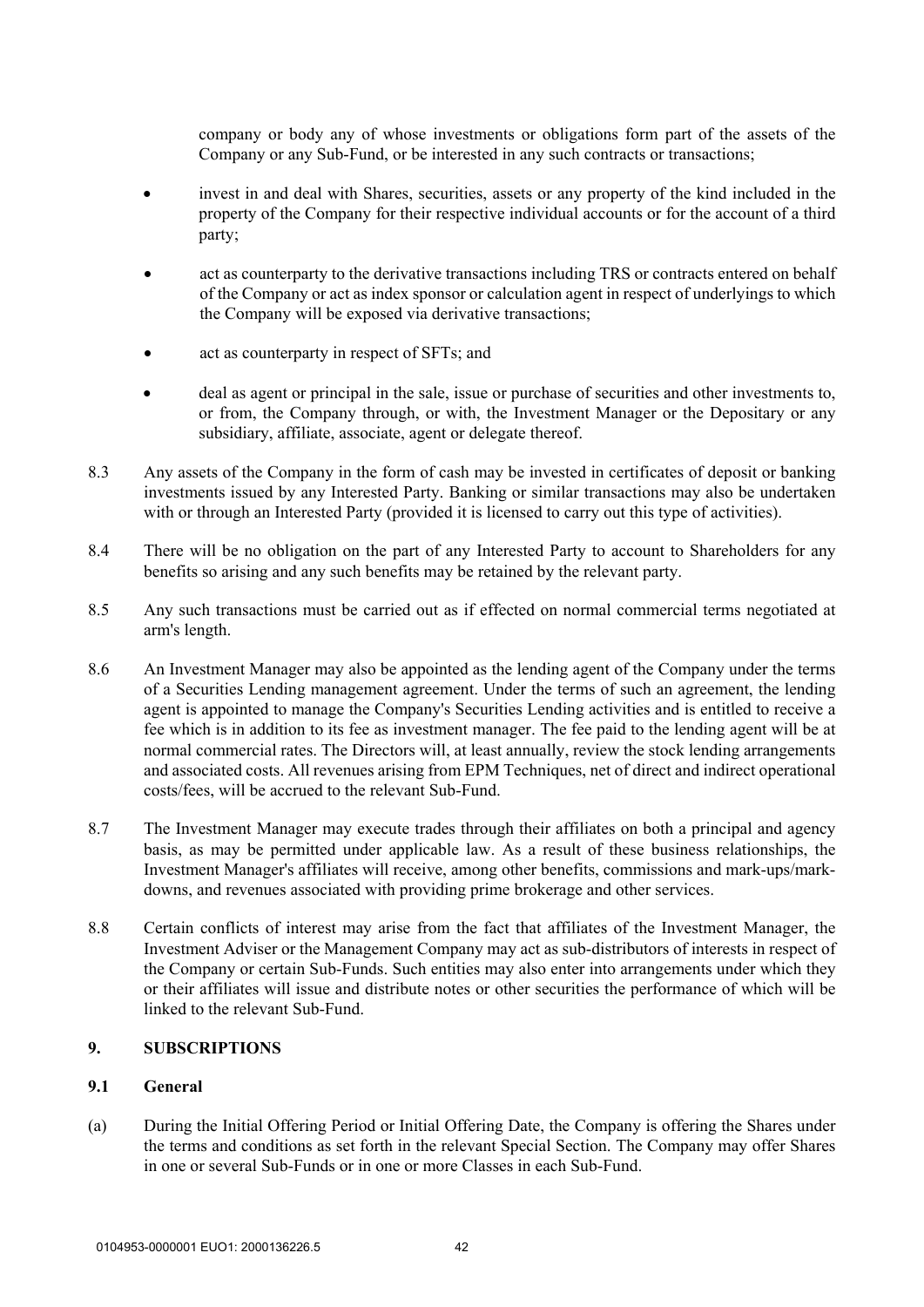- (b) After the Initial Offering Period or Initial Offering Date, the Company may offer Shares of each existing Class in each existing Sub-Fund on any day that is a Valuation Day, as stipulated in the relevant Special Section. The Board may decide that for a particular Class or Sub-Fund no further Shares will be issued after the Initial Offering Period or Initial Offering Date (as will be set forth in the relevant Special Section). The Company may, in its discretion, create new Sub-Funds with different investment objectives and policies or new Classes within each Sub-Fund at any time, details of which shall be set forth in the relevant Special Section.
- (c) Subscriptions are accepted in amounts and for a particular number of Shares.

# **9.2 Subscription price**

- (a) Shareholders or prospective investors may subscribe for a Class in a Sub-Fund at a subscription price per Share equal to:
	- (i) the Initial Subscription Price where the subscription relates to the Initial Offering Period or Initial Offering Date; or
	- (ii) the Net Asset Value per Share as of the Valuation Day on which the subscription is effected where the subscription relates to a subsequent offering (other than the Initial Offering Period or Initial Offering Date) of Shares of an existing Class in an existing Sub-Fund.
- (b) If an investor wants to subscribe Shares, a Subscription Fee of up to 2% of the Net Asset Value per Share may be added to the subscription price to be paid by the investor. The applicable Subscription Fee will be stipulated in the relevant Special Section. This fee will be payable to Distributor(s), subdistributors or intermediaries.

### **9.3 Subscription procedure**

- (a) Subscriptions may be made only by investors who are not Restricted Persons by:
	- (i) submitting a written subscription request to the Distributor(s) or the Administrative Agent to be received by the Administrative Agent at the time specified in the relevant Special Section; and
	- (ii) delivering to the account of the Depositary cleared funds for the full amount of the subscription price (plus any Subscription Fee) of the Shares being subscribed for pursuant to the subscription request, within such number of Business Days as specified in the relevant Special Section.
- (b) If the Depositary does not receive the funds in time the purchase order may be cancelled and the funds returned to the investor without interest. The investor will be liable for the costs of late or non-payment in which the case the Directors and the Management Company will have the power to redeem all or part of the investor's holding of Shares in the Company in order to meet such costs. In circumstances where it is not practical or feasible to recoup a loss from an applicant for Shares, any losses incurred by the Company due to late or non-payment of the subscription proceeds in respect of subscription applications received may be borne by the Company.
- (c) Subscribers for Shares must make payment in the Reference Currency of the relevant Sub-Fund or Class. Subscription monies received in another currency than the Reference Currency will be exchanged by the Administrative Agent on behalf of the investor at normal banking rates. Any such currency transaction will be effected with the Administrative Agent at the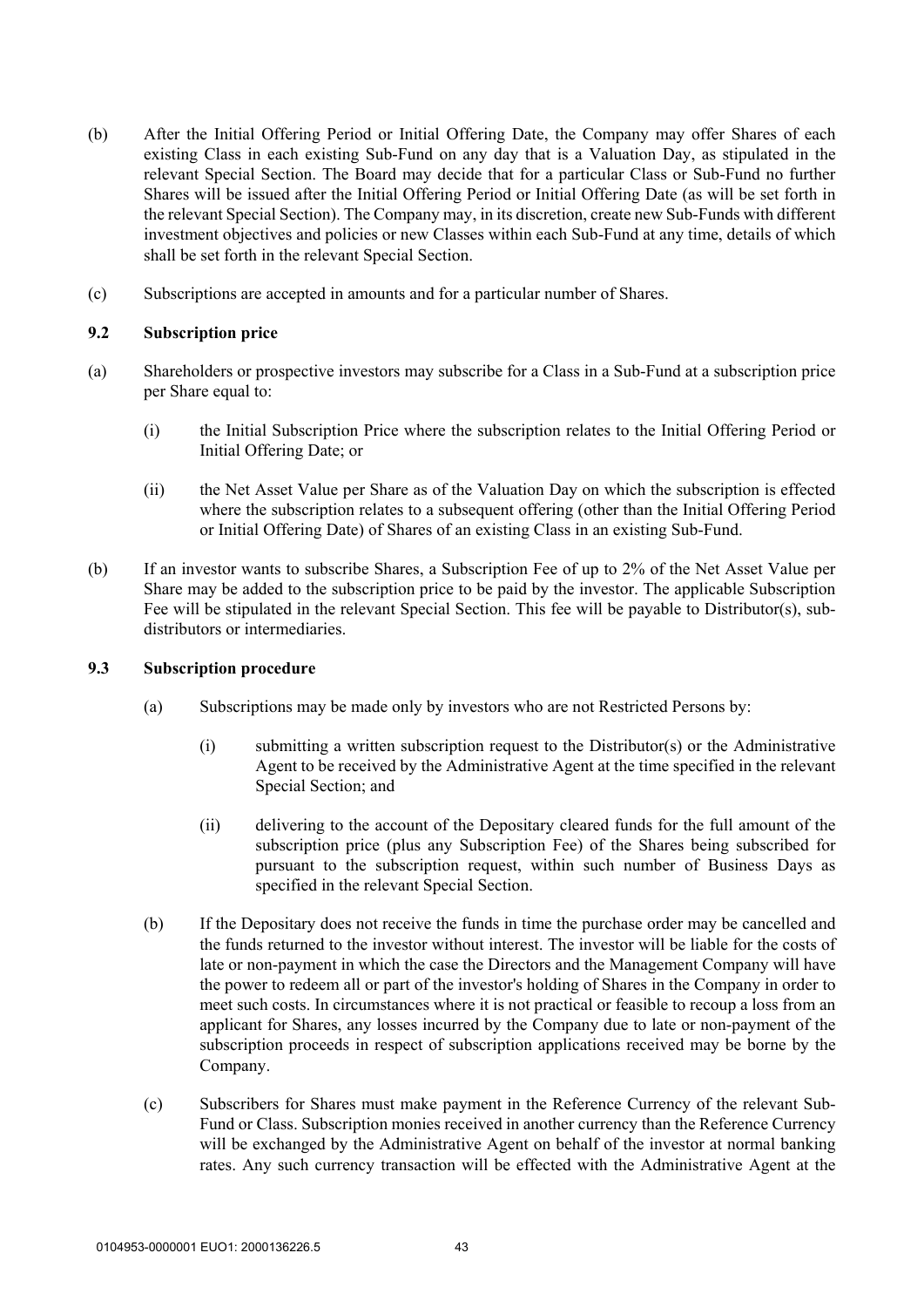investor's risk and cost. Such currency exchange transactions may delay any transaction in Shares.

- (d) Subscribers for Shares are to indicate the allocation of the subscription monies among one or more of the Sub-Funds and/or Classes offered by the Company.
- (e) In the event that the subscription order is incomplete (i.e., all requested papers are not received by the Administrative Agent or the Distributor(s) by the relevant deadline set out above) the subscription order will be rejected and a new subscription order will have to be submitted.
- (f) The minimum amount (if any) of Shares of the same Class or of the same Sub-Fund for which a subscriber or Shareholder must subscribe in each Sub-Fund is the amount stipulated in the relevant Special Section as the Minimum Subscription Amount.
- (g) In the event that the Company or the Management Company decides to reject any application to subscribe for, or the purchase of Shares, the monies transferred by a relevant applicant will be returned to the prospective investor without undue delay (unless otherwise provided for by law or regulations).
- (h) The number of Shares issued to a subscriber or Shareholder in connection with the foregoing procedures will be equal to the subscription monies provided by the subscriber or Shareholder, after deduction of the Subscription Fee (if any), divided by:
	- (i) the Initial Subscription Price, in relation to subscriptions made in connection with an Initial Offering Period or Initial Offering Date, or
	- (ii) the Net Asset Value per Share of the relevant Class in the relevant Sub-Fund as of the relevant Valuation Day.
- (i) With regard to the Initial Offering Period or Initial Offering Date, Shares will be issued on the first Business Day following the end of the Initial Offering Period or Initial Offering Date.
- (j) The Company shall recognise rights to fractions of Shares up to three decimal places, rounded down to the nearest decimal point. Any purchases of Shares will be subject to the ownership restrictions set forth below. Fractional Shares shall have no right to vote (except to the extent their number is so that they represent a whole Share, in which case, they confer a voting right) but shall have the right to participate pro rata in distributions and allocation of liquidation proceeds.

### **9.4 Subscription in kind**

At the entire discretion of the Board, Shares may be issued against contributions of transferable securities or other eligible assets to the Sub-Funds provided that these assets are Eligible Investments and the contributions comply with the investment policies and restrictions laid out in the Prospectus and have a value equal to the issue price of the Shares concerned. The assets contributed to the Sub-Fund, as described above, will be valued separately in a special report of the Auditor. These contributions in kind of assets are not subject to brokerage costs. The Board will only have recourse to this possibility (i) at the request of the relevant investor and (ii) if the transfer does not negatively affect current Shareholders. All costs related to a contribution in kind will be paid for by the Sub-Fund concerned provided that they are lower than the brokerage costs which the Sub-Fund would have paid if the assets concerned had been acquired on the market. If the costs relating to the contribution in kind are higher than the brokerage costs which the Sub-Fund concerned would have paid if the assets concerned had been acquired on the market, the exceeding portion thereof will be supported by the subscriber.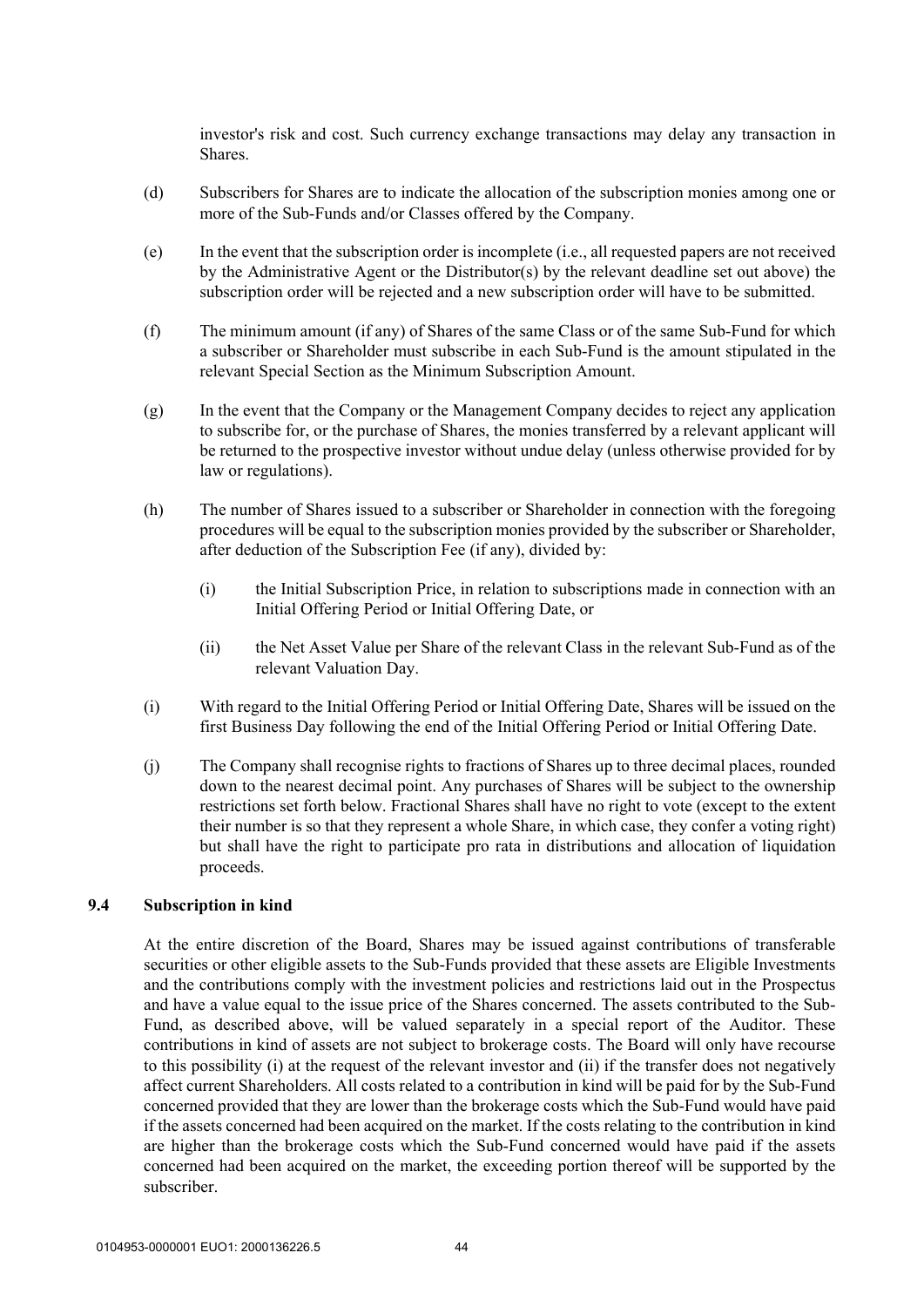### **9.5 Anti-money laundering and terrorist financing requirements**

- (a) Pursuant to international rules and Luxembourg law (comprising, but not limited to, the Luxembourg law of 12 November 2004 on the fight against money laundering and financing of terrorism, as amended) as well as circulars and regulations of the CSSF (including CSSF Regulation  $N^{\circ}12$ -02 of 14 December 2012 on the fight against money laundering and terrorist financing, as amended or supplemented from time to time, obligations have been imposed on all professionals of the financial sector to prevent the use of UCIs for money laundering and financing of terrorism purposes. As a result of such provisions, the registrar agent of a Luxembourg UCI must ascertain the identity of the investors of such UCI. Accordingly, the Administrative Agent may require, pursuant to its risks based approach, Investors to provide proof of identity. In any case, the Administrative Agent may require, at any time, additional documentation to comply with applicable legal and regulatory requirements.
- (b) Such information shall be collected for compliance reasons only and shall not be disclosed to unauthorised persons unless if required by applicable laws and regulations.
- (c) In case of delay or failure by an Investor to provide the documents required, the application for subscription may not be accepted and in case of a redemption request, the payment of the redemption proceeds and/or dividends may not be processed. Neither the Company nor the Administrative Agent has any liability for delays or failure to process deals as a result of the Investor or the subscriber providing no or only incomplete documentation.
- (d) Shareholders may be, pursuant to the Administrative Agent's risks based approach, requested to provide additional or updated identification documents from time to time pursuant to ongoing client due diligence requirements under relevant applicable laws and regulations.

### **9.6 Institutional investors**

- (a) The sale of Shares of certain Sub-Funds or Classes may be restricted to institutional investors within the meaning of Article 174 of the 2010 Act (**Institutional Investors**) and the Company will not issue or give effect to any transfer of Shares of such Sub-Funds or Classes to any investor who may not be considered as an Institutional Investor. The Company may, at its discretion, delay the acceptance of any subscription for shares of a Sub-Fund or Class restricted to Institutional Investors until such date as it has received sufficient evidence on the qualification of the investor as an Institutional Investor. If it appears at any time that a holder of Shares of a Sub-Fund or Class restricted to Institutional Investors is not an Institutional Investor, the Company will, at its discretion, either redeem the relevant shares in accordance with the provisions under Section 10 of the General Section or convert such Shares into Shares of a Sub-Fund or Class which is not restricted to Institutional Investors (provided there exists such a Sub-Fund or Class with similar characteristics) and which is essentially identical to the restricted Sub-Fund or Class in terms of its investment object (but, for avoidance of doubt, not necessarily in terms of the fees and expenses payable by such Sub-Fund or Class), unless such holding is the result of an error of the Company, the Management Company or their agents, and notify the relevant Shareholder of such conversion.
- (b) Considering the qualification of a subscriber or a transferee as Institutional Investor, the Company will have due regard to the guidelines or recommendations (if any) of the competent supervisory authorities.
- (c) Institutional Investors subscribing in their own name, but on behalf of a third party, may be required to certify that such subscription is made either on behalf of an Institutional Investor or on behalf of a Retail Investor provided in the latter case that the Institutional Investor is acting within the framework of a discretionary management mandate and that the Retail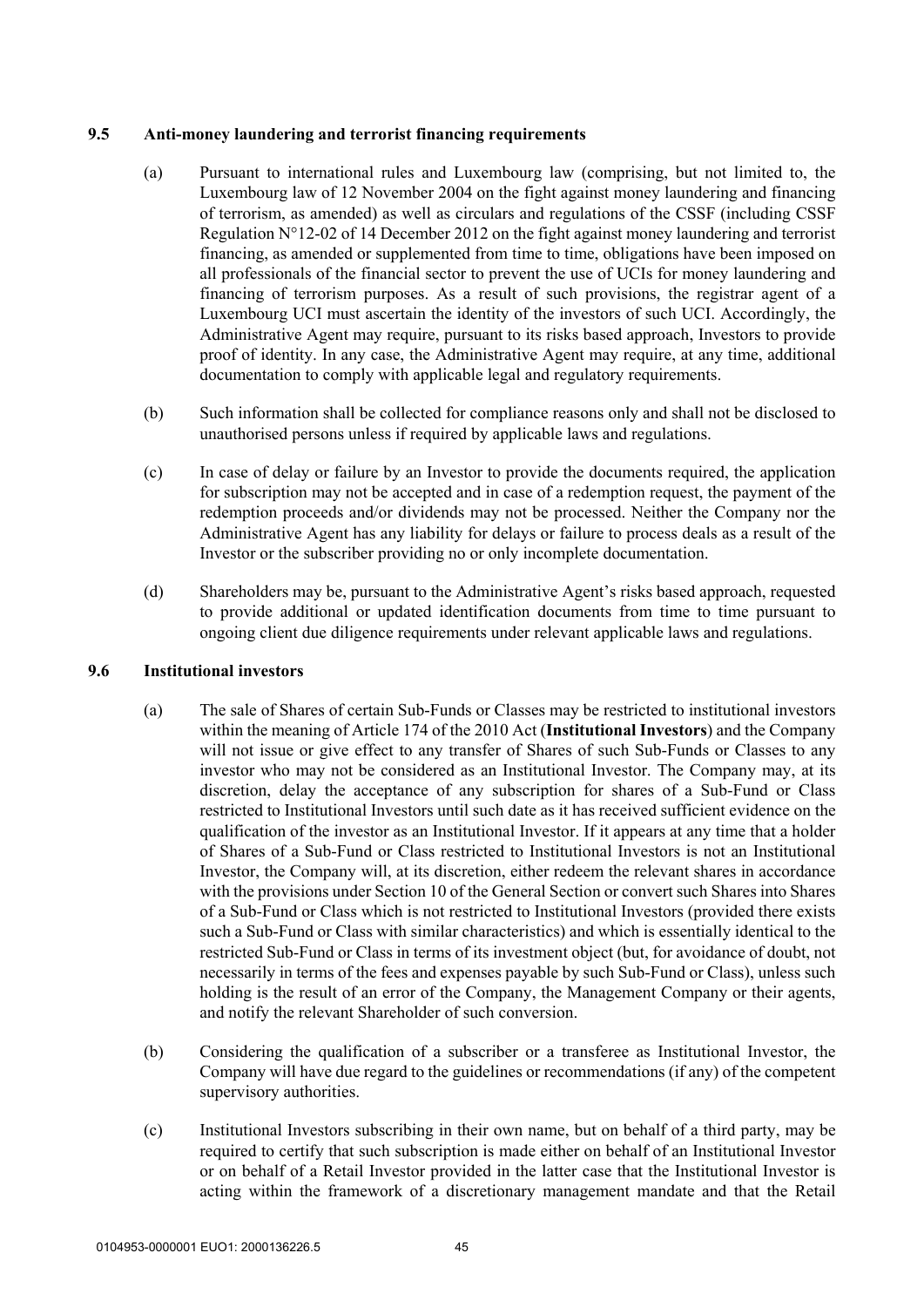Investor has no right to lay a claim against the Company or the Management Company for direct ownership of the Shares.

#### **9.7 Ownership restrictions**

- (a) A person who is a Restricted Person may not invest in the Company. In addition, each applicant for Shares must certify that it is either (a) not a U.S. Person or (b) a "qualified institutional buyer" within the meaning of Rule 144A under the Securities Act and a "qualified purchaser" within the meaning of Section 2(a)(51) of the Investment Company Act. The Company may, in its sole discretion, decline to accept an application to subscribe for Shares from any prospective subscriber, including any Restricted Person or any person failing to make the certification set forth in (a) or (b) above. Shares may not be transferred to or owned by any Restricted Person. The Shares are subject to restrictions on transferability to a U.S. Person and may not be transferred or re-sold except pursuant to an exemption from registration under the Securities Act or an effective registration statement under the Securities Act. In the absence of an exemption or registration, any resale or transfer of any of the Shares in the United States or to U.S. Persons may constitute a violation of US law (See "Important Information – Selling Restrictions"). It is the responsibility of the Board to verify that Shares are not transferred in breach of the above. The Company reserves the right to redeem any Shares which are or become owned, directly or indirectly, by a Restricted Person or (a) in the case of Regulation S Shares, are or become owned, directly or indirectly, by a U.S. Person or (b) in the case of 144 A Securities, are or become owned, directly or indirectly, by a U.S. Person who is not a "qualified institutional buyer" within the meaning of Rule 144A under the Securities Act and a "qualified purchaser" within the meaning of Section  $2(a)(51)$  of the Investment Company Act in accordance with the Articles. Any prospective investor shall only be issued Shares for Institutional Investor if such person provides a representation that it qualifies as an Institutional Investor pursuant to Luxembourg law.
- (b) No person or entity will be solicited for investment in the Company where this could result in the Company being obliged to meet certain specific reporting requirements for tax purposes and/or where such solicitation would be unauthorised or unlawful, in particular where prior registration with local authorities is required

# **10. REDEMPTIONS**

#### **10.1 Redemptions**

- (a) Shares in a Sub-Fund may be redeemed at the request of the Shareholders on any day that is a Valuation Day. Redemption request must be sent in writing to the Distributor(s) or the Administrative Agent. Redemption request must be received by the Administrative Agent at the time specified in the relevant Special Section on the relevant Valuation Day. Redemption requests received after this deadline shall be processed on the basis of the Net Asset Value per Share as of the next following Valuation Day.
- (b) The Board, the Management Company, the Administrative Agent and the Distributor(s) will ensure that the relevant cut-off time for requests for redemption as indicated in the Special Section of each Sub-Fund are strictly complied with and will therefore take all adequate measures to prevent practices known as "Late Trading".
- (c) Requests for redemption must be for either a number of Shares or an amount denominated in the Reference Currency of the Class of the Sub-Fund.
- (d) A Shareholder who redeems his Shares will receive an amount per Share redeemed equal to the Net Asset Value per Share as of the applicable Valuation Day for the relevant Class in the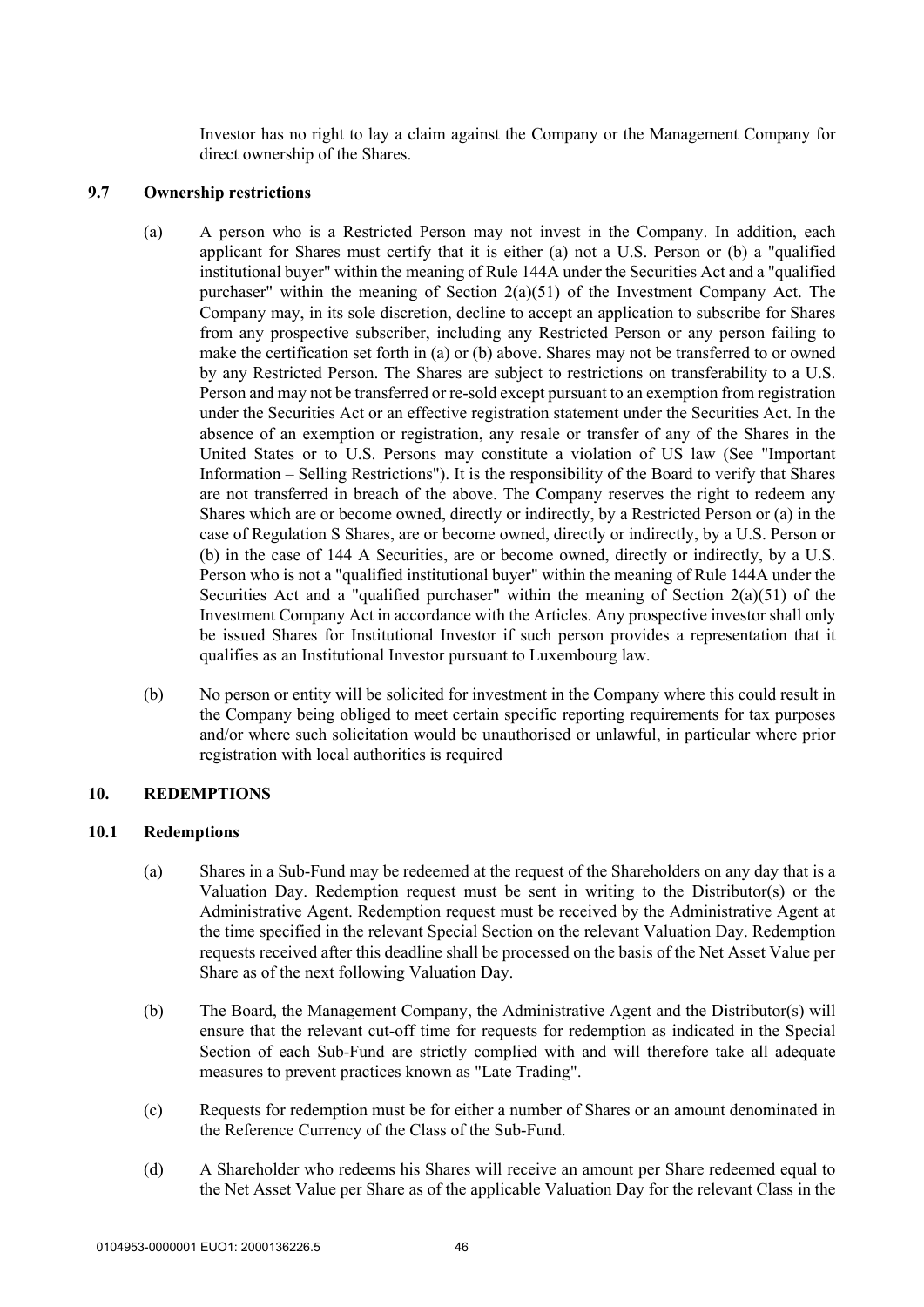relevant Sub-Fund (less, as the case may be, a Redemption Fee as stipulated in the relevant Special Section and any tax or duty imposed on the redemption of the Shares).

- (e) Payment of the redemption proceeds shall be made generally within such number of Business Days as specified in the relevant Special Section. Where a Shareholder redeems Shares that he has not paid for within the required subscription settlement period, in circumstances where the redemption proceeds would exceed the subscription amount that he owes, the Company will be entitled to retain such excess for the benefit of the Company.
- (f) If as a result of a redemption, the value of a Shareholder's holding would become less than the relevant Minimum Holding Amount as stipulated in the relevant Special Section, the Shareholder may be deemed (if the Board so decides) to have requested the redemption of all his Shares.
- (g) Redemption of Shares may be suspended for certain periods of time as described under Section 26 of the General Section.
- (h) The Company reserves the right to reduce proportionally all requests for redemptions in a Sub-Fund to be executed on one Valuation Day whenever the total proceeds to be paid for the Shares so tendered for redemption exceed 10% (ten per cent) of the total net assets of that specific Sub-Fund. The portion of the non-proceeded redemptions will then be proceeded by priority on subsequent Valuation Days (but subject always to the foregoing 10% (ten per cent) limit).
- (i) Redemption requests must be addressed to the Administrative Agent. Redemption requests will not be accepted by telephone or telex. Redemption requests are irrevocable (unless otherwise provided in respect of a specific Sub-Fund in the relevant Special Section and except during any period where the determination of the Net Asset Value, the issue, redemption and conversion of Shares is suspended) and proceeds of the redemption will be remitted to the account indicated by the Shareholder in its redemption request. The Company reserves the right not to redeem any Shares if it has not been provided with evidence satisfactory to the Company that the redemption request was made by a Shareholder of the Company. Failure to provide appropriate documentation to the Administrative Agent may result in the withholding of redemption proceeds.
- (j) If a Shareholder wants to redeem Shares of the Company, a Redemption Fee of up to 2% may be levied on the amount to be paid to the Shareholder. The applicable Redemption Fee will be stipulated in the relevant Special Section. This fee will be payable to Distributor(s), subdistributors or intermediaries.

#### **10.2 Compulsory redemptions by the Company**

The Company may redeem Shares of any Shareholder if the Directors or the Management Company, whether on its own initiative or at the initiative of a Distributor, determines that:

- (a) any of the representations given by the Shareholder to the Company or the Management Company were not true and accurate or have ceased to be true and accurate; or
- (b) the Shareholder is or has become a Restricted Person;
- (c) that the continuing ownership of Shares by the Shareholder would cause an undue risk of adverse tax consequences to the Company or any of its Shareholders;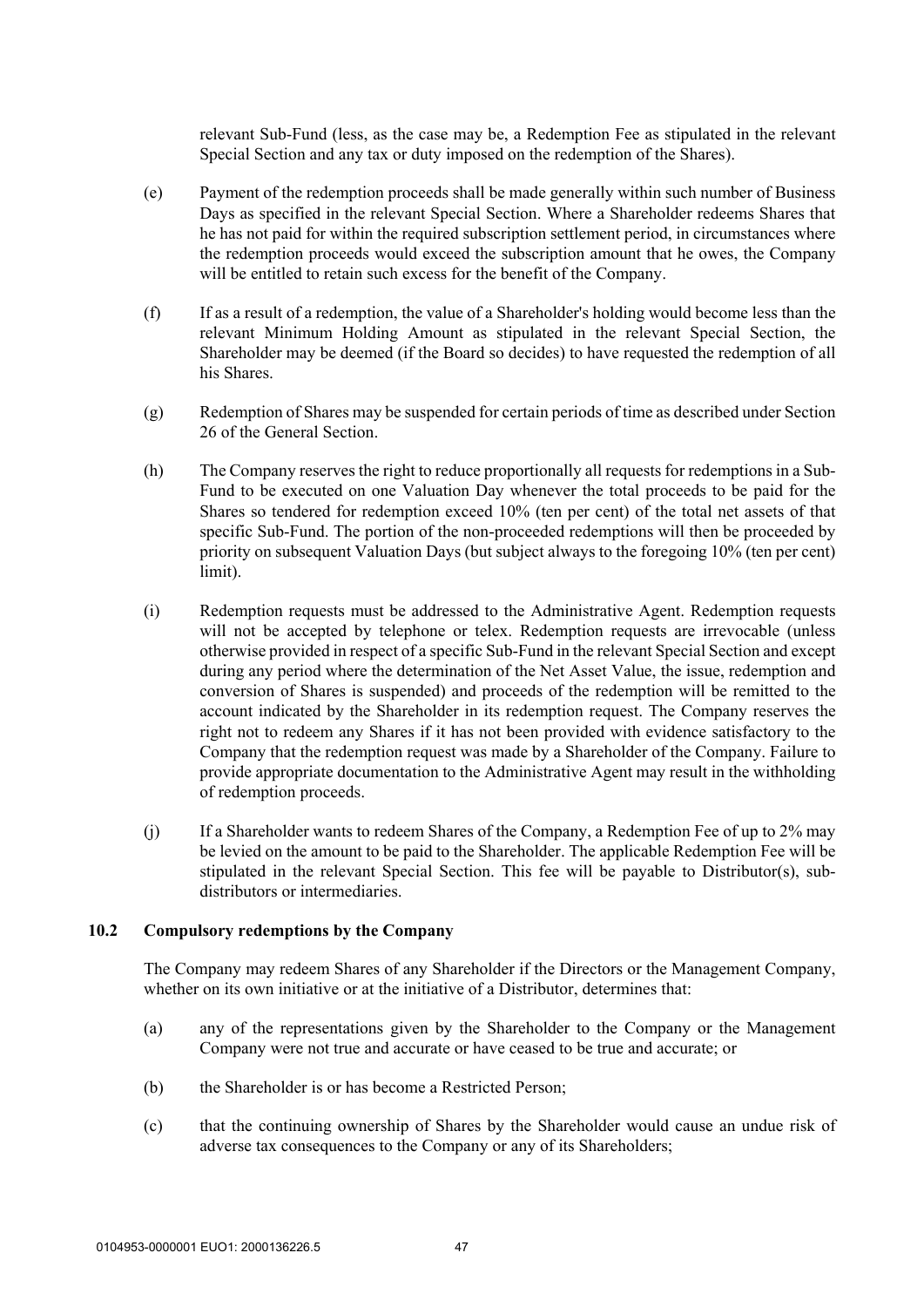- (d) the continuing ownership of Shares by such Shareholder may be prejudicial to the Company or any of its Shareholders;
- (e) further to the satisfaction of a redemption request received by a Shareholder, the number or aggregate amount of Shares of the relevant Class held by this Shareholder is less than the Minimum Holding Amount.

### **11. CONVERSIONS**

- 11.1 Unless otherwise stated in the relevant Special Section, Shareholders are allowed to convert all, or part, of the Shares of a given Class into Shares of the same or different Class of that or another Sub-Fund. However, the right to convert Shares is subject to compliance with any condition (including any minimum subscription amounts and eligibility requirements) applicable to the Class into which conversion is to be effected. Therefore, if, as a result of a conversion, the value of a Shareholder's holding in the new Class would be less than the applicable Minimum Subscription Amount, the Board may decide not to accept the request for conversion of the Shares. In addition, if, as a result of a conversion, the value of a Shareholder's holding in the original Class would become less than the relevant Minimum Holding Amount as stipulated in the relevant Special Section, the Shareholder may be deemed (if the Board so decides) to have requested the conversion of all of his Shares. Shareholders are not allowed to convert all, or part, of their Shares into Shares of a Sub-Fund which is closed for further subscriptions after the Initial Offering Period or Initial Offering Date (as will be set forth in the relevant Special Section).
- 11.2 If the criteria to become a Shareholder of such other Class and/or such other Sub-Fund are fulfilled, the Shareholder shall make an application to convert Shares by sending a written request for conversion to the Distributor(s) or the Administrative Agent. Shares may be converted at the request of the Shareholders on any day that is a Valuation Day. The conversion request must be received by the Administrative Agent at the time specified in the relevant Special Section on the relevant Valuation Day. Conversion requests received after this deadline shall be processed on the basis of the Net Asset Value per Share as of the next following Valuation Day. The conversion request must state the number of Shares of the relevant Classes in the relevant Sub-Fund which the Shareholder wishes to convert.
- 11.3 A Conversion Fee, in favour of the original Sub-Fund or Class, may be levied to cover conversion costs. The applicable fee, if any, will be stipulated in the relevant Special Section.
- 11.4 Conversion of Shares shall be effected on the Valuation Day, by the simultaneous:
	- (a) redemption of the number of Shares of the relevant Class in the relevant Sub-Fund specified in the conversion request at the Net Asset Value per Share of the relevant Class in the relevant Sub-Fund; and
	- (b) issue of Shares on that Valuation Day in the new Sub-Fund or Class, into which the original Shares are to be converted, at the Net Asset Value per Share for Shares of the relevant Class in the (new) Sub-Fund.
- 11.5 Subject to any currency conversion (if applicable) the proceeds resulting from the redemption of the original Shares shall be applied immediately as the subscription monies for the Shares in the new Class or Sub-Fund into which the original Shares are converted.
- 11.6 Where Shares denominated in one currency are converted into Shares denominated in another currency, the number of such Shares to be issued shall be calculated by converting the proceeds resulting from the redemption of the Shares into the currency in which the Shares to be issued are denominated.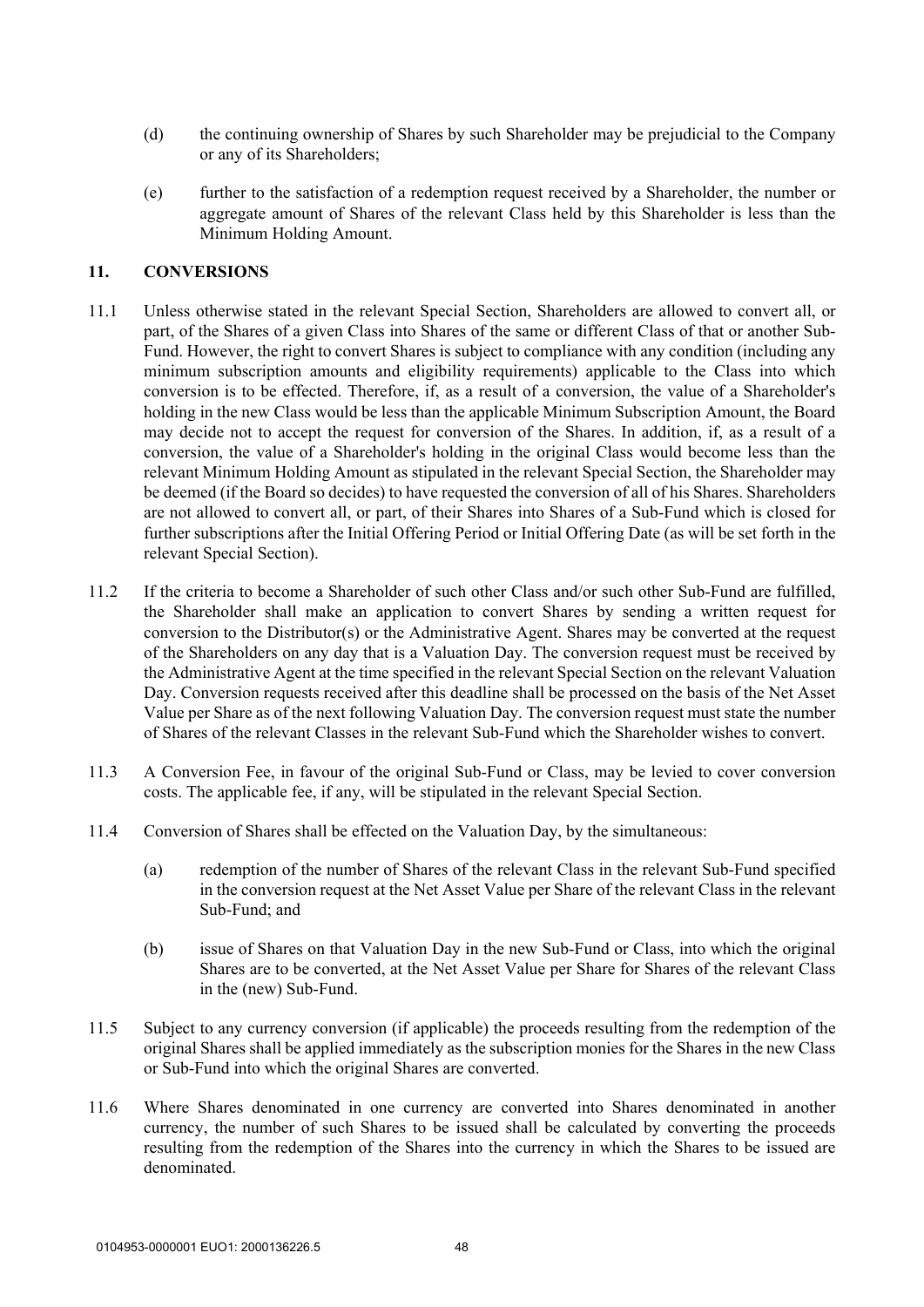# **12. TRANSFER OF SHARES**

- 12.1 All transfers of Shares shall be effected by a transfer in writing in any usual or common form or any other form approved by the Board and every form of transfer shall state the full name and address of the transferor and the transferee. The instrument of transfer of a Share shall be signed by or on behalf of the transferor. The transferor shall be deemed to remain the holder of the Share until the name of the transferee is entered in the Register in respect thereof. The Directors may decline to register any transfer of Shares if, in consequence of such transfer, the value of the holding of the transferor or transferee does not meet the minimum subscription or holding levels of the relevant Share Class or Sub-Fund as set out in this Prospectus or the relevant Special Section. The registration of transfer may be suspended at such times and for such periods as the Directors may from time to time determine, provided, however, that such registration shall not be suspended for more than 90 days in any calendar year. The Directors may decline to register any transfer of Shares unless the original instruments of transfer, and such other documents that the Directors may require are deposited at the registered office of the Company or at such other place as the Directors may reasonably require, together with such other evidence as the Directors may reasonably require to show the right of the transferor to make the transfer and to verify the identity of the transferee. Such evidence may include a declaration as to whether the proposed transferee (i) is a US Person or acting for or on behalf of a US Person, (ii) is a Restricted Person or acting for or on behalf of a Restricted Person or (iii) does qualify as Institutional Investor.
- 12.2 The Directors may decline to register a transfer of Shares:
	- (a) if in the opinion of the Directors, the transfer will be unlawful or will result or be likely to result in any adverse regulatory, tax or fiscal consequences to the Company or its Shareholders; or
	- (b) if the transferee is a US Person or is acting for or on behalf of a US Person; or
	- (c) if the transferee is a Restricted Person or is acting for or on behalf of a Restricted Person; or
	- (d) in relation to Classes reserved for subscription by Institutional Investors, if the transferee is not an Institutional Investor; or
	- (e) if in the opinion of the Directors, the transfer of the Shares would lead to the Shares being registered in a depositary or clearing system in which the Shares could be further transferred otherwise than in accordance with the terms of this Prospectus or the Articles.

### **13. MASTER-FEEDER STRUCTURES**

- 13.1 Under the conditions set forth in Luxembourg laws and regulations, the Board may, at any time it deems appropriate and to the widest extent permitted by applicable Luxembourg laws and regulations:
	- (a) create any sub-fund and/or class of shares qualifying either as a feeder UCITS or as a master UCITS;
	- (b) convert any existing sub-fund and/or class of shares into a feeder UCITS sub-fund and/or class of shares or change the master UCITS of any of its feeder UCITS sub-fund and/or class of shares.
- 13.2 In accordance with article 77 of the 2010 Act, the Company or any of its Sub-Funds which act as a feeder (the **Feeder**) of a master-fund shall invest at least 85% of its assets in another UCITS or in a sub-fund of such UCITS (the **Master**).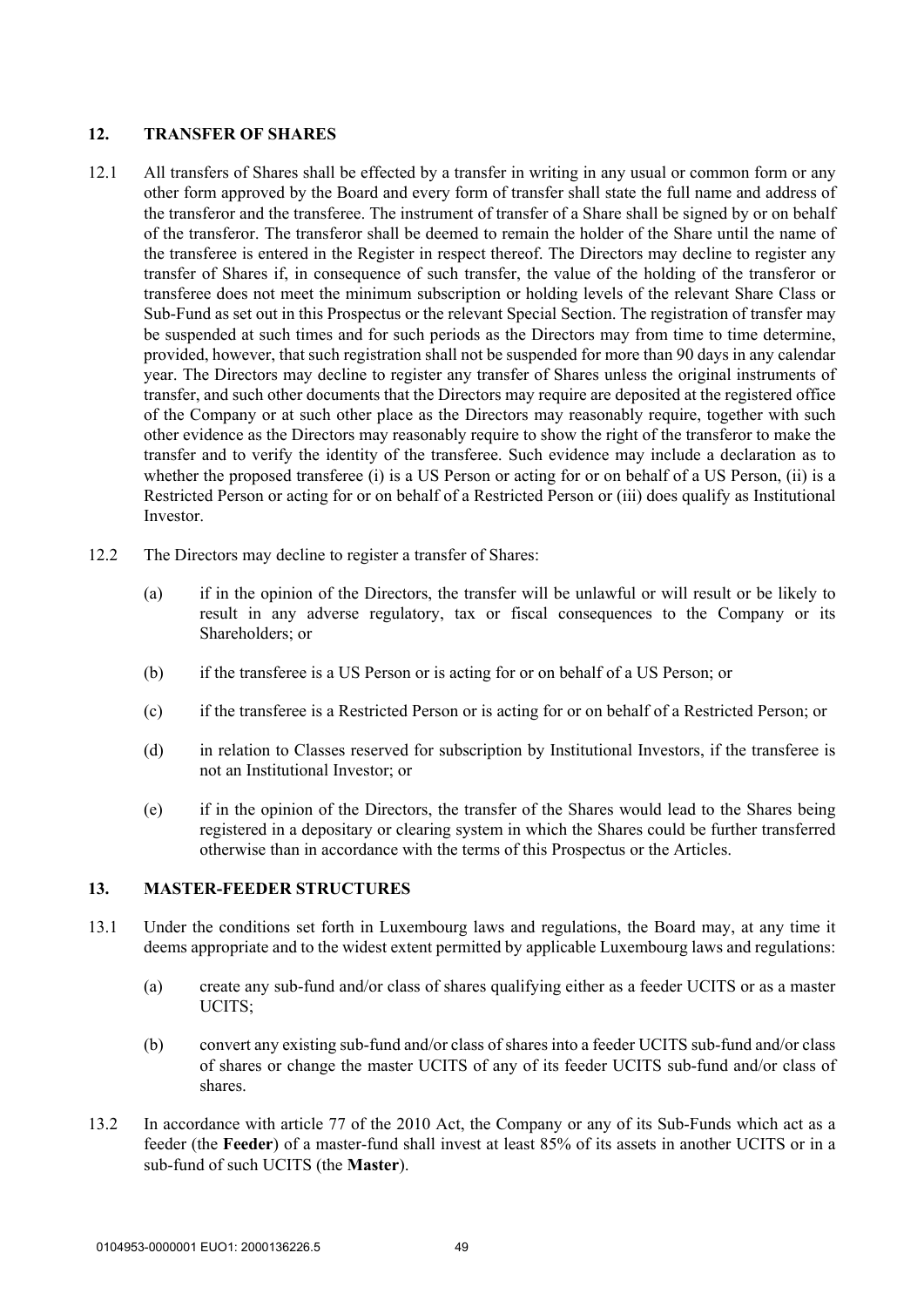- 13.3 The Feeder may not invest more than 15% of its assets in the following elements:
	- (a) ancillary liquid assets in accordance with Section 5.1(b)(ii) of the General Section;
	- (b) financial derivative instruments which may be used only for hedging purposes, in accordance with Sections 5.1(a)(vii) and 5.5 of the General Section;
	- (c) movable and immovable property which is essential for the direct pursuit of its business.

## **14. MARKET TIMING AND LATE TRADING**

- 14.1 Prospective investors and Shareholders should note that the Company may reject or cancel any subscription or conversion orders for any reason and in particular in order to comply with the CSSF circular 04/146 relating to the protection of UCIs and their investors against Late Trading and Market Timing practices.
- 14.2 For example, excessive trading of shares in response to short-term fluctuations in the market, a trading technique sometimes referred to as Market Timing, has a disruptive effect on portfolio management and increases the Sub-Funds' expenses. Accordingly, the Company may, in the sole discretion of the Board, or of the Management Company compulsorily redeem Shares or reject any subscription orders and conversions orders from any investor that the Company or the Management Company reasonably believes has engaged in Market Timing activity. For these purposes, the Board and the Management Company may consider an investor's trading history in the Sub-Funds and accounts under common control or ownership.
- 14.3 The Company, the Management Company and the Board will not be held liable for any loss resulting from rejected orders or mandatory redemption.
- 14.4 Furthermore, the Company will ensure that the relevant cut-off time for requests for subscriptions, redemptions or conversions are strictly complied with and will therefore take all adequate measures to prevent practices known as Late Trading.

### **15. MANAGEMENT OF THE COMPANY**

- 15.1 The Company shall be managed by the Board. The Board is vested with the broadest powers to perform all acts of administration and disposition in the Company's interests. All powers not expressly reserved by law to the general meeting of Shareholders fall within the competence of the Board.
- 15.2 The Board must be composed at all times of three Directors (including the chairman of the Board).
- 15.3 Any Director may be removed with or without cause or be replaced at any time by resolution adopted by the general meeting of Shareholders.
- 15.4 The Company may indemnify any Director or officer, and his heirs, executors and administrators against expenses reasonably incurred by him or her in connection with any action, suit proceeding to which he or she may be made a party by reason of his or her being or having been a director or officer of the Company or, at its request, of any other company of which the Company is a shareholder or creditor and from which he or she is not entitled to be indemnified, except in relation to matters as which he or she shall be finally adjudged in such action, suit or proceeding to be liable for gross negligence or wilful misconduct; in the event of a settlement, indemnification shall be provided only in connection with such matters covered by the settlement as to which the Company is advised by counsel that the person to be indemnified did not commit such a breach of duty. The foregoing right of indemnification shall not exclude other rights to which he or she may be entitled.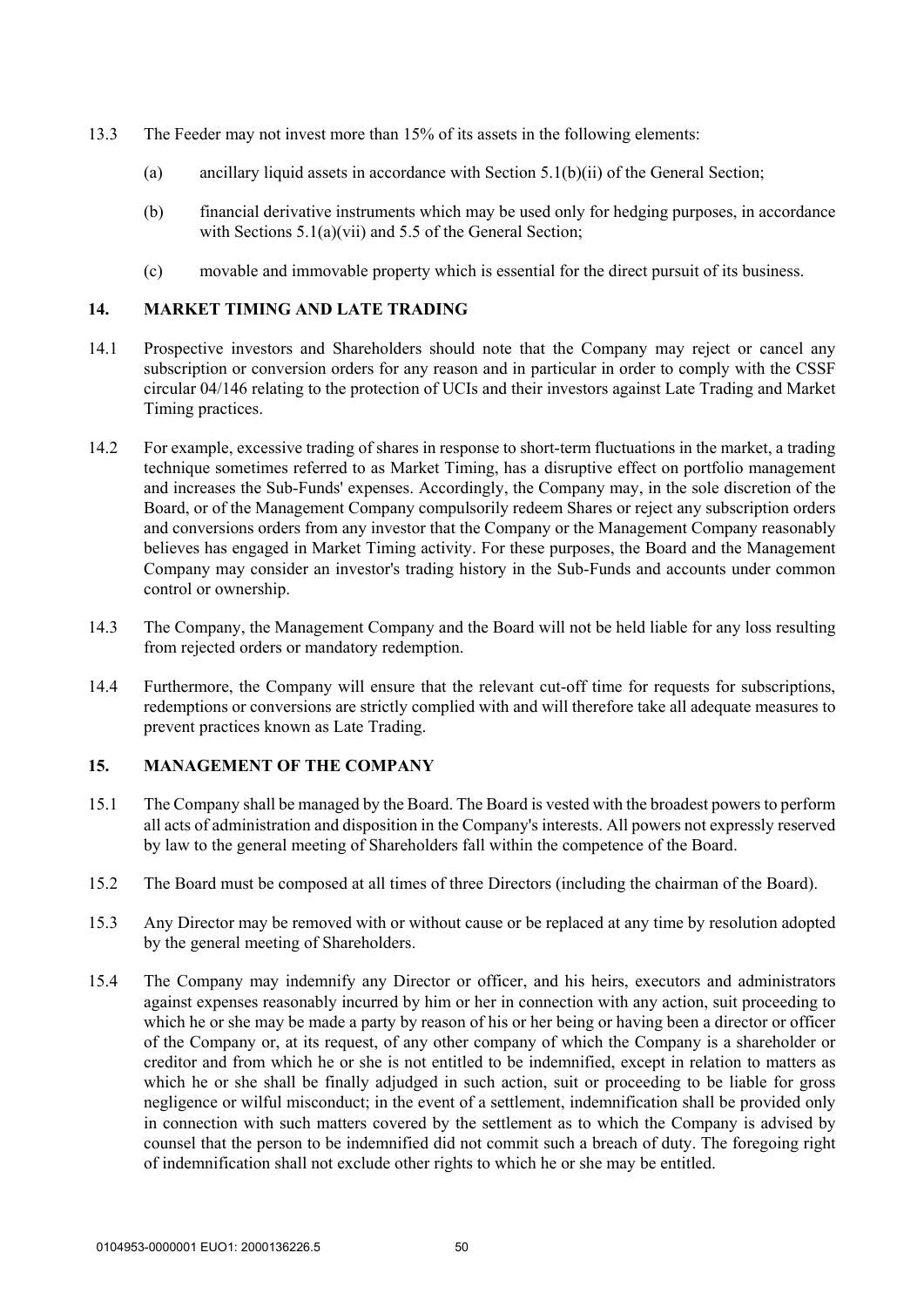### **Composition of the Board**

- 15.5 The Board is currently composed as follows:
	- Mr Fabio Luca Mazzali Chairman;
	- Mr Michele di Tuccio;
	- Mr Paolo Tortorella; and
- 15.6 The chairman will have a casting vote in case of a tied vote.

# **16. MANAGEMENT COMPANY**

- 16.1 The Board has appointed Zeus Asset Management S.A. to serve as its designated management company pursuant to the Management Company Agreement. The Management Company is governed by Chapter 15 of the 2010 Act.
- 16.2 Zeus Asset Management S.A. is also appointed as domiciliary agent of the Company.
- 16.3 The Management Company will provide, subject to the overall control of the Board and without limitation, (i) investment management services, (ii) central administration, registrar and transfer and corporate services, and (iii) marketing services to the Company. The rights and duties of the Management Company are further laid down in articles 107 et seq. of the 2010 Act.
- 16.4 The Management Company must at all times act honestly and fairly in conducting its activities in the best interest of the Shareholders and in conformity with the 2010 Act, the Prospectus and the Articles.
- 16.5 The Management Company is a company incorporated under Luxembourg law with registered office at 36, rue des Aubépines, L-8052 Bertrange, Grand Duchy of Luxembourg. The Management Company was incorporated for an indeterminate period in Luxembourg on 12 April 2017 in the form of a public limited liability company (*société anonyme*), in accordance with the 1915 Act. Its capital is actually in the amount of EUR250,000.
- 16.6 The deed of incorporation of the Management Company was published in the Luxembourg Official Gazette on 26 April 2017 and the Management Company is registered with the Luxembourg Trade and Companies Register under number B214219.
- 16.7 The Management Company is vested with the day-to-day administration of the Company. In fulfilling its duties as set forth by the 2010 Act and the Management Company Agreement, the Management Company is authorised, for the purpose of more efficient conduct of its business, to delegate, under its responsibility and control, and with the prior consent of the Company and subject to the approval of the CSSF, part or all of its functions and duties to any third party, which, having regard to the nature of the functions and duties to be delegated, must be qualified and capable of undertaking the duties in question. The Management Company shall remain liable to the Company in respect of all matters so delegated.
- 16.8 The Management Company will require any such agent to which it intends to delegate its duties to comply with the provisions of the Prospectus, the Articles and the relevant provisions of the Management Company Agreement.
- 16.9 In relation to any delegated duty, the Management Company shall implement appropriate control mechanisms and procedures, including risk management controls, and regular reporting processes in order to ensure an effective supervision of the third parties to whom functions and duties have been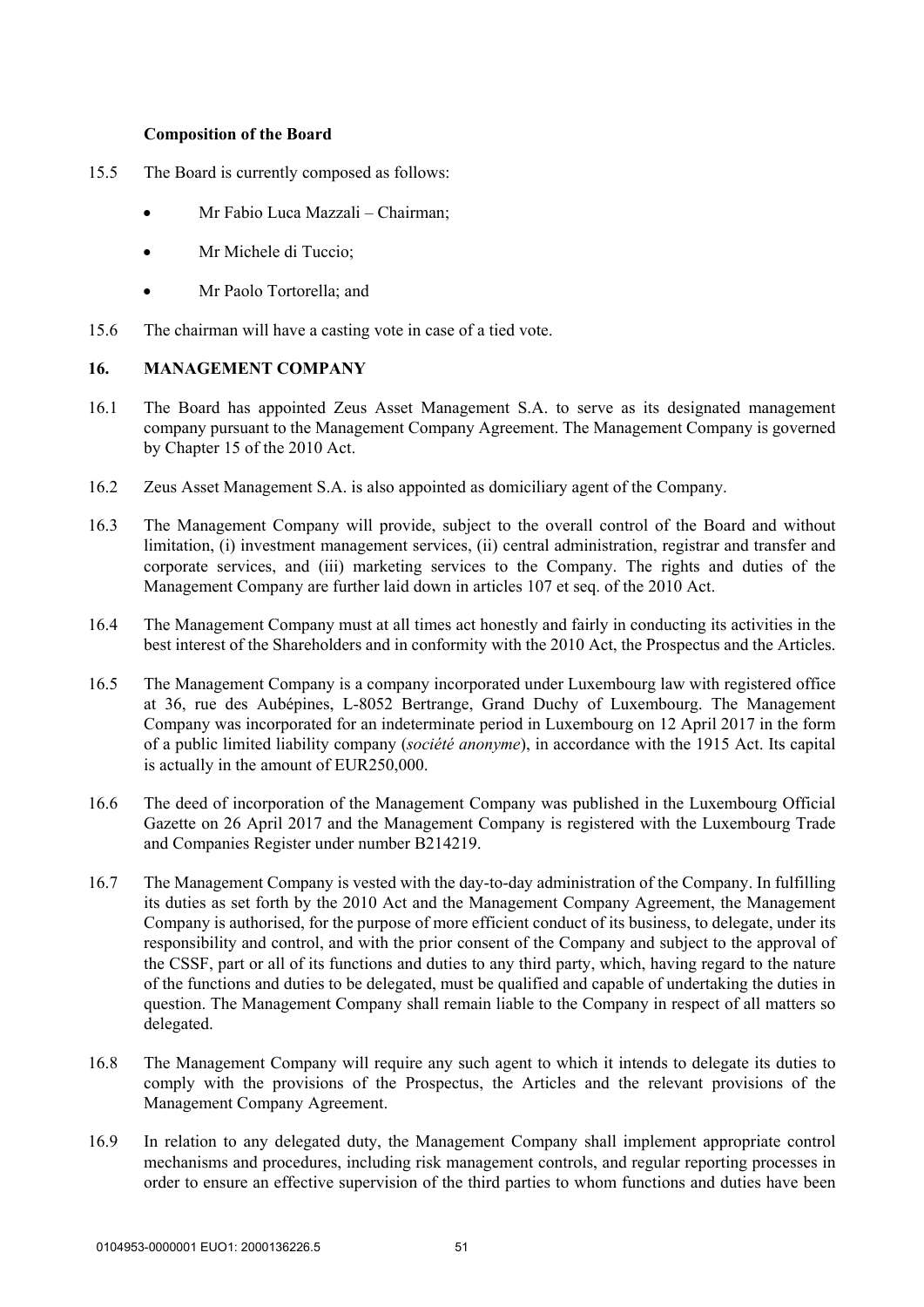delegated and that the services provided by such third party service providers are in compliance with the Articles, the Prospectus and the agreement entered into with the relevant third party service provider.

- 16.10 The Management Company shall be careful and diligent in the selection and monitoring of the third parties to whom functions and duties may be delegated and ensure that the relevant third parties have sufficient experience and knowledge as well as the necessary authorisations required to carry out the functions delegated to them.
- 16.11 The following functions have been delegated by the Management Company to third parties: administration and distribution, as further set forth in this Prospectus and in the Special Sections.
- 16.12 The Management Company (or its delegates) may enter into soft commissions with brokers under which certain business services are obtained from third parties and are paid for by the brokers out of the commissions they receive from transactions of the Company. Consistent with obtaining best execution, brokerage commissions on portfolio transactions for the Company may be directed by the Management Company (or its delegates) to broker-dealers in recognition of research services furnished by them as well as for services rendered in the execution of orders by such broker-dealers. The entering into soft commission arrangements is subject to the following conditions: (i) the Management Company (and its delegates) will act at all times in the best interest of the Company; (ii) the services provided will be in direct relationship to the activities of the Management Company (or its delegates); (iii) brokerage commissions on portfolio transactions for the Company will be directed by the Management Company (or its delegates) to broker-dealers that are entities and not to individuals; (iv) the Management Company (or its delegates) will provide reports to the Board with respect to soft commissions including the nature of the services it receives; and (v) information concerning the soft commission arrangements will be disclosed in the financial statements of the Company.
- 16.13 The Management Company has established and applies a remuneration policy and practices that are consistent with, and promote, sound and effective risk management and that neither encourage risk taking which is inconsistent with the risk profiles, rules, this Prospectus or the Articles nor impair compliance with the Management Company's obligation to act in the best interest of the Company (the **Remuneration Policy**).
- 16.14 The Remuneration Policy includes fixed and variable components of salaries and applies to those categories of staff, including senior management, risk takers, control functions and any employee receiving total remuneration that falls within the remuneration bracket of senior management and risk takers whose professional activities have a material impact on the risk profiles of the Management Company, the Company or the Sub-Funds.
- 16.15 The Remuneration Policy is in line with the business strategy, objectives, values and interests of the Management Company, the Company and the Shareholders and includes measures to avoid conflicts of interest.
- 16.16 In particular, the Remuneration Policy will ensure that:
	- (a) the staff engaged in control functions are compensated in accordance with the achievement of the objectives linked to their functions, independently of the performance of the business areas that they control;
	- (b) the assessment of performance is set in a multi-year framework appropriate to the holding period recommended to the investors of the Company in order to ensure that the assessment process is based on the longer-term performance of the Company and its investment risks and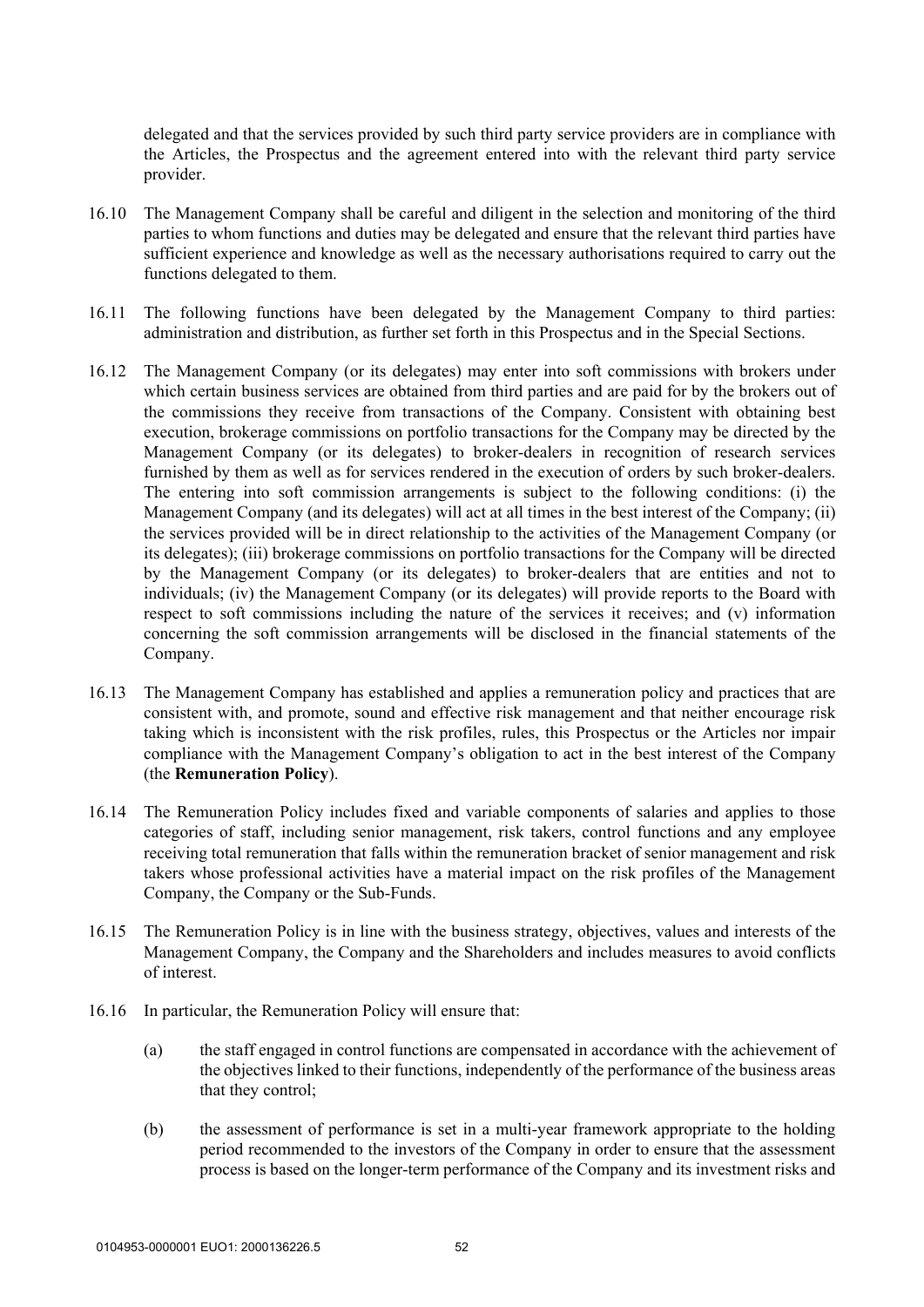that the actual payment of performance-based components of remuneration is spread over the same period;

- (c) the fixed and variable components of total remuneration are appropriately balanced and the fixed component represents a sufficiently high proportion of the total remuneration to allow the operation of a fully flexible policy on variable remuneration components, including the possibility to pay no variable remuneration component;
- (d) the measurement of performance used to calculate variable remuneration components or pools of variable remuneration components includes a comprehensive adjustment mechanism to integrate all relevant types of current and future risks;
- (e) if at any point of time, the management of the Company were to account for 50% or more of the total portfolio managed by the Management Company, at least 50%, of any variable remuneration component will have to consist of Shares, equivalent ownership interests, or share-linked instruments or equivalent non-cash instruments with equally effective incentives as any of the instruments referred to in this item (e); and
- (f) a substantial portion, and in any event at least 40%, of the variable remuneration component, is deferred over a period which is appropriate in view of the holding period recommended to the Shareholders and is correctly aligned with the nature of the risks of the Company.
- 16.17 Details of the Remuneration Policy, including the persons in charge of determining the fixed and variable remunerations of staffs, a description of the key remuneration elements and an overview of how remuneration is determined, is available on the website https://www.zeusam.lu/upload/files/remuneration-policy.pdf. A paper copy of the summarised Remuneration Policy is available free of charge to the Shareholders upon request.
- 16.18 A paper copy of the summarised Remuneration Policy is available free of charge to the Shareholders upon request.
- 16.19 The Management Company Agreement has been entered into for an undetermined period of time and may be terminated by either party upon serving to the other a 3 months' prior written notice.

### **17. DEPOSITARY**

- 17.1 Edmond de Rothschild (Europe) has been appointed depositary of the assets of the Company (the **Depositary**) pursuant to a depositary and paying agency agreement (the **Depositary Agreement**) entered into between the Company, the Depositary and the Management Company. The Depositary Agreement is for an unlimited duration and can be terminated by either party by giving 90-days' prior written notice. The Depositary Agreement is governed by Luxembourg law and the courts of Luxembourg will have exclusive jurisdiction to hear any disputes or claims arising out of or in connection with the Depositary Agreement.
- 17.2 Edmond de Rothschild (Europe) is a bank organised as a *société anonyme*, regulated by the CSSF and incorporated under the laws of the Grand Duchy of Luxembourg. Its registered office and administrative offices are at 20, Boulevard Emmanuel Servais, L-2535 Luxembourg.
- 17.3 The Depositary will assume its functions and responsibilities in accordance with applicable Luxembourg law and regulations and the Depositary Agreement. With respect to its duties under the 2010 Act, the Depositary will ensure the safekeeping of the Company's assets. The Depositary has also to ensure that the Company's cash flows are properly monitored in accordance with the 2010 Act.
- 17.4 In addition, the Depositary will also ensure: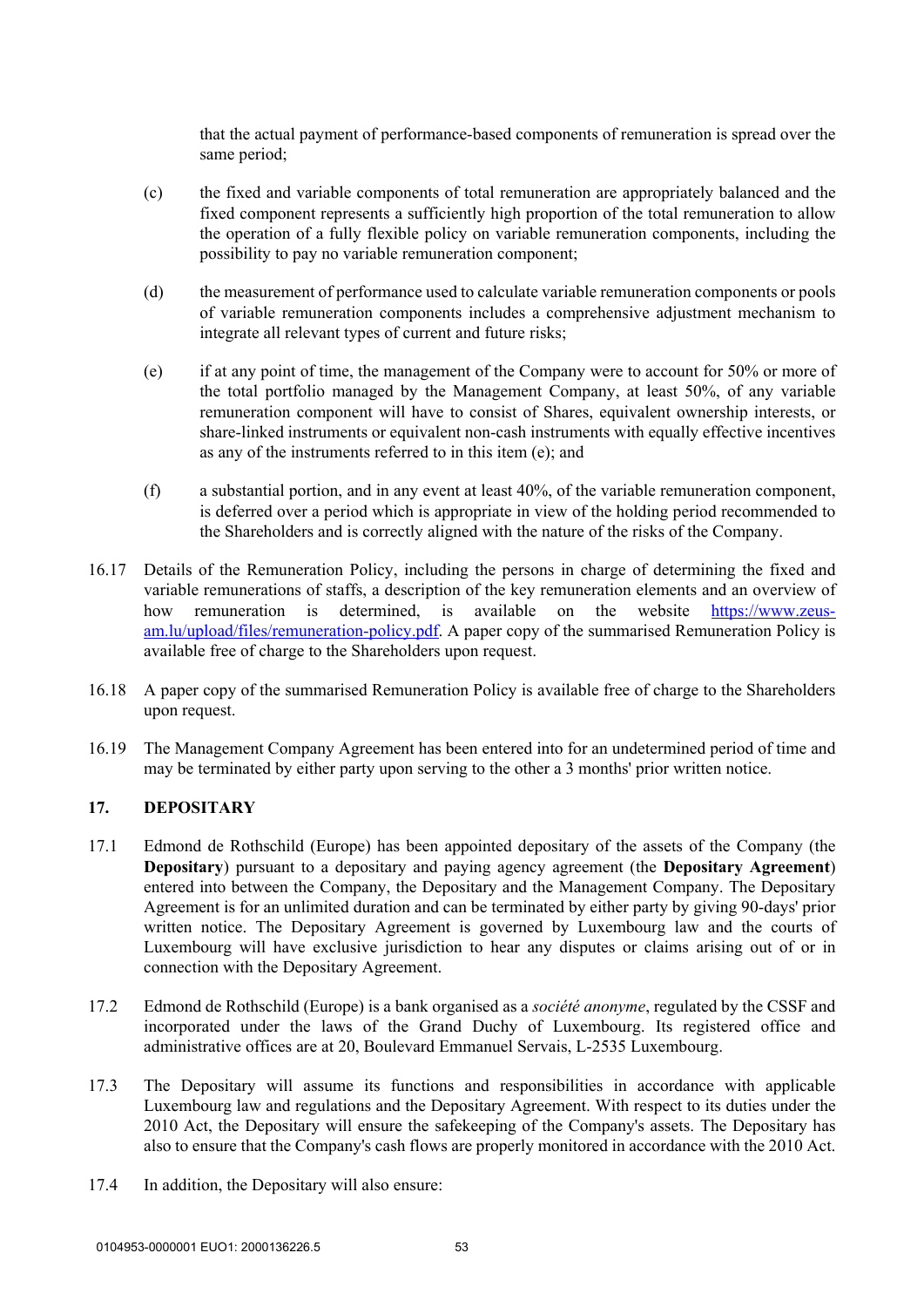- (a) that the sale, issue, repurchase, redemption and cancellation of the Shares are carried out in accordance with Luxembourg law and the Articles;
- (b) that the value of the Shares is calculated in accordance with Luxembourg law and the Articles;
- (c) to carry out the instructions of the Company and the Management Company, unless they conflict with Luxembourg law or the Articles;
- (d) that in transactions involving the Company's assets any consideration is remitted to the Company within the usual time limits; and
- (e) that the Company's incomes are applied in accordance with Luxembourg law and the Articles.
- 17.5 The Depositary will be liable to the Company or to the Shareholders for the loss of the Company's financial instruments held in custody by the Depositary or its delegates to which it has delegated its safekeeping functions. A loss of a financial instrument held in custody by the Depositary or its delegate will be deemed to have taken place when the conditions of article 18 of the UCITS-CDR are met. The liability of the Depositary for losses other than the loss of the Company's financial instruments held in custody will be incurred pursuant to the provisions of the Depositary Agreement.
- 17.6 In case of loss of the Company's financial instruments held in custody by the Depositary or any of its delegates, the Depositary will return financials instruments of identical type or the corresponding amount to the Company without undue delay. However, the Depositary's liability will not be triggered provided the Depositary can prove that the conditions of article 19 of the UCITS-CDR are fulfilled.
- 17.7 The Depositary may delegate its safekeeping duties with respect to the Company's financial instruments held in custody or any other assets (except for the cash) in accordance with the UCITS Directive, the UCITS-CDR and applicable law. The Depositary Bank's liability shall not be affected by any delegation of its safekeeping functions.
- 17.8 An up-to-date list of the third-party delegates (including the global sub-custodian) appointed by the Depositary and of the delegates of these third-party delegates (including the global sub-custodian) is available on the website http://www.edmond-de-rothschild.com/site/Luxembourg/en/assetmanagement/terms-and-conditions.
- 17.9 In carrying out its functions, the Depositary will act honestly, fairly, professionally, independently and solely in the interest of the Company and the shareholders.
- 17.10 Potential conflicts of interest may nevertheless arise from time to time from the provision by the Depositary and/or its affiliates of other services to the Company, the Management Company and/or other parties. For example, the Depositary may act as depositary bank of other funds. It is therefore possible that the Depositary (or any of its affiliates) may in the course of its business have conflicts or potential conflicts of interest with those of the Company and/or other funds for which the Depositary (or any of its affiliates) acts.
- 17.11 Where a conflict or potential conflict of interest arises, the Depositary will have regard to its obligations to the Company and will treat the Company and the other funds for which it acts fairly and such that, so far as is reasonably practicable, any transactions are effected on terms which are not materially less favourable to the Company than if the conflict or potential conflict had not existed. Such potential conflicts of interest are identified, managed and monitored in various other ways including, without limitation, the hierarchical and functional separation of the Depositary's functions from its other potentially conflicting tasks and by the Depositary adhering to its own conflicts of interest policy.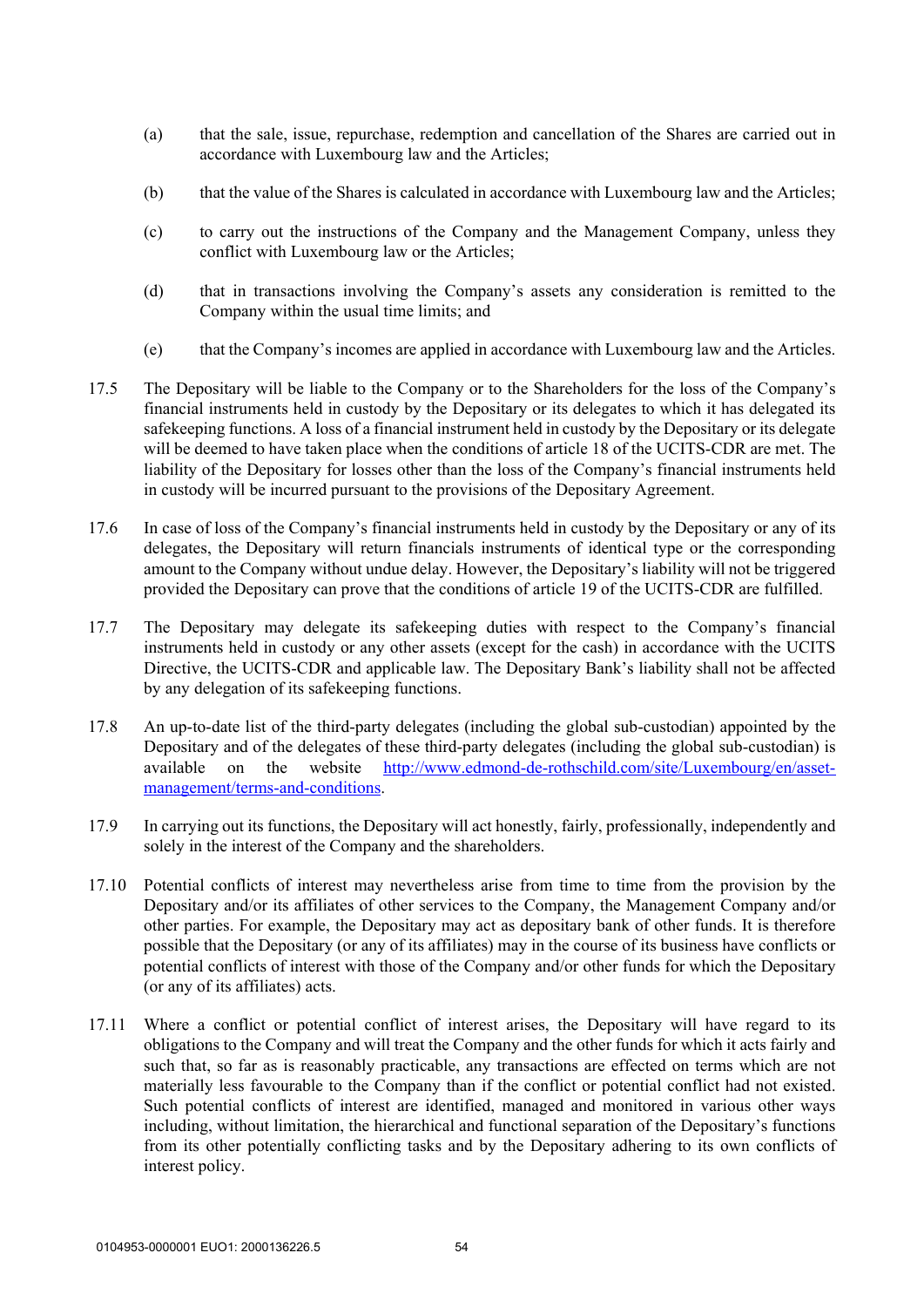- 17.12 A description of the conflicts of interest that may arise in relation to the Depositary services, if any, will be made available to the Company's shareholders on request at the Company's registered office.
- 17.13 Under no circumstances will the Depositary be liable to the Company, the Management Company or any other person for indirect or consequential damages and the Depositary will not in any event be liable for the following direct losses: loss of profits, loss of contracts, loss of goodwill, whether or not foreseeable, even if the Depositary has been advised of the likelihood of such loss or damage and regardless of whether the claim for loss or damage is made in negligence, for breach of contract or otherwise.
- 17.14 The Depositary is not involved, directly or indirectly, with the business affairs, organisation, sponsorship or management of the Company and is not responsible for the preparation of this document and accepts no responsibility for any information contained in this document other than the above description. The Depositary will not have any investment decision-making role in relation to Company. Decisions in respect of the purchase and sale of assets for the Company, the selection of investment professionals and the negotiation of commission rates are made by the Company and/or the Management Company and/or their delegates. Shareholders may ask to review the Depositary Agreement at the registered office of the Company should they wish to obtain additional information as regards the precise contractual obligations and limitations of liability of the Depositary.
- 17.15 The fees and charges of the Depositary in connection with its services are borne by the Company in accordance with common practice in Luxembourg. The fees to be paid by the Company to the Depositary are set out under Section 22.1(d) of the General Section.

#### **18. ADMINISTRATIVE AGENT**

- 18.1 Edmond de Rothschild Asset Management (Luxembourg) has been appointed as administrative agent, registrar and transfer agent of the Company (the **Administrative Agent**) pursuant to a central administration agreement (the **Central Administration Agreement**) entered into between the Company, the Management Company and the Administrative Agent on 2 October 2017. The Central Administration Agreement provides that it will remain in force for an unlimited period and that it may be terminated by either party by giving 90-days' prior written notice
- 18.2 The Administrative Agent will not be liable for the investment decisions regarding the Company nor the consequences of such investment decisions on the Company's performance and they are not responsible for the monitoring of the compliance of the Company's investments with the rules contained in its Articles and/or the Prospectus and/or in any investment management agreement entered into between the Company, the Management Company and the Investment Manager.
- 18.3 In consideration of the services rendered under the Central Administration Agreement, the Administrative Agent receives a fee as detailed in Section 22 of the General Section.
- 18.4 The Administrative Agent may delegate all or part of its functions to one or more sub-contractor(s) which, in view of functions to be delegated, has/have to be qualified and competent for performing the delegated functions. The Administrative Agent's liability shall not be affected by such delegation to one or more sub-contractor(s).
- 18.5 The Administrative Agent shall not be liable for the content of this Prospectus and will not be liable for any insufficient, misleading or unfair information contained in this Prospectus.

### **19. INVESTMENT MANAGERS(S)**

19.1 The Management Company may, subject to the prior approval of the CSSF, delegate under its responsibility and supervision the management of the portfolio of a Sub-Fund to one or more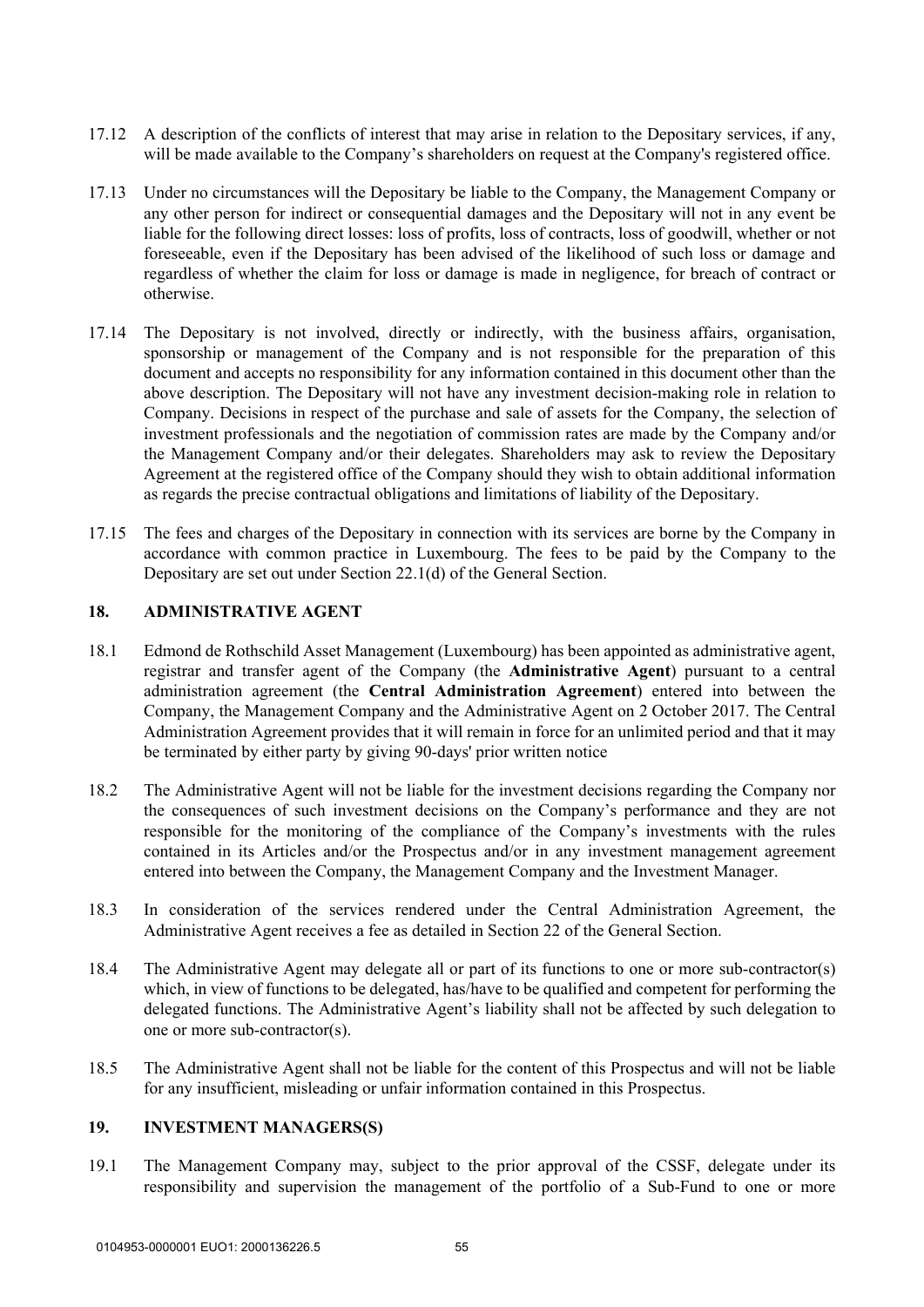Investment Managers in accordance with the provisions of the relevant investment management agreement as further described for the relevant Sub-Fund in its Special Section.

- 19.2 Subject to the prior approval of the Management Company, the Investment Manager(s) may appoint one or several sub-managers based on its particular knowledge, skills and experience required by the investment profile of the relevant Sub-Fund. That sub-manager will provide their services under the costs and the responsibility of the Investment Manager.
- 19.3 The Investment Manager(s) will be remunerated as more fully described in the relevant Special Section.

### **20. INVESTMENT ADVISER(S)**

- 20.1 The Management Company and/or the Investment Manager may appoint one or more Investment Advisers to act in a purely advisory capacity to the Company in respect of one or more Sub-Fund(s) as it deems necessary in relation to the management of the portfolio of the relevant Sub-Fund.
- 20.2 The Investment Adviser(s) will be remunerated as more fully described in the relevant Special Section.

### **21. DISTRIBUTORS AND NOMINEES**

- 21.1 The Company and the Management Company may enter into Distribution Agreement(s) to appoint Distributor(s) to distribute Shares of different Sub-Funds from time to time. The Distributor(s) may appoint one or more sub-distributors with the consent of the Management Company and the Company.
- 21.2 The Company and the Management Company expect that in relation to Shares to be offered to investors the relevant Distributor(s) will offer to enter into arrangements with the relevant investors to provide nominee services to those investors in relation to the Shares or arrange for third party nominee service providers to provide such nominee services to the underlying investors.
- 21.3 All Distributors that are entitled to receive subscription monies and/or subscription, redemption or conversion orders on behalf of the Company and nominee service providers must be (i) professionals of the financial sector of a FATF member country which are subject under their local regulations to anti money laundering rules equivalent to those required by Luxembourg law or (ii) professionals established in a non-FATF member State provided they are a subsidiary of a professional of the financial sector of a FATF member State and they are obliged to follow anti money laundering and terrorism financing rules equivalent to those required by Luxembourg law because of internal group policies. Whilst and to the extent that such arrangements subsist, such underlying investors will not appear in the Register and will have no direct right of recourse against the Company.
- 21.4 Any Distributor or nominee service providers holding their Shares through Euroclear or Clearstream or any other relevant clearing system as an accountholder also will not be recognised as the registered Shareholder in the Register. The relevant nominee of Euroclear or Clearstream or the other relevant clearing system will be recognised as the registered Shareholder in the Register in such event, and in turn would hold the Shares for the benefit of the relevant accountholders in accordance with the relevant arrangements. 144 A Securities will be issued in physical, certificated form only and will not be eligible for clearance or settlement through Euroclear or Clearstream or any other relevant clearing system.
- 21.5 The terms and conditions of the Distribution Agreement(s) with arrangements to provide nominee services will have to allow that an underlying investor who (i) has invested in the Company through a nominee and (ii) is not a Restricted Person, may at any time, require the transfer in his name of the Shares subscribed through the nominee. After this transfer, the investor will receive evidence of his shareholding at the confirmation of the transfer from the nominee.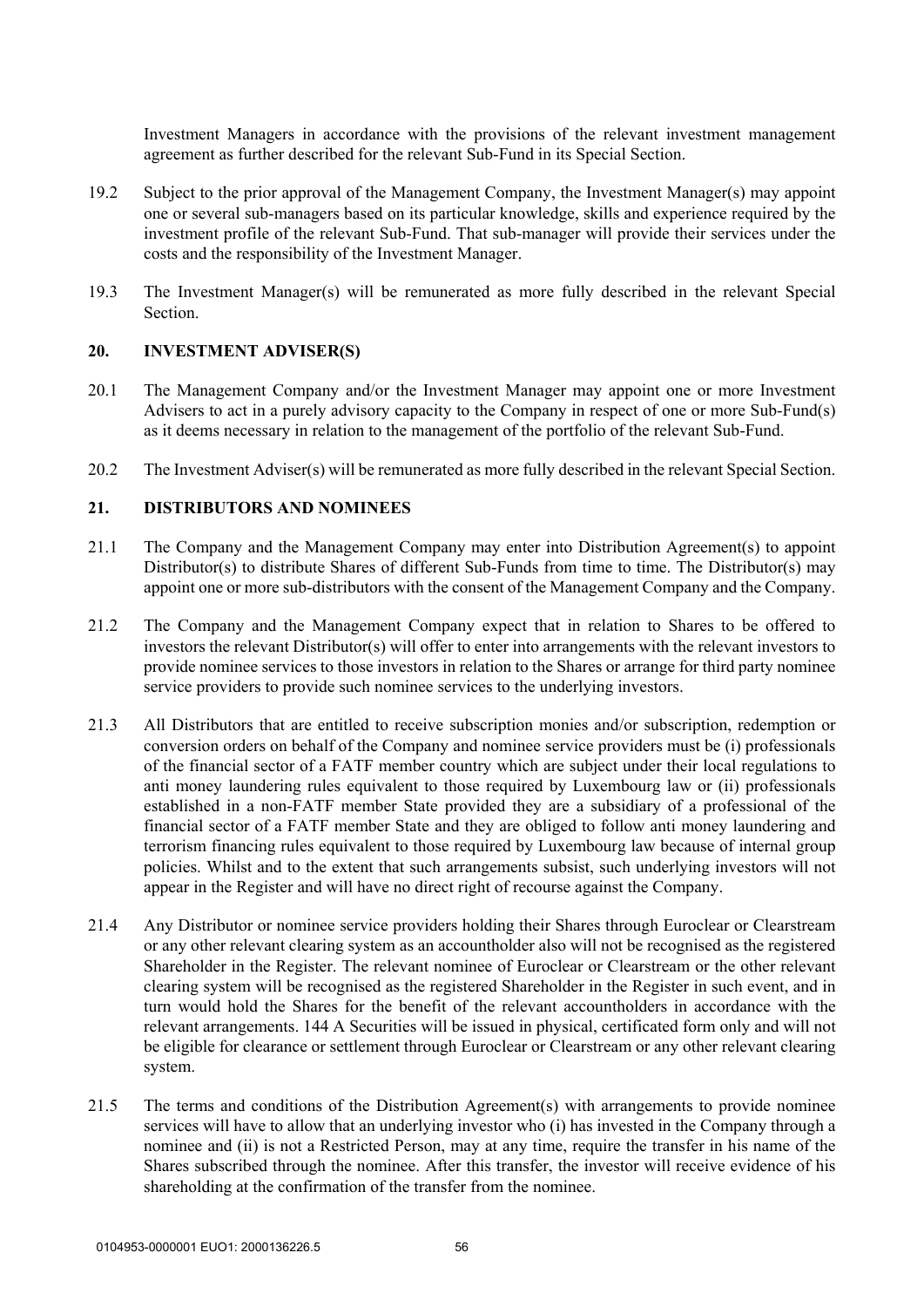- 21.6 Investors may subscribe directly to the Company without having to go through Distributor(s) or a nominee.
- 21.7 A copy of the various agreements between the Company, the Management Company and the Distributor(s) or nominee(s) are available at the registered office of the Company as well as at the registered office of the Administrative Agent or of the Distributor(s)/nominee(s) during the normal business hours on any Business Day.
- 21.8 Distributors, with regard to the distribution of certain Classes' are entitled to a Management Fee payable by the Company as set out below under section 22.1(a). This fee is accrued daily and paid periodically in arrears. Distributors have the right, at their discretion to reallocate such fee, in whole or in part, to sub-distributors.

### **22. FEES, COMPENSATION AND EXPENSES**

#### **22.1 Fees**

- (a) Remuneration of the Management Company
	- (i) As remuneration for its services of domiciliation, the Management Company will receive from the Company a fee corresponding to a maximum of 0.05% per annum of the Net Asset Value of each Sub-Fund with a minimum of EUR2,000 per Sub-Fund (the **Domiciliation Fee**).
	- (ii) As remuneration for its services of investment management, the Management Company will receive a management fee for each Sub-Fund as described in the Special Section dedicated to each Sub-Fund (the **Management Fee**). The Management Fee per annum is calculated monthly and accrued with every NAV calculation on the assets of the Sub-Fund. In addition, the Management Company is entitled to receive a Performance Fee per Sub-Fund as further set out in the relevant Special Section.
	- (iii) The Management Company will remunerate the Investment Managers (if any) and the Distributors out of the Management Fee received.
	- (iv) As remuneration for management company services (excluding any risk management and marketing services), the Management Company will be entitled to receive a fee of up to 0.20% per annum on the Net Asset Value of each Sub-Fund with a minimum of EUR20,000 per Sub-Fund (the **Management Company Fee**).
	- (v) As remuneration for marketing services, the Management Company will be entitled to receive a fee of up to 0.25% per annum on the Net Asset Value of each Sub-Fund (the **Marketing Fee**).
	- (vi) As remuneration for risk management services, the Management Company will be entitled to receive a fee of up to 0.25% per annum on the Net Asset Value of each Sub-Fund (the **Risk Management Fee**).
- (b) Remuneration of an Investment Manager

Any Investment Manager of a Sub-Fund will be remunerated as agreed from time to time in writing between the Management Company, the Investment Manager and the Company, as the case may be. Any fees to be paid to an Investment Manager will be paid by the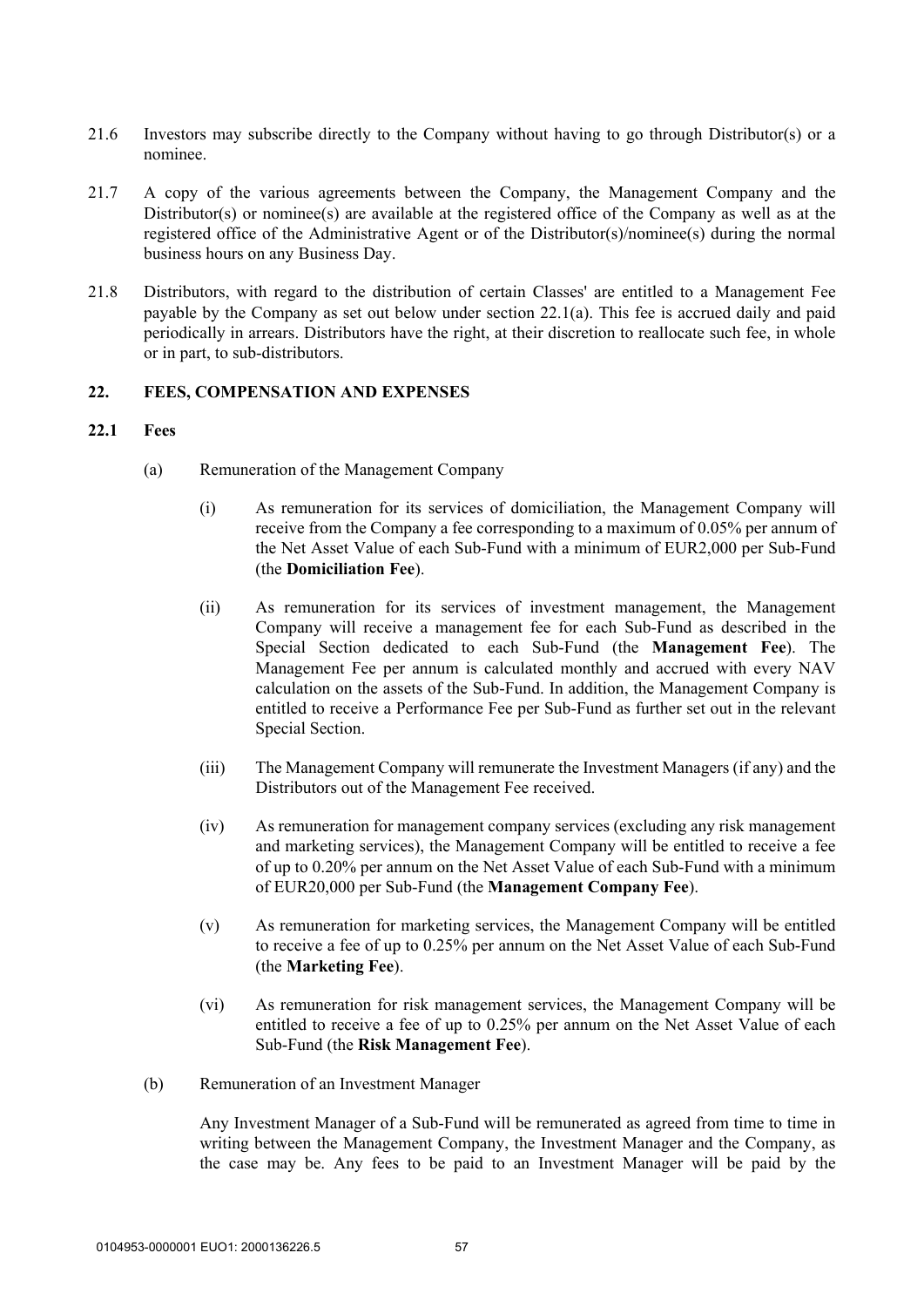Management Company out of the Management Fee and as set out in the relevant Special Section.

(c) Remuneration of an Investment Adviser

Any Investment Adviser of a Sub-Fund will be remunerated as agreed from time to time in writing between the Management Company, the Investment Adviser and the Company, as the case may be.

(d) Remuneration payable to the Depositary and the Administrative Agent

The Depositary and Administrative Agent is entitled to receive, out of the assets of each Class within each Sub-Fund, a fee corresponding to a maximum of 0.12% p.a. of the Net Asset Value, with an annual minimum of EUR25,000 per Sub-Fund and an overall minimum for the Company of EUR100,000.

In addition, the Depositary is entitled to be reimbursed by the Company for its reasonable outof-pocket expenses and disbursements and for charges of any correspondents (as the case may be).

#### **22.2 Operating expenses**

- (a) The Company pays out of the assets of the relevant Sub-Fund all expenses payable by the Company which will include but not be limited to formation expenses, fees (including performance fees, if any) payable to its Management Company, the Investment Adviser (if any), the Investment Manager (if any), fees and expenses payable to its Auditors and accountants, Depositary and its correspondents, Administrative Agent, any pricing agencies, any permanent representatives in places of registration, as well as any other agent employed by the Company, the remuneration of the Directors and officers and their reasonable out-ofpocket expenses, insurance coverage, and reasonable travelling costs in connection with board meetings, fees and expenses for legal and auditing services consultants, any fees and expenses involved in registering and maintaining the registration of the Company with any governmental agencies or stock exchanges in the Luxembourg and in any other country, reporting and publishing expenses, including the costs of preparing, printing, advertising and distributing prospectuses, explanatory memoranda, periodical reports or registration statements and the costs of any reports to Shareholders, all taxes, duties, governmental and similar charges, and all other operating expenses, the costs for the publication of the issue and redemption prices, including the cost of buying and selling assets, interest, bank charges and brokerage, postage, telephone and telex. The Company may accrue administrative and other expenses of a regular or recurring nature based on an estimated amount rateably for yearly or other periods.
- (b) Furthermore, charges and expenses borne by the Company shall include all reasonable charges and expenses paid on its behalf, including but not limited to, telephone, fax, telex, telegram and postage expenses incurred by the Depositary on purchases and sales of portfolio securities in one or several Sub-Funds.
- (c) The Company may indemnify any director, manager, authorised officer, employee or agent, their heirs, executors and administrators, to the extent permitted by law, for all costs and expenses borne or paid by them in connection with any claim, action, law suit or proceedings brought against them in their capacity as director, manager, authorised officer, employee or agent of the Company, except in cases where they are ultimately sentenced for gross negligence. In the case of an out of court settlement, such indemnification will only be granted if the Company's legal adviser is of the opinion that the director, manager, authorised officer,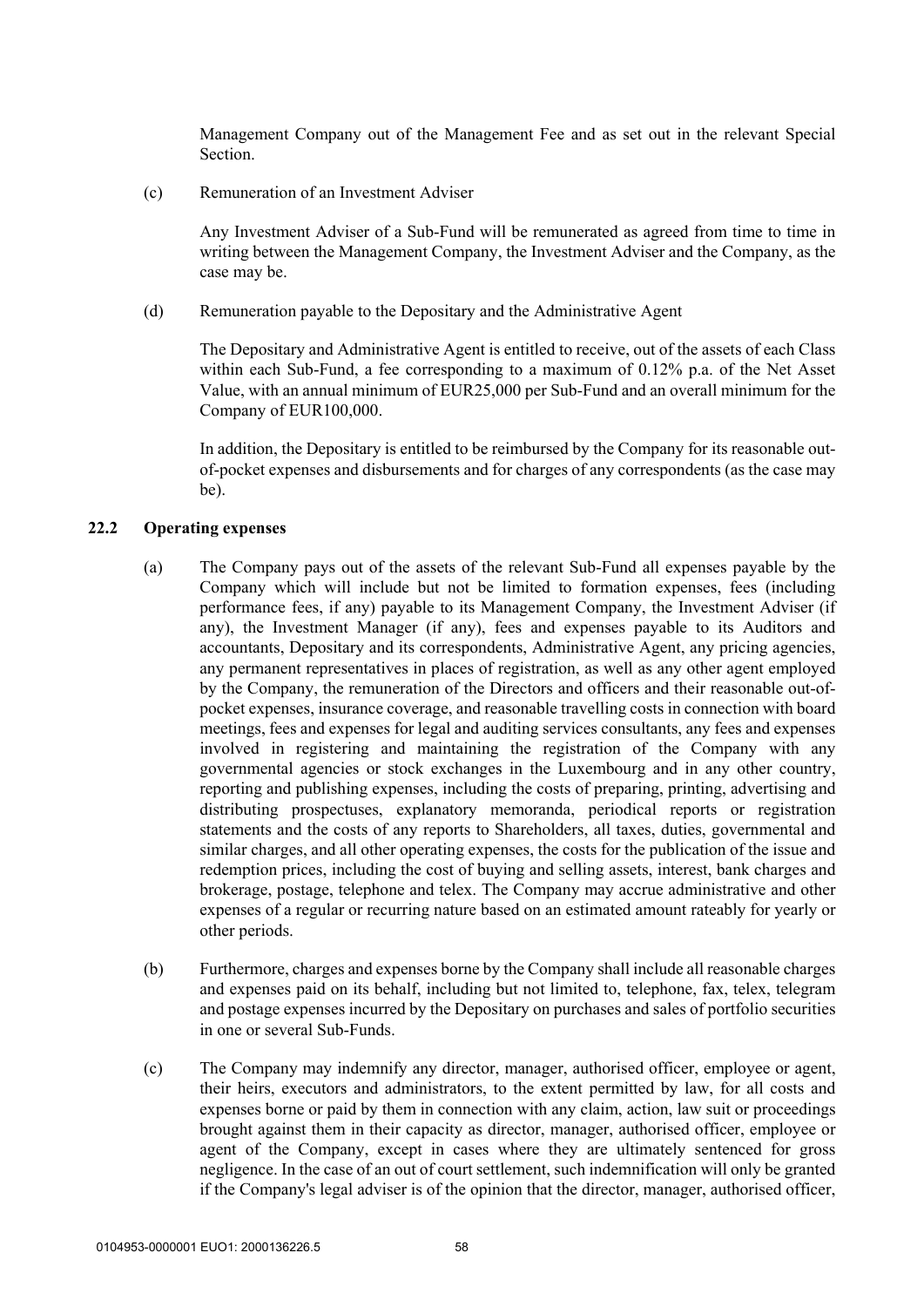employee or agent in question did not fail in his duty and only if such an arrangement is approved beforehand by the Board. The right to such indemnification does not exclude other rights to which the director, manager, authorised officer, employee or agent are entitled. The rights to indemnification provided herein are separate and do not affect the other rights to which a director, managing director, authorised officer, employee or agent may now or later be entitled and shall be maintained for any person who has ceased their activity as director, manager, authorised officer, employee or agent.

- (d) Expenses for the preparation and presentation of a defence in any claim, action, lawsuit or proceedings brought against a Director, manager, authorised officer, employee or agent will be advanced by the Company, prior to any final decision on the case, on receipt of a commitment by or on behalf of the Director, manager, authorised officer, employee or agent to repay this amount if it ultimately becomes apparent that they are not entitled to indemnification. Notwithstanding the above, the Company may take out the necessary insurance policies on behalf of Directors, managers, authorised officers, employees or agents of the Company.
- (e) Each Sub-Fund shall pay for the costs and expenses directly attributable to it. Costs and expenses that cannot be attributed to a given Sub-Fund shall be allocated to the Sub-Funds on an equitable basis, in proportion to their respective net assets.

#### **22.3 Formation and launching expenses**

- (a) Expenses incurred in connection with the incorporation of the Company and the creation of the initial Sub-Funds, including those incurred in the preparation and publication of the first Prospectus and Key Investor Information Documents (previously simplified prospectuses), as well as the taxes, duties and any other publication expenses, are estimated at EUR150,000. Formation and launching expenses will be borne by the initial Sub-Funds and will be amortised over a period of five (5) years.
- (b) Expenses incurred in connection with the creation of any additional Sub-Fund will be borne by the relevant Sub-Fund and will be written off over a period of five (5) years. Hence, the additional Sub-Funds will not bear a pro rata proportion of the costs and expenses incurred in connection with the creation of the Company and the initial issue of Shares which have not already been written off or amortised at the time of the creation of the new Sub-Funds.

# **23. DIVIDENDS**

- 23.1 Each year the general meeting of Shareholders will decide, based on a proposal from the Board, for each Sub-Fund, on the use of the balance of the year's net income of the investments. A dividend may be distributed in cash only. Further, dividends may include a capital distribution, provided that after distribution the net assets of the Company total more than EUR1,250,000.
- 23.2 Over and above the distributions mentioned in the preceding paragraph, the Board may decide to the payment of interim dividends in the form and under the conditions as provided by law.
- 23.3 The Board may issue distribution Shares and accumulation Shares within the Classes of each Sub-Fund, as indicated in the Special Sections. Accumulation Shares capitalise their entire earnings whereas distribution Shares pay dividends.
- 23.4 For Classes entitled to distribution, dividends, if any, will be declared and distributed on an annual basis. Moreover, interim dividends may be declared and distributed from time to time at a frequency determined by the Board within the conditions set forth by law.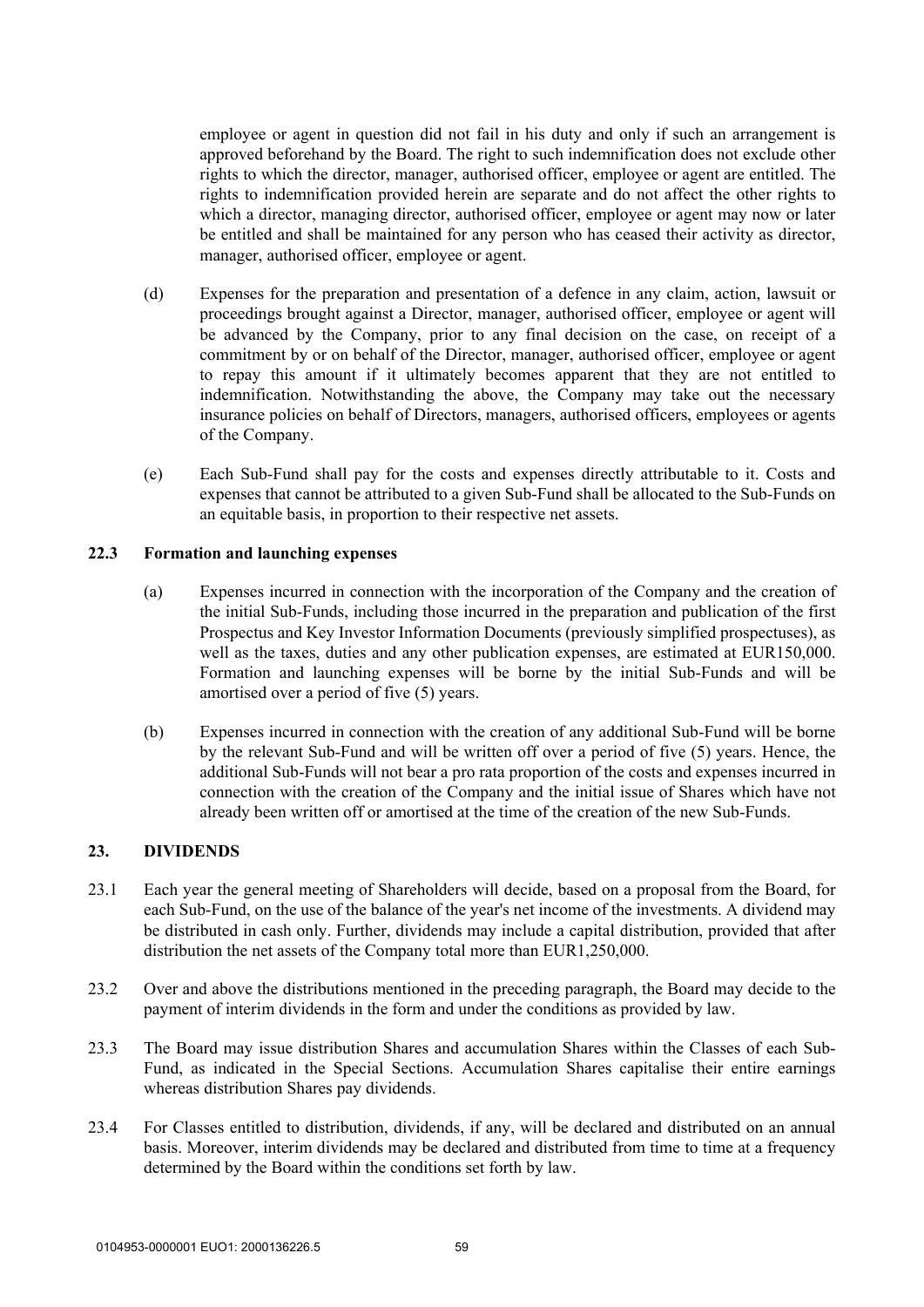- 23.5 Payments will be made in the Reference Currency of the relevant Sub-Fund. With regard to Shares held through Euroclear or Clearstream (or their successors), dividends shall be paid by bank transfer to the relevant bank. Dividends remaining unclaimed for five years after their declaration will be forfeited and revert to the relevant Sub-Fund.
- 23.6 Dividends may be declared separately in respect of each Sub-Fund by a resolution of the Shareholders of the Sub-Fund concerned at the annual general meeting of Shareholders.

# **24. TAXATION**

The information set forth below is based on law and administrative practice in Luxembourg as at the date of this Prospectus and may be subject to modification thereof.

### **24.1 Luxembourg**

- (a) The Company's net assets are generally subject to the subscription tax (*taxe d'abonnement*) in Luxembourg at a rate of 0.01% p.a., payable quarterly. In case some Sub-Funds are invested in other Luxembourg UCIs, which in turn are subject to the subscription tax provided for by the 2010 Act, no subscription tax is due from the Company on the portion of assets invested therein.
- (b) The Company's income is not taxable in Luxembourg. Income received from the Company may be subject to withholding taxes in the country of origin of the issuer of the security, in respect of which such income is paid. No duty or tax is payable in Luxembourg in connection with the issue of Shares of the Company.
- (c) Investors should consult their professional advisers on the possible tax or other consequences of buying, holding, redeeming, converting, transferring or selling any Shares under the laws of their countries of citizenship, residence or domicile.
- (d) Under current legislation, non-resident Shareholders not having a permanent establishment in Luxembourg are not subject to any capital gains, income, withholding, estate, inheritance or other taxes in Luxembourg.

### **24.2 Exchange of information for tax purposes**

- (a) The Company may be required to report certain information about its Shareholders and, as the case may be, about individuals controlling Shareholders that are entities, on an automatic and annual basis to the Luxembourg direct tax administration (*Administration des contributions directes*) in accordance with, and subject to, the Luxembourg law of 24 July 2015 concerning FATCA, and/or the Luxembourg law of 18 December 2015 implementing Council Directive 2014/107/EU and the standard for automatic exchange of financial account information in tax matters developed by the OECD with the G20 countries (commonly referred to as the "Common Reporting Standard"), each as amended from time to time (each an **AEOI Law** and collectively the **AEOI Laws**). Such information, which may include personal data (including, without limitation, the name, address, country(ies) of tax residence, date and place of birth and tax identification number(s) of any reportable individual) and certain financial data about the relevant Shares (including, without limitation, their balance or value and gross payments made thereunder), will be transferred by the Luxembourg direct tax administration to the competent authorities of the relevant foreign jurisdictions in accordance with, and subject to, the relevant Luxembourg legislation and international agreements.
- (b) Each Shareholder and prospective investor agrees to provide, upon request by the Company (or its delegates), any such information, documents and certificates as may be required for the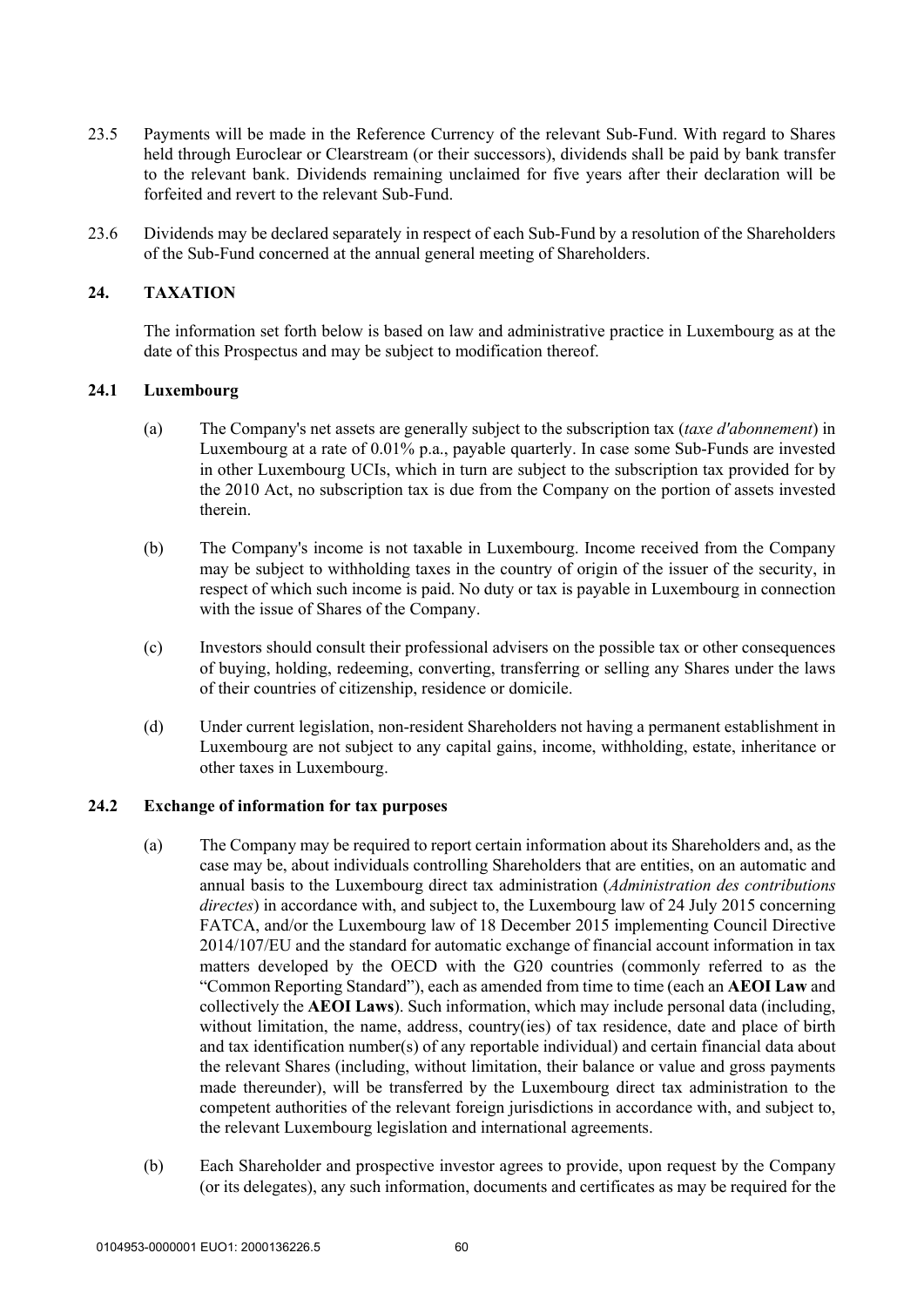purposes of the Company's identification and reporting obligations under any AEOI Law. The Company reserves the right to reject any application for Shares or to redeem Shares (i) if the prospective investor or Shareholder does not provide the required information, documents or certificates or (ii) if the Company (or its delegates) has reason to believe that the information, documents or certificates provided to the Company (or its delegates) are incomplete or incorrect and the Shareholder does not provide, to the satisfaction of the Company (or its delegates), sufficient information to cure the situation. Prospective investors and Shareholders should note that incomplete or inaccurate information may lead to multiple and/or incorrect reporting under the AEOI Laws. Neither the Company nor any other person accepts any liability for any consequences that may result from incomplete or inaccurate information provided to the Company (or its delegates). Any Shareholder failing to comply with the Company's information requests may be charged with any taxes and penalties imposed on the Company attributable to such Shareholder's failure to provide complete and accurate information.

(c) Each Shareholder and prospective investor acknowledges and agrees that the Company will be responsible to collect, store, process and transfer the relevant information, including the personal data, in accordance with the AEOI Laws. Each individual whose personal data has been processed for the purposes of any AEOI Law has a right of access to his/her personal data and may ask for a rectification thereof in case where such data is inaccurate or incomplete.

#### **24.3 Foreign Account Tax Compliance Act**

- (a) Sections 1471 through 1474 of the U.S. Internal Revenue Code of 1986 (**FATCA**) impose a new reporting regime and potentially a 30% withholding tax with respect to certain payments to (i) any non-US financial institution (a "foreign financial institution", or **FFI** (as defined by FATCA)) that does not become a **Participating FFI** by entering into an agreement with the IRS to provide the IRS with certain information in respect of its account holders and investors or is not otherwise exempt from or in deemed compliance with FATCA and (ii) any person (unless otherwise exempt from FATCA) that does not provide information sufficient to determine whether the person is a US person or should otherwise be treated as holding a "United States account" of the relevant FFI (a **Recalcitrant Holder**). The Company is classified as an FFI.
- (b) The new withholding regime is in effect for payments from sources within the United States and will apply to foreign passthru payments (a term not yet defined) no earlier than 1 January 2019. This withholding may apply to payments in respect of the Shares.
- (c) The United States and a number of other jurisdictions have entered into intergovernmental agreements to facilitate the implementation of FATCA (each, an **IGA**). Pursuant to FATCA and the "Model 1" and "Model 2" IGAs released by the United States, an FFI in an IGA signatory country could be treated as a **Reporting FI** not subject to withholding under FATCA on any payments it receives. Further, an FFI in an IGA jurisdiction would generally not be required to withhold under FATCA or an IGA (or any law implementing an IGA) (any such withholding being **FATCA Withholding**) from payments it makes. Under each Model IGA, a Reporting FI would still be required to report certain information in respect of its account holders and investors to its home government or to the IRS. The United States and Luxembourg have entered into an agreement (the **US-Luxembourg IGA**) based largely on the Model 1 IGA.
- (d) If the Company is treated as a Reporting FI pursuant to the US-Luxembourg IGA, it does not anticipate that it will be obliged to deduct any FATCA Withholding on payments it makes. There can be no assurance, however, that the Company will be treated as a Reporting FI, or that it would in the future not be required to deduct FATCA Withholding from payments it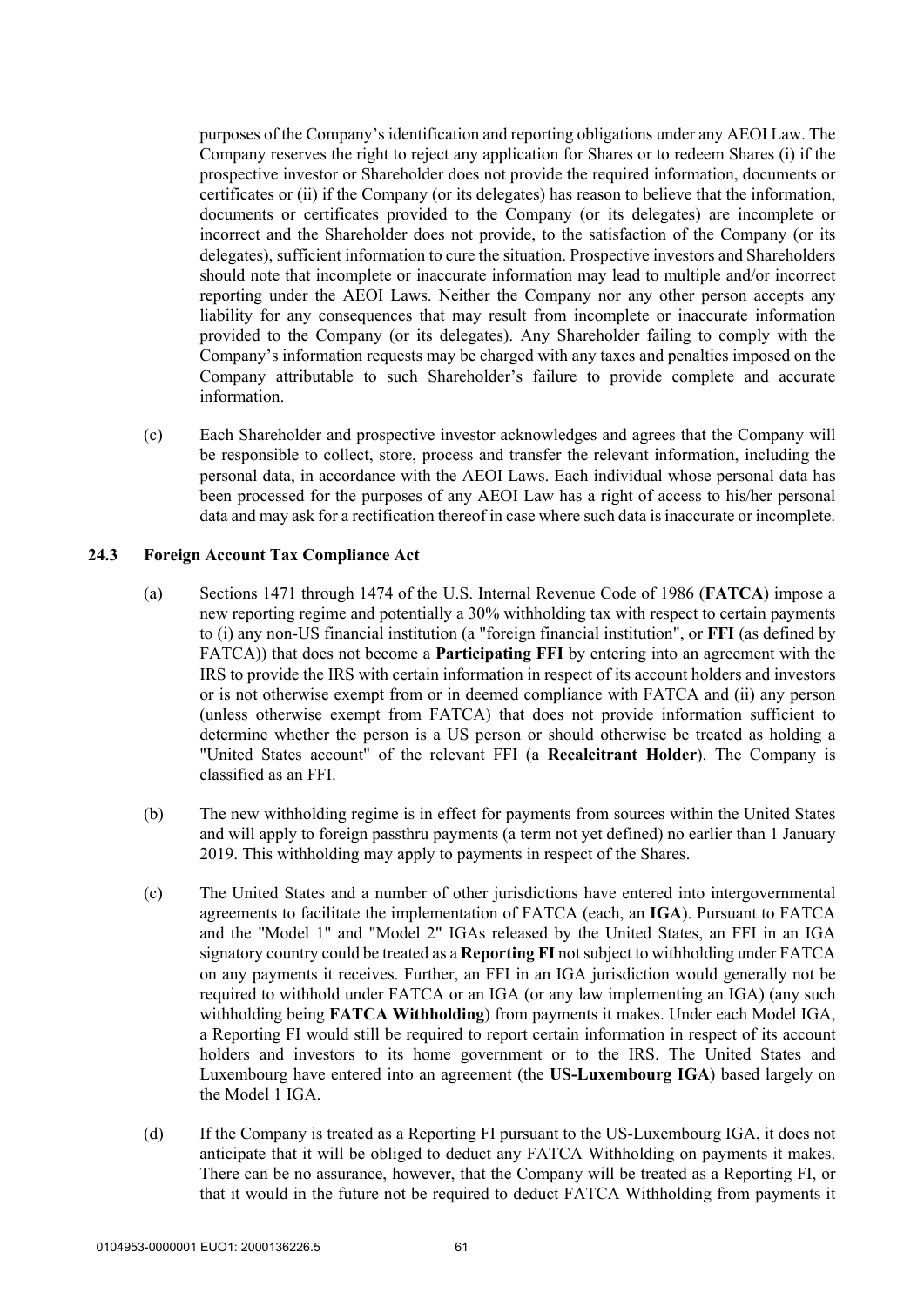makes. Accordingly, the Company may be required to withhold FATCA Withholding if (i) any FFI through or to which payment on the Shares is made is not a Participating FFI, a Reporting FI, or otherwise exempt from or in deemed compliance with FATCA or (ii) a Partner is a Recalcitrant Holder.

(e) FATCA is particularly complex and its application is uncertain at this time. The above description is based in part on regulations, official guidance and model IGAs, all of which are subject to change or may be implemented in a materially different form. Prospective investors should consult their tax advisers on how these rules may apply to the Company and to payments they may receive in connection with their ownership of the Shares.

## **24.4 FATCA and tax information**

An investor will be required to comply with procedures as may be required under the provisions of the rules related to FATCA, and will be required to provide information to the Company including, in the case of a non-U.S. investor, information regarding certain U.S. direct and indirect owners of the investor. The failure of an investor to comply with these provisions may result in withholding on payments from the Company to the investor or other adverse consequences applying to such investor, including compulsory redemption and such other penalties under this Prospectus or pursuant to the subscription agreement. In addition, amendments may be made to the Prospectus or the subscription agreement to address the implementation of tax regulations including regulations related to FATCA, and compliance with such tax regulations may increase the Company's operating expenses.

#### **24.5 Other jurisdictions**

- (a) Interest, dividend and other income realised by the Company on the sale of securities of non-Luxembourg issuers, may be subject to withholding and other taxes levied by the jurisdictions in which the income is sourced. It is impossible to predict the rate of foreign tax the Company will pay since the amount of the assets to be invested in various countries and the ability of the Company to reduce such taxes is not known.
- (b) The information set out above is a summary of those tax issues which could arise in Luxembourg and does not purport to be a comprehensive analysis of the tax issues which could affect a prospective subscriber. It is expected that investors may be resident for tax purposes in many different countries. Consequently, no attempt is made in this Prospectus to summarise the tax consequences for each prospective investor of subscribing, converting, holding, redeeming or otherwise acquiring or disposing of Shares in the Company. These consequences will vary in accordance with the law and practice currently in force in an investor's country of citizenship, residence, domicile or incorporation and with his or her personal circumstances.

#### **24.6 Future changes in applicable law**

The foregoing description of Luxembourg tax consequences of an investment in, and the operations of, the Company is based on laws and regulations which are subject to change through legislative, judicial or administrative action. Other legislation could be enacted that would subject the Company to income taxes or subject investors to increased income taxes.

# **24.7 THE TAX AND OTHER MATTERS DESCRIBED IN THIS PROSPECTUS DO NOT CONSTITUTE, AND SHOULD NOT BE CONSIDERED AS, LEGAL OR TAX ADVICE TO PROSPECTIVE SUBSCRIBERS. PROSPECTIVE SUBSCRIBERS SHOULD CONSULT**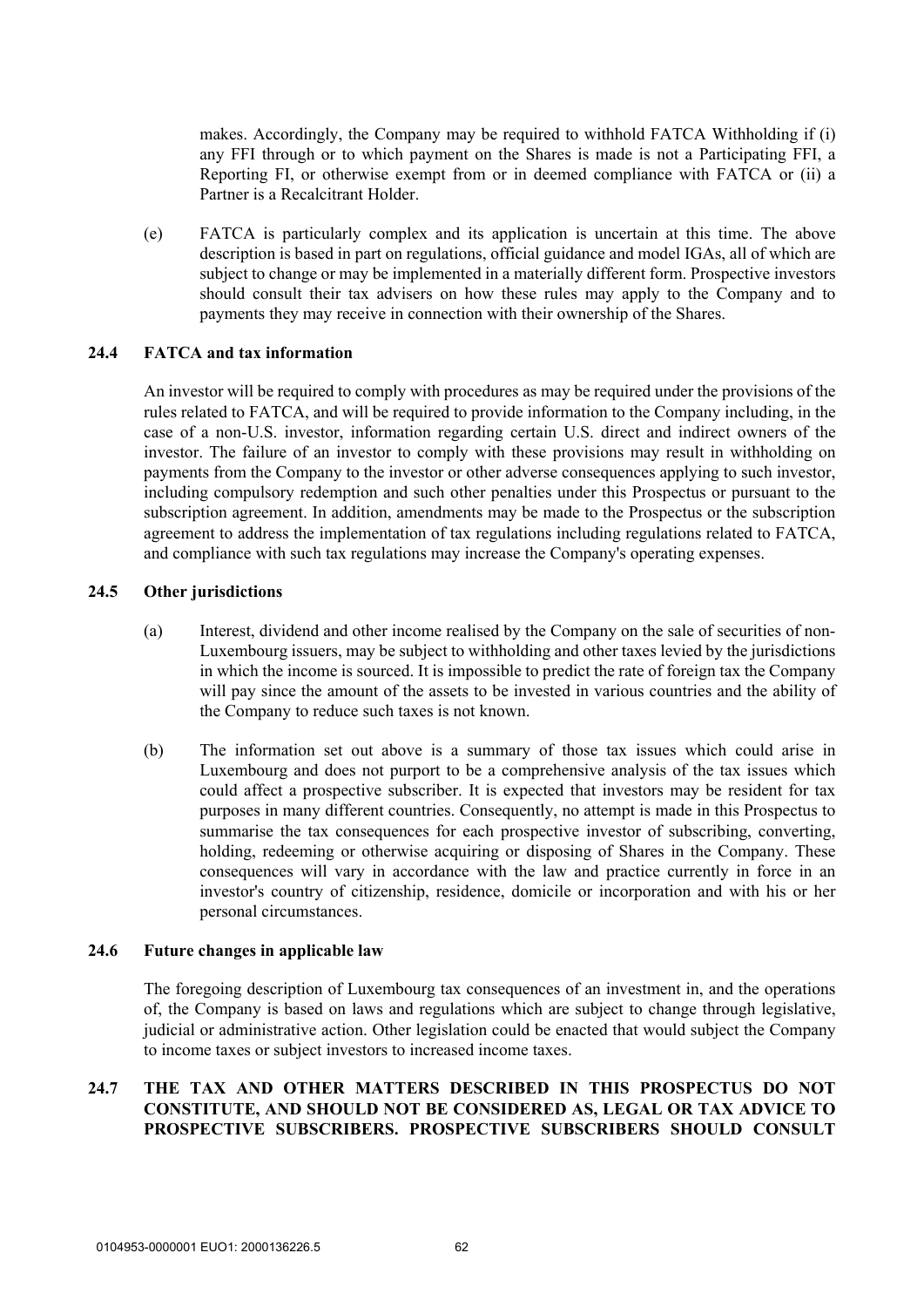# **THEIR OWN COUNSEL REGARDING TAX LAWS AND REGULATIONS OF ANY OTHER JURISDICTION WHICH MAY BE APPLICABLE TO THEM.**

## **25. CALCULATION OF THE NET ASSET VALUE**

- 25.1 The Company, each Sub-Fund and each Class in a Sub-Fund have a Net Asset Value determined in accordance with the Articles. The reference currency of the Company is the Euro. The Net Asset Value of each Sub-Fund shall be calculated in the Reference Currency of the relevant Sub-Fund or Class, as it is stipulated in the relevant Special Section, and shall be determined by the Administrative Agent as on each Valuation Day as stipulated in the relevant Special Section, by calculating the aggregate of:
	- (a) the value of all assets of the Company which are allocated to the relevant Sub-Fund in accordance with the provisions of the Articles; less
	- (b) all the liabilities of the Company which are allocated to the relevant Sub-Fund in accordance with the provisions of the Articles, and all fees attributable to the relevant Sub-Fund, which fees have accrued but are unpaid on the relevant Valuation Day.
- 25.2 The Net Asset Value per Share shall be calculated in the Reference Currency of the relevant Sub-Fund and shall be calculated by the Administrative Agent as at the Valuation Day of the relevant Sub-Fund by dividing the Net Asset Value of the relevant Sub-Fund by the number of Shares which are in issue on such Valuation Day in the relevant Sub-Fund (including Shares in relation to which a Shareholder has requested redemption on such Valuation Day).
- 25.3 If the Sub-Fund has more than one Class in issue, the Administrative Agent shall calculate the Net Asset Value for each Class by dividing the portion of the Net Asset Value of the relevant Sub-Fund attributable to a particular Class by the number of Shares of such Class in the relevant Sub-Fund which are in issue on such Valuation Day (including Shares in relation to which a Shareholder has requested redemption on such Valuation Day).
- 25.4 The allocation of assets and liabilities of the Company between Sub-Funds (and within each Sub-Fund between the different Classes) shall be effected so that:
	- (a) The subscription price received by the Company on the issue of Shares, and reductions in the value of the Company as a consequence of the redemption of Shares, shall be attributed to the Sub-Fund (and within that Sub-Fund, the Class) to which the relevant Shares belong.
	- (b) Assets acquired by the Company upon the investment of the subscription proceeds and income and capital appreciation in relation to such investments which relate to a specific Sub-Fund (and within a Sub-Fund, to a specific Class) shall be attributed to such Sub-Fund (or Class in the Sub-Fund).
	- (c) Assets disposed of by the Company as a consequence of the redemption of Shares and liabilities, expenses and capital depreciation relating to investments made by the Company and other operations of the Company, which relate to a specific Sub-Fund (and within a Sub-Fund, to a specific Class) shall be attributed to such Sub-Fund (or Class in the Sub-Fund).
	- (d) Where the use of foreign exchange transactions, instruments or financial techniques relates to a specific Sub-Fund (and within a Sub-Fund, to a specific Class) the consequences of their use shall be attributed to such Sub-Fund (or Class in the Sub-Fund).
	- (e) Where assets, income, capital appreciations, liabilities, expenses, capital depreciations or the use of foreign exchange transactions, instruments or techniques relate to more than one Sub-Fund (or within a Sub-Fund, to more than one Class), they shall be attributed to such Sub-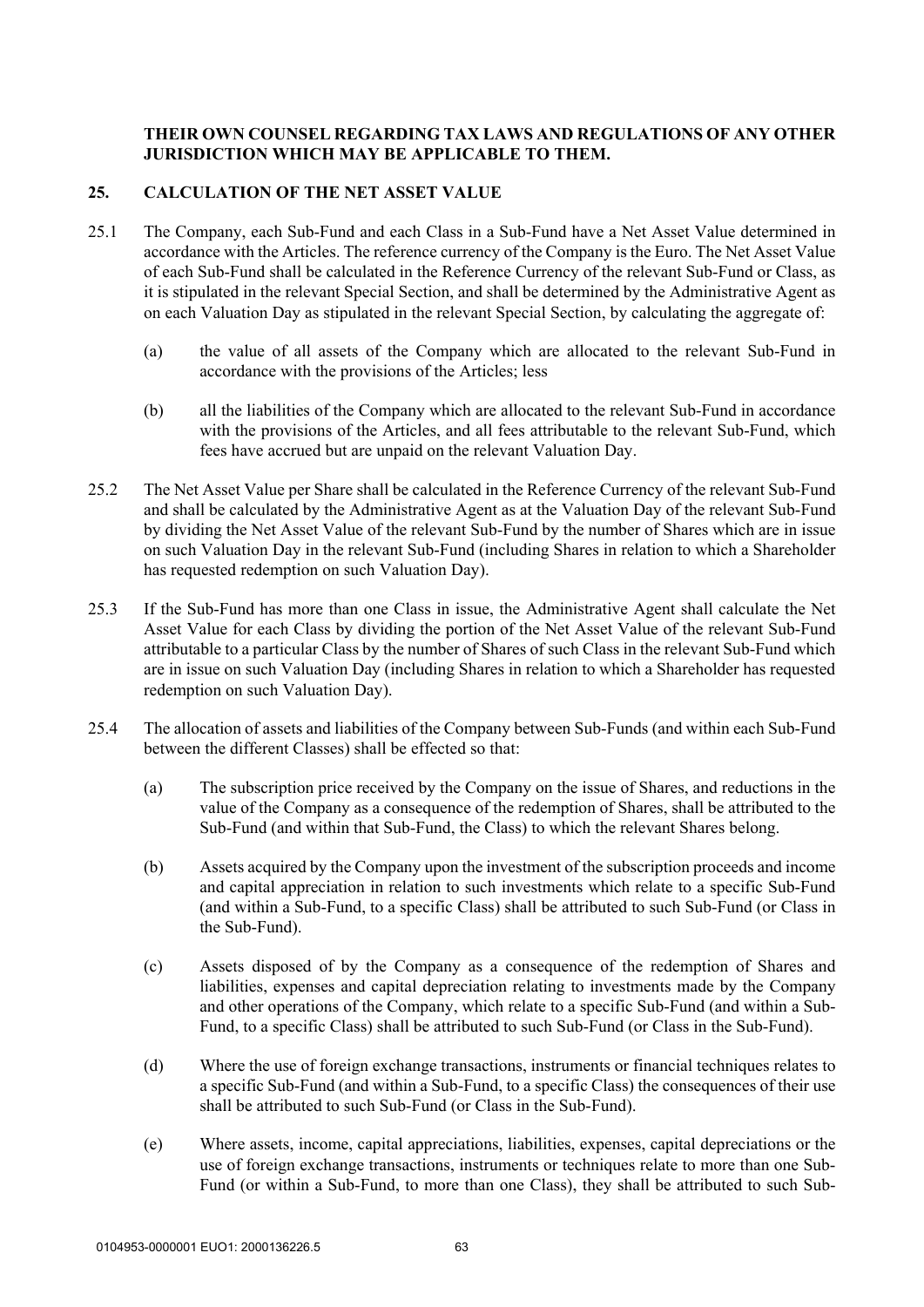Funds (or Classes, as the case may be) in proportion to the extent to which they are attributable to each such Sub-Fund (or each such Class).

- (f) Where assets, income, capital appreciations, liabilities, expenses, capital depreciations or the use of foreign exchange transactions, instruments or techniques cannot be attributed to a particular Sub-Fund they shall be divided equally between all Sub-Funds or, in so far as is justified by the amounts, shall be attributed in proportion to the relative Net Asset Value of the Sub-Funds (or Classes in the Sub-Fund) if the Company, in its sole discretion, determines that this is the most appropriate method of attribution.
- (g) Upon payment of dividends to the Shareholders of a Sub-Fund (and within a Sub-Fund, to a specific Class) the net assets of this Sub-Fund (or Class in the Sub-Fund) are reduced by the amount of such dividend.
- 25.5 The assets of the Company will be valued as follows:
	- (a) The value of any cash in hand or on deposit, notes and bills payable on demand and accounts receivable (including reimbursements of fees and expenses payable by any UCI in which the Company may invest), prepaid expenses and cash dividends declared and interest accrued but not yet collected, shall be deemed the nominal value of these assets unless it is improbable that it can be paid and collected in full; in which case, the value will be arrived at after deducting such amounts as the Board may consider appropriate to reflect the true value of these assets.
	- (b) Securities and Money Market Instruments listed on an official stock exchange or dealt on any other Regulated Market will be valued at their last available price in Luxembourg on the Valuation Day and, if the security or Money Market Instrument is traded on several markets, on the basis of the last known price on the main market of this security. If the last known price is not representative, valuation will be based on the fair value at which it is expected it can be sold, as determined with prudence and in good faith by the Board.
	- (c) Unlisted securities and securities or Money Market Instruments not traded on a stock exchange or any other Regulated Market as well as listed securities and securities or Money Market Instruments listed on a Regulated Market for which no price is available, or securities or Money Market Instruments whose quoted price is, in the opinion of the Board, not representative of actual market value, will be valued at their last known price in Luxembourg or, in the absence of such price, on the basis of their probable realisation value, as determined with prudence and in good faith by the Board.
	- (d) Securities or Money Market Instruments denominated in a currency other than the relevant Sub-Fund's valuation currency will be converted at the average exchange rate of the currency concerned applicable on the Valuation Day.
	- (e) The valuation of investments reaching maturity within a maximum period of 90 days may include straight-line daily amortisation of the difference between the principal 91 days before maturity and the value at maturity.
	- (f) The liquidation value of futures, spot, forward or options contracts that are not traded on stock exchanges or other Regulated Markets will be equal to their net liquidation value determined in accordance with the policies established by the Board on a basis consistently applied to each type of contract. The liquidation value of futures, spot, forward or options contracts traded on stock exchanges or other Regulated Markets will be based on the latest available price for these contracts on the stock exchanges and Regulated Markets on which these options, spot, forward or futures contracts are traded by the Company; provided that if an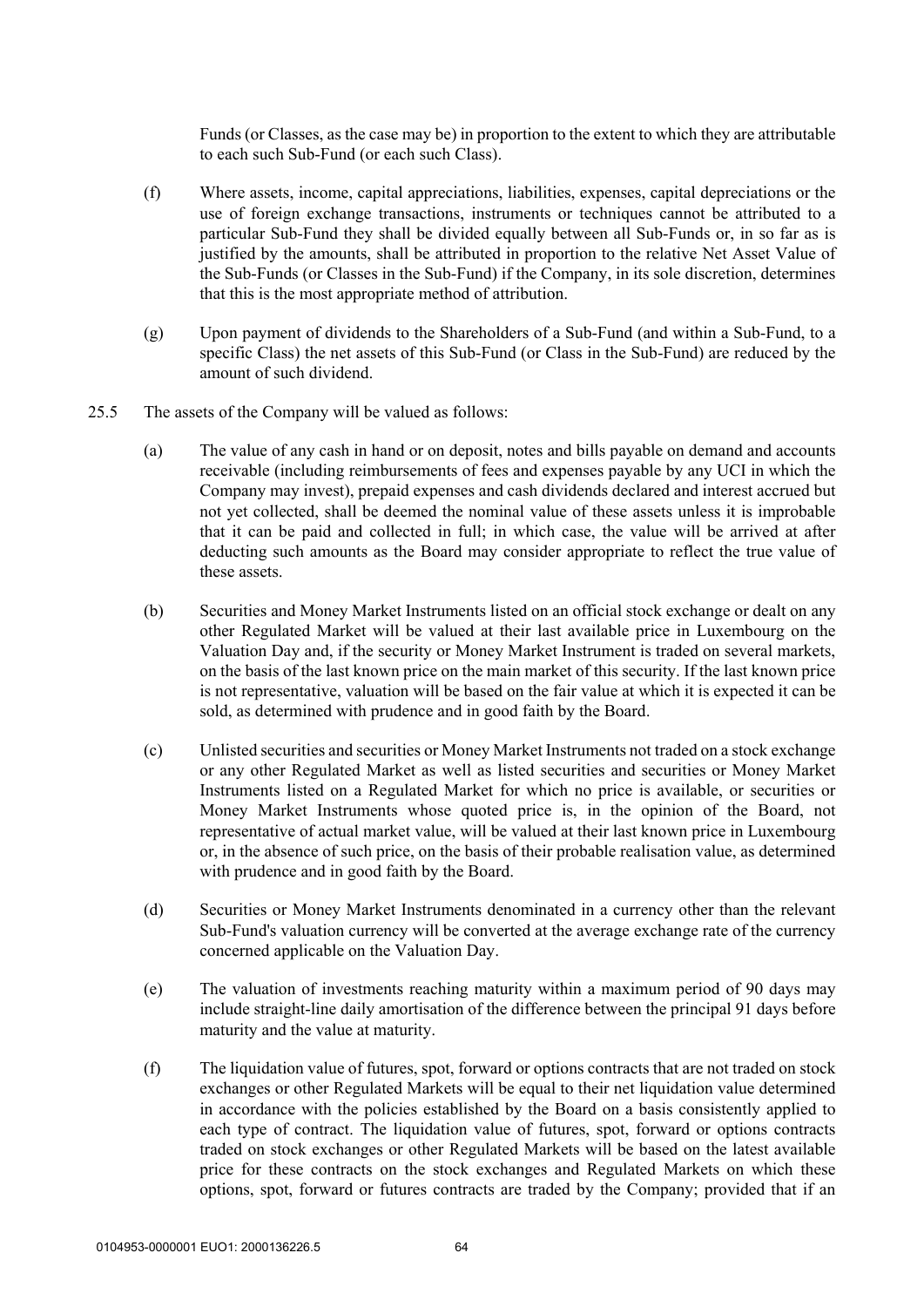options or futures contract cannot be liquidated on the date on which the net assets are valued, the basis for determining the liquidation value of said contract shall be determined by the Board in a fair and reasonable manner.

- (g) Swaps are valued at their fair value based on the last known closing price of the underlying security.
- (h) UCIs are valued on the basis of their last available net asset value in Luxembourg subject to section 25.6 below.
- (i) Liquid assets and money market instruments are valued at their nominal value plus accrued interest, or on the basis of amortised costs.
- (j) Any other securities and assets are valued in accordance with the procedures put in place by the Board and with the help of specialist valuers, as the case may be, who will be instructed by the Board to carry out the said valuations.
- 25.6 In the context of Sub-Funds which invest in other UCIs, valuation of their assets may be complex in some circumstances and the administrative agents of such UCIs may be late or delay communicating the relevant net asset values. Consequently, the Administrative Agent, under the responsibility of the Board, may estimate the assets of the relevant Sub-Funds as of the Valuation Day considering, among other things, the last valuation of these assets, market changes and any other information received from the relevant UCIs. In this case, the Net Asset Value estimated for the Sub-Funds concerned may be different from the value that would have been calculated on the said Valuation Day using the official net asset values calculated by the administrative agents of the UCIs in which the Sub-Fund invested. Nevertheless, the Net Asset Value calculated using this method shall be considered as final and applicable despite any future divergence.
- 25.7 For the purpose of determining the value of the Company's assets, the Administrative Agent, having due regards to the standard of care and due diligence in this respect, may, when calculating the Net Asset Value, completely and exclusively rely, unless there is manifest error or negligence on its part, upon the valuations provided either (i) by the Board, (ii) by various pricing sources available on the market such as pricing agencies (i.e., Bloomberg, Reuters, etc.) or administrators of underlying UCIs, (iii) by prime brokers and brokers, or (iv) by (a) specialist(s) duly authorised to that effect by the Board. In particular, for the valuation of any assets for which market quotations or fair market values are not publicly available (including but not limited to non listed structured or credit-related instruments and other illiquid assets), the Administrative Agent will exclusively rely on valuations provided either by the Board or by third party pricing sources appointed by the Board under its responsibility or other official pricing sources like UCIs' administrators and others like Telekurs, Bloomberg, Reuters and will not check the correctness and accuracy of the valuations so provided. If the Board gives instructions to the Administrative Agent to use a specific pricing source, the Board undertakes to make its own prior due diligence on such agents as far as its competence, reputation, professionalism are concerned so as to ensure that the prices which will be given to the Administrative Agent are reliable and the Administrative Agent will not, and shall not be required to, carry out any additional due diligence or testing on any such pricing source.
- 25.8 If one or more sources of quotation is not able to provide relevant valuations to the Administrative Agent, the latter is authorised to not calculate the Net Asset Value and, consequently, not to determine subscription, redemption and conversion prices. The Administrative Agent shall immediately inform the Board if such a situation arises. If necessary, the Board may decide to suspend the calculation of the Net Asset Value in accordance with the procedures described in Section 26 of the General Section.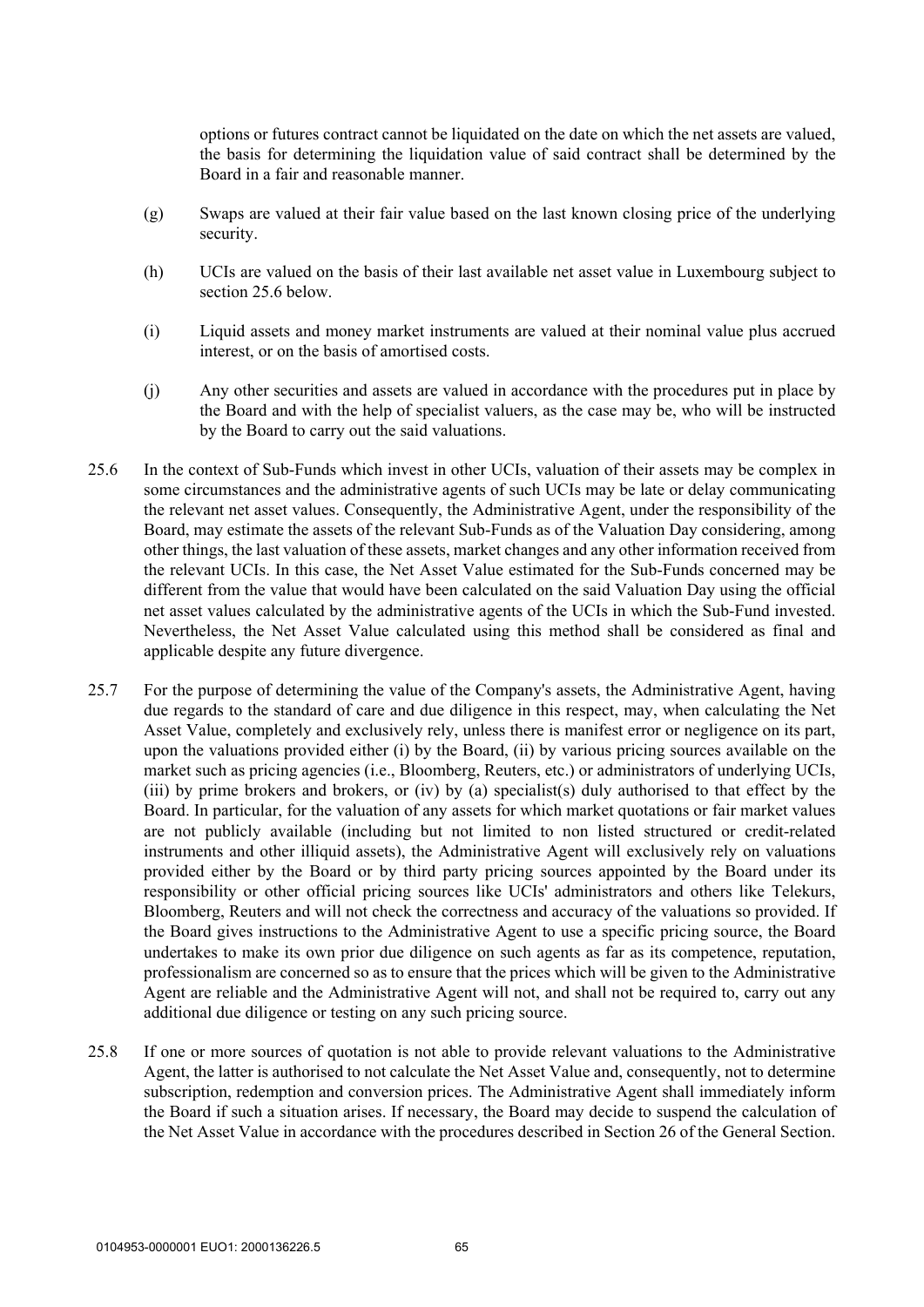# **26. SUSPENSION OF DETERMINATION OF THE NET ASSET VALUE, ISSUE, REDEMPTION AND CONVERSION OF SHARES**

- 26.1 The Company or the Management Company may at any time and from time to time suspend the determination of the Net Asset Value of Shares of any Sub-Fund or Class, the issue of the Shares of such Sub-Fund or Class to subscribers and the redemption of the Shares of such Sub-Fund or Class from its Shareholders as well as conversions of Shares of any Class in a Sub-Fund:
	- (i) when one or more stock exchanges or markets, which provide the basis for valuing a substantial portion of the assets of the Sub-Fund or of the relevant Class, or when one or more foreign exchange markets in the currency in which a substantial portion of the assets of the Sub-Fund or of the relevant Class are denominated, are closed otherwise than for ordinary holidays or if dealings therein are restricted or suspended:
	- (ii) when, as a result of political, economic, military or monetary events or any circumstances outside the responsibility and the control of the Board, disposal of the assets of the Sub-Fund or of the relevant Class is not reasonably or normally practicable without being seriously detrimental to the interests of the Shareholders;
	- (iii) in the case of a breakdown in the normal means of communication used for the valuation of any investment of the Sub-Fund or of the relevant Class or if, for any reason beyond the responsibility of the Board, the value of any asset of the Sub-Fund or of the relevant Class may not be determined as rapidly and accurately as required;
	- (iv) if, as a result of exchange restrictions or other restrictions affecting the transfer of funds, transactions on behalf of the Company are rendered impracticable or if purchases and sales of the Sub-Fund's assets cannot be effected at normal rates of exchange; and
	- (v) when the Board so decides, provided that all Shareholders are treated on an equal footing and all relevant laws and regulations are applied (i) upon notification of a notice convening a general meeting of Shareholders of the Company or of a Sub-Fund for the purpose of deciding on the liquidation, dissolution, the merger or absorption of the Company or the relevant Sub-Fund and (ii) when the Board is empowered to decide on this matter, upon their decision to liquidate, dissolve, merge or absorb the relevant Sub-Fund.
- 26.2 Any such suspension may be notified by the Company in such manner as it may deem appropriate to the persons likely to be affected thereby. The Company shall notify Shareholders requesting redemption of their Shares of such suspension.

# **27. GENERAL INFORMATION**

#### **27.1 Auditor**

KPMG Luxembourg has been appointed as auditor of the Company (the **Auditor**).

### **27.2 Fiscal year**

The accounts of the Company are closed at 31 December each year and the first time on 31 December 2011. The first fiscal year began on the date of incorporation of the Company and ended on 31 December 2011.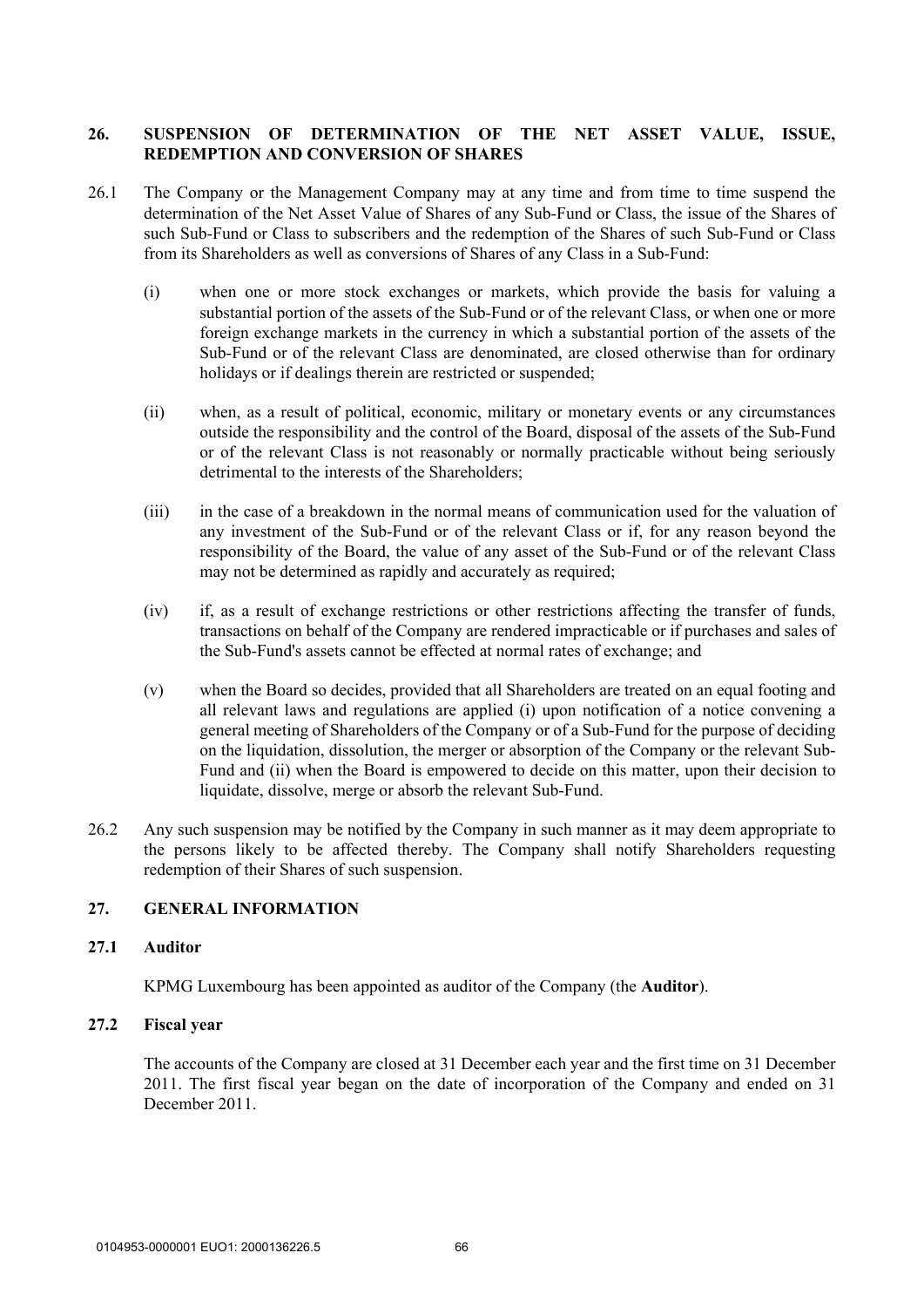### **27.3 Reports and notices to Shareholders**

- (a) Audited annual reports of the end of each fiscal year will be established as at 31 December of each year. In addition, unaudited semi-annual reports will be established as per the last day of the month of June. Those financial reports will provide for information on each of the Sub-Fund's assets as well as the consolidated accounts of the Company and be made available to the Shareholders free of charge at the registered office of the Company and of the Depositary.
- (b) The financial statements of each Sub-Fund will be established in the Reference Currency of the Sub-Fund but the consolidated accounts will be in Euro.
- (c) Audited annual reports shall be published within 4 months following the end of the accounting year and unaudited semi-annual reports shall be published within 2 months following the end of period to which they refer.
- (d) Information on the Net Asset Value, the subscription price (if any) and the redemption price may be obtained at the registered office of the Company.

# **27.4 Shareholders' meetings**

- (a) The annual general meeting of the Shareholders in the Company will be in accordance with Luxembourg law, in Luxembourg at the address and at such date and time specified in the convening notice of the meeting within 4 (four) months of the end of each financial year of the Company.
- (b) All the Shares being in registered form, the convening notice of any general meeting of Shareholders (including those considering amendments to the Articles or the dissolution and liquidation of the Company or of any Sub-Fund) will be will be made available to the Shareholders by any means of communication, such as, but not limited to, e-mail, ordinary mail or registered letters, at least 8 (eight) calendar days prior to the relevant general meeting of the Shareholders at their addresses set out in the Register.
- (c) Such notices will include the agenda and specify the time and place of the meeting and the conditions of admission and will refer to the requirements of Luxembourg law with regard to the necessary quorum and majorities required for the general meeting of the Shareholders. If all Shareholders meet and declare waiving the notice, the general meeting of the Shareholders may be validly held. The requirements as to attendance, quorum and majorities at all general meetings of the Shareholders are those set out in the 1915 Act and the Articles. The meetings of Shareholders of Shares of a particular Sub-Fund may decide on matters which are relevant only for the Sub-Fund concerned.
- (d) To the extent permitted by law, the convening notice to a general meeting of the Shareholders may provide that the quorum and majority requirements will be assessed against the number of Shares issued and outstanding at midnight (Luxembourg time) on the fifth day prior to the relevant meeting (the **Record Date**) in which case, the right of any Shareholder to participate in the meeting will be determined by reference to his/her/its holding as at the Record Date.

### **27.5 Documents available to Shareholders**

- (a) The following documents shall also be available for inspection by Shareholders during normal business hours on any Business Day at the registered office of the Company:
	- (i) the Articles;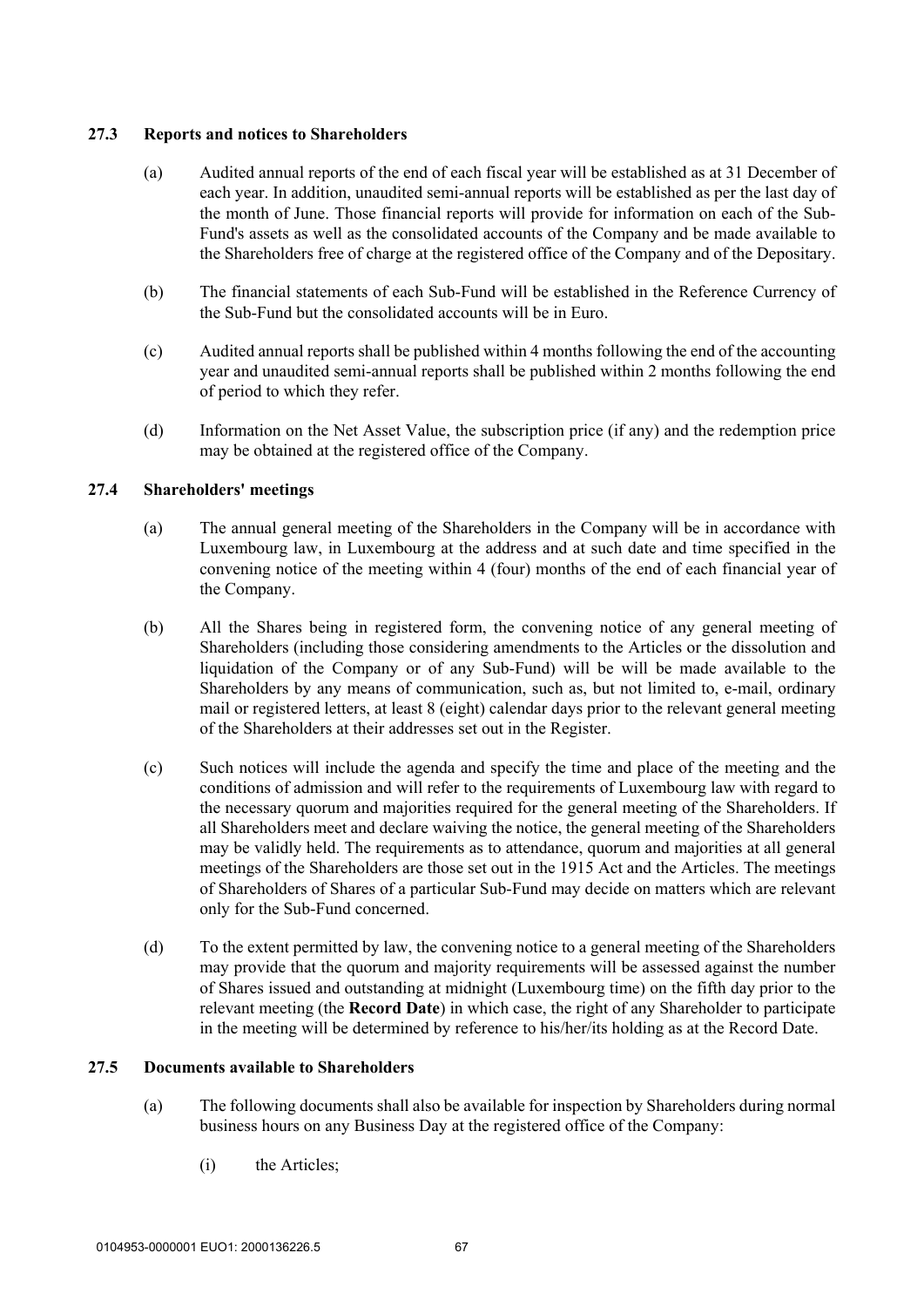- (ii) the Prospectus;
- (iii) the Management Company Agreement;
- (iv) the Depositary Agreement;
- (v) the Central Administration Agreement; and
- (vi) any Investment Management Agreement;
- (vii) any Investment Advisory Agreement; and
- (viii) the most recent annual and semi-annual financial statements of the Company.
- (b) The above agreements may be amended from time to time by all the parties involved.
- (c) A copy of the Prospectus, Key Investor Information Document(s), the most recent financial statements and the Articles may be obtained free of charge upon request at the registered office of the Company.

# **27.6 Changes of address**

Shareholders must notify the Administrative Agent in writing, at the address indicated above, of any changes or other account information.

# **28. LIQUIDATION AND MERGER OF SUB-FUNDS OR CLASSES**

# **28.1 Dissolution of the Company**

- (a) The duration of the Company is not limited by the Articles. The Company may be wound up by decision of an extraordinary general meeting of Shareholders. If the total net assets of the Company falls below two-thirds of the minimum capital prescribed by law (i.e. EUR1,250,000), the Board must submit the question of the Company's dissolution to a general meeting of Shareholders for which no quorum is prescribed and which shall pass resolutions by simple majority of the Shares represented at the meeting.
- (b) If the total net assets of the Company fall below one-fourth of the minimum capital prescribed by law, the Board must submit the question of the Company's dissolution to a general meeting of Shareholders for which no quorum is prescribed. A resolution dissolving the Company may be passed by Shareholders holding one-fourth of the Shares represented at the meeting.
- (c) The meeting must be convened so that it is held within a period of forty days from the date of ascertainment that the net assets have fallen below two-thirds or one-fourth of the legal minimum, as the case may be.
- (d) If the Company is dissolved, the liquidation shall be carried out by one or several liquidators appointed in accordance with the provisions of the 2010 Act. The decision to dissolve the Company will be notified. The liquidator(s) will realise each Sub-Fund's assets in the best interests of the Shareholders and apportion the proceeds of the liquidation, after deduction of liquidation costs, amongst the Shareholders of the relevant Sub-Fund according to their respective prorata. Any amounts unclaimed by the Shareholders at the closing of the liquidation of the Company will be deposited with the *Caisse de Consignation* in Luxembourg for a duration of thirty (30) years. If amounts deposited remain unclaimed beyond the prescribed time limit, they shall be forfeited.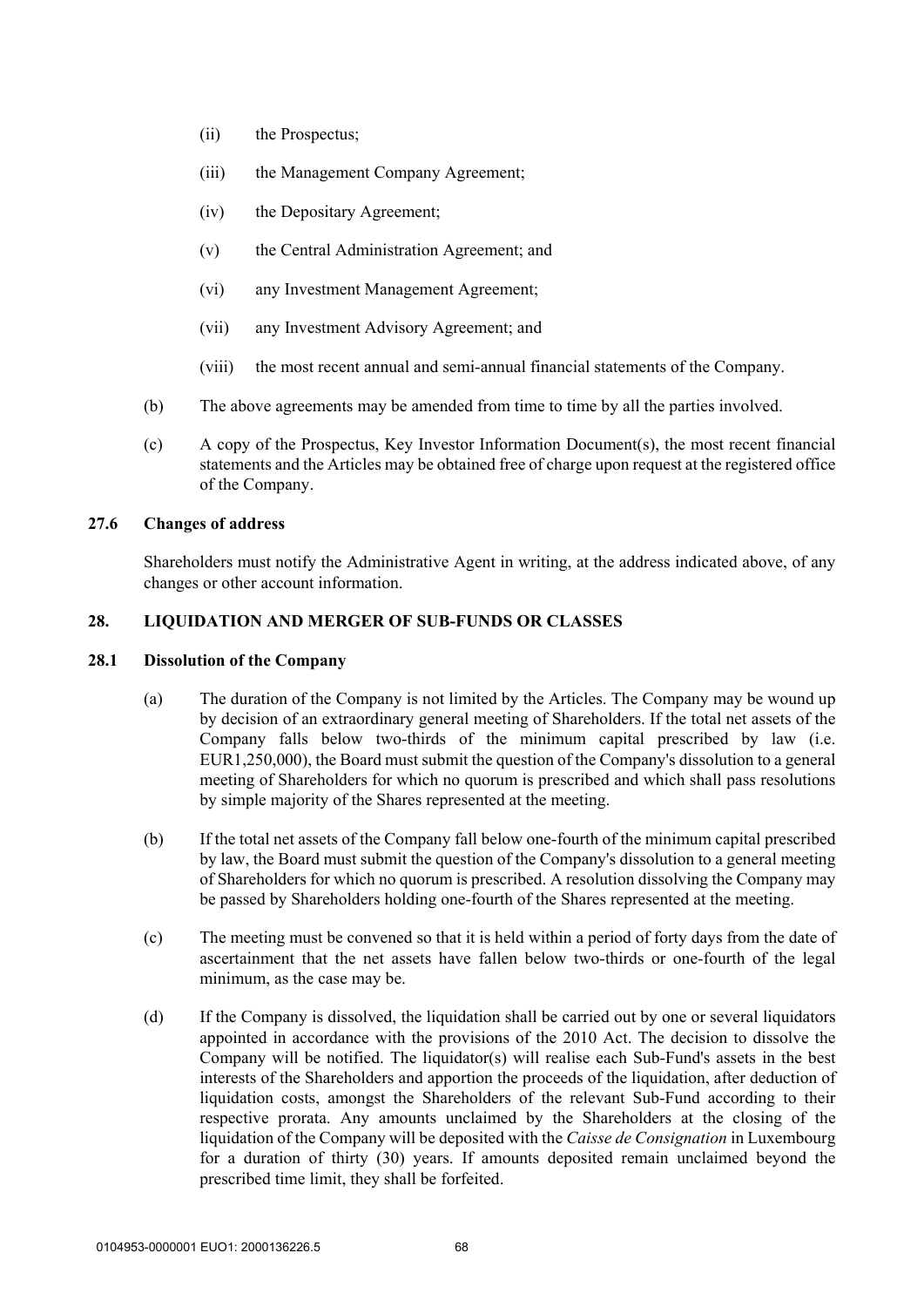(e) As soon as the decision to wind up the Company is made, the issue, redemption or conversion of Shares in all Sub-Funds will be prohibited and shall be deemed void.

#### **28.2 Liquidation of Sub-Funds or Classes**

- (a) If, for any reason, the net assets of a Sub-Fund or of any Class fall below the equivalent of EUR1,000,000, or if a change in the economic or political environment of the relevant Sub-Fund or Class may have material adverse consequences on the Sub-Fund or Class' investments, or if an economic rationalisation so requires, the Board may decide on a compulsory redemption of all Shares outstanding in such Sub-Fund or Class on the basis of the Net Asset Value per Share (after taking account of current realisation prices of the investments as well as realisation expenses), calculated as of the day the decision becomes effective. The Company will serve a notice to the holders of the relevant Shares at the latest on the effective date for the compulsory redemption, which will indicate the reasons of and the procedure for the redemption operations. Registered Shareholders will be notified in writing. Unless the Board decides otherwise in the interests of, or in order to keep equal treatment between the Shareholders, the Shareholders of the Sub-Fund or Class concerned may continue to request redemption or conversion of their Shares free of redemption or conversion charge. However, the liquidation costs will be taken into account in the redemption and conversion price. Any amounts unclaimed by the investors at the closing of the liquidation and, at the latest, at the expiration of a period of nine (9) months following the decision to liquidate a Sub-Fund or Class will be deposited with the *Caisse de Consignation* in Luxembourg for a duration of thirty (30) years. If amounts deposited remain unclaimed beyond the prescribed time limit, they shall be forfeited. The amounts not claimed by investors at the end of the liquidation process of a Sub-Fund or Class will be deposited, in accordance with Luxembourg law, with the *Caisse de Consignation* in Luxembourg until the statutory limitation period has lapsed
- (b) Notwithstanding the powers granted to the Board as described in the previous paragraph, a general meeting of Shareholders of a Sub-Fund or Class may, upon proposal of the Board, decide to repurchase all the Shares in such Sub-Fund or Class and to reimburse the Shareholders on the basis of the Net Asset Value of their Shares (taking account of current realisation prices of the investments as well as realisation expenses) calculated as of the Valuation Day on which such decision will become effective. No quorum will be required at this general meeting and resolutions will be passed by a simple majority of the shareholders present or represented, provided that the decision does not result in the liquidation of the Company.
- (c) All the Shares redeemed will be cancelled.

#### **28.3 Merger of the Company and the Sub-Funds**

- (a) In accordance with the provisions of the 2010 Act and of the Articles, the Board may decide to merge or consolidate the Company with, or transfer substantially all or part of the Company's assets to, or acquire substantially all the assets of, another UCITS established in Luxembourg or another EU Member State. For the purpose of this Section 28.3, the term UCITS also refers to a sub-fund of a UCITS and the term Company also refers to a Sub-Fund.
- (b) The decision of the Board to merge pursuant to 28.3(a) above must be approved by a general meeting of Shareholders (or, for a merger involving one or more Sub-Funds, general meeting(s) of Shareholders of the relevant Sub-Fund(s)), such decision to be taken by simple majority of the votes cast by Shareholders present or represented at the relevant general meeting of Shareholders. Any merger leading to termination of the Company must be approved by Supermajority Resolution at the Shareholders' meeting.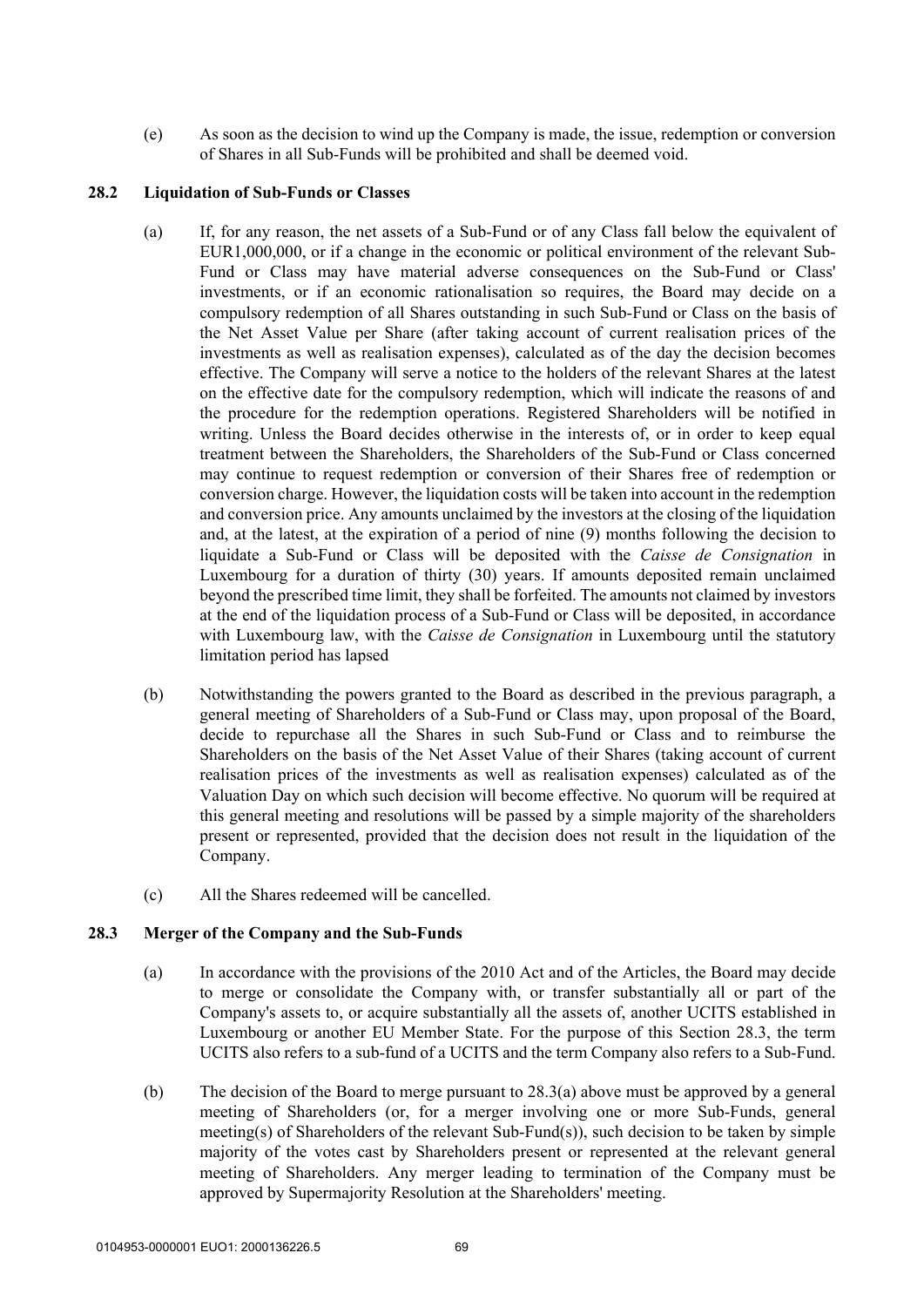- (c) Shareholders will receive shares of the surviving UCITS or sub-fund and, if applicable, a cash payment not exceeding 10% of the net asset value of those shares.
- (d) The Company will provide appropriate and accurate information on the proposed merger to its Shareholders so as to enable them to make an informed judgment of the impact of the merger on their investment and to exercise their rights under this Section 28.3 and the 2010 Act.
- (e) The Shareholders have the right to request, without any charge other than those retained by the Company to meet disinvestment costs, the redemption of their Shares.
- (f) Under the same circumstances as provided by Section 28.2(a) above, the Board may decide to allocate the assets of a Sub-Fund to those of another existing Sub-Fund within the Company or to another Luxembourg UCITS or to another sub-fund within such other Luxembourg UCITS (the **New Sub-Fund**) and to repatriate the Shares of the Class or Classes concerned as Shares of another Class (following a split or consolidation, if necessary, and the payment of the amount corresponding to any fractional entitlement to Shareholders). Such decision will be notified in the same manner as described in Section 28.2(a) one (1) month before its effectiveness (and, in addition, the notification will contain information in relation to the New Sub-Fund), in order to enable the Shareholders to request redemption of their Shares, free of charge, during such period.
- (g) Notwithstanding the powers conferred to the Board by Section 28.3(f) above, a contribution of the assets and of the liabilities attributable to any Sub-Fund to another Sub-Fund within the Company may in any other circumstances be decided upon by a general meeting of Shareholders of the Class or Classes issued in the Sub-Fund concerned for which there will be no quorum requirements and which will decide upon such a merger by resolution taken by simple majority of those present or represented and voting at such meeting.
- (h) For the interest of the Shareholders of the relevant Sub-Fund or in the event that a change in the economic or political situation relating to a Sub-Fund so justifies, the Board may proceed to the reorganisation of a Sub-Fund by means of a division into two or more Sub-Funds. Information concerning the New Sub-Fund(s) will be provided to the relevant Shareholders. Such notification will be made one (1) month prior to the effectiveness of the reorganisation in order to permit Shareholders to request redemption of their Shares free of charge during such one month prior period.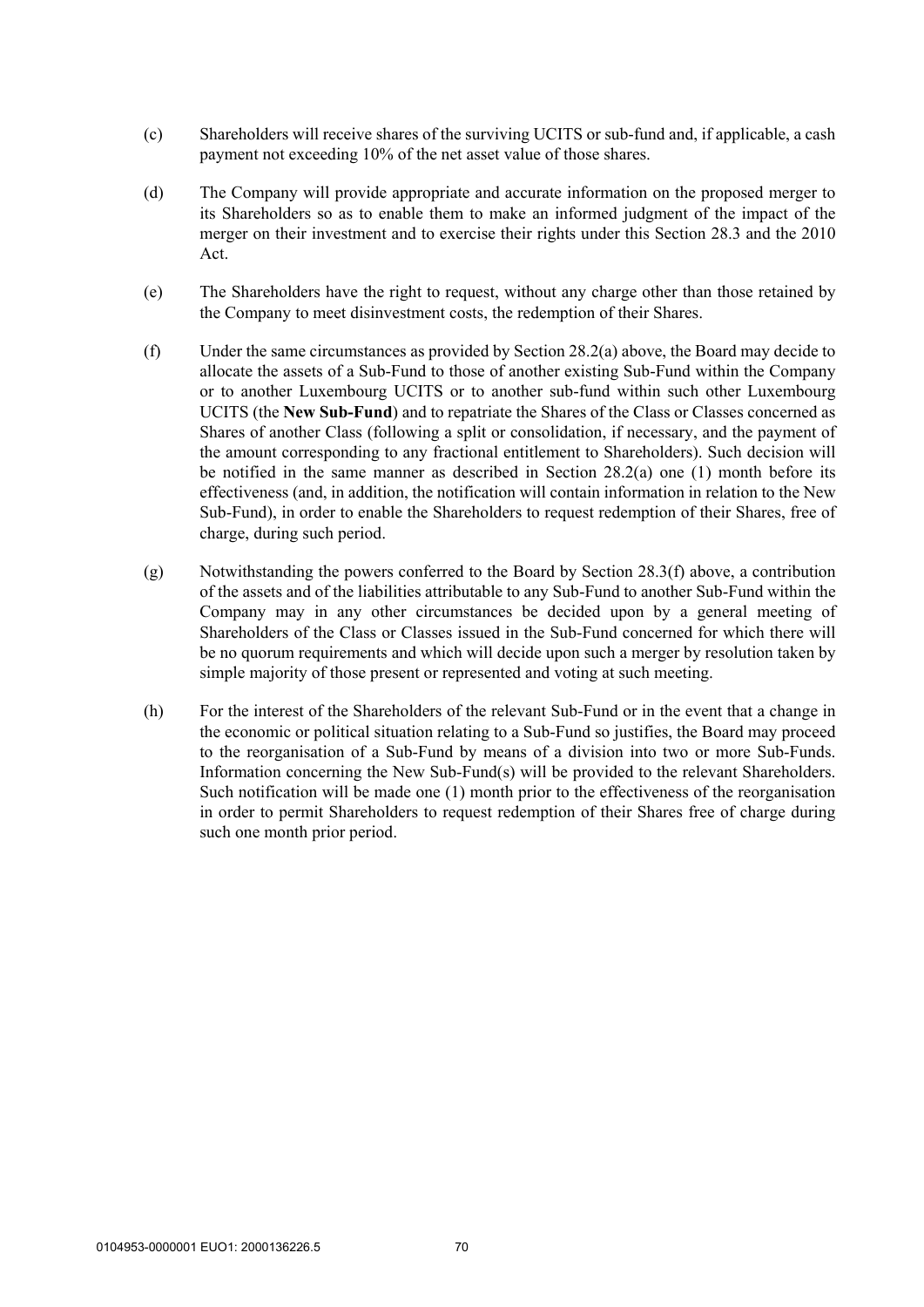# **PART B – SPECIAL SECTIONS**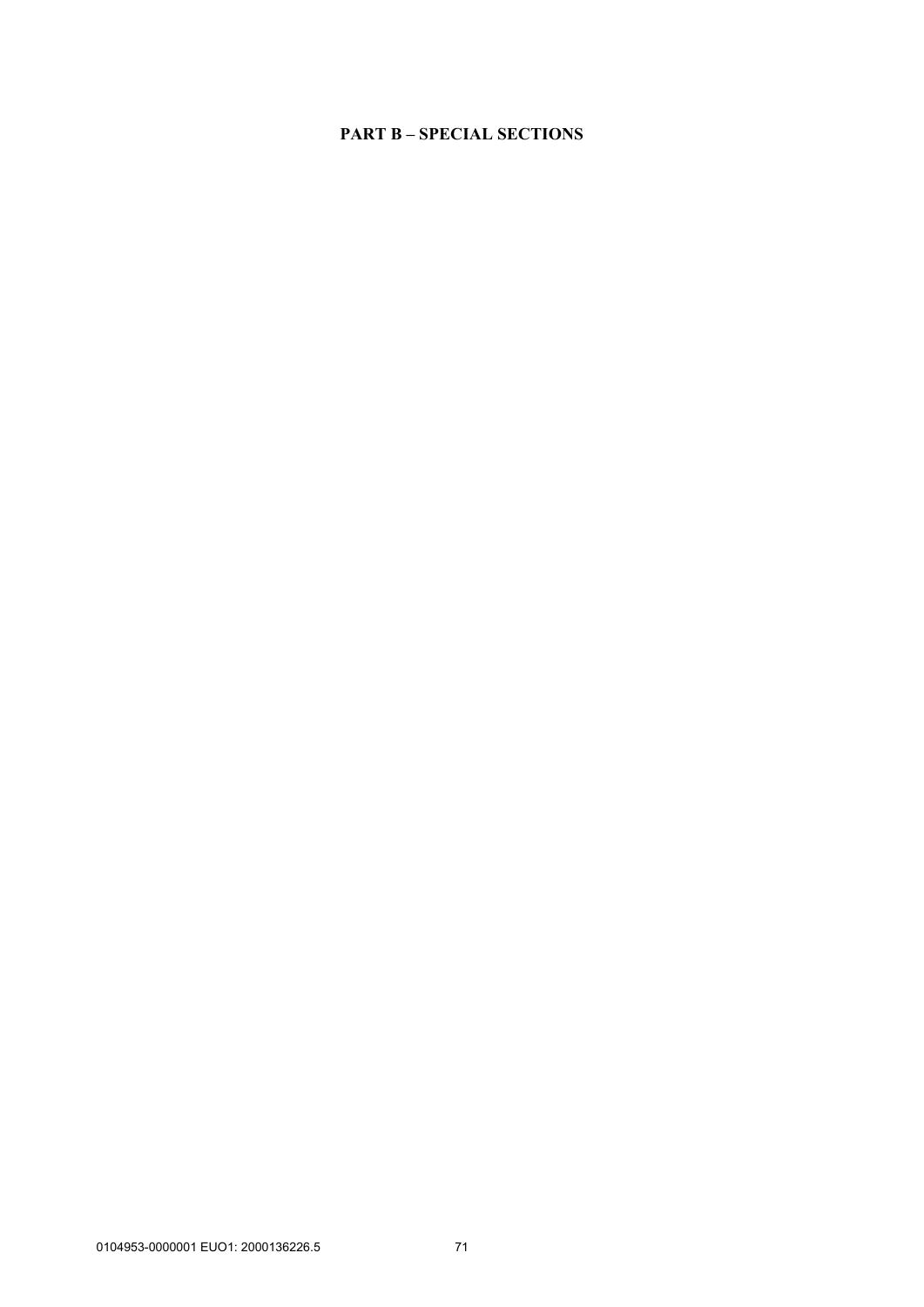### **SPECIAL SECTION 1 - ZEUS CAPITAL SICAV – WORLD BALANCED**

This Special Section is valid only if accompanied by the General Section of the Prospectus. This Special Section refers only to Zeus Capital SICAV – World Balanced (the **Sub-Fund**).

#### **1 OBJECTIVES AND INVESTMENT POLICY**

The objective of the Sub-Fund is to achieve a steady performance with moderate volatility and moderate correlation with major markets by investing substantially all its asset in a balanced portfolio of UCITS and other eligible UCIs.

The Sub-Fund may pick from a wide range of UCITS and other UCIs order to get exposure to:

- any asset class such as equities, fixed income, convertibles, commodities, currencies, volatility, insurance and others; and
- any type of strategy, be it long bias, short bias, market neutral or without any bias.

The investments will be carefully selected and include predominantly, but not exclusively proven strategies from experienced managers or management firms.

The level of the management fees that may be charged by the target UCIs in which the Sub-Fund invests will not exceed 3% of the net asset value per annum of the relevant target UCI.

The Sub-Fund may use derivatives for the purpose of reducing the risk of the portfolio.

The Sub-Fund is authorised to invest in other Eligible Investments in accordance with the authorised investments set out under Section 5 of the General Section. In particular, the Sub-Fund may invest, within the limits set forth under Section 5 of the General Section, in financial derivative instruments or engage in certain techniques for hedging and/or for other purposes to the fullest extent permitted including options, forwards, futures and/or swaps on Transferable Securities and/or other eligible assets. The Sub-Fund will not make use of SFT or TRS within the meaning of the SFTR.

The Sub-Fund is actively managed, which means that the Management Company makes investment decisions with the aim of achieving the Sub-Fund's objective and investment policy. This active management includes taking decisions related to asset selection, regional allocation, sectoral views and overall market exposure.

The Sub-Fund may hold cash equivalents on an ancillary basis.

#### **2 REFERENCE CURRENCY**

The Reference Currency of the Sub-Fund is the Euro.

#### **3 TERM OF THE SUB-FUND**

The Sub-Fund has been created for an unlimited period of time.

## **4 VALUATION DAY**

The Net Asset Value of the Sub-Fund is calculated daily on each Business Day (the **Valuation Day**).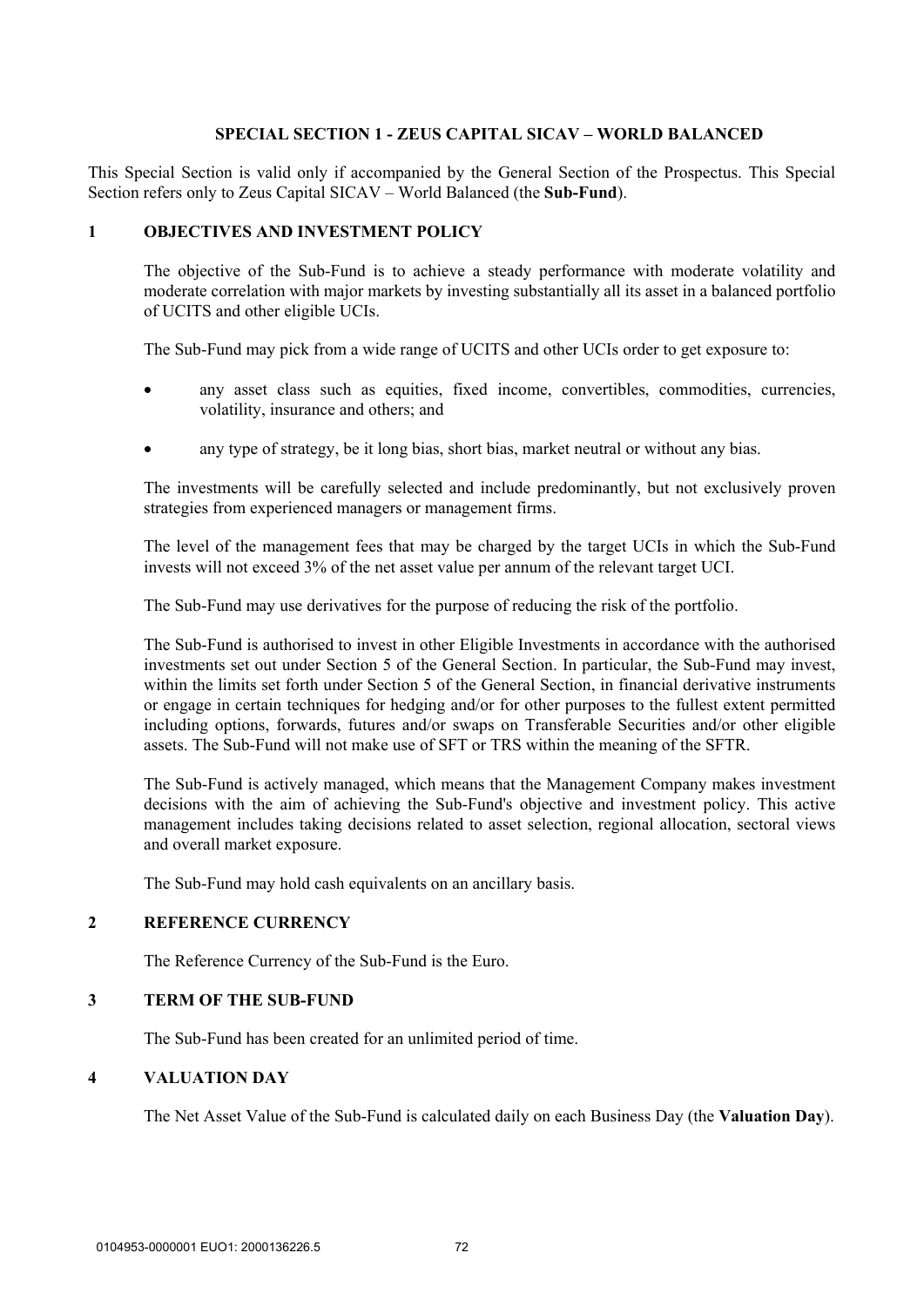# **5 CLASSES AVAILABLE**

For the time being, the following Classes are available for subscription by investors in the Sub-Fund with the following characteristics:

| Class                            | A                                                       | B                                                       | $\mathcal{C}$                                           |
|----------------------------------|---------------------------------------------------------|---------------------------------------------------------|---------------------------------------------------------|
| Eligible Investors               | Retail                                                  | Institutional                                           | Retail                                                  |
| Reference Currency               | <b>EUR</b>                                              | <b>EUR</b>                                              | <b>EUR</b>                                              |
| Initial<br>Subscription<br>Price | <b>EUR100</b>                                           | <b>EUR100</b>                                           | <b>EUR100</b>                                           |
| Management Fee                   | Up to $2.60\%$ of the<br>Net Asset Value per<br>Share   | Up to $2.60\%$ of the<br>Net Asset Value per<br>Share   | Up to $2.60\%$ of the<br>Net Asset Value per<br>Share   |
| Subscription Fee                 | Up to $2\%$ of the Net<br>Asset Value per Share         | Up to 2% of the Net<br>Asset Value per Share            | N/A                                                     |
| Redemption Fee                   | Up to $2\%$ of the Net<br>Asset Value per Share         | Up to 2% of the Net<br>Asset Value per Share            | CDSC as per Section<br>6 below                          |
| Performance Fee                  | Up to $20\%$ , subject to<br>a high water mark          | Up to $20\%$ , subject to<br>a high water mark          | Up to $20\%$ , subject to<br>a high water mark          |
| Management Company<br>Fee        | Up to $0.20\%$ of the<br>Net Asset Value per<br>Share*  | Up to $0.20\%$ of the<br>Net Asset Value per<br>Share*  | Up to 0.20% of the<br>Net Asset Value per<br>Share*     |
| Marketing Fee                    | Up to $0.25%$ of the<br>Net Asset Value per<br>Share    | Up to $0.25\%$ of the<br>Net Asset Value per<br>Share   | Up to $0.25%$ of the<br>Net Asset Value per<br>Share    |
| Risk Management Fee              | Up to $0.25%$ of the<br>Net Asset Value per<br>Share    | Up to $0.25\%$ of the<br>Net Asset Value per<br>Share   | Up to $0.25%$ of the<br>Net Asset Value per<br>Share    |
| <b>Domiciliation Fee</b>         | Up to $0.05\%$ of the<br>Net Asset Value per<br>Share** | Up to $0.05\%$ of the<br>Net Asset Value per<br>Share** | Up to $0.05\%$ of the<br>Net Asset Value per<br>Share** |
| Distribution or<br>accumulation  | Accumulation                                            | Accumulation                                            | Accumulation                                            |

\* with a minimum of EUR20,000 p.a. for the Sub-Fund.

\*\*with a minimum of EUR2,000 p.a. for the Sub-Fund.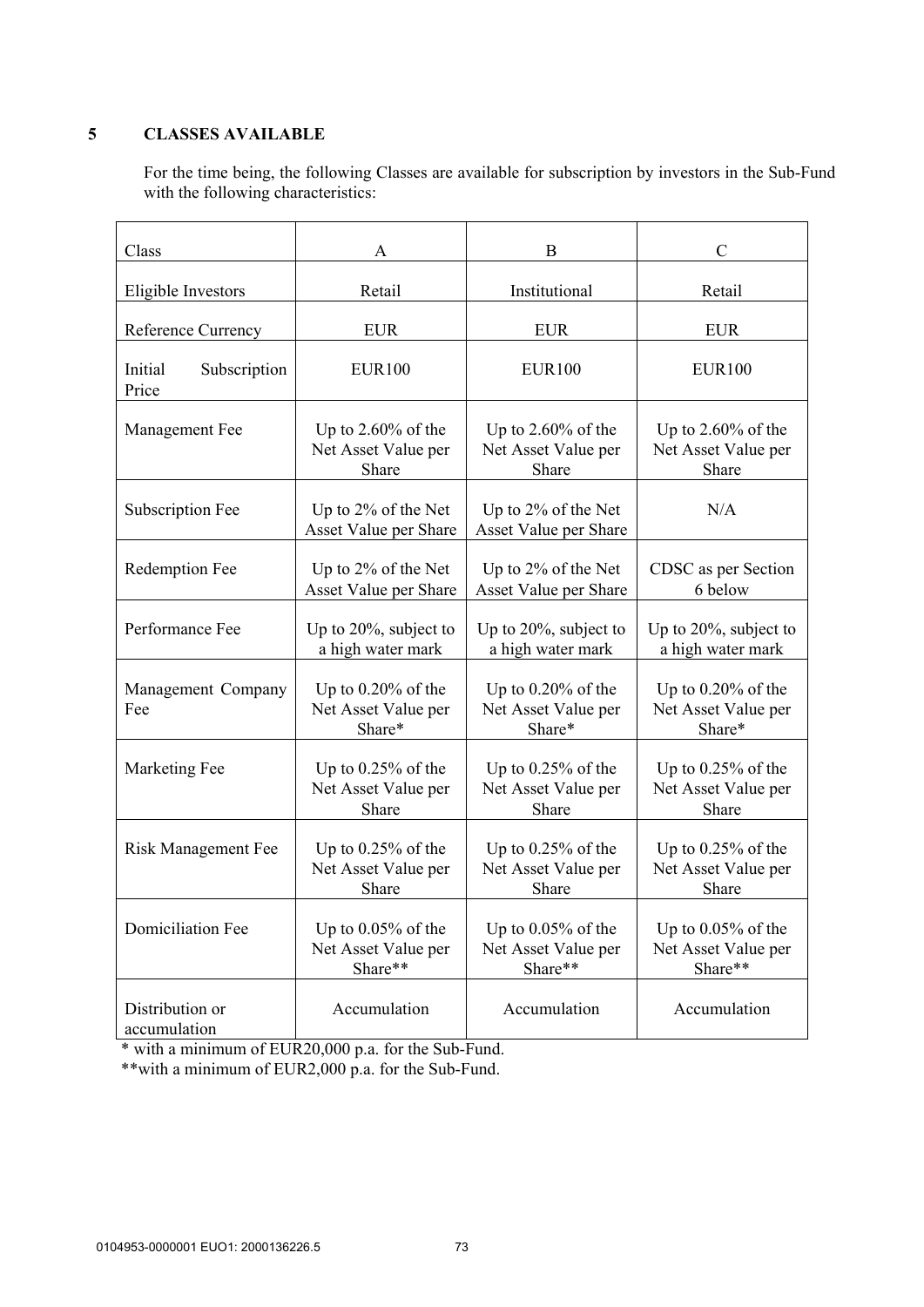### **6 CONTINGENT DEFERRED SALES CHARGE**

Class C Shares will only be available to Investors subscribing via certain Distributors appointed specifically for the purpose of distributing Class C Shares.

A contingent deferred sales charge (**CDSC**) may be payable upon redemption of Class C Shares in favour of the relevant Distributor. Where C Shares are redeemed within 5 years of the date of their issue, the redemption proceeds thereof will be subject to a CDSC at the rates set forth in the table below:

| Redemption during years since issue | <b>Applicable rate of CDSC</b> |
|-------------------------------------|--------------------------------|
| 1st year                            | $5\%$                          |
| 2nd year                            | $4\%$                          |
| 3rd year                            | 3%                             |
| 4th year                            | $2\%$                          |
| 5th year                            | $1\%$                          |
| After the end of 5th year           | 0%                             |

The applicable rate of CDSC is determined by reference to the total length of time during which the Class C Shares being redeemed were in issue. In determining whether CDSC is applicable, the calculation will be effected in a manner that results in the lowest possible rate being applied. The amount of CDSC is calculated by multiplying the relevant percentage rate as determined above by the Net Asset Value per Share.

Holders of Class C Shares will not be permitted to switch the holding of such Class C Shares into other Classes, nor will they be permitted to transfer such Class C Shares from one Distributor to another.

### **7 INITIAL OFFERING PERIOD**

The Initial Offering Period of the Sub-Fund started on 6 December 2013 and ended on 13 December 2013.

# **8 ONGOING SUBSCRIPTIONS**

Subscriptions to the Sub-Fund's Shares must be made using the documents available from the registered offices of the Company or the Distributor(s).

Subscriptions for Shares are accepted on each Valuation Day. Applications for subscriptions must be received by the Administrative Agent not later than 6.00 p.m. (Luxembourg time) 1 (one) Business Day before the relevant Valuation Day. Applications received after that time will be processed on the next Valuation Day.

Payments for subscriptions must be received in EUR, 3 (three) Business Days after the relevant Valuation Day.

A Subscription Fee as set out under Section 5 of this Special Section may be levied upon subscription for Shares of the Sub-Fund.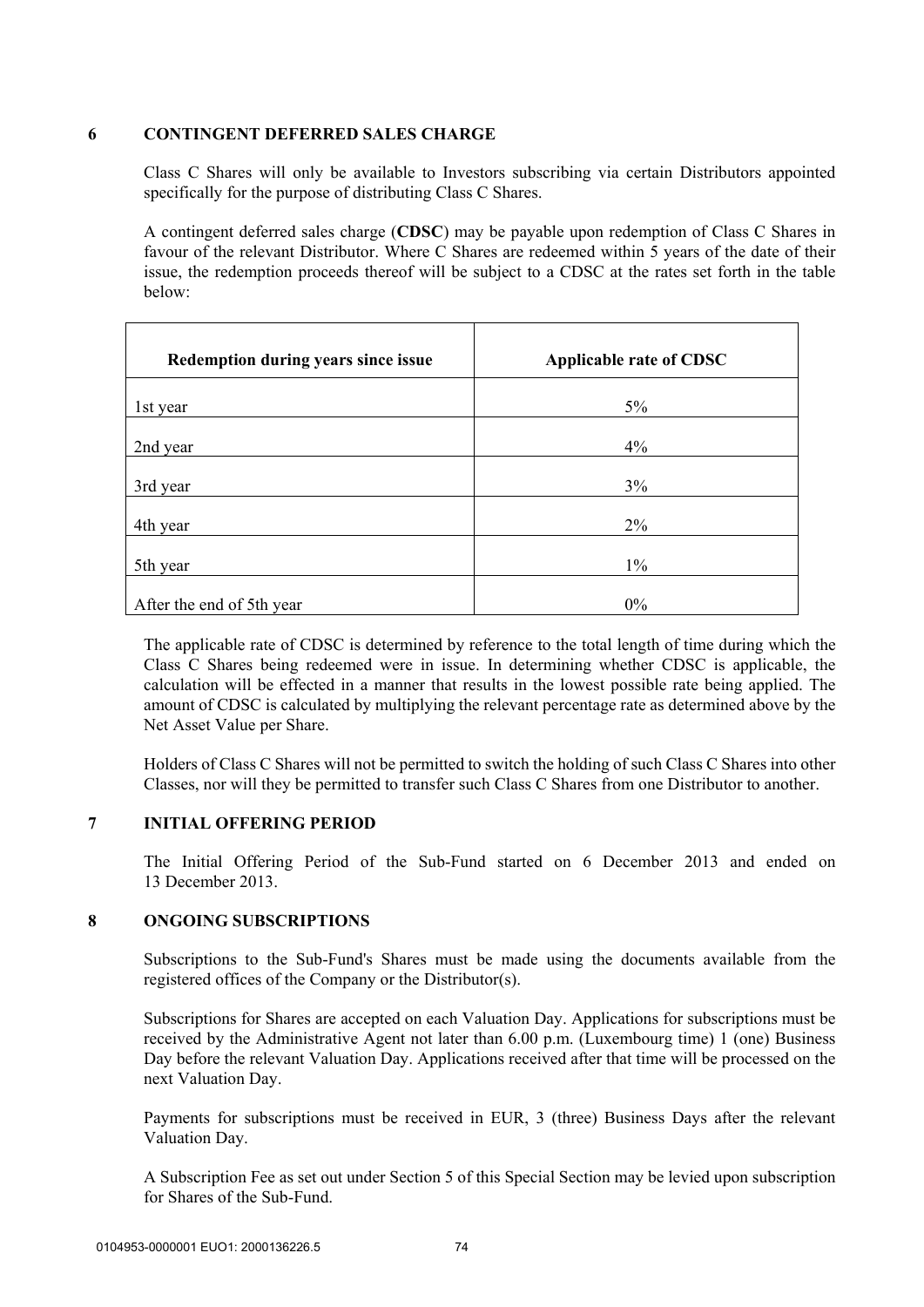## **9 REDEMPTION**

Shares in the Sub-Fund may be redeemed on each Valuation Day. Redemption requests must be sent in writing to the Administrative Agent or the Distributor(s). Redemption requests must be received by the Administrative Agent no later than 6.00 p.m. (Luxembourg time) 1 (one) Business Day before the relevant Valuation Day. Redemption requests received after this deadline will be processed on the next following Valuation Day.

Redemptions will be paid by the Depositary in EUR within 3 (three) Business Days after the relevant Valuation Day.

A Redemption Fee as set out under Section 5 of this Special Section may be levied upon redemptions of Shares of the Sub-Fund. Redemption proceeds may be converted into any freely convertible currency at a Shareholder's request and at his own expense.

### **10 CONVERSION**

Conversion requests must be received by the Administrative Agent no later than 6.00 p.m. (Luxembourg time) 1 (one) Business Day before the relevant Valuation Day. Conversion requests received after this deadline will be processed on the next following Valuation Day.

No Conversion Fee will be levied to cover conversion costs.

# **11 REMUNERATION OF THE MANAGEMENT COMPANY**

The Management Company will be entitled to receive a Management Fee payable monthly in arrears and accrued with every NAV calculation on the assets of the Sub-Fund, a Management Company Fee, a Marketing Fee, a Risk Management Fee as well as a Performance Fee as set out under Section 12 below. The Management Company will remunerate the Distributors out of the Management Fee.

### **12 PERFORMANCE FEE**

### **Since 1 April 2019, the performance fee calculation is as follows:**

The Management Company will be entitled to receive from the Sub-Fund a performance fee (the **Performance Fee**) calculated, and accrued daily as an expense of the relevant Class, over the relevant Performance Period. The Performance Fee will be equivalent to such percentage as set out under Section 5 above of the increase in the Net Asset Value per Share of the relevant Class multiplied by the number of Shares outstanding in that Class, in respect of each Performance Period subject to a high water mark.

Each fiscal year will be a **Performance Period**, except the first Performance Period that will start on the first Business Day of the Initial Offering Period of the relevant Class and end on the following 31 December.

The Performance Fee is subject to a high water mark which ensures that investors will not be charged a Performance Fee until any previous losses are recovered.

The high water mark is the greater of:

- (a) the last highest Net Asset Value per Share at the end of the Performance Period on which a Performance Fee has been paid in respect of a Class; and
- (b) the Initial Subscription Price of the relevant Class.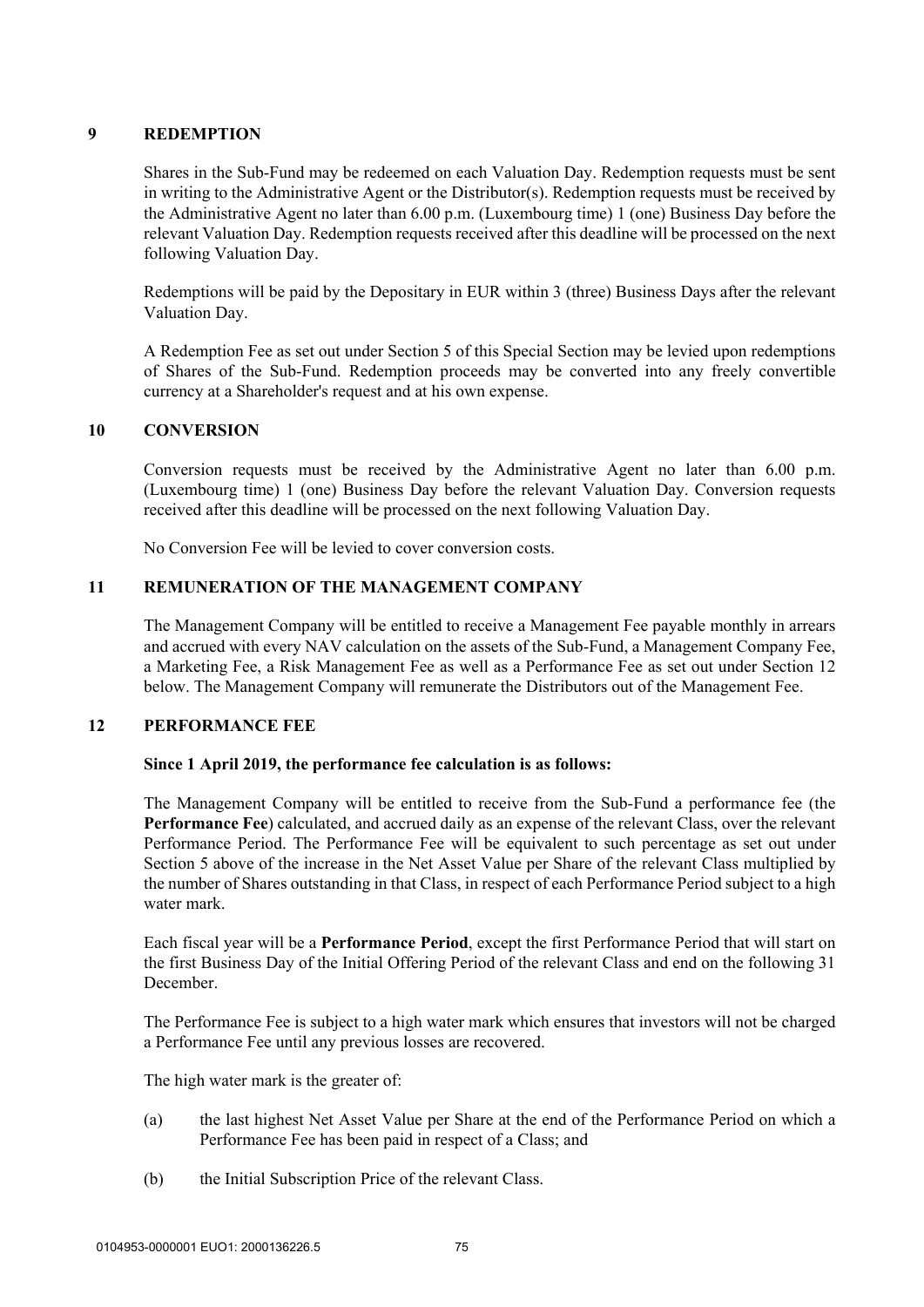The Performance Fee is calculated on the basis of the NAV after deduction of all expenses, liabilities (but not the Performance Fee), and is adjusted to take account of all subscriptions, redemptions, dividends and distributions.

Provision will be made for the Performance Fee on each Valuation Day. If the NAV per Share decreases during the Performance Period, the provisions made in respect of the Performance Fee will be reduced accordingly. If these provisions fall to zero, no Performance Fee will be payable. No provision for the Performance Fee will be made if the Net Asset Value is lower than the high water mark.

If Shares are redeemed on a date other than that on which a Performance Fee is paid while provision has been made for Performance Fees, the Performance Fees for which a provision has been made and which are attributable to the Shares redeemed will be paid at the end of the period even if a provision for Performance Fees is no longer made at that date. Gains which have not been realised may be taken into account in the calculation and payment of Performance Fees.

In case of subscription, the Performance Fee calculation is adjusted to avoid that this subscription impacts the amount of Performance Fee accruals. To perform this adjustment, the outperformance of the NAV per Share against the high water mark until the subscription date is not taken into account in the Performance Fee calculation. This adjustment amount is equal to the product of the number of subscribed Shares by the positive difference between the subscription price and the high water mark at the date of the subscription. This cumulated adjustment amount is used in the Performance Fee calculation until the end of the relevant period and is adjusted in case of subsequent redemptions during the period.

In the event that a Shareholder redeems Shares prior to the end of a Performance Period, any accrued but unpaid Performance Fee in respect of such Shares will be kept and paid to the Management Company at the end of the relevant Performance Period**.** 

# **However, the High Water Mark will be reset after each two (2) Performance Period after the launch of the relevant Class, if the NAV per Share is below the High Water Mark.**

#### **13 RISK MANAGEMENT**

The Sub-Fund will use the commitment approach to monitor its global exposure.

### **14 PROFILE OF THE TYPICAL INVESTOR**

The Sub-Fund is suitable for any investor seeking to achieve a steady performance with moderate volatility, moderate correlation with major markets via exposure to a balanced portfolio of UCITS and other eligible UCIs of any asset class such as equities, fixed income, convertibles, commodities, currencies, volatility, insurance and others and any type of strategy, be it long bias, short bias, market neutral or without any bias.

Shareholders should note that the value of their investment could fall as well as rise and they should accept that there is no guarantee that they will recover their initial investment.

### **15 SPECIFIC RISK FACTORS**

Before making an investment decision with respect to this Sub-Fund, prospective investors should carefully consider the risks of investing set out in Section 7 of the General Section.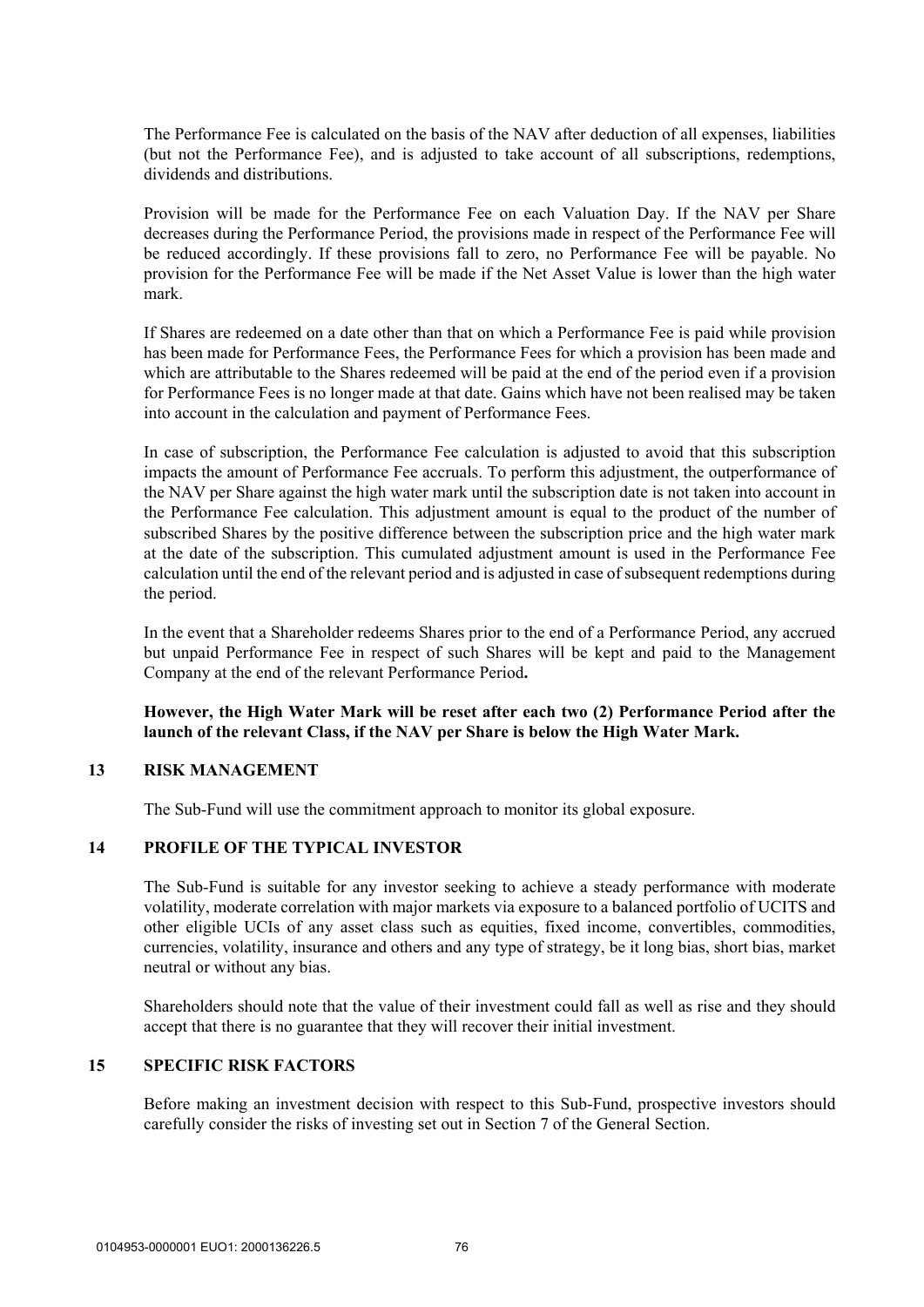## **SPECIAL SECTION 2 - ZEUS CAPITAL SICAV – CREDIT OPPORTUNITIES**

This Special Section is valid only if accompanied by the General Section of the Prospectus. This Special Section refers only to Zeus Capital SICAV – Credit Opportunities (the **Sub-Fund**).

#### **1 OBJECTIVES AND INVESTMENT POLICY**

The objective of the Sub-Fund is to preserve capital and generate capital appreciation above a minimum level, with medium and long-term investment horizon.

The Sub-Fund will invest at least two-thirds (2/3) of its net assets in bonds (including, but not limited to, Euro-bonds and short-term transferable debt securities). The choice of bonds will be based on different factors, including, but not limited to, a minimum composite Bloomberg rating (COMP) of at B- or an equivalent rating from other rating agencies.

The Sub-Fund is authorised to invest in other Eligible Investments in accordance with Section 5 of the General Section. In particular, the Sub-Fund may invest in financial derivative instruments or engage in certain techniques for hedging and/or for other purposes to the fullest extent permitted, including options, forwards, futures and/or swaps on Transferable Securities and/or other Eligible Investments. The Sub-Fund will not make use of SFT or TRS within the meaning of the SFTR.

The Sub-Fund may hold cash equivalents on an ancillary basis.

The Sub-Fund will not invest more than 10% of its net assets in UCIs and/or UCITS.

The Sub-Fund is actively managed, which means that the Management Company makes investment decisions with the aim of achieving the Sub-Fund's objective and investment policy. This active management includes taking decisions related to asset selection, regional allocation, sectoral views and overall market exposure.

Under exceptional circumstances, on a temporary basis and in the best interest of the Shareholders, the Sub-Fund may invest up to 100% of its net assets in cash, liquid assets or Money Market Instruments.

### **2 REFERENCE CURRENCY**

The Reference Currency of the Sub-Fund is the Euro.

#### **3 TERM OF THE SUB-FUND**

The Sub-Fund has been created for an unlimited period of time.

### **4 VALUATION DAY**

The Net Asset Value of the Sub-Fund is calculated daily on each Business Day (the **Valuation Day**).

### **5 CLASSES AVAILABLE**

For the time being, the following Classes are available for subscription by investors in the Sub-Fund with the following characteristics:

| $\sim$<br>Class |  |  |
|-----------------|--|--|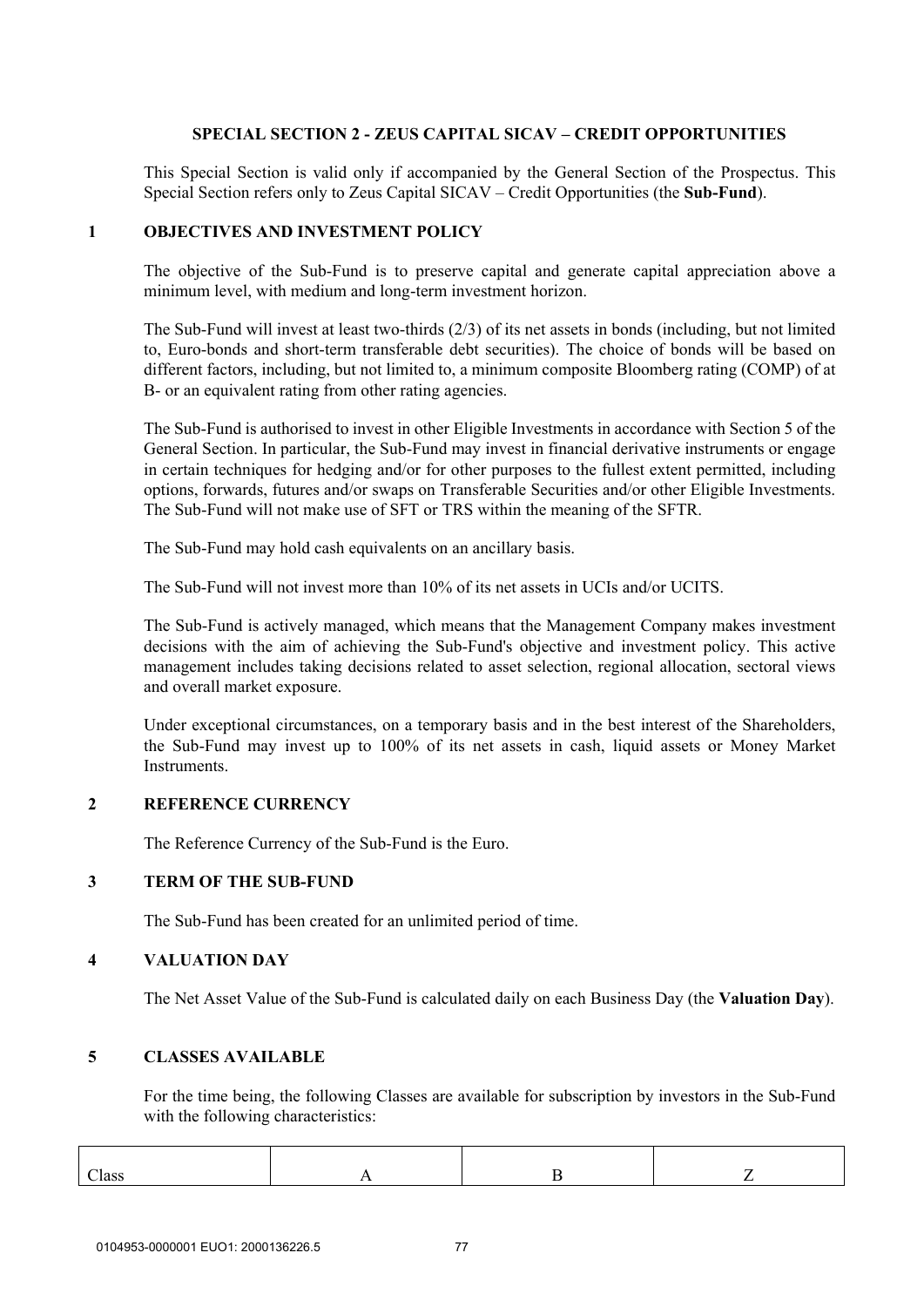|                                   |                         |                         | Clean Share Class         |
|-----------------------------------|-------------------------|-------------------------|---------------------------|
| Eligible Investors                | Retail                  | Institutional           | Institutional             |
| Reference Currency                | <b>EUR</b>              | <b>EUR</b>              | <b>EUR</b>                |
| <b>Initial Subscription Price</b> | <b>EUR100</b>           | <b>EUR100</b>           | <b>EUR100</b>             |
| Management Fee                    | Up to 2.60% of the Net  | Up to 2% of the Net     | Up to 0.50% of the Net    |
|                                   | Asset Value per Share   | Asset Value per Share   | Asset Value per Share     |
| Subscription Fee                  | Up to 2% of the Net     | Up to 2% of the Net     | Up to 2% of the Net       |
|                                   | Asset Value per Share   | Asset Value per Share   | Asset Value per Share     |
| <b>Redemption Fee</b>             | Up to 2% of the Net     | Up to 2% of the Net     | Up to 2% of the Net       |
|                                   | Asset Value per Share   | Asset Value per Share   | Asset Value per Share     |
| Performance Fee                   | Up to 20%, subject to a | Up to 20%, subject to a | Up to 20%, subject to a   |
|                                   | high water mark         | high water mark         | high water mark           |
| Management Company                | Up to 0.20% of the Net  | Up to 0.20% of the Net  | Up to 0.20% of the Net    |
| Fee                               | Asset Value per Share*  | Asset Value per Share*  | Asset Value per Share*    |
| Marketing Fee                     | Up to 0.25% of the Net  | Up to 0.25% of the Net  | Up to 0.25% of the Net    |
|                                   | Asset Value per Share   | Asset Value per Share   | Asset Value per Share     |
| <b>Risk Management Fee</b>        | Up to 0.25% of the Net  | Up to 0.25% of the Net  | Up to $0.25\%$ of the Net |
|                                   | Asset Value per Share   | Asset Value per Share   | Asset Value per Share     |
| <b>Domiciliation Fee</b>          | Up to 0.05% of the Net  | Up to 0.05% of the Net  | Up to $0.05\%$ of the Net |
|                                   | Asset Value per Share** | Asset Value per Share** | Asset Value per Share**   |
| Distribution or<br>accumulation   | Accumulation            | Accumulation            | Accumulation              |

\* with a minimum of EUR20,000 p.a. for the Sub-Fund. \*\*with a minimum of EUR2,000 p.a. for the Sub-Fund.

# **6 INITIAL OFFERING DATE**

The Initial Offering Date of the Sub-Fund was on 30 July 2013.

# **7 ONGOING SUBSCRIPTIONS**

Subscriptions to the Sub-Fund's Shares must be made using the documents available from the registered offices of the Company or the Distributor(s).

Subscriptions for Shares are accepted on each Valuation Day. Applications for subscriptions must be received by the Administrative Agent not later than 6.00 p.m. (Luxembourg time) 1 (one) Business Day before the relevant Valuation Day. Applications received after that time will be processed on the next Valuation Day.

Payments for subscriptions must be received in EUR, 3 (three) Business Days after the relevant Valuation Day.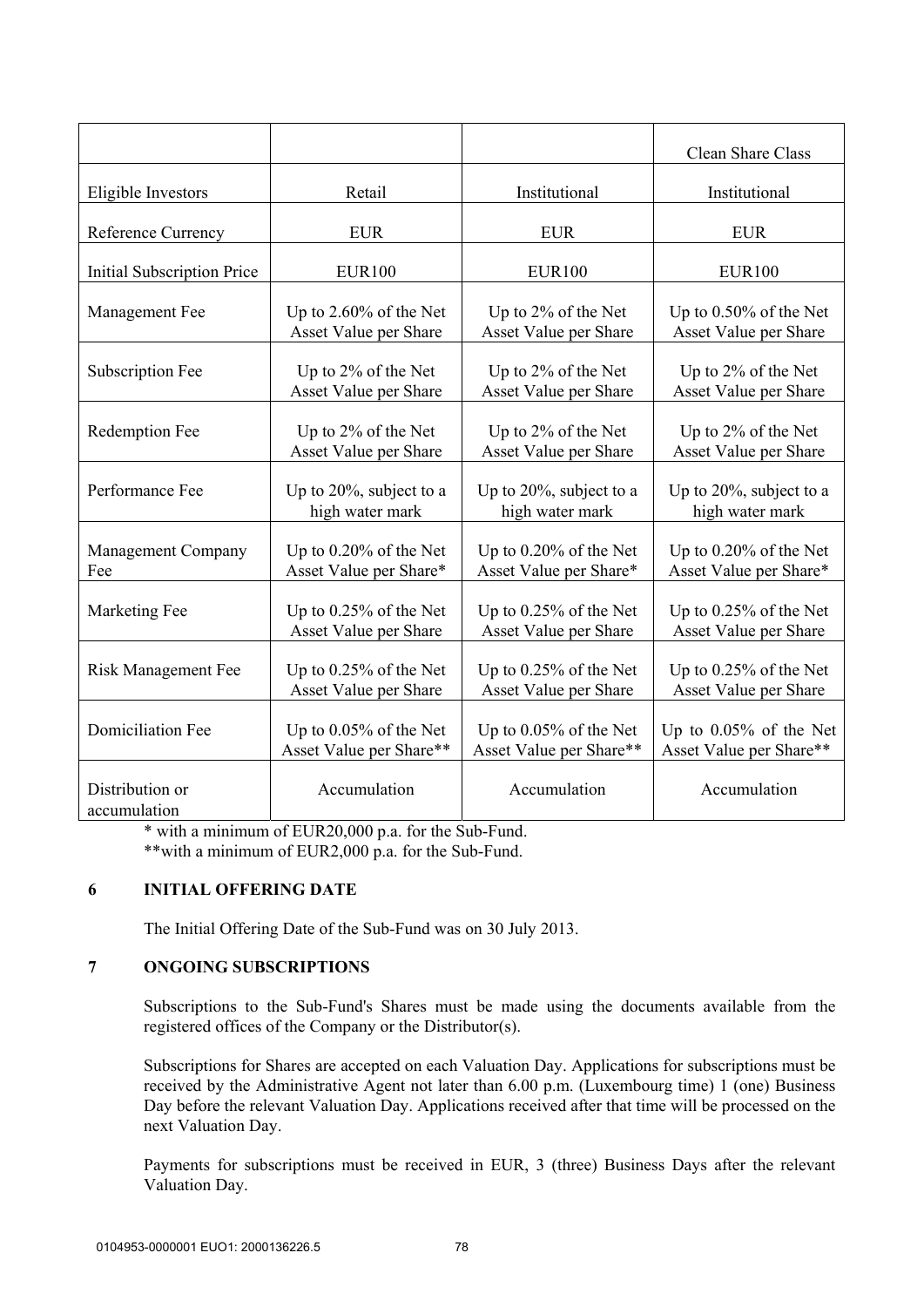A Subscription Fee as set out under Section 5 of this Special Section may be levied upon subscription for Shares of the Sub-Fund.

#### **8 REDEMPTION**

Shares in the Sub-Fund may be redeemed on each Valuation Day. Redemption requests must be sent in writing to the Administrative Agent or the Distributor(s). Redemption requests must be received by the Administrative Agent no later than 6.00 p.m. (Luxembourg time) 1 (one) Business Day before the relevant Valuation Day. Redemption requests received after this deadline will be processed on the next following Valuation Day.

Redemptions will be paid by the Depositary in EUR within 3 (three) Business Days after the relevant Valuation Day.

A Redemption Fee as set out under Section 5 of this Special Section may be levied upon redemptions of Shares of the Sub-Fund. Redemption proceeds may be converted into any freely convertible currency at a Shareholder's request and at his own expense.

#### **9 CONVERSION**

Conversion requests must be received by the Administrative Agent no later than 6.00 p.m. (Luxembourg time) 1 (one) Business Day before the relevant Valuation Day. Conversion requests received after this deadline will be processed on the next following Valuation Day.

No Conversion Fee will be levied to cover conversion costs.

#### **10 REMUNERATION OF THE MANAGEMENT COMPANY**

The Management Company will be entitled to receive a Management Fee payable monthly in arrears and accrued with every NAV calculation on the assets of the Sub-Fund, a Management Company Fee, a Marketing Fee, Risk Management Fee as well as a Performance Fee as set out under Section 11 below.

#### **11 PERFORMANCE FEE**

#### **Since 1 April 2019, the performance fee calculation is as follows:**

The Management Company will be entitled to receive from the Sub-Fund a performance fee (the **Performance Fee**) calculated, and accrued daily as an expense of the relevant Class, over the relevant Performance Period. The Performance Fee will be equivalent to such percentage as set out under Section 5 above of the increase in the Net Asset Value per Share of the relevant Class multiplied by the number of Shares outstanding in that Class, in respect of each Performance Period subject to a high water mark.

Each fiscal year will be a **Performance Period**, except the first Performance Period that will start on the first Business Day of the Initial Offering Period of the relevant Class and end on the following 31 December.

The Performance Fee is subject to a high water mark which ensures that investors will not be charged a Performance Fee until any previous losses are recovered.

The high water mark is the greater of: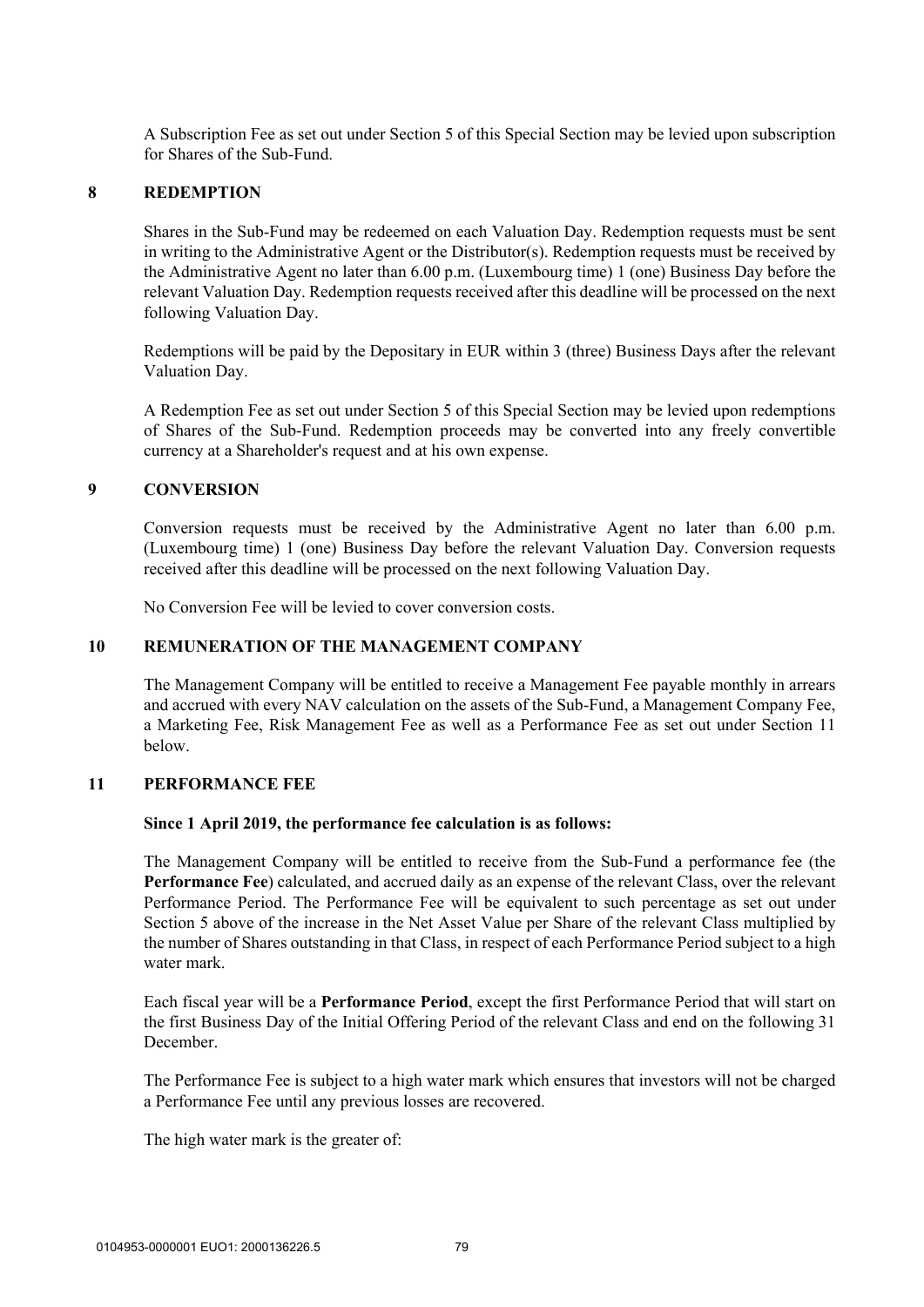- (a) the last highest Net Asset Value per Share at the end of the Performance Period on which a Performance Fee has been paid in respect of a Class; and
- (b) the Initial Subscription Price of the relevant Class.

The Performance Fee is calculated on the basis of the NAV after deduction of all expenses, liabilities (but not the Performance Fee), and is adjusted to take account of all subscriptions, redemptions, dividends and distributions.

Provision will be made for the Performance Fee on each Valuation Day. If the NAV per Share decreases during the Performance Period, the provisions made in respect of the Performance Fee will be reduced accordingly. If these provisions fall to zero, no Performance Fee will be payable. No provision for the Performance Fee will be made if the Net Asset Value is lower than the high water mark.

If Shares are redeemed on a date other than that on which a Performance Fee is paid while provision has been made for Performance Fees, the Performance Fees for which a provision has been made and which are attributable to the Shares redeemed will be paid at the end of the period even if a provision for Performance Fees is no longer made at that date. Gains which have not been realised may be taken into account in the calculation and payment of Performance Fees.

In case of subscription, the Performance Fee calculation is adjusted to avoid that this subscription impacts the amount of Performance Fee accruals. To perform this adjustment, the outperformance of the NAV per Share against the high water mark until the subscription date is not taken into account in the Performance Fee calculation. This adjustment amount is equal to the product of the number of subscribed Shares by the positive difference between the subscription price and the high water mark at the date of the subscription. This cumulated adjustment amount is used in the Performance Fee calculation until the end of the relevant period and is adjusted in case of subsequent redemptions during the period.

In the event that a Shareholder redeems Shares prior to the end of a Performance Period, any accrued but unpaid Performance Fee in respect of such Shares will be kept and paid to the Management Company at the end of the relevant Performance Period.

**However, the High Water Mark will be reset after each two (2) Performance Period after the launch of the relevant Class, if the NAV per Share is below the High Water Mark.** 

### **12 RISK MANAGEMENT**

The Sub-Fund will use the commitment approach to monitor its global exposure.

#### **13 PROFILE OF THE TYPICAL INVESTOR**

The Sub-Fund is oriented towards investors interested in making profit with medium and long-term liquidity investments at medium risk.

Shareholders should note that the value of their investment could fall as well as rise and they should accept that there is no guarantee that they will recover their initial investment.

## **14 SPECIFIC RISK FACTORS**

Before making an investment decision with respect to this Sub-Fund, prospective investors should carefully consider the risks of investing set out in Section 7 of the General Section.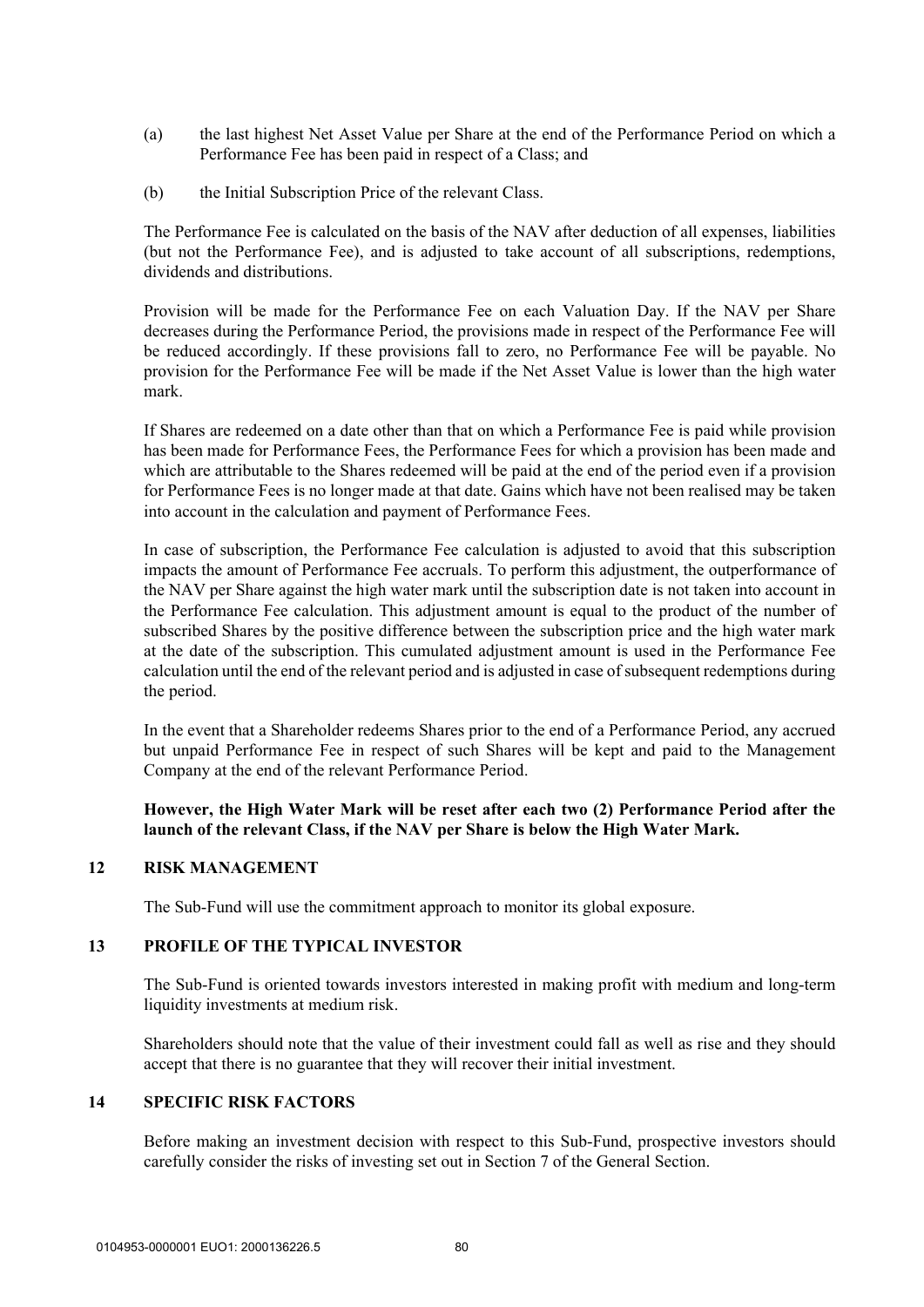#### **SPECIAL SECTION 3 - ZEUS CAPITAL SICAV – DNA BIOTECH**

This Special Section is valid only if accompanied by the General Section of the Prospectus. This Special Section refers only to Zeus Capital SICAV – DNA Biotech (the **Sub-Fund**).

#### **1 OBJECTIVES AND INVESTMENT POLICY**

The objective of the Sub-Fund is to achieve growth by investing at least two-thirds (2/3) of its net assets in Transferable Securities issued by biopharmaceutical companies that are at the forefront of innovation in the medical sector.

The Sub-Fund will not limit its investment universe to a particular geographical area. However, in light of the particularly innovative nature of the pharmaceutical industry in North America and Western Europe, the vast majority of its investments will focus on these regions.

In addition, the Sub-Fund may invest in a diversified portfolio of Transferable Securities (including preference shares and, to a lesser extent, warrants on Transferable Securities, Money Market Instruments as well as ETFs to generate a well-balanced, fully invested portfolio.

The Sub-Fund is authorised to invest in other Eligible Investments in accordance with Section 5 of the General Section. In particular, the Sub-Fund may, from time to time, invest in financial derivative instruments or engage in certain techniques for hedging and/or for other purposes to the fullest extent permitted, including options, forwards, futures and/or swaps on Transferable Securities and/or other Eligible Investments. The Sub-Fund will not make use of SFT or TRS within the meaning of the SFTR.

The Sub-Fund is actively managed, which means that the Management Company makes investment decisions with the aim of achieving the Sub-Fund's objective and investment policy. This active management includes taking decisions related to asset selection, regional allocation, sectoral views and overall market exposure.

The Sub-Fund may hold cash equivalents on an ancillary basis.

The Sub-Fund may invest up to 10% of its Net Asset Value in units of UCITS and/or other UCI.

### **1 REFERENCE CURRENCY**

The Reference Currency of the Sub-Fund is the Euro.

### **2 TERM OF THE SUB-FUND**

The Sub-Fund has been created for an unlimited period of time.

### **3 VALUATION DAY**

The Net Asset Value of the Sub-Fund is calculated daily on each Business Day (the **Valuation Day**).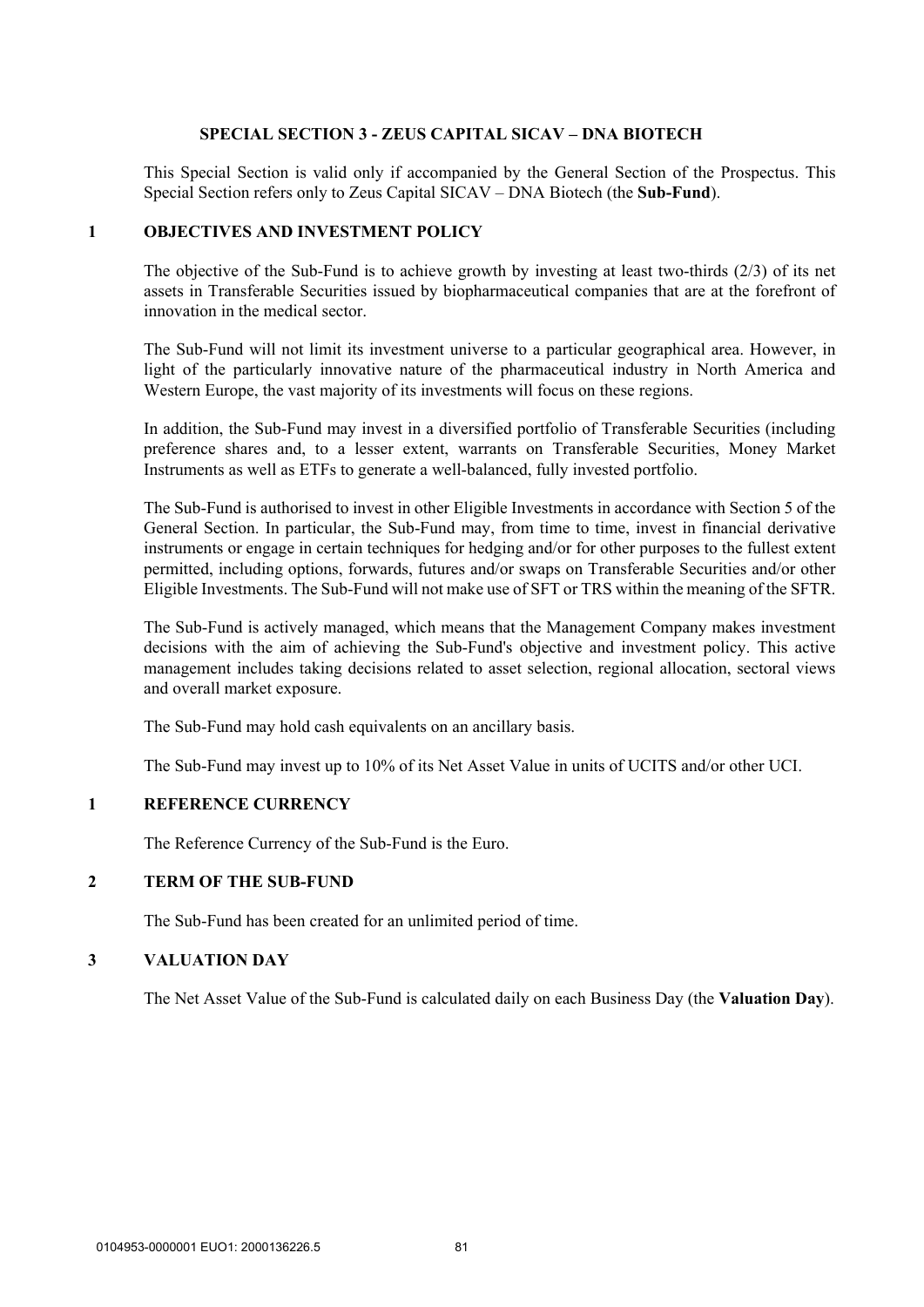# **4 CLASSES AVAILABLE**

For the time being, the following Classes are available for subscription the investors in the Sub-Fund with the following characteristics:

| Class                             | A                                                    | B                                                    | Z                                                             |
|-----------------------------------|------------------------------------------------------|------------------------------------------------------|---------------------------------------------------------------|
|                                   |                                                      |                                                      | Clean Share Class                                             |
| Eligible Investors                | Retail                                               | Institutional                                        | Institutional                                                 |
| Reference Currency                | <b>EUR</b>                                           | <b>EUR</b>                                           | <b>EUR</b>                                                    |
| <b>Initial Subscription Price</b> | <b>EUR100</b>                                        | <b>EUR100</b>                                        | <b>EUR100</b>                                                 |
| Management Fee                    | Up to $2.60\%$ of the Net                            | Up to 2% of the Net                                  | Up to $0.30\%$ of the Net                                     |
|                                   | Asset Value per Share                                | Asset Value per Share                                | Asset Value per Share                                         |
| Subscription Fee                  | Up to 2% of the Net                                  | Up to 2% of the Net                                  | Up to 2% of the Net                                           |
|                                   | Asset Value per Share                                | Asset Value per Share                                | Asset Value per Share                                         |
| Redemption Fee                    | Up to 2% of the Net                                  | Up to 2% of the Net                                  | Up to 2% of the Net                                           |
|                                   | Asset Value per Share                                | Asset Value per Share                                | Asset Value per Share                                         |
| Performance Fee                   | Up to 20%, subject to a                              | Up to 10%, subject to a                              | Up to 10%, subject to a                                       |
|                                   | high water mark                                      | high water mark                                      | high water mark                                               |
| Management Company Fee            | Up to 0.20% of the Net                               | Up to 0.20% of the Net                               | Up to 0.20% of the Net                                        |
|                                   | Asset Value per Share*                               | Asset Value per Share*                               | Asset Value per Share*                                        |
| Marketing Fee                     | Up to 0.25% of the Net                               | Up to 0.25% of the Net                               | Up to 0.25% of the Net                                        |
|                                   | Asset Value per Share                                | Asset Value per Share                                | Asset Value per Share                                         |
| <b>Risk Management Fee</b>        | Up to 0.25% of the Net                               | Up to 0.25% of the Net                               | Up to 0.25% of the Net                                        |
|                                   | Asset Value per Share                                | Asset Value per Share                                | Asset Value per Share                                         |
| <b>Domiciliation Fee</b>          | Up to 0.05% of the Net<br>Asset Value per<br>Share** | Up to 0.05% of the Net<br>Asset Value per<br>Share** | Up to $0.05\%$ of the Net<br>Asset<br>Value<br>per<br>Share** |
| Distribution or accumulation      | Accumulation                                         | Accumulation                                         | Accumulation                                                  |

\* with a minimum of EUR20,000 p.a. for the Sub-Fund.

\*\*with a minimum of EUR2,000 p.a. for the Sub-Fund.

# **5 INITIAL OFFERING PERIOD**

The Initial Offering Period of the Sub-Fund started on 20 May 2014 and ended on 21 May 2014.

# **6 ONGOING SUBSCRIPTIONS**

Subscriptions to the Sub-Fund's Shares must be made using the documents available from the registered offices of the Company or the Distributor(s).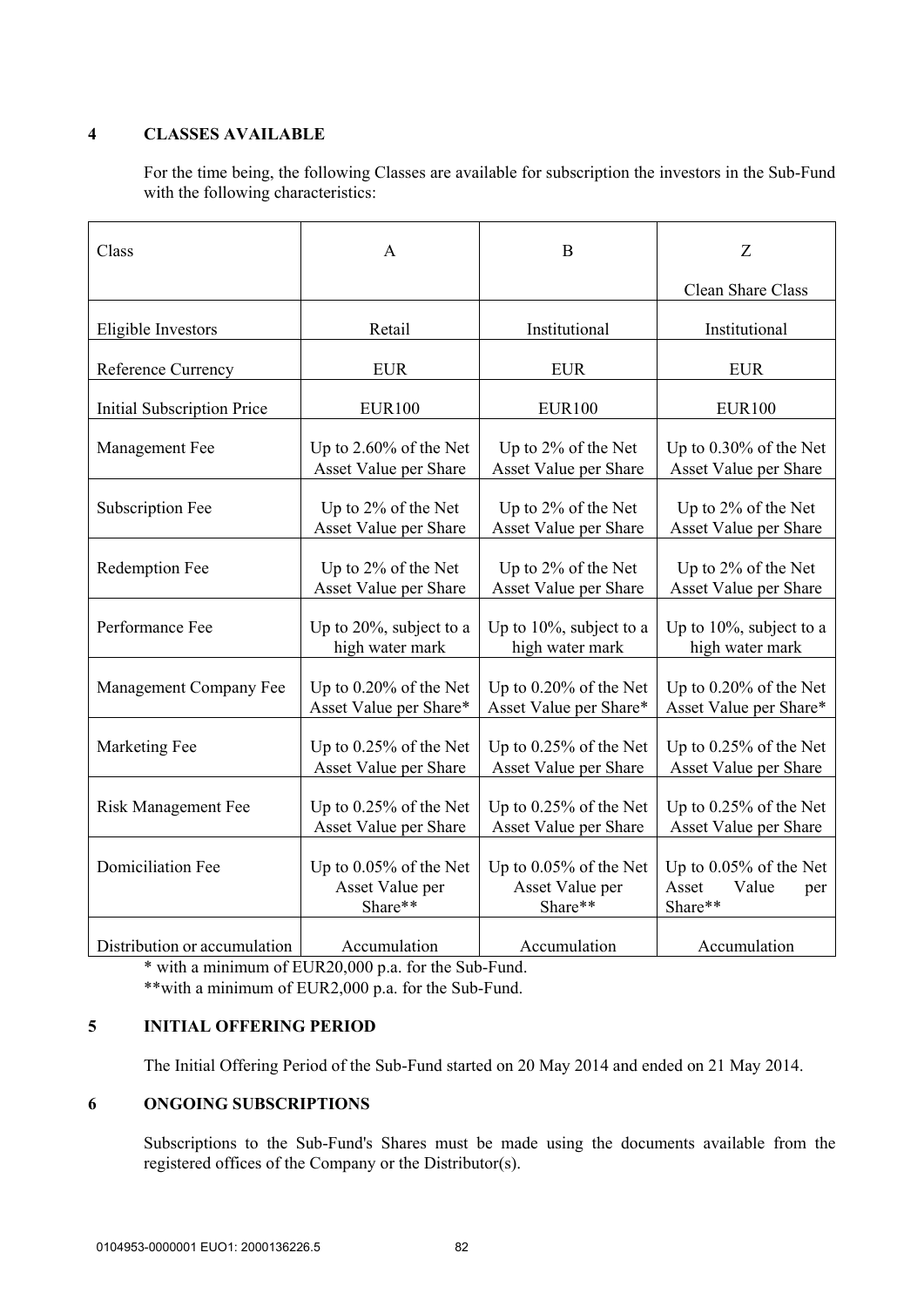Subscriptions for Shares are accepted on each Valuation Day. Applications for subscriptions must be received by the Administrative Agent not later than 6.00 p.m. (Luxembourg time) 1 (one) Business Day before the relevant Valuation Day. Applications received after that time will be processed on the next Valuation Day.

Payments for subscriptions must be received in EUR, 3 (three) Business Days after the relevant Valuation Day.

A Subscription Fee as set out under Section 5 of this Special Section may be levied upon subscription for Shares of the Sub-Fund.

# **7 REDEMPTION**

Shares in the Sub-Fund may be redeemed on each Valuation Day. Redemption requests must be sent in writing to the Administrative Agent or the Distributor(s). Redemption requests must be received by the Administrative Agent no later than 6.00 p.m. (Luxembourg time) 1 (one) Business Day before the relevant Valuation Day. Redemption requests received after this deadline will be processed on the next following Valuation Day.

Redemptions will be paid by the Depositary in EUR within 3 (three) Business Days after the relevant Valuation Day.

A Redemption Fee as set out under Section 5 of this Special Section may be levied upon redemptions of Shares of the Sub-Fund. Redemption proceeds may be converted into any freely convertible currency at a Shareholder's request and at his own expense.

#### **8 CONVERSION**

Conversion requests must be received by the Administrative Agent no later than 6.00 p.m. (Luxembourg time) 1 (one) Business Days before the relevant Valuation Day. Conversion requests received after this deadline will be processed on the next following Valuation Day.

No Conversion Fee will be levied to cover conversion costs.

### **9 REMUNERATION OF THE MANAGEMENT COMPANY**

The Management Company will be entitled to receive a Management Fee payable monthly in arrears and accrued with every NAV calculation on the assets of the Sub-Fund, a Management Company Fee, a Marketing Fee, a Risk Management Fee as well as a Performance Fee as set out under Section 11 below. The Management Company will remunerate the Distributors out of the Management Fee.

#### **10 PERFORMANCE FEE**

#### **Since 1 April 2019, the performance fee calculation is as follows:**

The Management Company will be entitled to receive from the Sub-Fund a performance fee (the **Performance Fee**) calculated, and accrued daily as an expense of the relevant Class, over the relevant Performance Period. The Performance Fee will be equivalent to such percentage as set out under Section 5 above of the increase in the Net Asset Value per Share of the relevant Class multiplied by the number of Shares outstanding in that Class, in respect of each Performance Period subject to a high water mark.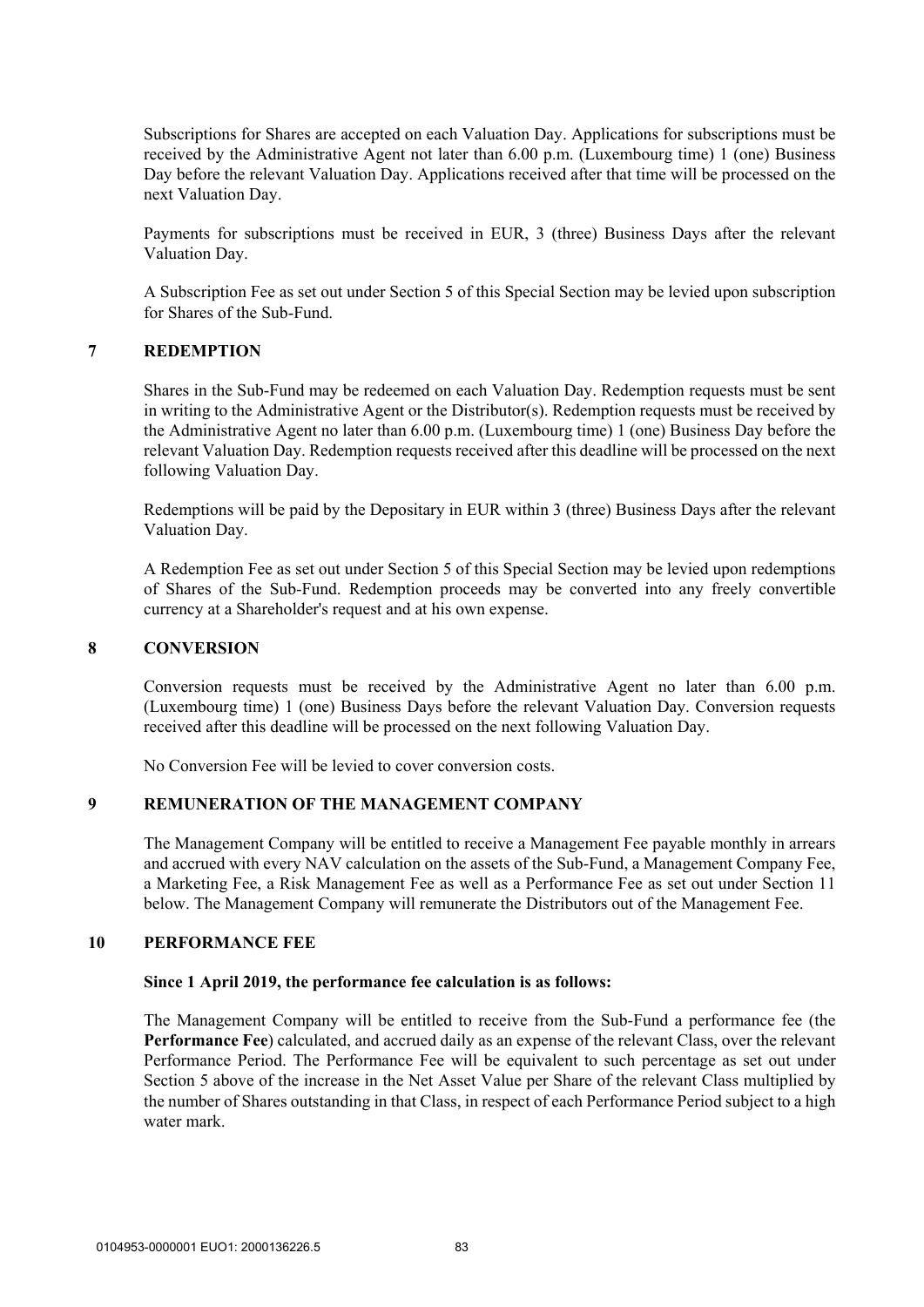Each fiscal year will be a **Performance Period**, except the first Performance Period that will start on the first Business Day of the Initial Offering Period of the relevant Class and end on the following 31 December.

The Performance Fee is subject to a high water mark which ensures that investors will not be charged a Performance Fee until any previous losses are recovered.

The high water mark is the greater of:

- (a) the last highest Net Asset Value per Share at the end of the Performance Period on which a Performance Fee has been paid in respect of a Class; and
- (b) the Initial Subscription Price of the relevant Class.

The Performance Fee is calculated on the basis of the NAV after deduction of all expenses, liabilities (but not the Performance Fee), and is adjusted to take account of all subscriptions, redemptions, dividends and distributions.

Provision will be made for the Performance Fee on each Valuation Day. If the NAV per Share decreases during the Performance Period, the provisions made in respect of the Performance Fee will be reduced accordingly. If these provisions fall to zero, no Performance Fee will be payable. No provision for the Performance Fee will be made if the Net Asset Value is lower than the high water mark.

If Shares are redeemed on a date other than that on which a Performance Fee is paid while provision has been made for Performance Fees, the Performance Fees for which a provision has been made and which are attributable to the Shares redeemed will be paid at the end of the period even if a provision for Performance Fees is no longer made at that date. Gains which have not been realised may be taken into account in the calculation and payment of Performance Fees.

In case of subscription, the Performance Fee calculation is adjusted to avoid that this subscription impacts the amount of Performance Fee accruals. To perform this adjustment, the outperformance of the NAV per Share against the high water mark until the subscription date is not taken into account in the Performance Fee calculation. This adjustment amount is equal to the product of the number of subscribed Shares by the positive difference between the subscription price and the high water mark at the date of the subscription. This cumulated adjustment amount is used in the Performance Fee calculation until the end of the relevant period and is adjusted in case of subsequent redemptions during the period.

In the event that a Shareholder redeems Shares prior to the end of a Performance Period, any accrued but unpaid Performance Fee in respect of such Shares will be kept and paid to the Management Company at the end of the relevant Performance Period.

## **However, the High Water Mark will be reset after each two (2) Performance Period after the launch of the relevant Class, if the NAV per Share is below the High Water Mark.**

## **11 RISK MANAGEMENT**

The Sub-Fund will use the commitment approach to monitor its global exposure.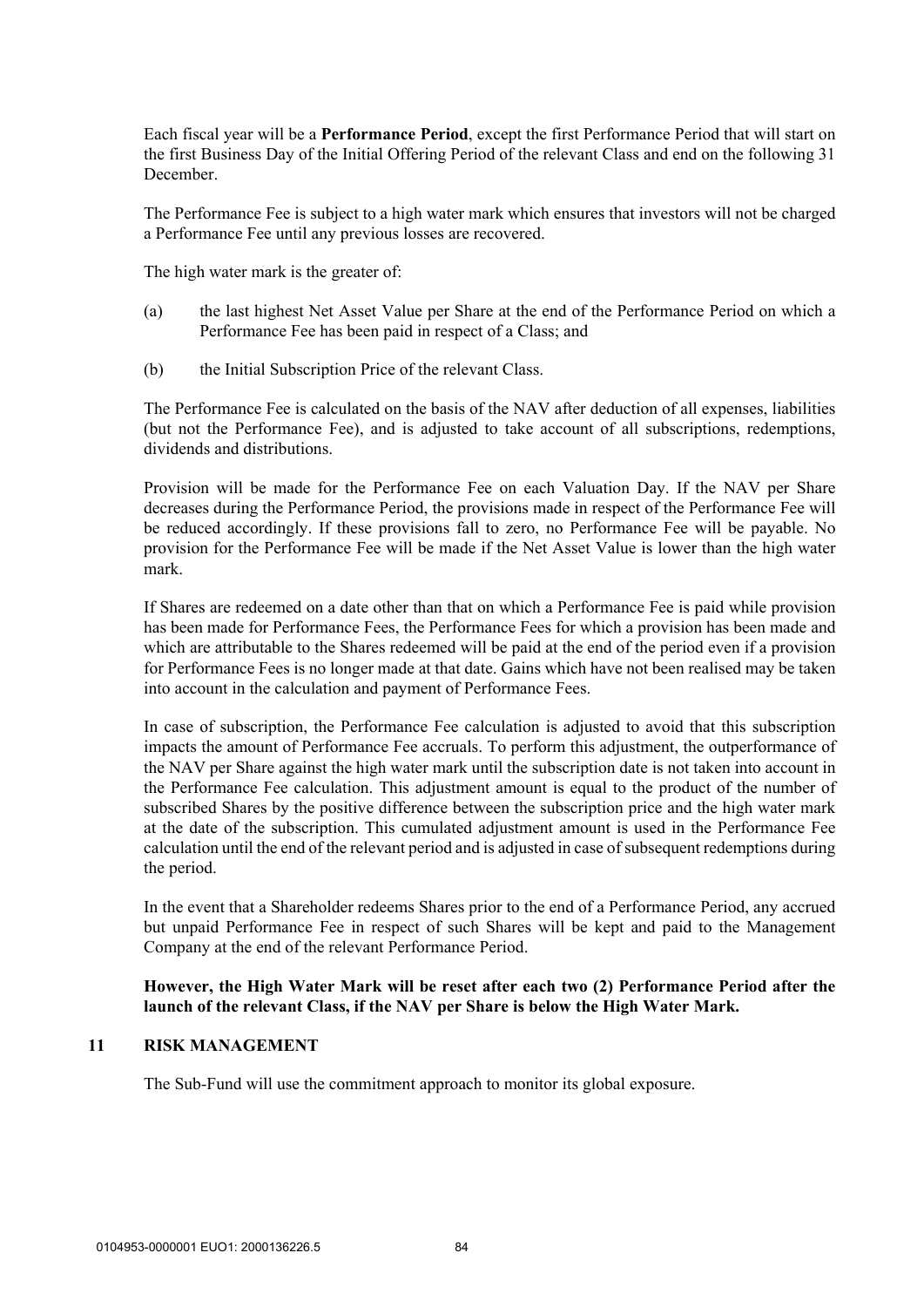### **12 PROFILE OF THE TYPICAL INVESTOR**

The Sub-Fund is oriented towards investors with medium risk inclination interested in medium-term returns, fully aware of the possibility of temporary capital losses associated to the relevant target companies.

Shareholders should note that the value of their investment could fall as well as rise and they should accept that there is no guarantee that they will recover their initial investment.

### **13 SPECIFIC RISK FACTORS**

Before making an investment decision with respect to this Sub-Fund, prospective investors should carefully consider the risks of investing set out in Section 7 of the General Section and the specific risks of investing with a very high concentration in the biopharmaceutical sector. The Sub-Fund is therefore more susceptible to fluctuations in value resulting from adverse economic conditions affecting that any particular companies. Furthermore, in the U.S., Canada, and in many other regions and/or countries, the biopharmaceutical sector is regulated by laws and other government regulations. Commercialisation and production of drugs and devices is dependent on approvals granted by regulatory agencies, which increases risks associated with development of these treatments, as even seemingly effective treatments might be denied marketing approval.

In many countries healthcare costs and the reimbursement for health care expenditures are regulated or dependent to some extent on government payments for health care. In general, governments seek to reduce costs, which might directly affect pricing of drugs and devices (when governments approve or set prices) or indirectly put pricing pressure on medical treatments. Government laws and regulations are in a constant flux, and new regulations might affect prices adversely. These pricing pressures might affect significantly the prices of Transferable Securities issued by pharmaceutical companies.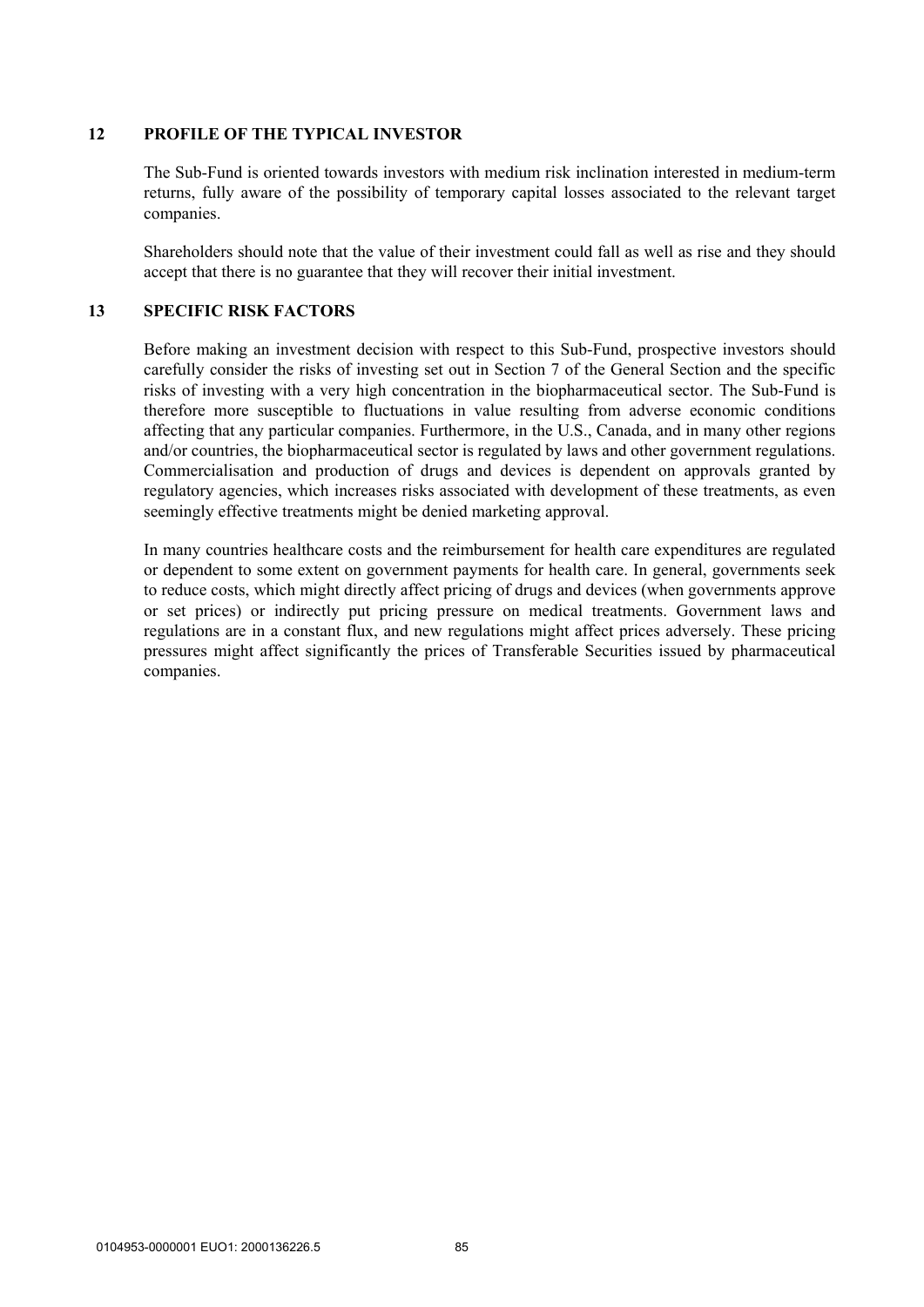### **SPECIAL SECTION 4 - ZEUS CAPITAL SICAV – TOTAL FLEXIBLE RETURN**

This Special Section is valid only if accompanied by the General Section of the Prospectus. This Special Section refers only to Zeus Capital SICAV – Total Flexible Return (the **Sub-Fund**).

#### **1 OBJECTIVES AND INVESTMENT POLICY**

The objective of the Sub-Fund is to achieve a steady positive return with relative low volatility and limited correlation to market cycles affecting traditional fixed income and equity markets.

To achieve this objective, the Sub-Fund will invest with a global approach in Transferable Securities (i.e., fixed income, bonds and equities listed or admitted to trading on a Regulated Market) that are well diversified from geographic, industrial sector and currency point of view. The Sub-Fund's investment decisions will be based on credit and rate risk analysis and research, as well as macroeconomic analysis. The Sub-Fund will invest mainly in a diversified basket of bonds and Money Market Instruments. The Sub-Fund will invest up to 20% of its net assets in non-investment grade bonds (including high-yield securities).

The Sub-Fund will invest with a flexible approach up to 40% of its net assets in equities.

The Sub-Fund will not invest more than 40% of its net assets directly or indirectly in emerging countries and if the Sub-Fund invests in emerging countries, it will focus mainly on Latin America and Asia (including but not limited to South Korea, the People's Republic of China, Hong Kong, Taiwan, Japan, India, Indonesia, Vietnam, Thailand, Philippines, Malaysia, Australia, New Zealand and Singapore). Any investments in the People's Republic of China will exclusively be made through UCITS or other UCIs and be subject to the 10% limit below.

The Sub-Fund is authorised to invest in other Eligible Investments in accordance with Section 5 of the General Section. In particular, the Sub-Fund may, from time to time, have an exposure of up to 15% of its Net Asset Value to financial derivative instruments (**FDIs**) for hedging and/or investment purposes to the fullest extent permitted, including options, forwards, futures and/or swaps on Transferable Securities and/or other Eligible Investments. The underlying assets to which the Sub-Fund will be exposed in the context of these investments in FDIs are: equities, indices (European equity indices and US equity indices), bonds, currencies.

The Sub-Fund may invest up to 10% of its Net Asset Value in units or shares of UCITS and/or other UCI (including for the avoidance of doubt other Sub-Funds of the Company).

The Sub-Fund will not make use of SFT or TRS within the meaning of the SFTR. The Sub-Fund will not invest in contingent convertible bonds, ABS/MBS, structured products or distressed securities.

The Sub-Fund has a target return of ECB official discount rate  $+3\%$ .

The Sub-Fund is actively managed, which means that the Management Company makes investment decisions with the aim of achieving the Sub-Fund's objective and investment policy. This active management includes taking decisions related to asset selection, regional allocation, sectoral views and overall market exposure.

### **2 REFERENCE CURRENCY**

The Reference Currency of the Sub-Fund is the Euro.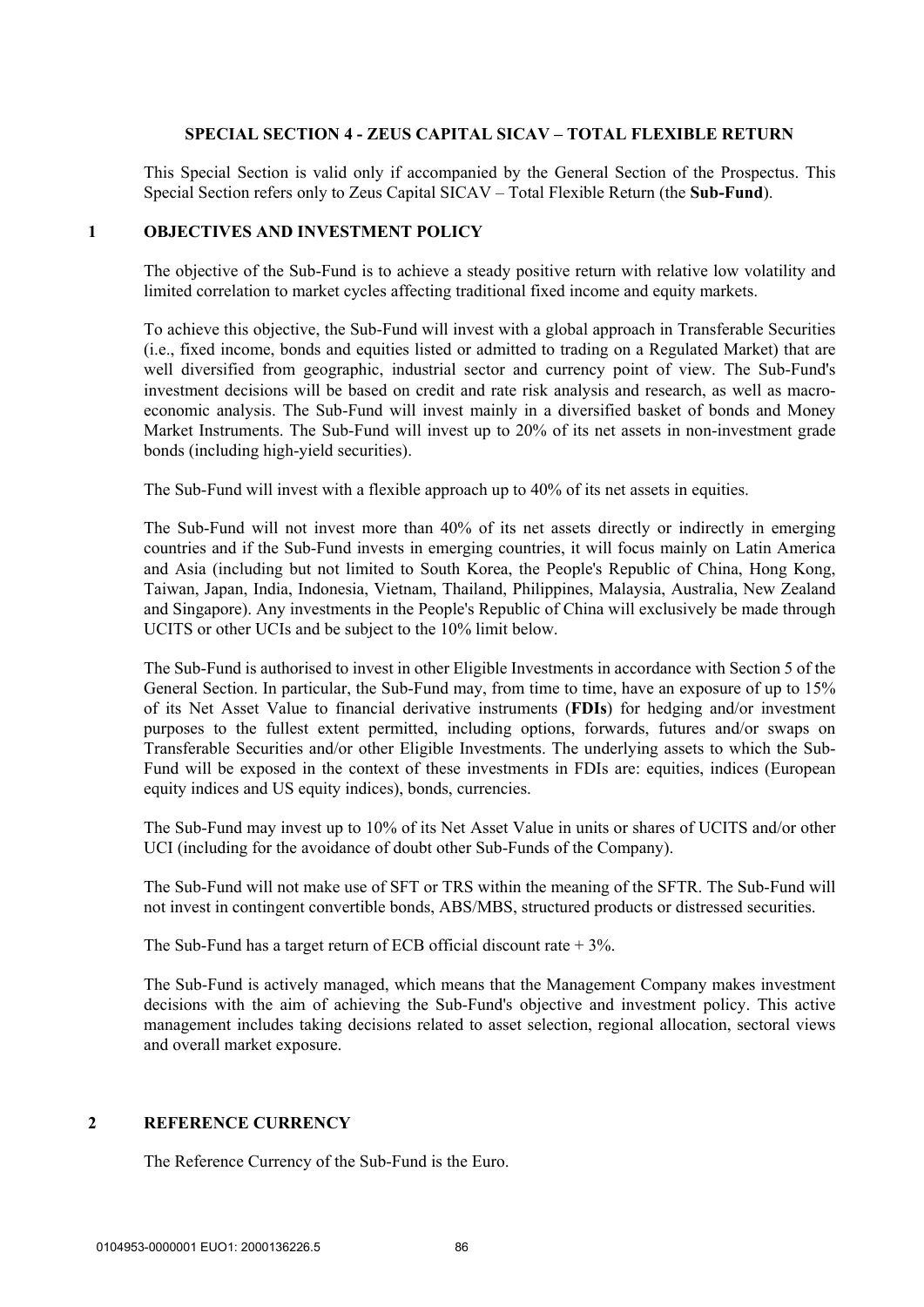# **3 TERM OF THE SUB-FUND**

The Sub-Fund has been created for an unlimited period of time.

## **4 VALUATION DAY**

The Net Asset Value of the Sub-Fund is calculated daily on each Business Day (the **Valuation Day**).

## **5 CLASSES AVAILABLE**

For the time being, the following Classes are available for subscription by investors in the Sub-Fund with the following characteristics:

| Class                             | A                                                 | B                                                 |
|-----------------------------------|---------------------------------------------------|---------------------------------------------------|
| Eligible Investors                | Retail                                            | Institutional                                     |
| Reference Currency                | <b>EUR</b>                                        | <b>EUR</b>                                        |
| <b>Initial Subscription Price</b> | <b>EUR100</b>                                     | <b>EUR100</b>                                     |
| Management Fee                    | Up to 2.60 % of the Net Asset<br>Value per Share  | Up to 2.60% of the Net Asset<br>Value per Share   |
| Subscription Fee                  | Up to 2% of the Net Asset Value<br>per Share      | Up to 2% of the Net Asset Value<br>per Share      |
| Redemption Fee                    | Up to 2% of the Net Asset Value<br>per Share      | Up to 2% of the Net Asset Value<br>per Share      |
| Performance Fee                   | Up to 20%, subject to a high water<br>mark        | Up to 20%, subject to a high water<br>mark        |
| Management Company Fee            | Up to 0.20% of the Net Asset<br>Value per Share*  | Up to 0.20% of the Net Asset<br>Value per Share*  |
| Marketing Fee                     | Up to 0.25% of the Net Asset<br>Value per Share   | Up to 0.25% of the Net Asset<br>Value per Share   |
| <b>Risk Management Fee</b>        | Up to 0.25% of the Net Asset<br>Value per Share   | Up to 0.25% of the Net Asset<br>Value per Share   |
| <b>Domiciliation Fee</b>          | Up to 0.05% of the Net Asset<br>Value per Share** | Up to 0.05% of the Net Asset<br>Value per Share** |
| Distribution or accumulation      | Accumulation                                      | Accumulation                                      |

\* with a minimum of EUR20,000 p.a. for the Sub-Fund.

\*\*with a minimum of EUR2,000 p.a. for the Sub-Fund.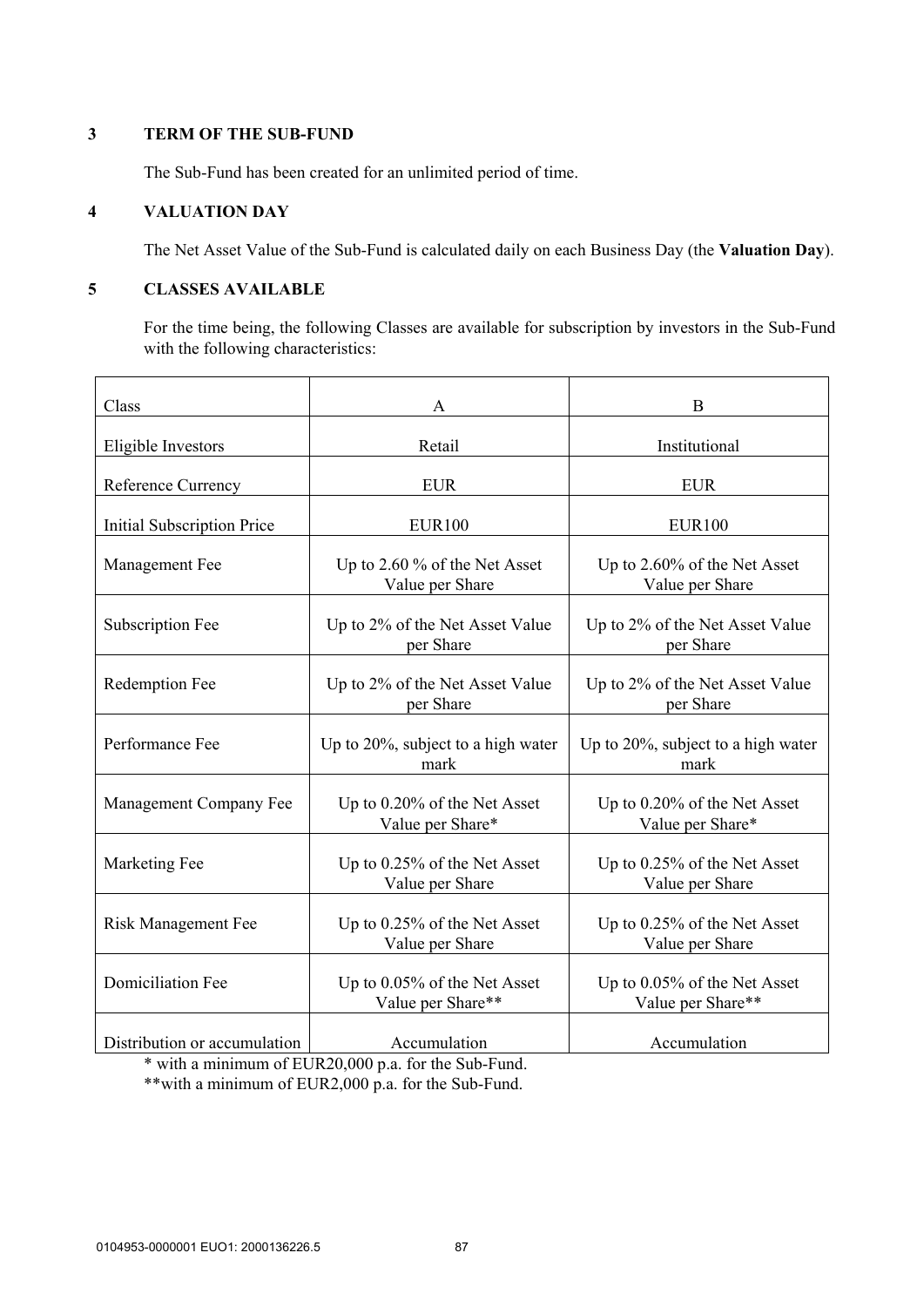## **6 INITIAL OFFERING DATE**

The Initial Offering Period of the Sub-Fund will start on 15 January 2018 and will end on 2 February 2018.

# **7 ONGOING SUBSCRIPTIONS**

Subscriptions to the Sub-Fund's Shares must be made using the documents available from the registered offices of the Company or the Distributor(s).

Subscriptions for Shares are accepted on each Valuation Day. Applications for subscriptions must be received by the Administrative Agent not later than 6.00 p.m. (Luxembourg time) 1 (one) Business Day before the relevant Valuation Day. Applications received after that time will be processed on the next Valuation Day.

Payments for subscriptions must be received in EUR, 3 (three) Business Days after the relevant Valuation Day.

A Subscription Fee as set out under Section 5 of this Special Section may be levied upon subscription for Shares of the Sub-Fund.

# **8 REDEMPTION**

Shares in the Sub-Fund may be redeemed on each Valuation Day. Redemption requests must be sent in writing to the Administrative Agent, or the Distributor(s). Redemption requests must be received by the Administrative Agent not later than 6.00 p.m. (Luxembourg time) 1 (one) Business Day before the relevant Valuation Day. Redemption requests received after this deadline will be processed on the next following Valuation Day.

Redemptions will be paid by the Depositary in EUR within 3 (three) Business Days after the relevant Valuation Day.

A Redemption Fee as set out under Section of this Special Section may be levied upon redemptions of Shares of the Sub-Fund. Redemption proceeds may be converted into any freely convertible currency at a Shareholder's request and at his own expense.

# **9 CONVERSION**

Conversion requests must be received by the Administrative Agent no later than 6.00 p.m. (Luxembourg time) 1 (one) Business Day before the relevant Valuation Day. Conversion requests received after this deadline will be processed on the next following Valuation Day.

No Conversion Fee will be levied to cover conversion costs.

# **10 REMUNERATION OF THE MANAGEMENT COMPANY**

The Management Company will be entitled to receive a Management Fee payable monthly in arrears and accrued with every NAV calculation on the assets of the Sub-Fund, a Management Company Fee, a Marketing Fee, a Risk Management Fee as well as a Performance Fee as set out under Section 11 below. The Management Company will remunerate the Distributors out of the Management Fee.

### **11 PERFORMANCE FEE**

# **Until 30th June 2020 this Section 11 will read as follows:**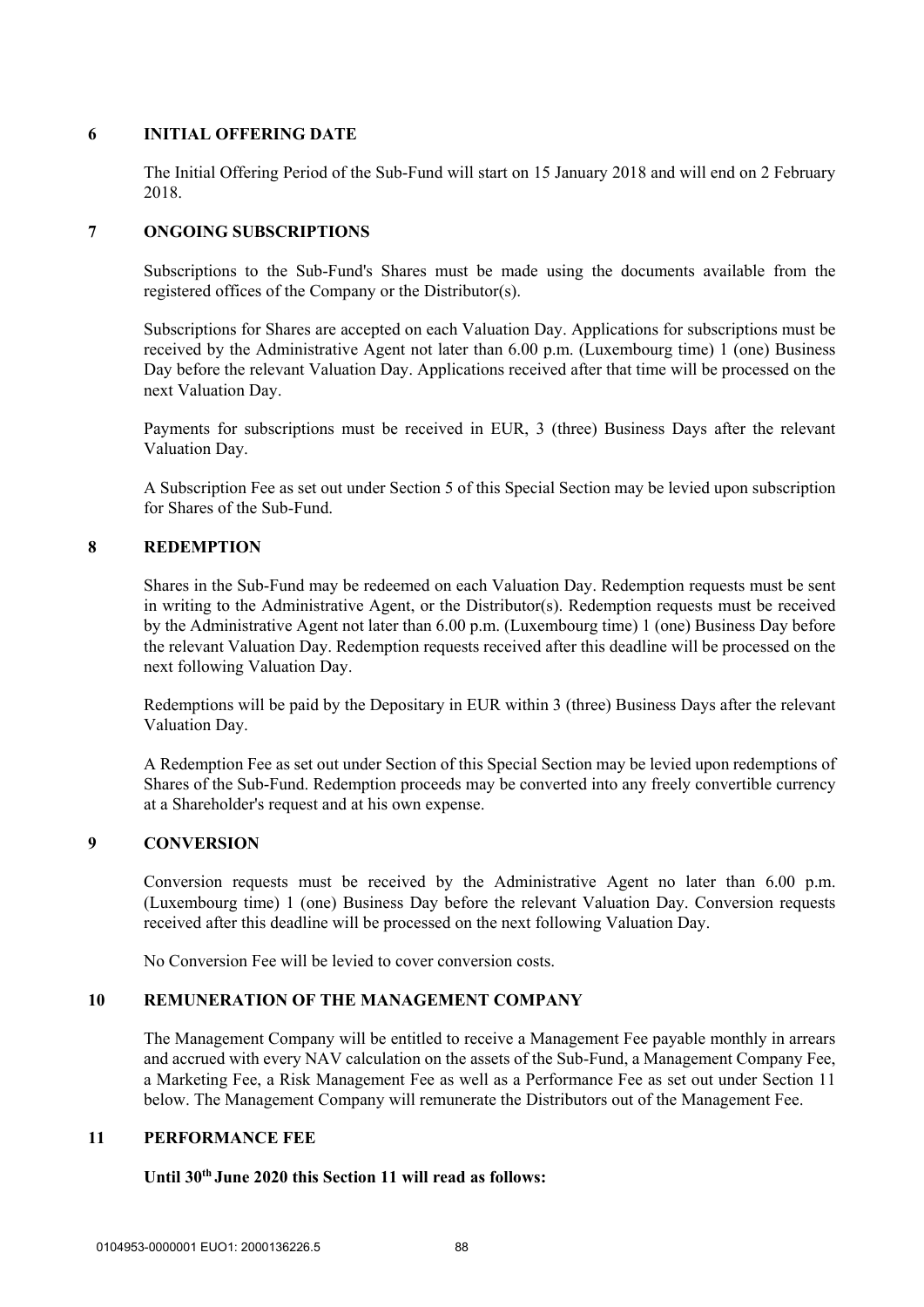The Management Company will be entitled to receive from the Sub-Fund a performance fee (the **Performance Fee**) calculated, and accrued daily as an expense of the relevant Class, over the relevant Performance Period. The Performance Fee will be equivalent to such percentage as set out under Section 5 above of the outperformance of the NAV per Share of the relevant Class over the return of the Benchmark Index (as defined below), calculated since the last Performance Fee payment.

Each fiscal year will be a **Performance Period**, except the first Performance Period that will start on the first Business Day of the Initial Offering Period of the relevant Class and end on the following 31 December.

The benchmark index of the Sub-Fund will be 3-months EURIBOR + 0.5% (the **Benchmark Index**). The Performance Fee is equal to such percentage as set out under Section 5 above of the outperformance of the NAV per Share over the Benchmark Index multiplied by the number of Shares in circulation during the Performance Period of a Class. No Performance Fee will be due if the NAV per Share before Performance Fee turns out to be below the High Water Mark for the Performance Period in question.

The **High Water Mark** is defined as the greater of the following two figures:

- the highest NAV per Share on which a Performance Fee has been paid in respect of a Class; or
- the initial NAV per Share of the relevant Class.

If the performance of the NAV per Share is negative over the Performance Period, no Performance Fee will be calculated. If the performance of the NAV per Share is positive, but the performance of the Benchmark Index is negative, the calculated Performance Fee will be based on the minimum between (i) the absolute performance of the NAV per Share and (ii) such percentage as set out under Section 5 above of the outperformance over the Benchmark Index.

Provision will be made for this Performance Fee on each Valuation Day. If the NAV per Share decreases during the Performance Period, the provisions made in respect of the Performance Fee will be reduced accordingly. If these provisions fall to zero, no Performance Fee will be payable.

If Shares are redeemed on a date other than that on which a Performance Fee is paid while provision has been made for Performance Fees, the Performance Fees for which provision has been made and which are attributable to the Shares redeemed will be paid at the end of the period even if provision for Performance Fees is no longer made at that date. Gains which have not been realised may be taken into account in the calculation and payment of Performance Fees.

In case of subscription, the Performance Fee calculation is adjusted to avoid that this subscription impacts the amount of Performance Fee accruals. To perform this adjustment, the outperformance of the NAV per Share against the Benchmark Index until the subscription date is not taken into account in the Performance Fee calculation. This adjustment amount is equal to the product of the number of subscribed Shares by the positive difference between the subscription price and the Benchmark Index performance at the date of the subscription. This cumulated adjustment amount is used in the Performance Fee calculation until the end of the relevant period and is adjusted in case of subsequent redemptions during the period.

In the event that a Shareholder redeems Shares prior to the end of a Performance Period, any accrued but unpaid Performance Fee in respect of such Shares will be kept and paid to the Management Company at the end of the relevant Performance Period.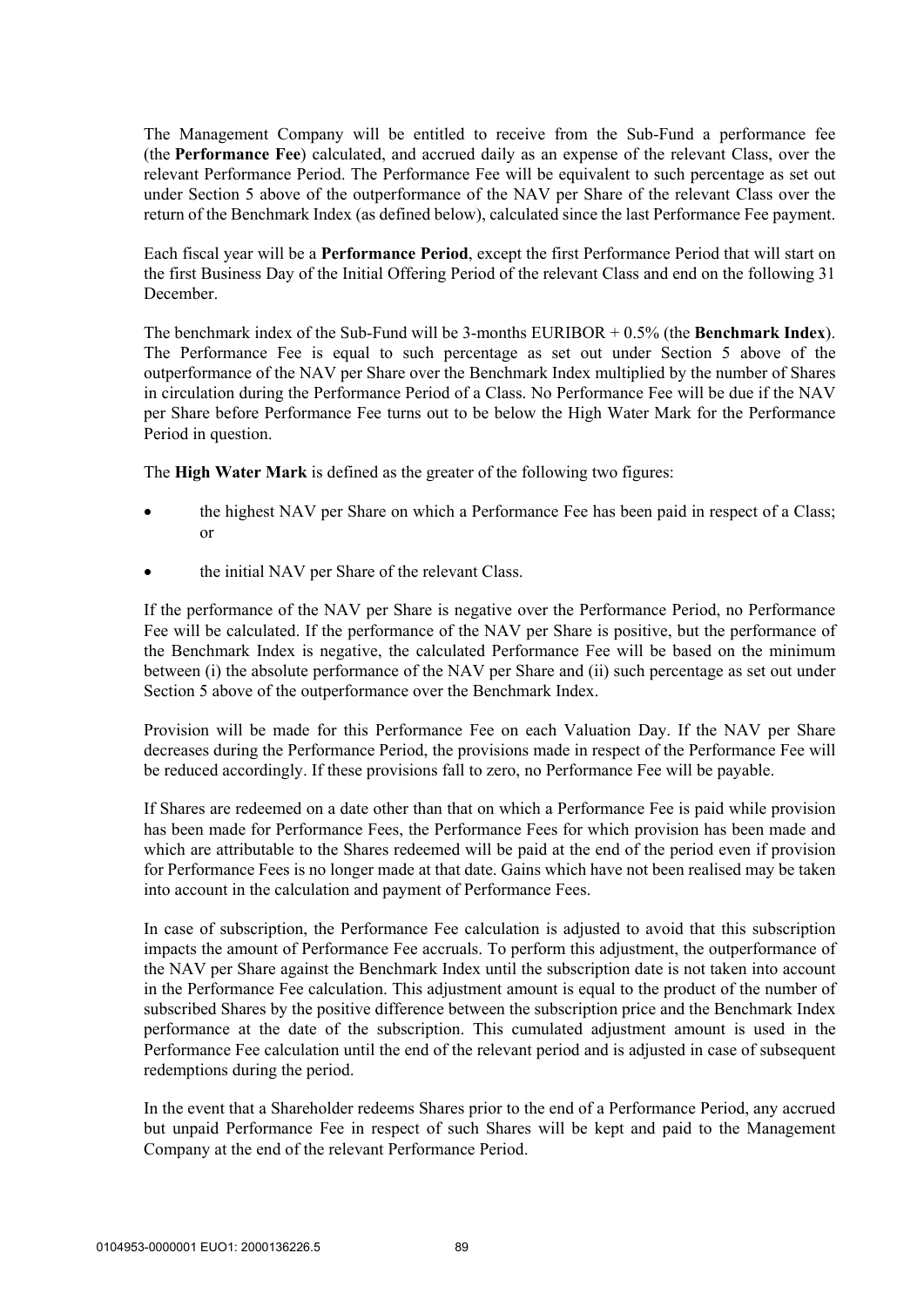As of the date of this Prospectus, the administrator of the Benchmark EURIBOR, i.e. EMMI, is not on the list of administrators held with ESMA, in accordance with article 36 of the Benchmark Regulation and benefits from a transitional period until 1 January 2020 to apply for authorisation or registration, pursuant to the article 51 of the Benchmark Regulation.

## **However, the High Water Mark will be reset after each two (2) Performance Period after the launch of the relevant Class, if the NAV per Share is below the High Water Mark.**

### **As from 6th July 2020, the Sub-fund will no longer use the Benchmark Index for the purpose of calculating the Performance Fee and this Section 11 will read as follows:**

The Management Company will be entitled to receive from the Sub-Fund a performance fee (the **Performance Fee**) calculated, and accrued daily as an expense of the relevant Class, over the relevant Performance Period. The Performance Fee will be equivalent to such percentage as set out under Section 5 above of the increase in the Net Asset Value per Share of the relevant Class multiplied by the number of Shares outstanding in that Class, in respect of each Performance Period subject to a high water mark.

Each fiscal year will be a **Performance Period**, except the first Performance Period that will start on the first Business Day of the Initial Offering Period of the relevant Class and end on the following 31 December.

The Performance Fee is subject to a high water mark which ensures that investors will not be charged a Performance Fee until any previous losses are recovered.

The high water mark is the greater of:

- (a) the last highest Net Asset Value per Share at the end of the Performance Period on which a Performance Fee has been paid in respect of a Class; and
- (b) the Initial Subscription Price of the relevant Class.

The Performance Fee is calculated on the basis of the NAV after deduction of all expenses, liabilities (but not the Performance Fee), and is adjusted to take account of all subscriptions, redemptions, dividends and distributions.

Provision will be made for the Performance Fee on each Valuation Day. If the NAV per Share decreases during the Performance Period, the provisions made in respect of the Performance Fee will be reduced accordingly. If these provisions fall to zero, no Performance Fee will be payable. No provision for the Performance Fee will be made if the Net Asset Value is lower than the high water mark.

If Shares are redeemed on a date other than that on which a Performance Fee is paid while provision has been made for Performance Fees, the Performance Fees for which a provision has been made and which are attributable to the Shares redeemed will be paid at the end of the period even if a provision for Performance Fees is no longer made at that date. Gains which have not been realised may be taken into account in the calculation and payment of Performance Fees.

In case of subscription, the Performance Fee calculation is adjusted to avoid that this subscription impacts the amount of Performance Fee accruals. To perform this adjustment, the outperformance of the NAV per Share against the high water mark until the subscription date is not taken into account in the Performance Fee calculation. This adjustment amount is equal to the product of the number of subscribed Shares by the positive difference between the subscription price and the high water mark at the date of the subscription. This cumulated adjustment amount is used in the Performance Fee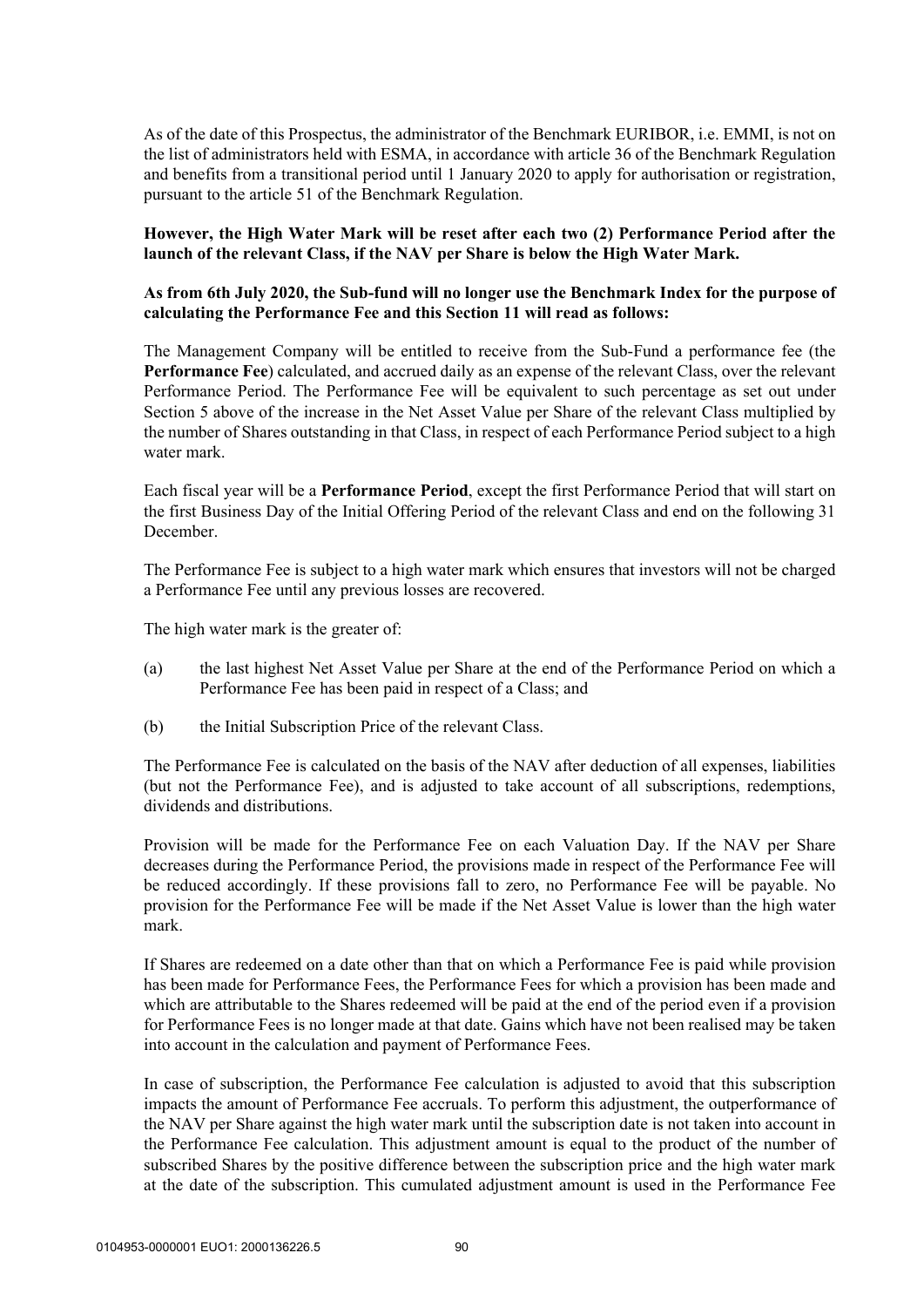calculation until the end of the relevant period and is adjusted in case of subsequent redemptions during the period.

In the event that a Shareholder redeems Shares prior to the end of a Performance Period, any accrued but unpaid Performance Fee in respect of such Shares will be kept and paid to the Management Company at the end of the relevant Performance.

### **However, the High Water Mark will be reset after each two (2) Performance Period after the launch of the relevant Class, if the NAV per Share is below the High Water Mark.**

### **12 RISK MANAGEMENT**

The Sub-Fund will use the commitment approach to monitor its global exposure.

#### **13 PROFILE OF THE TYPICAL INVESTOR**

The Sub-Fund is oriented towards investors interested in making profit with short-term liquidity investments at low risk.

Shareholders should note that the value of their investment could fall as well as rise and they should accept that there is no guarantee that they will recover their initial investment.

#### **14 SPECIFIC RISK FACTORS**

Before making an investment decision with respect to this Sub-Fund, prospective investors should carefully consider the risks of investing set out in Section 7 of the General Section and the following risks:

#### **High-yield securities**

The Sub-Fund may invest in bonds of issuers that do not have publicly traded equity securities, making it more difficult to hedge the risks associated with such investments (and the Sub-Fund is not required to hedge, and may choose not to do so). High-yield securities that are below investment grade or unrated face ongoing uncertainties and exposure to adverse business, financial or economic conditions which could lead to the issuer's inability to meet timely interest and principal payments. The market values of certain of these lower-rated and unrated debt securities tend to reflect individual corporate developments to a greater extent than do higher-rated securities, which react primarily to fluctuations in the general level of interest rates, and tend to be more sensitive to economic conditions than are higher-rated securities. Companies that issue such securities are often highly leveraged and may not have available to them more traditional methods of financing. It is possible that a major economic recession could disrupt severely the market for such securities and may have an adverse impact on the value of such securities. In addition, it is possible that any such economic downturn could adversely affect the ability of the issuers of such securities to repay principal and pay interest thereon and increase the incidence of default of such securities.

#### **Investments in equity securities of Asian companies**

The Sub-Fund may invest in equities or other securities of issuers incorporated in, or whose business operations are in Asia and therefore additional risks may be encountered. These include

(a) Disclosure and accounting standards: Disclosure and regulatory standards in Asia are in many respects less stringent than standards in certain countries with more developed securities markets, and there may be less publicly available information about companies than is regularly published by or about companies in many other countries. Companies in Asia are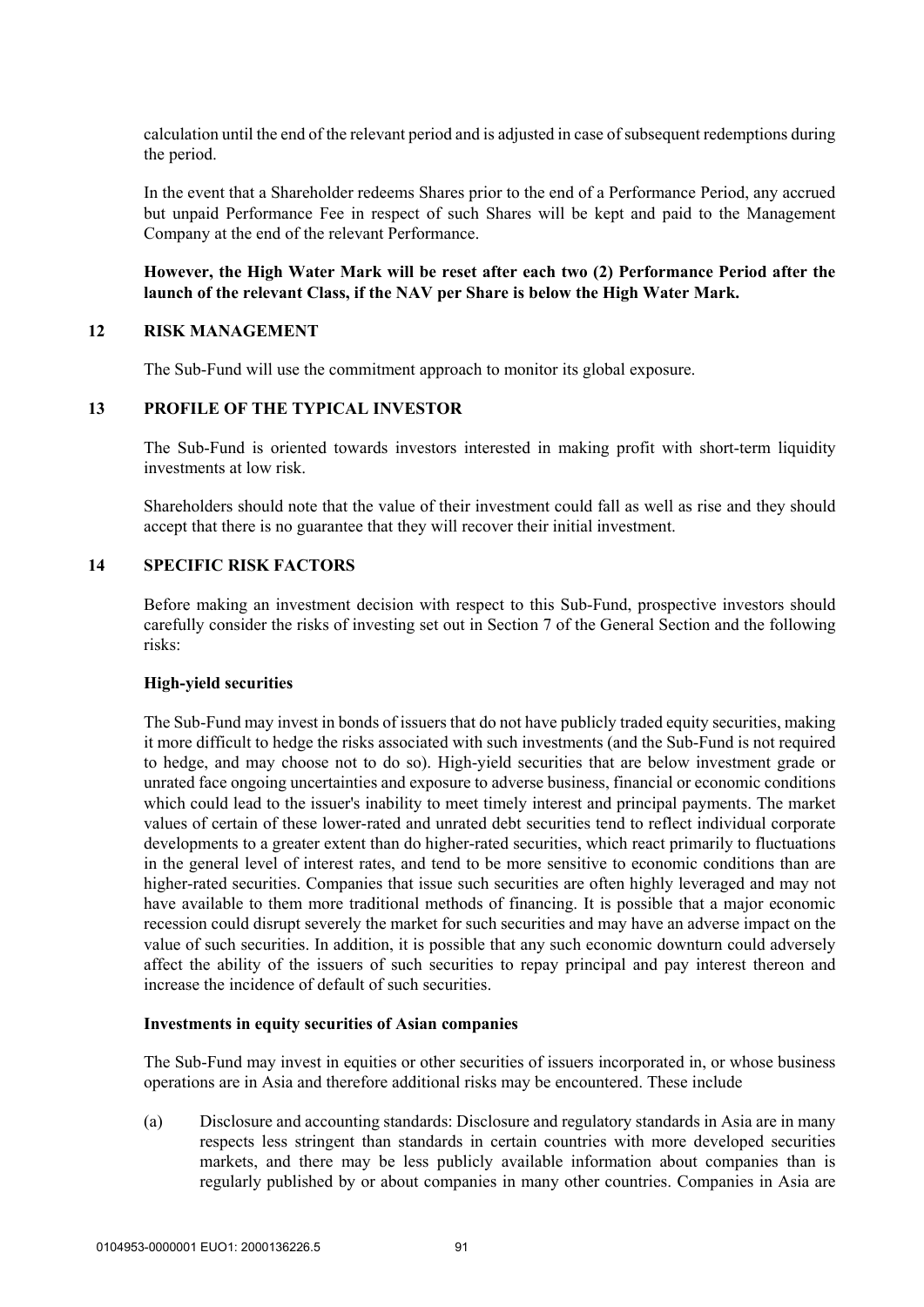subject to accounting standards and disclosure requirements that differ in significant respects from those applicable to companies in many countries with more developed securities markets.

- (b) Foreign Exchange controls: Some Asian governments still impose exchange controls making it impossible to freely convert local currency into other currencies. The imposition of currency controls by a government may negatively impact performance and liquidity in the Sub-Fund as capital may become trapped in the country.
- (c) Political and economic considerations: The Sub-Fund may be affected by political and economic developments in Asia, including changes in government policy, taxation and social, ethnic and religious instability. Asian economies may differ favourably or unfavourably from economies of more developed country with regards gross domestic product, rates of inflation, currency depreciation, capital reinvestment, resource self-sufficiency and balance of payments position. Asian economies are heavily dependent upon international trade and, accordingly, have been and may continue to be adversely affected by trade barriers, exchange controls, and other protectionist measures imposed or negotiated by the countries with which they trade. Expropriation, confiscatory taxation, nationalisation or other developments could also adversely affect the assets of the Sub-Fund.
- (d) Regulations: Regulations in certain Asian countries under which non-resident investors, such as the Sub-Fund, can invest directly in equity and debt securities of domestic companies, are new and evolving. In addition, the supporting regulatory framework, such as applicable tax codes and foreign exchange regulations, have not yet been specifically amended or clarified with regard to their application to foreign investors and investments held by foreign investors. Therefore, these regulations and the underlying legislation may be amended, clarified, interpreted by judicial or administrative ruling or superseded in the future and such alterations could impact adversely on the Sub-Fund's operation and performance.
- (e) Securities market: Stock exchanges and markets in Asia have experienced fluctuations in the prices of securities, and no assurance can be given that such volatility will not continue in the future. Asian securities markets are undergoing a period of growth and change which may lead to difficulties in the settlement and recording of transactions and in interpreting and applying the relevant regulations. Regulatory authorities in a number of Asian countries have only relatively recently been given the power and duty to prohibit fraudulent and unfair trade practices relating to securities markets, including insider trading, and to regulate substantial acquisitions of shares and takeovers of companies.

Investments in equity securities of Asian companies involve risks due to restrictions imposed on foreign investors, counterparties, greater market volatility and lack of liquidity in certain portfolio lines. Consequently, certain shares may not be available to the Sub-Fund if the number of foreign shareholders authorised or the total investments permitted for foreign shareholders have been reached. The government of certain countries many impose restrictions or declare these shares void. Furthermore, repatriation of foreign investors' net profits, capital and dividends overseas may be restricted or require governmental approval. The Sub-Fund will only invest in these countries or sectors if it considers that the restrictions are acceptable. However, no guarantee can be given that additional restrictions will not be imposed in the future.

Certain Asian countries remain totalitarian countries with the continuing risk of nationalization, expropriation, or confiscation of property. The legal system is still developing, making it more difficult to obtain and/or enforce judgments. Further, the government could at any time alter or discontinue economic reforms Military conflicts, either internal or with other countries, are also a risk. In addition, currency fluctuations, currency convertibility and fluctuations in inflation and interest rates have had, and may continue to have, negative effects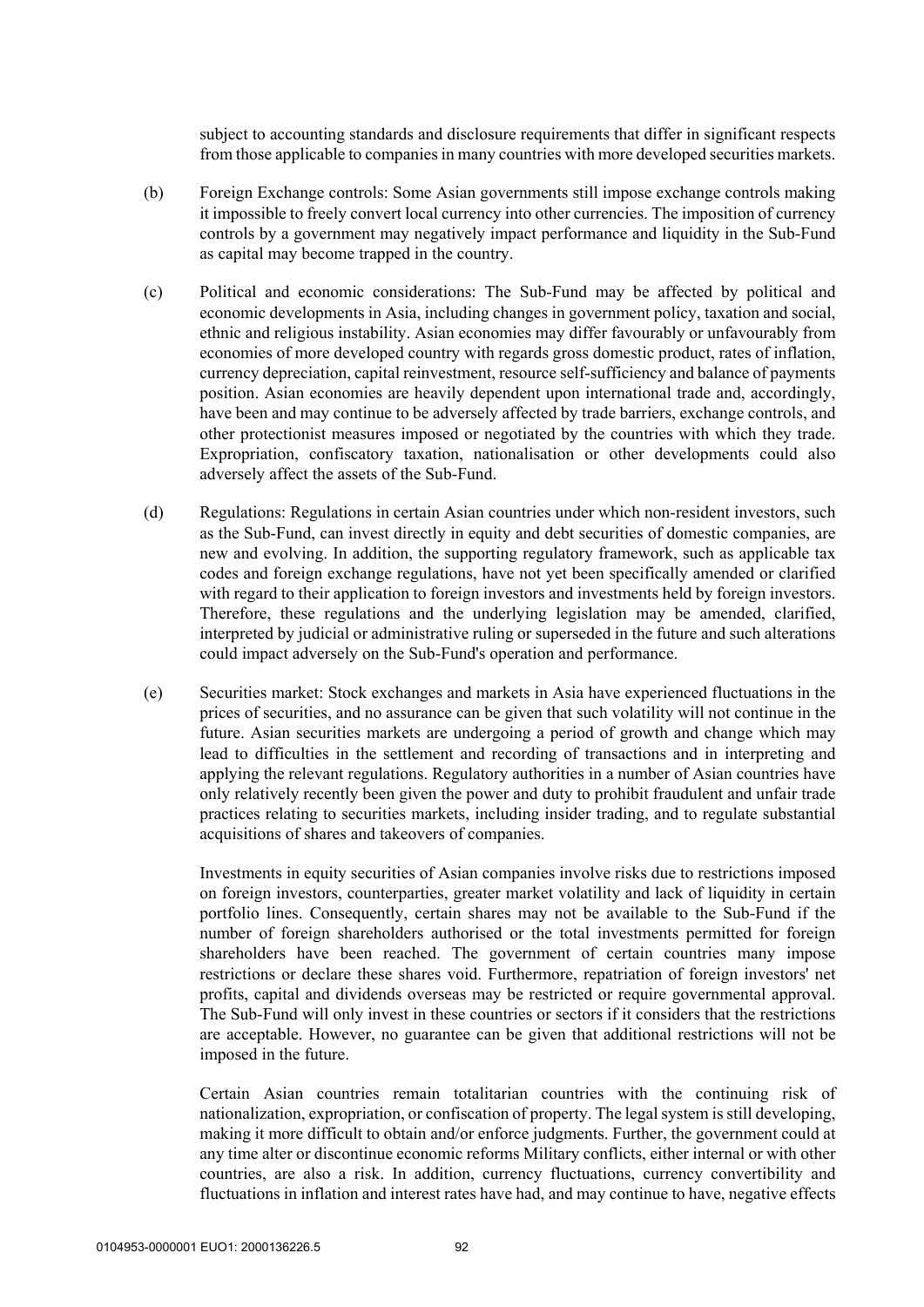on the economy and securities markets of Asia. The government also sometimes takes actions intended to increase or decrease the values of stocks.

Asia's economic growth has historically been driven in a large degree by exports to the United States and other major export markets. Therefore, a slow-down in the global economy may have a negative impact on the continued growth of Asian economies. Political, social or economic disruptions in Asia or in other countries, including conflicts and currency devaluations, may adversely affect the values of Asian securities and thus the Sub-Fund's holdings. Asian companies may be more concentrated in particular industries or may rely on particular resources or trading partners to a greater extent than companies in certain other countries.

Asian companies may also be more subject to capital and exchange controls and their shares may be more volatile and less liquid than the shares of companies in other countries or regions.

#### **Specific Risks Relating to Latin America**

Governments in Latin America frequently intervene in the economy of the relevant countries and occasionally make significant changes in policies and regulations. For example, the Brazilian government's actions to control inflation and other regulations and policies have in the past involved, among other measures, increases in interest rates, changes in tax policies, price controls, currency, devaluations, capital controls, limits on imports and other actions. The Sub-Fund have no control over, and cannot predict, the measures or policies that the governments in Latin America may adopt in the future. The Sub-Fund may experience a material adverse effect due to changes in public policies at the federal, state and municipal levels, related to taxes, currency exchange control, as well as other factor such as:

- (f) expansion or contraction of the relevant countries' economy, as measured by the variation of gross domestic product;
- (g) interest rates;
- (h) exchange controls and restrictions on remittances abroad;
- (i) currency devaluations and fluctuations in exchange rates;
- (j) inflation rates;
- (k) liquidity of domestic capital and financial markets;
- (l) fiscal policy and tax regime;
- (m) social and political instability;
- (n) energy shortages; and
- (o) other diplomatic, political, social and economic developments in or affecting Latin America.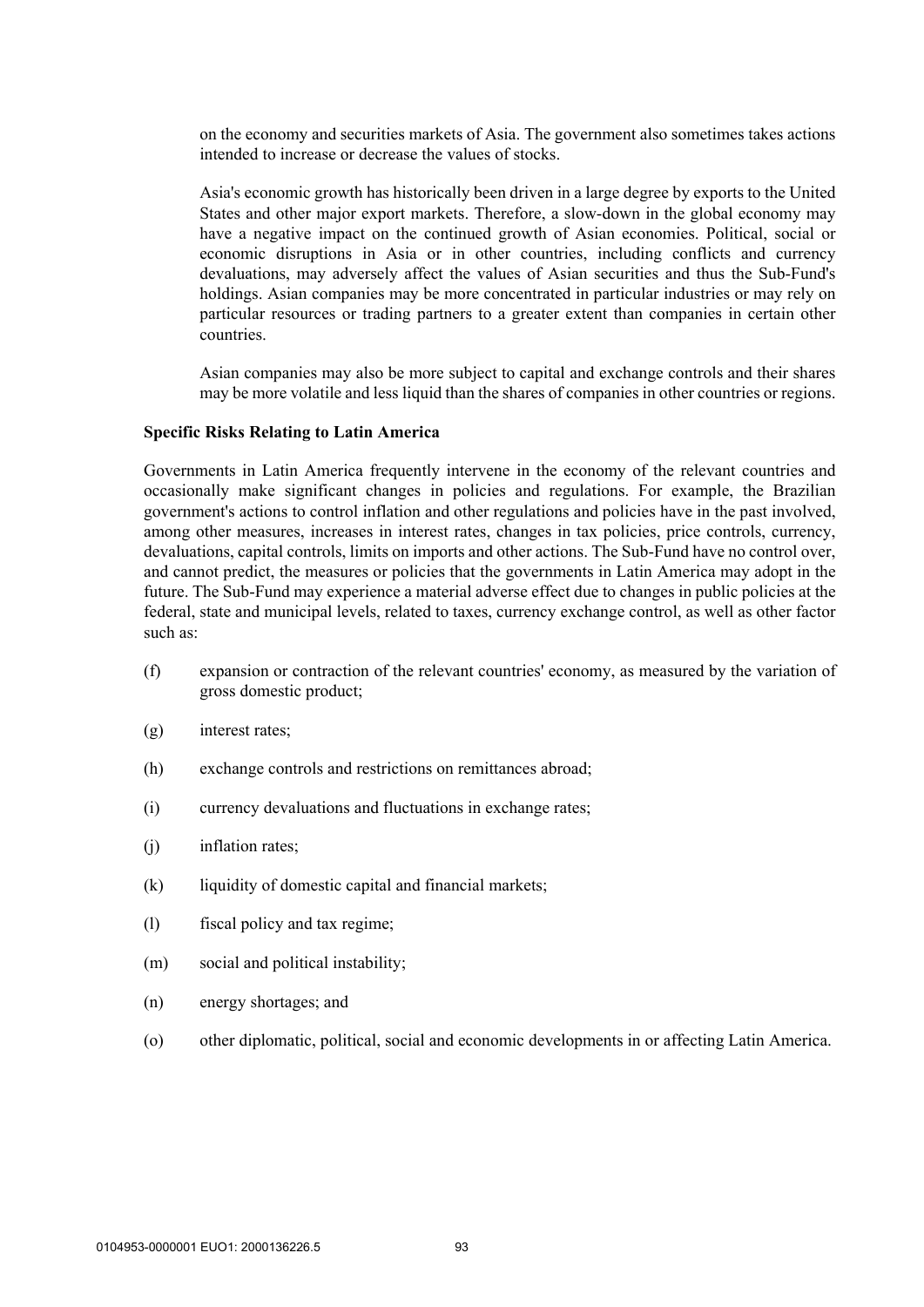## **SPECIAL SECTION 5 - ZEUS CAPITAL SICAV – ACTIVE STRATEGY**

This Special Section is valid only if accompanied by the General Section of the Prospectus. This Special Section refers only to Zeus Capital SICAV – Active Strategy (the **Sub-Fund**).

# **1 OBJECTIVES AND INVESTMENT POLICY**

The objective of the Sub-Fund is to achieve capital growth with moderate volatility and moderate correlation with major markets by investing in equities and bonds.

For that purpose, the Sub-Fund will invest:

- at least 51% of its net assets in Transferable Securities (i.e., equities and bonds, including fixed or floating rates bonds, convertible bonds, zero-coupons, government and treasury bonds, without limits of duration and grade (up to 40% of the Sub-Fund's net assets may be invested in non-investment grade bonds (including high-yield securities))), with at least 10% of the Sub-Fund's net assets being invested on the Italian market;
- up to 10% of its total net assets in units or shares of UCITS and/or other UCIs, including Exchange Traded Funds (**ETFs**), qualifying as UCITS and/or other UCIs;
- up to 10% of its total net assets in Exchange Traded Notes (**ETNs**), qualifying as Transferable Securities in accordance with article 2 of the 2008 Regulation and provided there is no embedded derivative as per the meaning of article 10 of the 2008 Regulation;
- in Money Market Instruments and short term deposits (up to 12 months) denominated in EUR, GBP, CHF, USD and JPY with a limit of 10% of the Sub-Fund's Net Asset Value invested in a single issuer of Money Market Instruments or short term deposit.

The Sub-Fund may invest in other Eligible Investment in accordance with Section 5 of the General Section. In particular, the Sub-Fund may, from time to time, invest in financial derivative instruments or engage in certain techniques for hedging purposes to the fullest extent permitted, including options, forwards, futures and/or swaps on Transferable Securities and/or other Eligible Investments. The Sub-Fund will not make use of SFT or TRS within the meaning of the SFTR.

The Sub-Fund will not invest more than 25% of its net assets directly or indirectly in emerging countries and if the Sub-Fund invests in emerging countries, it will focus mainly on Latin America and Asia (including but not limited to South Korea, the People's Republic of China, Hong Kong, Taiwan, Japan, India, Indonesia, Vietnam, Thailand, Philippines, Malaysia, Australia, New Zealand and Singapore). Any investments in the People's Republic of China will exclusively be made through UCITS or other UCIs and be subject to the 10% limit above.

The Sub-Fund is actively managed, which means that the Management Company makes investment decisions with the aim of achieving the Sub-Fund's objective and investment policy. This active management includes taking decisions related to asset selection, regional allocation, sectoral views and overall market exposure.

## **2 REFERENCE CURRENCY**

The Reference Currency of the Sub-Fund is the Euro.

### **3 TERM OF THE SUB-FUND**

The Sub-Fund has been created for an unlimited period of time.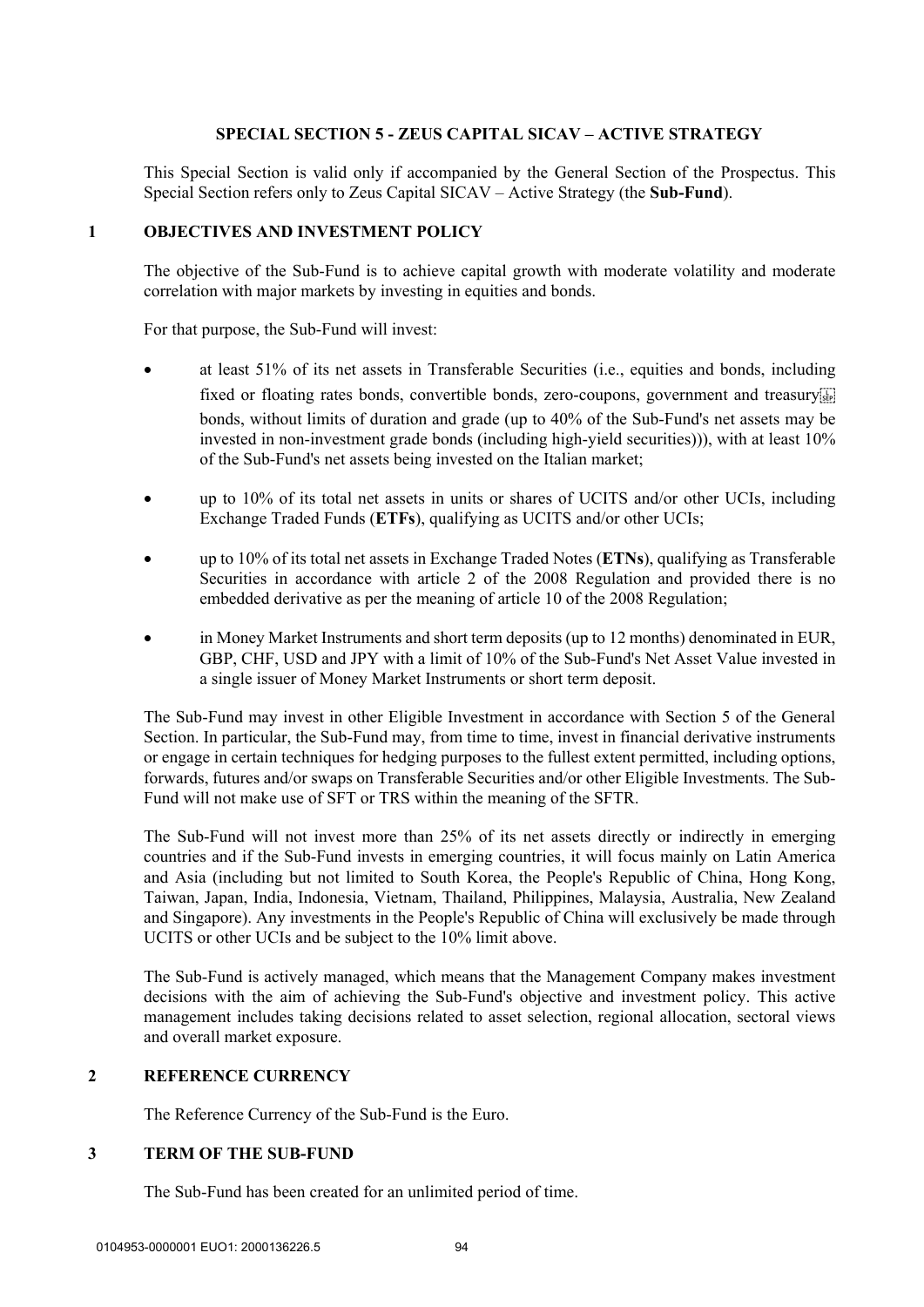# **4 VALUATION DAY**

The Net Asset Value of the Sub-Fund is calculated daily on each Business Day (the **Valuation Day**).

# **5 CLASSES AVAILABLE**

For the time being, the following Classes are available for subscription by investors in the Sub-Fund with the following characteristics:

| Class                           | А                                                 | B                                                 |
|---------------------------------|---------------------------------------------------|---------------------------------------------------|
| Eligible Investors              | Retail                                            | Institutional                                     |
| Reference Currency              | <b>EUR</b>                                        | <b>EUR</b>                                        |
| Initial Subscription<br>Price   | <b>EUR100</b>                                     | <b>EUR100</b>                                     |
| Management Fee                  | Up to 2.60% of the Net Asset Value<br>per Share   | Up to 2% of the Net Asset Value per<br>Share      |
| <b>Subscription Fee</b>         | Up to 2% of the Net Asset Value per<br>Share      | Up to 2% of the Net Asset Value per<br>Share      |
| Redemption Fee                  | Up to 2% of the Net Asset Value per<br>Share      | Up to 2% of the Net Asset Value per<br>Share      |
| Performance Fee                 | Up to 20%, subject to a high water<br>mark        | Up to 20%, subject to a high water<br>mark        |
| Management Company<br>Fee       | Up to 0.20% of the Net Asset Value<br>per Share*  | Up to 0.20% of the Net Asset Value<br>per Share*  |
| Marketing Fee                   | Up to 0.25% of the Net Asset Value<br>per Share   | Up to 0.25% of the Net Asset Value<br>per Share   |
| <b>Risk Management Fee</b>      | Up to 0.25% of the Net Asset Value<br>per Share   | Up to 0.25% of the Net Asset Value<br>per Share   |
| <b>Domiciliation Fee</b>        | Up to 0.05% of the Net Asset Value<br>per Share** | Up to 0.05% of the Net Asset Value<br>per Share** |
| Distribution or<br>accumulation | Accumulation                                      | Accumulation                                      |

\* with a minimum of EUR20,000 p.a. for the Sub-Fund. \*\*with a minimum of EUR2,000 p.a. for the Sub-Fund.

### **6 INITIAL OFFERING DATE**

The Initial Offering Period of the Sub-Fund started on 1 March 2016 and ended on 15 March 2016.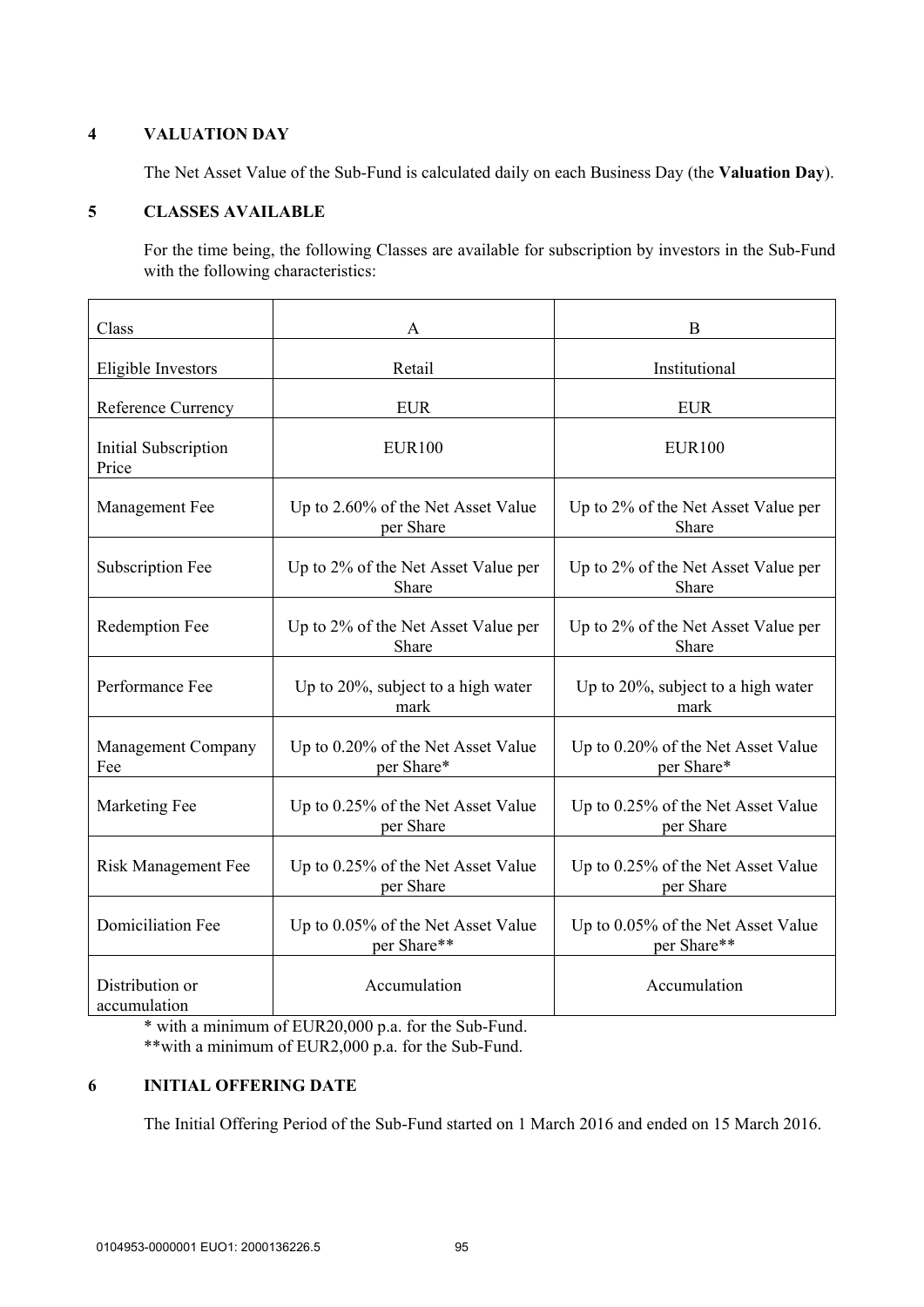### **7 ONGOING SUBSCRIPTIONS**

Subscriptions to the Sub-Fund's Shares must be made using the documents available from the registered offices of the Company or the Distributor(s).

Subscriptions for Shares are accepted on each Valuation Day. Applications for subscriptions must be received by the Administrative Agent not later than 6.00 p.m. (Luxembourg time) 1 (one) Business Day before the relevant Valuation Day. Applications received after that time will be processed on the next Valuation Day.

Payments for subscriptions must be received in EUR, 3 (three) Business Days after the relevant Valuation Day.

A Subscription Fee as set out under Section 5 of this Special Section may be levied upon subscription for Shares of the Sub-Fund.

### **8 REDEMPTION**

Shares in the Sub-Fund may be redeemed on each Valuation Day. Redemption requests must be sent in writing to the Administrative Agent, or the Distributor(s). Redemption requests must be received by the Administrative Agent not later than 6.00 p.m. (Luxembourg time) 1 (one) Business Day before the relevant Valuation Day. Redemption requests received after this deadline will be processed on the next following Valuation Day.

Redemptions will be paid by the Depositary in EUR within 3 (three) Business Days after the relevant Valuation Day.

A Redemption Fee as set out under Section of this Special Section may be levied upon redemptions of Shares of the Sub-Fund. Redemption proceeds may be converted into any freely convertible currency at a Shareholder's request and at his own expense.

### **9 CONVERSION**

Conversion requests must be received by the Administrative Agent no later than 6.00 p.m. (Luxembourg time) 1 (one) Business Day before the relevant Valuation Day. Conversion requests received after this deadline will be processed on the next following Valuation Day.

No Conversion Fee will be levied to cover conversion costs.

### **10 REMUNERATION OF THE MANAGEMENT COMPANY**

The Management Company will be entitled to receive a Management Fee payable monthly in arrears and accrued with every NAV calculation on the assets of the Sub-Fund, a Management Company Fee, a Marketing Fee, a Risk Management Fee as well as a Performance Fee as set out under Section 11 below. The Management Company will remunerate the Distributors out of the Management Fee.

### **11 PERFORMANCE FEE**

#### **Since 1 April 2019, the performance fee calculation is as follows:**

The Management Company will be entitled to receive from the Sub-Fund a performance fee (the **Performance Fee**) calculated, and accrued daily as an expense of the relevant Class, over the relevant Performance Period. The Performance Fee will be equivalent to such percentage as set out under Section 5 above of the increase in the Net Asset Value per Share of the relevant Class multiplied by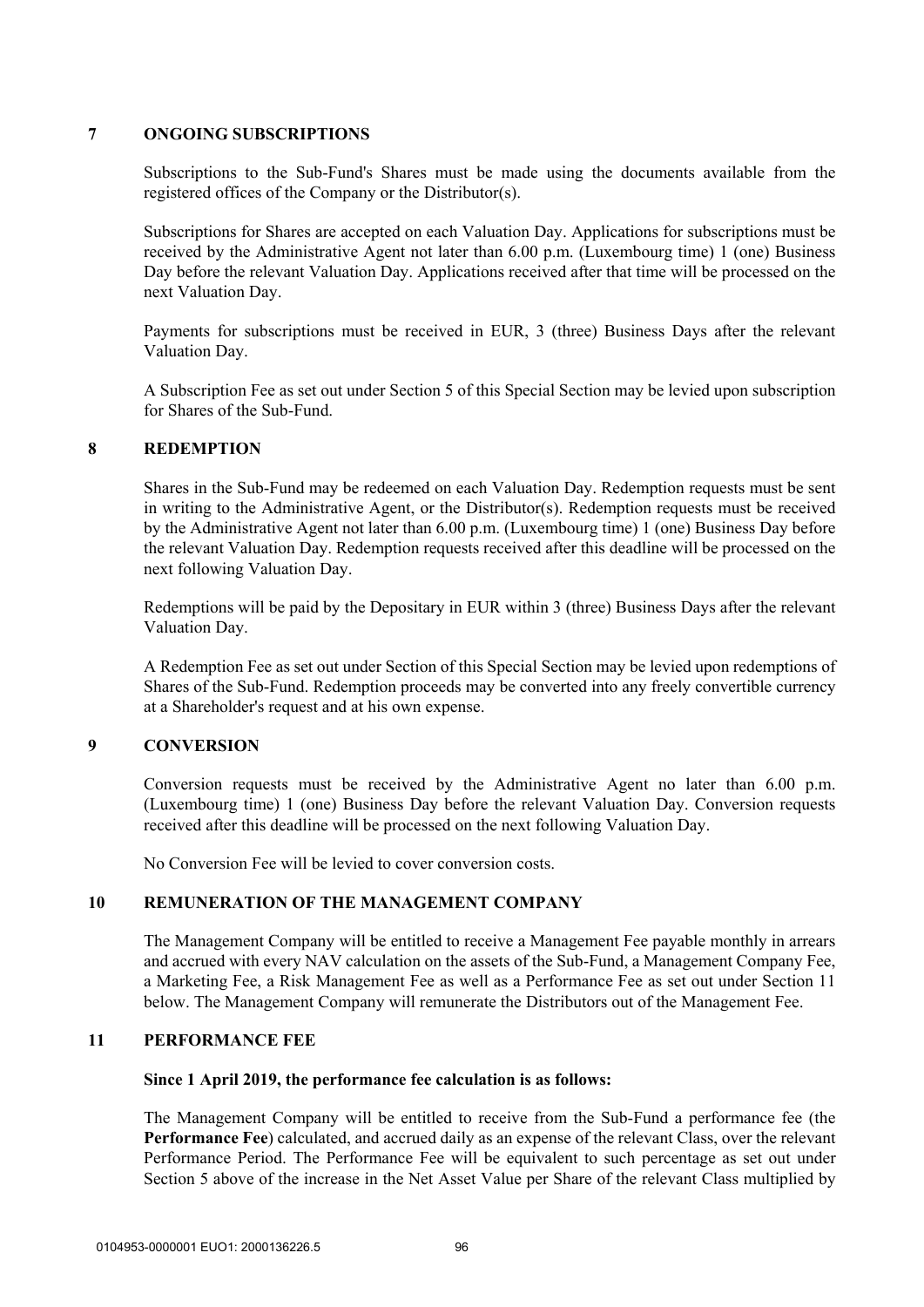the number of Shares outstanding in that Class, in respect of each Performance Period subject to a high water mark.

Each fiscal year will be a **Performance Period**, except the first Performance Period that will start on the first Business Day of the Initial Offering Period of the relevant Class and end on the following 31 December.

The Performance Fee is subject to a high water mark which ensures that investors will not be charged a Performance Fee until any previous losses are recovered.

The high water mark is the greater of:

- (p) the last highest Net Asset Value per Share at the end of the Performance Period on which a Performance Fee has been paid in respect of a Class; and
- (q) the Initial Subscription Price of the relevant Class.

The Performance Fee is calculated on the basis of the NAV after deduction of all expenses, liabilities (but not the Performance Fee), and is adjusted to take account of all subscriptions, redemptions, dividends and distributions.

Provision will be made for the Performance Fee on each Valuation Day. If the NAV per Share decreases during the Performance Period, the provisions made in respect of the Performance Fee will be reduced accordingly. If these provisions fall to zero, no Performance Fee will be payable. No provision for the Performance Fee will be made if the Net Asset Value is lower than the high water mark.

If Shares are redeemed on a date other than that on which a Performance Fee is paid while provision has been made for Performance Fees, the Performance Fees for which a provision has been made and which are attributable to the Shares redeemed will be paid at the end of the period even if a provision for Performance Fees is no longer made at that date. Gains which have not been realised may be taken into account in the calculation and payment of Performance Fees.

In case of subscription, the Performance Fee calculation is adjusted to avoid that this subscription impacts the amount of Performance Fee accruals. To perform this adjustment, the outperformance of the NAV per Share against the high water mark until the subscription date is not taken into account in the Performance Fee calculation. This adjustment amount is equal to the product of the number of subscribed Shares by the positive difference between the subscription price and the high water mark at the date of the subscription. This cumulated adjustment amount is used in the Performance Fee calculation until the end of the relevant period and is adjusted in case of subsequent redemptions during the period.

In the event that a Shareholder redeems Shares prior to the end of a Performance Period, any accrued but unpaid Performance Fee in respect of such Shares will be kept and paid to the Management Company at the end of the relevant Performance.

**However, the High Water Mark will be reset after each two (2) Performance Period after the launch of the relevant Class, if the NAV per Share is below the High Water Mark.** 

#### **12 RISK MANAGEMENT**

The Sub-Fund will use the commitment approach to monitor its global exposure.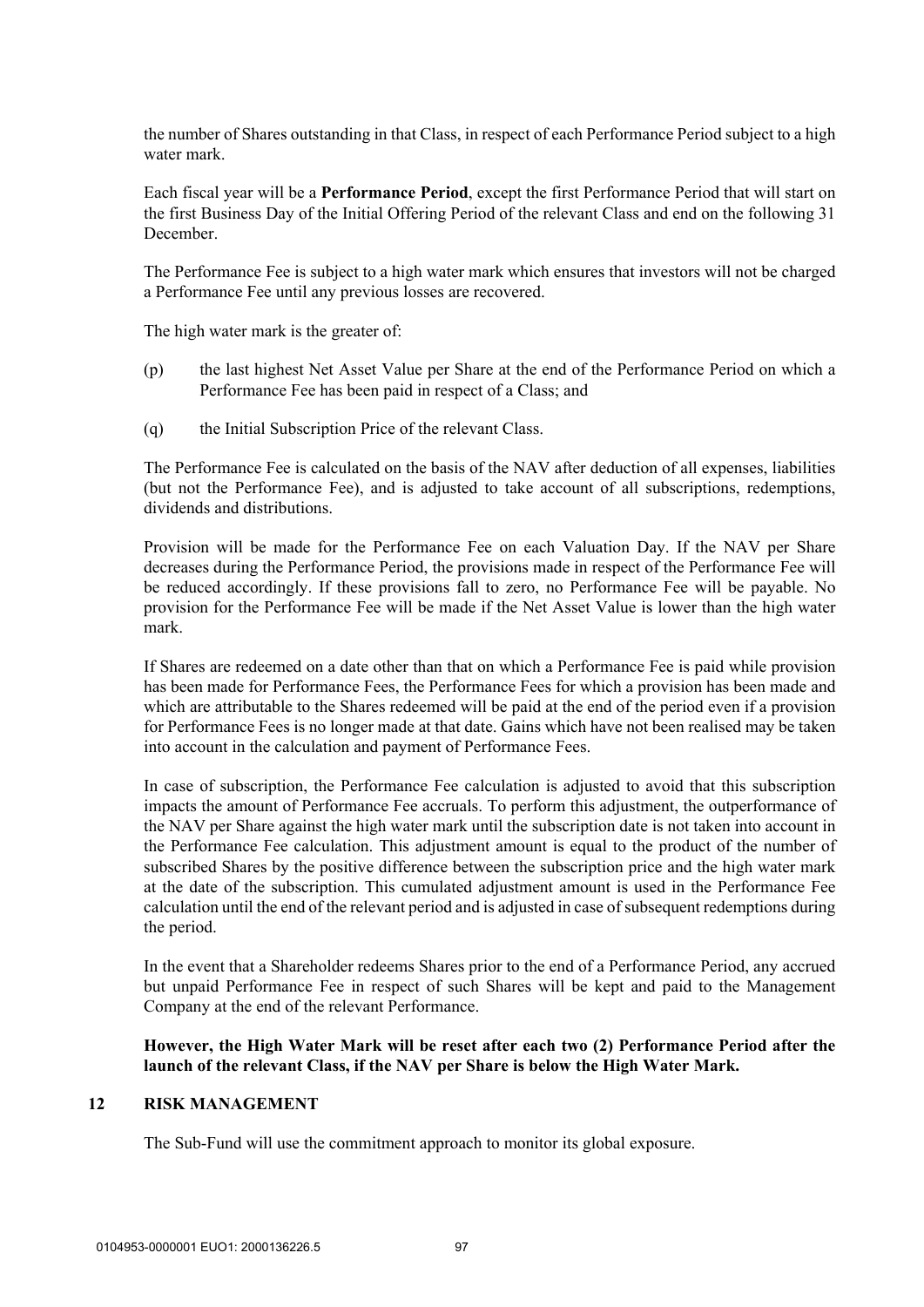## **13 PROFILE OF THE TYPICAL INVESTOR**

The Sub-Fund is oriented towards investors with medium risk inclination interested in medium or long-term returns, fully aware of the possibility of temporary capital losses. This Sub-Fund is suitable for investors willing to invest in medium-term capital growth.

Shareholders should note that the value of their investment could fall as well as rise and they should accept that there is no guarantee that they will recover their initial investment.

# **14 SPECIFIC RISK FACTORS**

Before making an investment decision with respect to this Sub-Fund, prospective investors should carefully consider the risks of investing set out in Section 7 of the General Section and the following risks:

## **High-yield securities**

The Sub-Fund may invest in bonds of issuers that do not have publicly traded equity securities, making it more difficult to hedge the risks associated with such investments (and the Sub-Fund is not required to hedge, and may choose not to do so). High-yield securities that are below investment grade or unrated face ongoing uncertainties and exposure to adverse business, financial or economic conditions which could lead to the issuer's inability to meet timely interest and principal payments. The market values of certain of these lower-rated and unrated debt securities tend to reflect individual corporate developments to a greater extent than do higher-rated securities, which react primarily to fluctuations in the general level of interest rates, and tend to be more sensitive to economic conditions than are higher-rated securities. Companies that issue such securities are often highly leveraged and may not have available to them more traditional methods of financing. It is possible that a major economic recession could disrupt severely the market for such securities and may have an adverse impact on the value of such securities. In addition, it is possible that any such economic downturn could adversely affect the ability of the issuers of such securities to repay principal and pay interest thereon and increase the incidence of default of such securities.

### **Investments in equity securities of Asian companies**

The Sub-Fund may invest in equities or other securities of issuers incorporated in, or whose business operations are in Asia and therefore additional risks may be encountered. These include:

- (a) Disclosure and accounting standards: Disclosure and regulatory standards in Asia are in many respects less stringent than standards in certain countries with more developed securities markets, and there may be less publicly available information about companies than is regularly published by or about companies in many other countries. Companies in Asia are subject to accounting standards and disclosure requirements that differ in significant respects from those applicable to companies in many countries with more developed securities markets.
- (b) Foreign Exchange controls: Some Asian governments still impose exchange controls making it impossible to freely convert local currency into other currencies. The imposition of currency controls by a government may negatively impact performance and liquidity in the Sub-Fund as capital may become trapped in the country.
- (c) Political and economic considerations: The Sub-Fund may be affected by political and economic developments in Asia, including changes in government policy, taxation and social, ethnic and religious instability. Asian economies may differ favourably or unfavourably from economies of more developed country with regards gross domestic product, rates of inflation, currency depreciation, capital reinvestment, resource self-sufficiency and balance of payments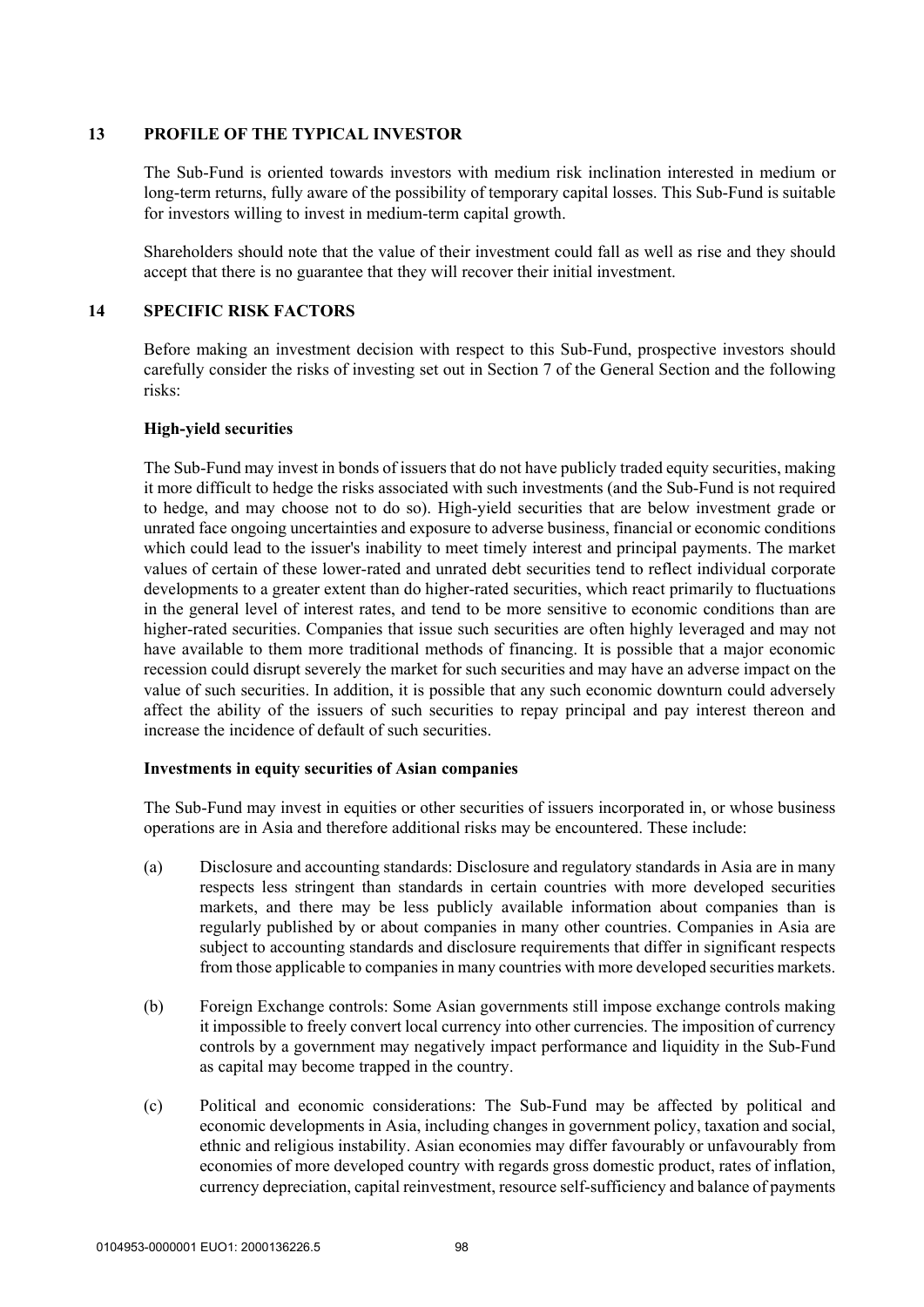position. Asian economies are heavily dependent upon international trade and, accordingly, have been and may continue to be adversely affected by trade barriers, exchange controls, and other protectionist measures imposed or negotiated by the countries with which they trade. Expropriation, confiscatory taxation, nationalisation or other developments could also adversely affect the assets of the Sub-Fund.

- (d) Regulations: Regulations in certain Asian countries under which non-resident investors, such as the Sub-Fund, can invest directly in equity and debt securities of domestic companies, are new and evolving. In addition, the supporting regulatory framework, such as applicable tax codes and foreign exchange regulations, have not yet been specifically amended or clarified with regard to their application to foreign investors and investments held by foreign investors. Therefore, these regulations and the underlying legislation may be amended, clarified, interpreted by judicial or administrative ruling or superseded in the future and such alterations could impact adversely on the Sub-Fund's operation and performance.
- (e) Securities market: Stock exchanges and markets in Asia have experienced fluctuations in the prices of securities, and no assurance can be given that such volatility will not continue in the future. Asian securities markets are undergoing a period of growth and change which may lead to difficulties in the settlement and recording of transactions and in interpreting and applying the relevant regulations. Regulatory authorities in a number of Asian countries have only relatively recently been given the power and duty to prohibit fraudulent and unfair trade practices relating to securities markets, including insider trading, and to regulate substantial acquisitions of shares and takeovers of companies.
- (f) Investments in equity securities of Asian companies involve risks due to restrictions imposed on foreign investors, counterparties, greater market volatility and lack of liquidity in certain portfolio lines. Consequently, certain shares may not be available to the Sub-Fund if the number of foreign shareholders authorised or the total investments permitted for foreign shareholders have been reached. The government of certain countries many impose restrictions or declare these shares void. Furthermore, repatriation of foreign investors' net profits, capital and dividends overseas may be restricted or require governmental approval. The Sub-Fund will only invest in these countries or sectors if it considers that the restrictions are acceptable. However, no guarantee can be given that additional restrictions will not be imposed in the future.
- (g) Certain Asian countries remain totalitarian countries with the continuing risk of nationalization, expropriation, or confiscation of property. The legal system is still developing, making it more difficult to obtain and/or enforce judgments. Further, the government could at any time alter or discontinue economic reforms Military conflicts, either internal or with other countries, are also a risk. In addition, currency fluctuations, currency convertibility and fluctuations in inflation and interest rates have had, and may continue to have, negative effects on the economy and securities markets of Asia. The government also sometimes takes actions intended to increase or decrease the values of stocks.
- (h) Asia's economic growth has historically been driven in a large degree by exports to the United States and other major export markets. Therefore, a slow-down in the global economy may have a negative impact on the continued growth of Asian economies. Political, social or economic disruptions in Asia or in other countries, including conflicts and currency devaluations, may adversely affect the values of Asian securities and thus the Sub-Fund's holdings. Asian companies may be more concentrated in particular industries or may rely on particular resources or trading partners to a greater extent than companies in certain other countries.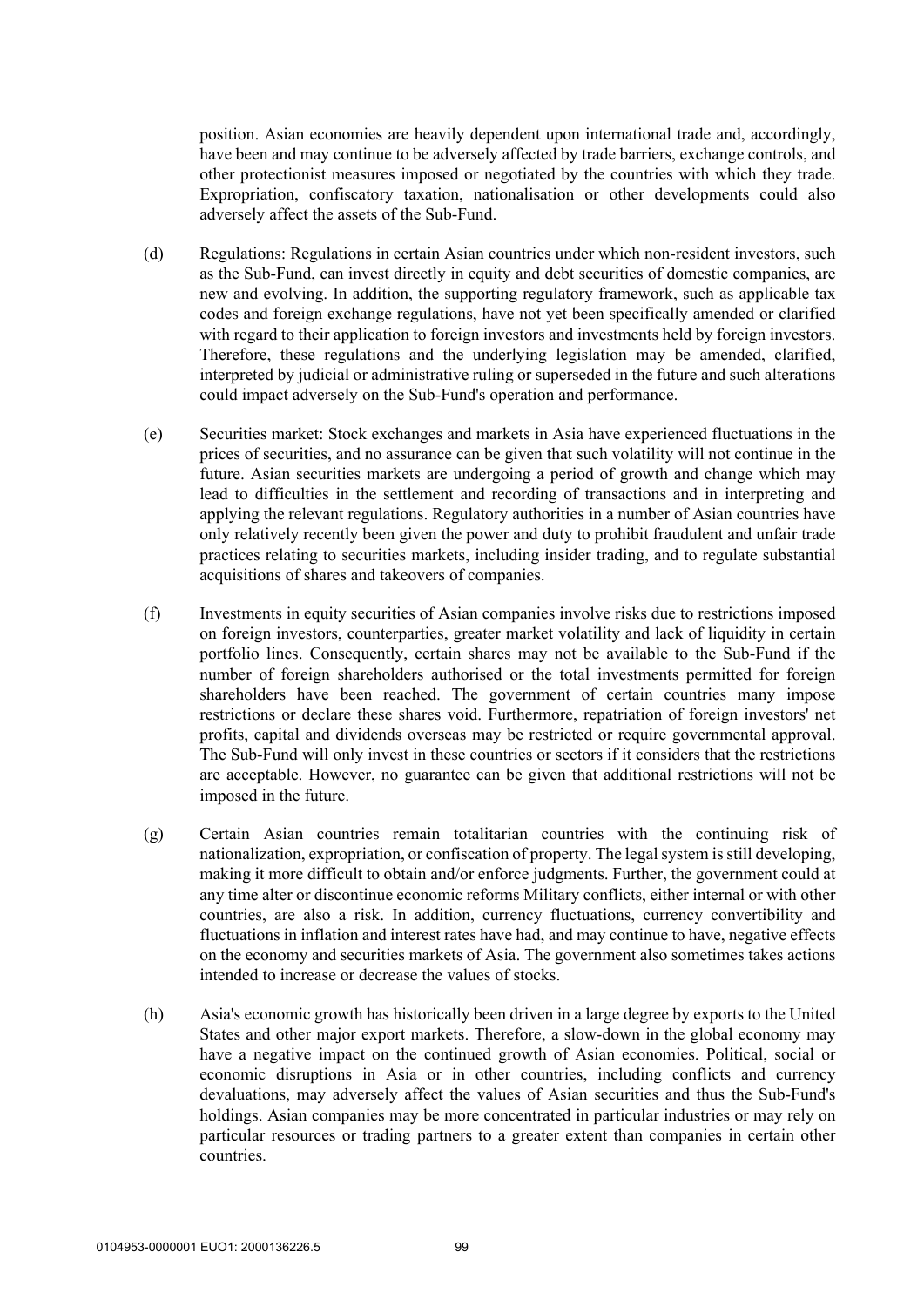(i) Asian companies may also be more subject to capital and exchange controls and their shares may be more volatile and less liquid than the shares of companies in other countries or regions.

#### **Specific Risks Relating to Latin America**

Governments in Latin America frequently intervene in the economy of the relevant countries and occasionally make significant changes in policies and regulations. For example, the Brazilian government's actions to control inflation and other regulations and policies have in the past involved, among other measures, increases in interest rates, changes in tax policies, price controls, currency, devaluations, capital controls, limits on imports and other actions. The Sub-Fund has no control over, and cannot predict, the measures or policies that the governments in Latin America may adopt in the future. The Sub-Fund may experience a material adverse effect due to changes in public policies at the federal, state and municipal levels, related to taxes, currency exchange control, as well as other factor such as:

- (a) expansion or contraction of the relevant countries' economy, as measured by the variation of gross domestic product;
- (b) interest rates;
- (c) exchange controls and restrictions on remittances abroad;
- (d) currency devaluations and fluctuations in exchange rates;
- (e) inflation rates;
- (f) liquidity of domestic capital and financial markets;
- (g) fiscal policy and tax regime;
- (h) social and political instability;
- (i) energy shortages; and
- (j) other diplomatic, political social and economic developments in or affecting Latin America.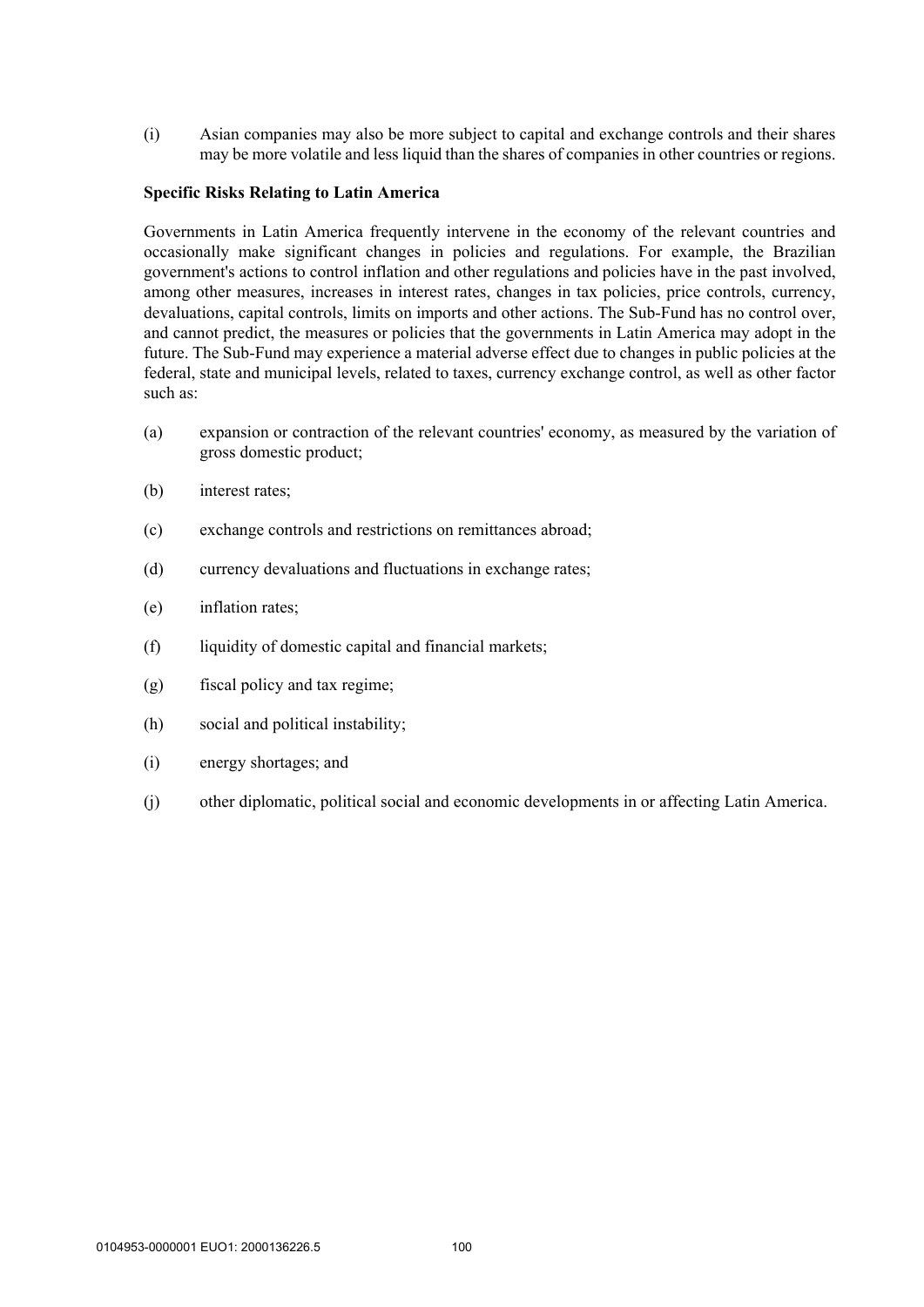### **SPECIAL SECTION 6 - ZEUS CAPITAL SICAV – ITALIAN OPPORTUNITIES**

This Special Section is valid only if accompanied by the General Section of the Prospectus. This Special Section refers only to Zeus Capital SICAV – Italian Opportunities (the **Sub-Fund**).

#### **1 OBJECTIVES AND INVESTMENT POLICY**

The objective of the Sub-Fund is to achieve capital growth by implementing a highly flexible investment strategy.

The Sub-Fund will invest up to 100% of its net assets in equities and bonds. The equity component will have a focus on the Italian market. The bond component will have a focus on the European Union market. On an ancillary basis the Sub-Fund may invest in US bonds.

The choice of bonds will be based on different factors, including, but not limited to, a minimum composite Bloomberg rating (COMP) of at B- or an equivalent rating from other rating agencies.

The Sub-Fund is authorised to invest in other Eligible Investments in accordance with Section 5 of the General Section. In particular, the Sub-Fund may invest in financial derivative instruments or engage in certain techniques for hedging and/or for other purposes to the fullest extent permitted, including options, forwards, futures and/or swaps on Transferable Securities and/or other Eligible Investments. The Sub-Fund will not make use of SFT or TRS within the meaning of the SFTR.

The Sub-Fund may invest up to 10% of its Net Asset Value in units of UCITS and/or other UCIs.

The Sub-Fund is actively managed, which means that the Management Company makes investment decisions with the aim of achieving the Sub-Fund's objective and investment policy. This active management includes taking decisions related to asset selection, regional allocation, sectoral views and overall market exposure.

The Sub-Fund may hold cash or cash equivalents on an ancillary basis.

### **2 REFERENCE CURRENCY**

The Reference Currency of the Sub-Fund is the Euro.

### **3 TERM OF THE SUB-FUND**

The Sub-Fund has been created for an unlimited period of time.

#### **4 VALUATION DAY**

The Net Asset Value of the Sub-Fund is calculated daily on each Business Day (the **Valuation Day**).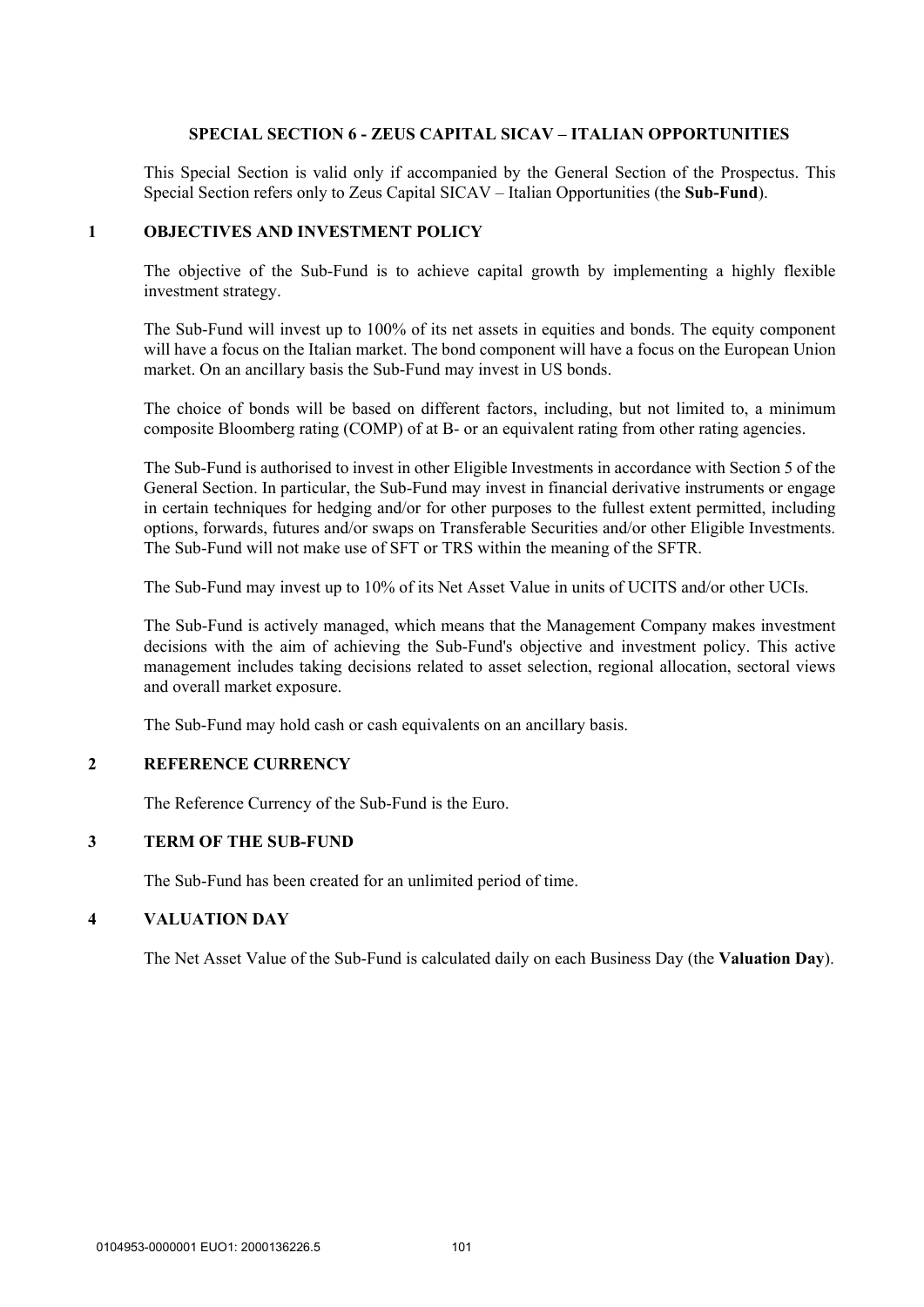# **5 CLASSES AVAILABLE**

For the time being, the following Classes are available for subscription by investors in the Sub-Fund with the following characteristics:

| Class                           | A                                                 | B                                                 |
|---------------------------------|---------------------------------------------------|---------------------------------------------------|
| Eligible Investors              | Retail                                            | Institutional                                     |
| Reference Currency              | <b>EUR</b>                                        | <b>EUR</b>                                        |
| Management Fee                  | Up to 2.60% of the Net Asset Value<br>per Share   | Up to 2.00% of the Net Asset Value<br>per Share   |
| Subscription Fee                | Up to 2% of the Net Asset Value per<br>Share      | Up to 2% of the Net Asset Value per<br>Share      |
| Redemption Fee                  | Up to 2% of the Net Asset Value per<br>Share      | Up to 2% of the Net Asset Value per<br>Share      |
| Performance Fee                 | Up to $20\%$ , subject to a high water<br>mark    | Up to $20\%$ , subject to a high water<br>mark    |
| Management Company<br>Fee       | Up to 0.20% of the Net Asset Value<br>per Share*  | Up to 0.20% of the Net Asset Value<br>per Share*  |
| Marketing Fee                   | Up to 0.25% of the Net Asset Value<br>per Share   | Up to 0.25% of the Net Asset Value<br>per Share   |
| <b>Risk Management Fee</b>      | Up to 0.25% of the Net Asset Value<br>per Share   | Up to 0.25% of the Net Asset Value<br>per Share   |
| <b>Domiciliation Fee</b>        | Up to 0.05% of the Net Asset Value<br>per Share** | Up to 0.05% of the Net Asset Value<br>per Share** |
| Market intermediary fee         | N/A                                               | N/A                                               |
| Distribution or<br>accumulation | Accumulation                                      | Accumulation                                      |

\*with a minimum of EUR20,000 p.a. for the Sub-Fund. \*\*with a minimum of EUR2,000 p.a. for the Sub-Fund.

### **6 INITIAL OFFERING DATE**

The Initial Offering Period of the Sub-Fund started on 28 November 2016 and ended on 9 December 2016.

### **7 ONGOING SUBSCRIPTIONS**

Subscriptions to the Sub-Fund's Shares must be made using the documents available from the registered offices of the Company or the Distributor(s).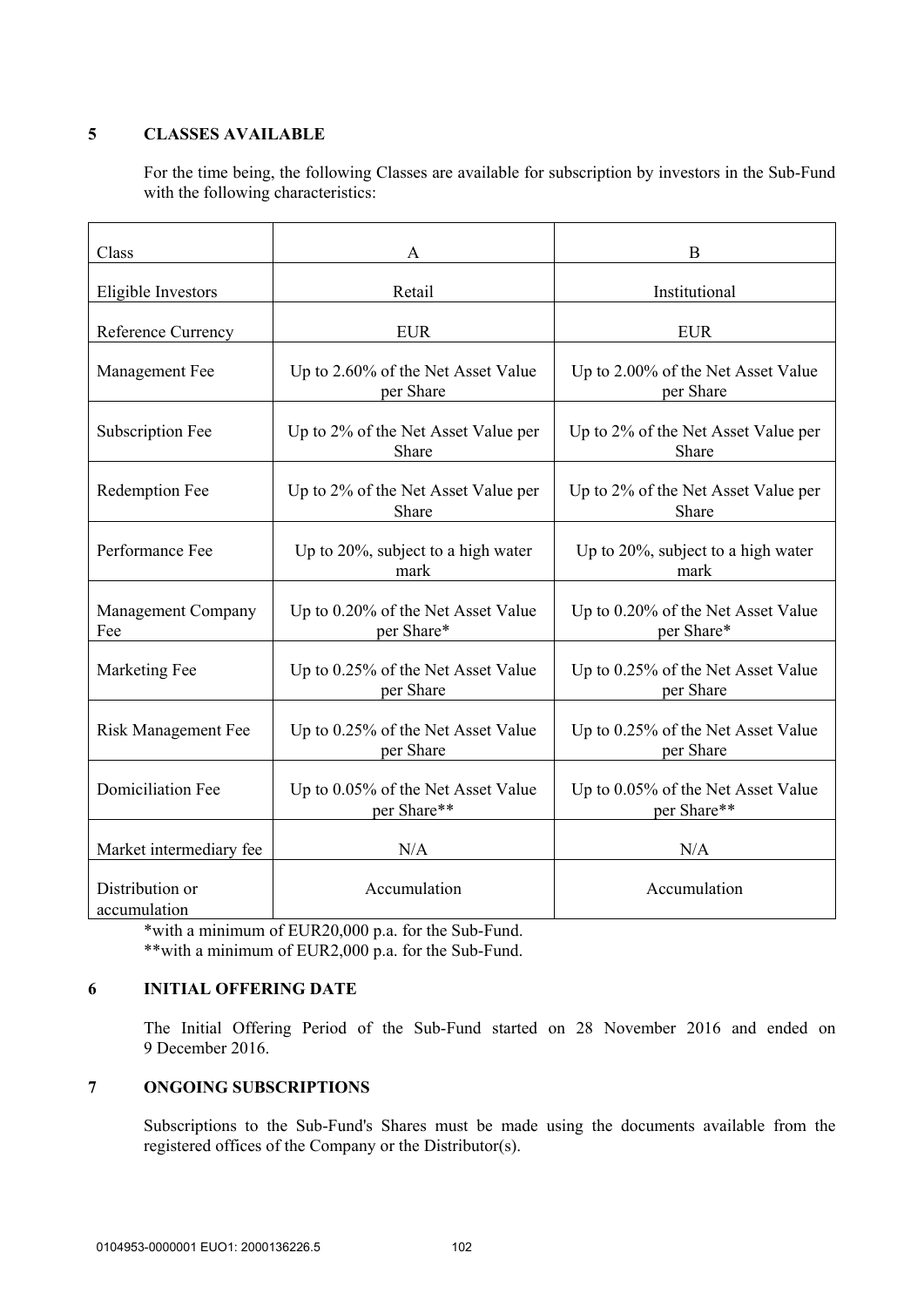Subscriptions for Shares are accepted on each Valuation Day. Applications for subscriptions must be received by the Administrative Agent not later than 6.00 p.m. (Luxembourg time) 1 (one) Business Day before the relevant Valuation Day. Applications received after that time will be processed on the next Valuation Day.

Payments for subscriptions must be received in EUR, 3 (three) Business Days after the relevant Valuation Day.

A Subscription Fee as set out under Section 5 of this Special Section may be levied upon subscription for Shares of the Sub-Fund.

#### **8 REDEMPTION**

Shares in the Sub-Fund may be redeemed on each Valuation Day. Redemption requests must be sent in writing to the Administrative Agent or the Distributor(s). Redemption requests must be received by the Administrative Agent no later than 6.00 p.m. (Luxembourg time) 1 (one) Business Day before the relevant Valuation Day. Redemption requests received after this deadline will be processed on the next following Valuation Day.

Redemptions will be paid by the Depositary in EUR within 3 (three) Business Days after the relevant Valuation Day.

A Redemption Fee as set out under Section 5 of this Special Section may be levied upon redemptions of Shares of the Sub-Fund. Redemption proceeds may be converted into any freely convertible currency at a Shareholder's request and at his own expense.

#### **9 CONVERSION**

Conversion requests must be received by the Administrative Agent no later than 6.00 p.m. (Luxembourg time) 1 (one) Business Day before the relevant Valuation Day. Conversion requests received after this deadline will be processed on the next following Valuation Day.

No Conversion Fee will be levied to cover conversion costs.

### **10 REMUNERATION OF THE MANAGEMENT COMPANY**

The Management Company will be entitled to receive a Management Fee payable monthly in arrears and accrued with every NAV calculation on the assets of the Sub-Fund, a Management Company Fee, a Marketing Fee, a Risk Management Fee as well as a Performance Fee as set out under Section 11 below. The Management Company will remunerate the Distributors out of the Management Fee.

### **11 PERFORMANCE FEE**

#### **Since 1 April 2019, the performance fee calculation is as follows:**

The Management Company will be entitled to receive from the Sub-Fund a performance fee (the **Performance Fee**) calculated, and accrued daily as an expense of the relevant Class, over the relevant Performance Period. The Performance Fee will be equivalent to such percentage as set out under Section 5 above of the increase in the Net Asset Value per Share of the relevant Class multiplied by the number of Shares outstanding in that Class, in respect of each Performance Period subject to a high water mark.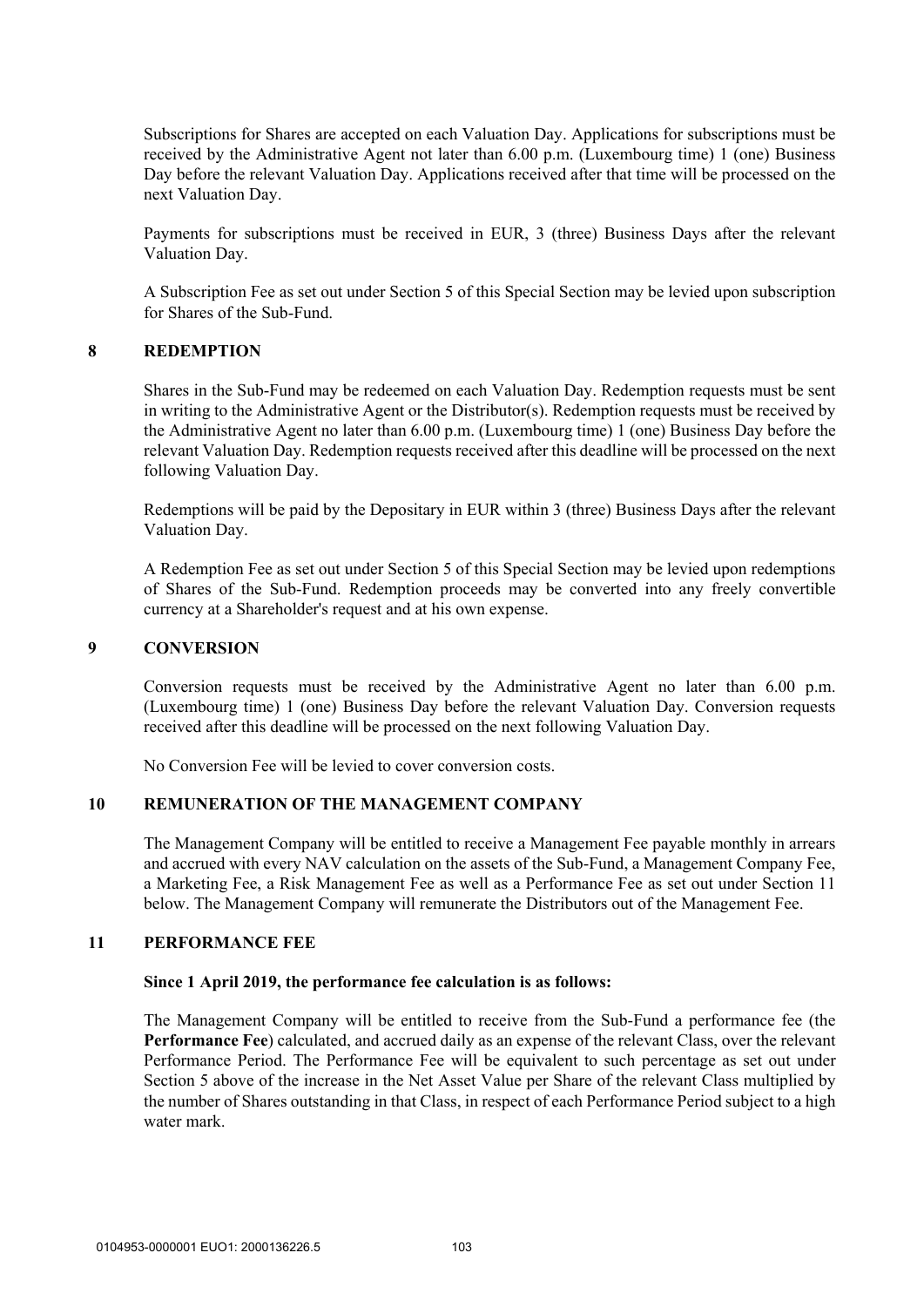Each fiscal year will be a **Performance Period**, except the first Performance Period that will start on the first Business Day of the Initial Offering Period of the relevant Class and end on the following 31 December.

The Performance Fee is subject to a high water mark which ensures that investors will not be charged a Performance Fee until any previous losses are recovered.

The high water mark is the greater of:

- (a) the last highest Net Asset Value per Share at the end of the Performance Period on which a Performance Fee has been paid in respect of a Class; and
- (b) the Initial Subscription Price of the relevant Class.

The Performance Fee is calculated on the basis of the NAV after deduction of all expenses, liabilities (but not the Performance Fee), and is adjusted to take account of all subscriptions, redemptions, dividends and distributions.

Provision will be made for the Performance Fee on each Valuation Day. If the NAV per Share decreases during the Performance Period, the provisions made in respect of the Performance Fee will be reduced accordingly. If these provisions fall to zero, no Performance Fee will be payable. No provision for the Performance Fee will be made if the Net Asset Value is lower than the high water mark.

If Shares are redeemed on a date other than that on which a Performance Fee is paid while provision has been made for Performance Fees, the Performance Fees for which a provision has been made and which are attributable to the Shares redeemed will be paid at the end of the period even if a provision for Performance Fees is no longer made at that date. Gains which have not been realised may be taken into account in the calculation and payment of Performance Fees.

In case of subscription, the Performance Fee calculation is adjusted to avoid that this subscription impacts the amount of Performance Fee accruals. To perform this adjustment, the outperformance of the NAV per Share against the high water mark until the subscription date is not taken into account in the Performance Fee calculation. This adjustment amount is equal to the product of the number of subscribed Shares by the positive difference between the subscription price and the high water mark at the date of the subscription. This cumulated adjustment amount is used in the Performance Fee calculation until the end of the relevant period and is adjusted in case of subsequent redemptions during the period.

In the event that a Shareholder redeems Shares prior to the end of a Performance Period, any accrued but unpaid Performance Fee in respect of such Shares will be kept and paid to the Management Company at the end of the relevant Performance Period.

## **However, the High Water Mark will be reset after each two (2) Performance Period after the launch of the relevant Class, if the NAV per Share is below the High Water Mark.**

### **12 RISK MANAGEMENT**

The Sub-Fund will use the commitment approach to monitor its global exposure.

### **13 PROFILE OF THE TYPICAL INVESTOR**

The Sub-Fund is oriented towards investors with medium risk inclination interested in medium or long-term returns, fully aware of the possibility of temporary capital losses associated to equity and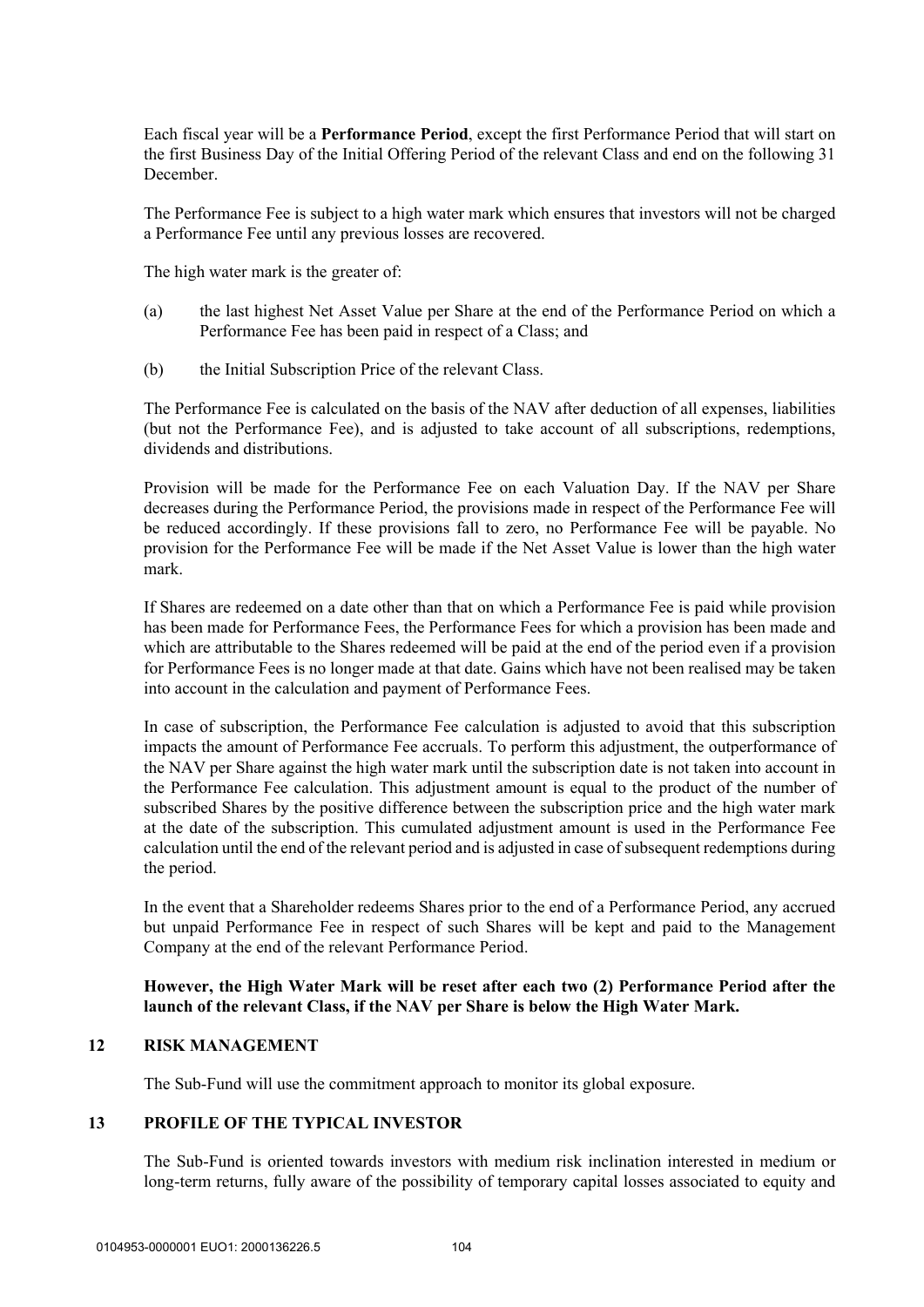bond securities market. This Sub-Fund is suitable for investors willing to invest in medium-term capital growth.

Shareholders should note that the value of their investment could fall as well as rise and they should accept that there is no guarantee that they will recover their initial investment.

# **14 SPECIFIC RISK FACTORS**

Before making an investment decision with respect to this Sub-Fund, prospective investors should carefully consider the risks of investing set out in Section 7 of the General Section.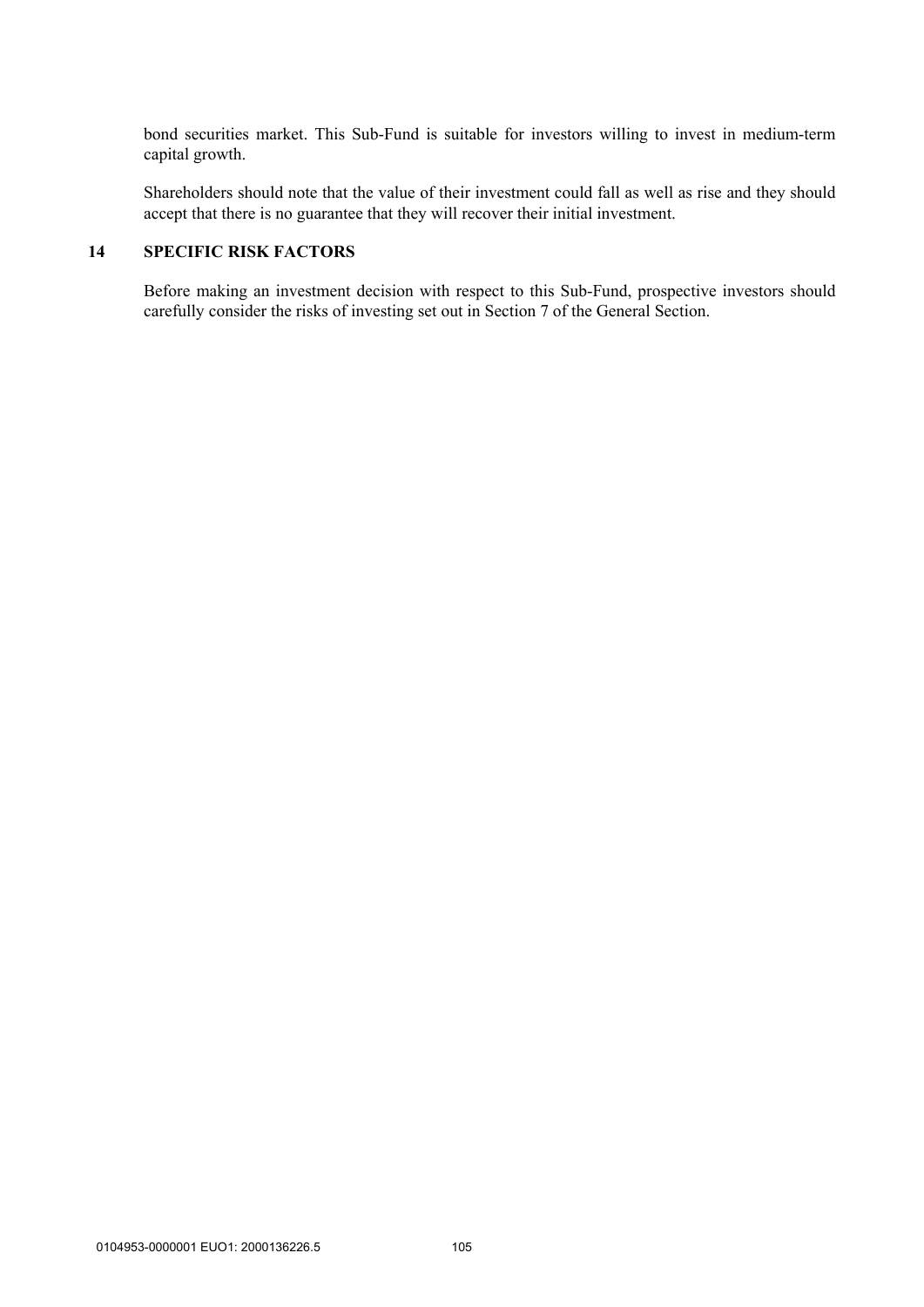### **SPECIAL SECTION 7 - ZEUS CAPITAL SICAV – ADVANCE LONG SHORT**

This Special Section is valid only if accompanied by the General Section of the Prospectus. This Special Section refers only to Zeus Capital SICAV – Advance Long Short (the **Sub-Fund**).

#### **1 OBJECTIVES AND INVESTMENT POLICY**

The objective of the Sub-Fund is to achieve capital growth by implementing a highly flexible investment strategy and maintaining a long bias. The strategy of the Sub-Fund will be achieved with long positions in equity securities and short positions in listed derivatives with underlying indices or securities with a focus on the Italian market in respect of both long and short positions. The strategy of the Sub-Fund will be long biased.

The Sub-Fund will invest up to 80% of its net assets in equity with a focus on the Italian market. The Sub-Fund may further invest up to 50% of its net assets in bonds issued by issuers located in the European Union, the Unites States, Australia, New Zealand and Canada.

The choice of bonds will be based on different factors, including, but not limited to, a minimum composite Bloomberg rating (COMP) of at B- or an equivalent rating from other rating agencies. The short component of the strategy will be pursued by the use of listed derivatives (mainly futures and options) with underlyings consisting of financial equity indices, bonds, interest rates, foreign exchange rates and transferable securities.

Further the Company may invest up to 5% of its Net Asset Value in bonds with a composite Bloomberg rating (COMP) below B- or an equivalent rating from other rating agencies.

The Sub-Fund is authorised to invest in other Eligible Investments in accordance with Section 5 of the General Section. In particular, the Sub-Fund may invest in financial derivative instruments or engage in certain techniques for hedging and/or for other purposes to the fullest extent permitted, including options, forwards, futures and/or swaps on Transferable Securities and/or other Eligible Investments. The Sub-Fund will not make use of SFT or TRS within the meaning of the SFTR.

The Sub-Fund may invest up to 60% of its Net Asset Value in units of UCITS and/or other UCIs, which will themselves mainly pursue a long-short investment strategy.

The Sub-Fund is actively managed, which means that the Management Company makes investment decisions with the aim of achieving the Sub-Fund's objective and investment policy. This active management includes taking decisions related to asset selection, regional allocation, sectoral views and overall market exposure.

The Sub-Fund may hold cash or cash equivalents on an ancillary basis.

# **2 REFERENCE CURRENCY**

The Reference Currency of the Sub-Fund is the Euro.

#### **3 TERM OF THE SUB-FUND**

The Sub-Fund has been created for an unlimited period of time.

#### **4 VALUATION DAY**

The Net Asset Value of the Sub-Fund is calculated daily on each Business Day (the **Valuation Day**).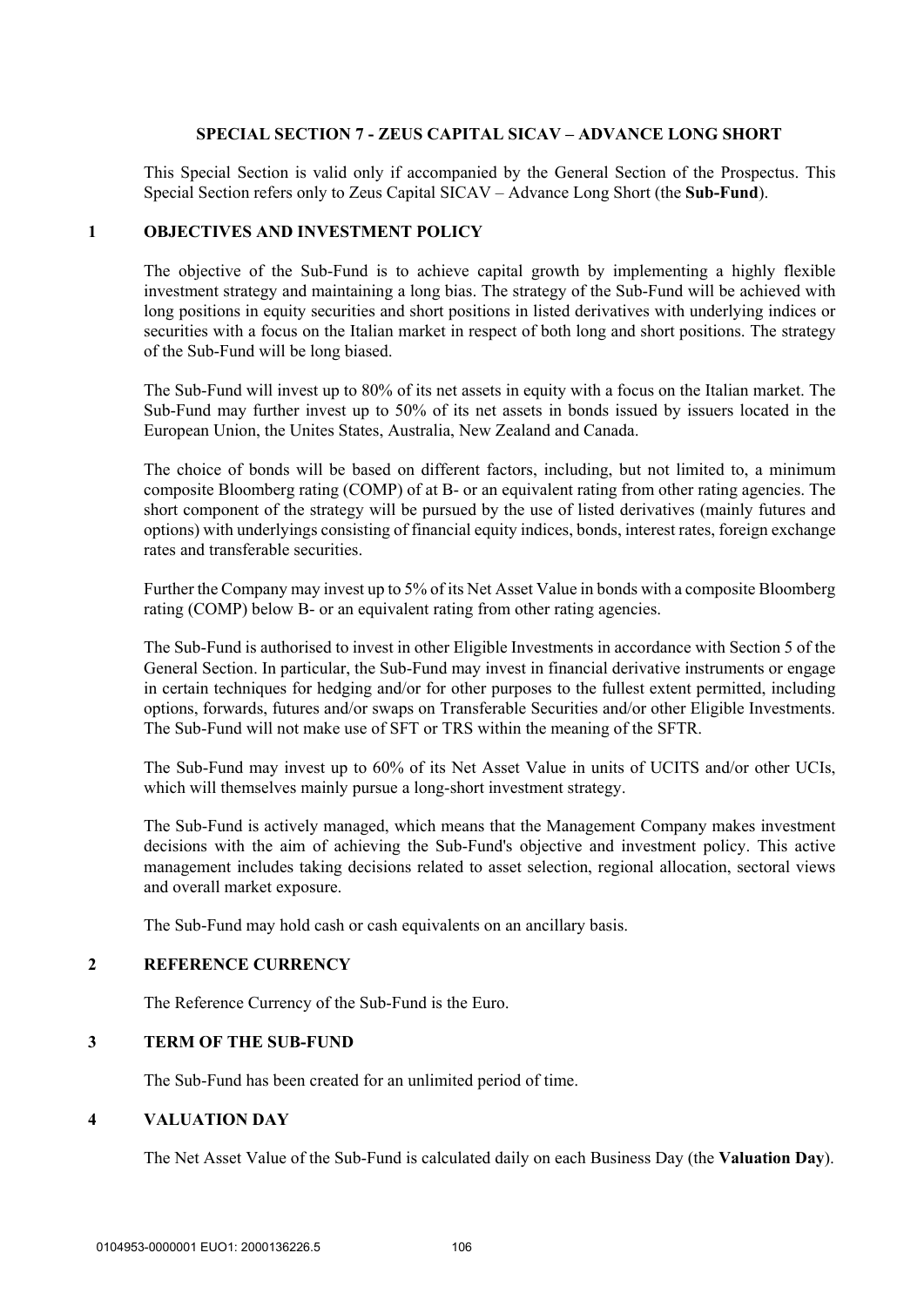# **5 CLASSES AVAILABLE**

For the time being, the following Classes are available for subscription by investors in the Sub-Fund with the following characteristics:

| Class                           | A                                                 | B                                                 |  |
|---------------------------------|---------------------------------------------------|---------------------------------------------------|--|
| Eligible Investors              | Retail                                            | Institutional                                     |  |
| Reference Currency              | <b>EUR</b>                                        | <b>EUR</b>                                        |  |
| Management Fee                  | Up to 2.60% of the Net Asset Value<br>per Share   | Up to 2.00% of the Net Asset Value<br>per Share   |  |
| Subscription Fee                | Up to 2% of the Net Asset Value per<br>Share      | Up to 2% of the Net Asset Value per<br>Share      |  |
| Redemption Fee                  | Up to 2% of the Net Asset Value per<br>Share      | Up to 2% of the Net Asset Value per<br>Share      |  |
| Performance Fee                 | Up to $20\%$ , subject to a high water<br>mark    | Up to $20\%$ , subject to a high water<br>mark    |  |
| Management Company<br>Fee       | Up to 0.20% of the Net Asset Value<br>per Share*  | Up to 0.20% of the Net Asset Value<br>per Share*  |  |
| Marketing Fee                   | Up to 0.25% of the Net Asset Value<br>per Share   | Up to 0.25% of the Net Asset Value<br>per Share   |  |
| <b>Risk Management Fee</b>      | Up to 0.25% of the Net Asset Value<br>per Share   | Up to 0.25% of the Net Asset Value<br>per Share   |  |
| <b>Domiciliation Fee</b>        | Up to 0.05% of the Net Asset Value<br>per Share** | Up to 0.05% of the Net Asset Value<br>per Share** |  |
| Distribution or<br>accumulation | Accumulation                                      | Accumulation                                      |  |

\*with a minimum of EUR20,000 p.a. for the Sub-Fund. \*\*with a minimum of EUR2,000 p.a. for the Sub-Fund.

### **6 INITIAL OFFERING DATE**

The Initial Offering Period of the Sub-Fund started on 16 January 2017 and ended on 31 January 2017.

# **7 ONGOING SUBSCRIPTIONS**

Subscriptions to the Sub-Fund's Shares must be made using the documents available from the registered offices of the Company or the Distributor(s).

Subscriptions for Shares are accepted on each Valuation Day. Applications for subscriptions must be received by the Administrative Agent not later than 6.00 p.m. (Luxembourg time) 1 (one) Business Day before the relevant Valuation Day. Applications received after that time will be processed on the next Valuation Day.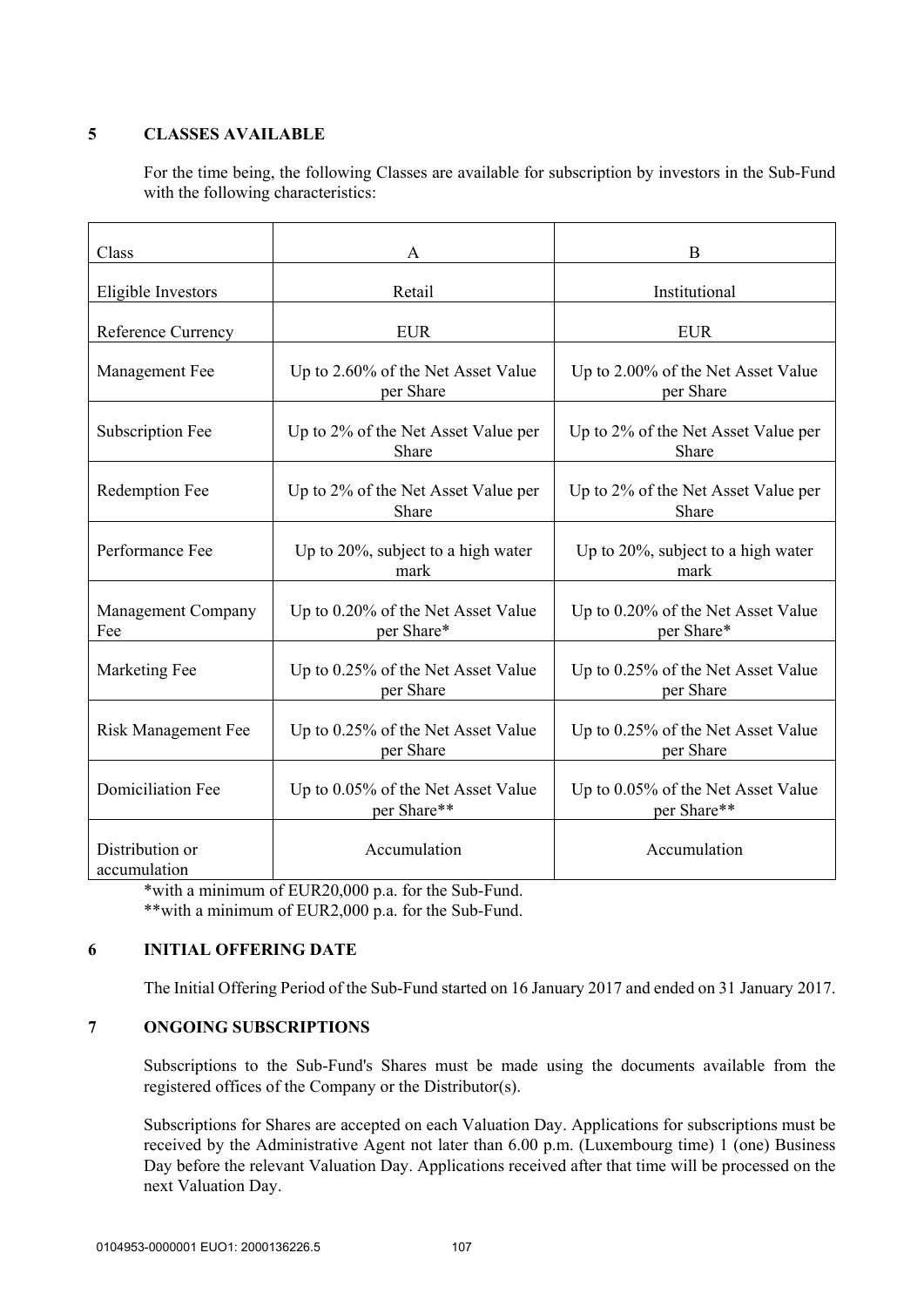Payments for subscriptions must be received in EUR, 3 (three) Business Days after the relevant Valuation Day.

A Subscription Fee as set out under Section 5 of this Special Section may be levied upon subscription for Shares of the Sub-Fund.

#### **8 REDEMPTION**

Shares in the Sub-Fund may be redeemed on each Valuation Day. Redemption requests must be sent in writing to the Administrative Agent or the Distributor(s). Redemption requests must be received by the Administrative Agent no later than 6.00 p.m. (Luxembourg time) 1 (one) Business Day before the relevant Valuation Day. Redemption requests received after this deadline will be processed on the next following Valuation Day.

Redemptions will be paid by the Depositary in EUR within 3 (three) Business Days after the relevant Valuation Day.

A Redemption Fee as set out under Section 5 of this Special Section may be levied upon redemptions of Shares of the Sub-Fund. Redemption proceeds may be converted into any freely convertible currency at a Shareholder's request and at his own expense.

#### **9 CONVERSION**

Conversion requests must be received by the Administrative Agent no later than 6.00 p.m. (Luxembourg time) 1 (one) Business Day before the relevant Valuation Day. Conversion requests received after this deadline will be processed on the next following Valuation Day.

No Conversion Fee will be levied to cover conversion costs.

#### **10 REMUNERATION OF THE MANAGEMENT COMPANY**

The Management Company will be entitled to receive a Management Fee payable monthly in arrears and accrued with every NAV calculation on the assets of the Sub-Fund, a Management Company Fee, a Marketing Fee, a Risk Management Fee as well as a Performance Fee as set out under Section 11 below. The Management Company will remunerate the Distributors out of the Management Fee.

#### **11 PERFORMANCE FEE**

#### **Since 1 April 2019, the performance fee calculation is as follows:**

The Management Company will be entitled to receive from the Sub-Fund a performance fee (the **Performance Fee**) calculated, and accrued daily as an expense of the relevant Class, over the relevant Performance Period. The Performance Fee will be equivalent to such percentage as set out under Section 5 above of the increase in the Net Asset Value per Share of the relevant Class multiplied by the number of Shares outstanding in that Class, in respect of each Performance Period subject to a high water mark.

Each fiscal year will be a **Performance Period**, except the first Performance Period that will start on the first Business Day of the Initial Offering Period of the relevant Class and end on the following 31 December.

The Performance Fee is subject to a high water mark which ensures that investors will not be charged a Performance Fee until any previous losses are recovered.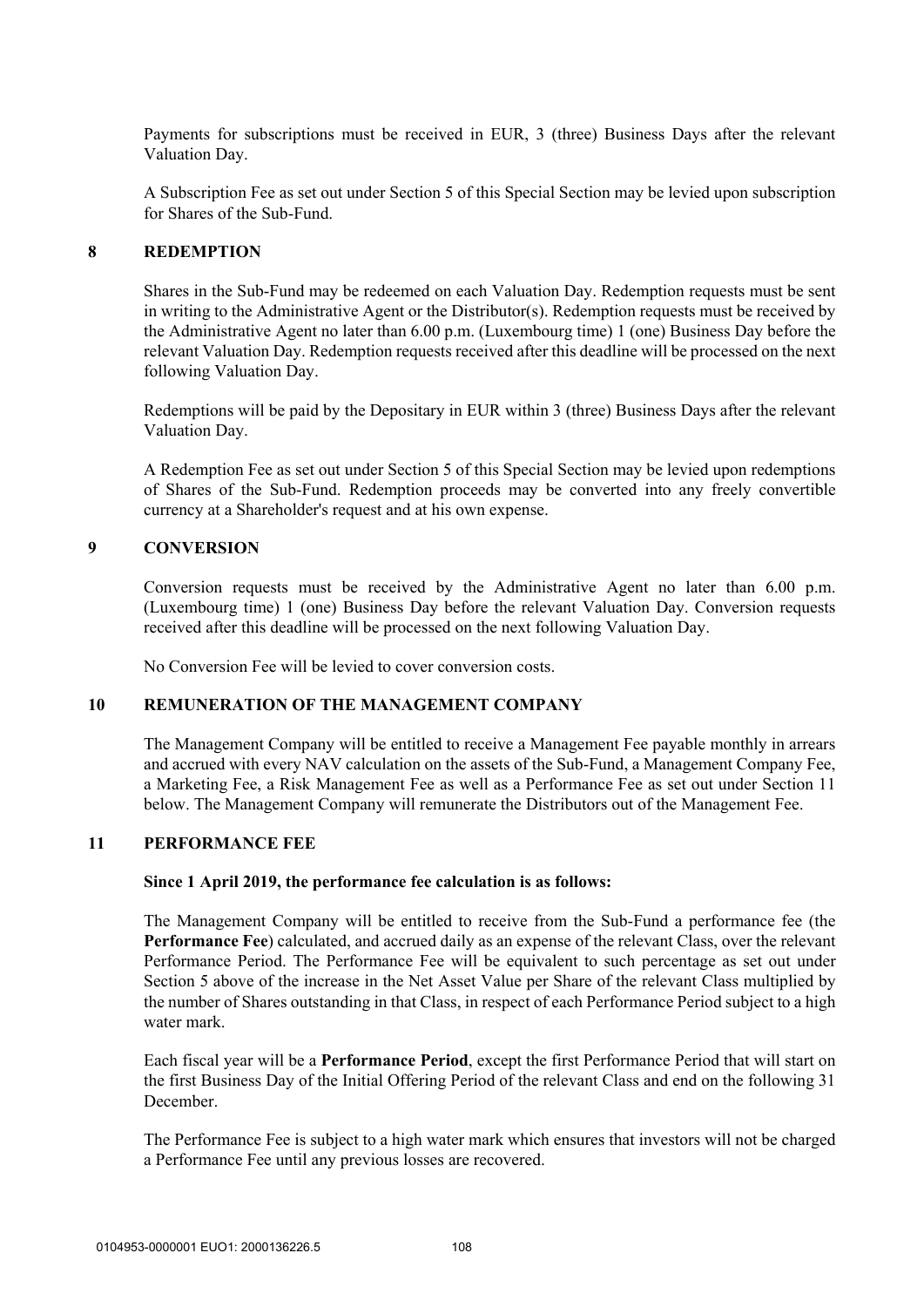The high water mark is the greater of:

- (a) the last highest Net Asset Value per Share at the end of the Performance Period on which a Performance Fee has been paid in respect of a Class; and
- (b) the Initial Subscription Price of the relevant Class.

The Performance Fee is calculated on the basis of the NAV after deduction of all expenses, liabilities (but not the Performance Fee), and is adjusted to take account of all subscriptions, redemptions, dividends and distributions.

Provision will be made for the Performance Fee on each Valuation Day. If the NAV per Share decreases during the Performance Period, the provisions made in respect of the Performance Fee will be reduced accordingly. If these provisions fall to zero, no Performance Fee will be payable. No provision for the Performance Fee will be made if the Net Asset Value is lower than the high water mark.

If Shares are redeemed on a date other than that on which a Performance Fee is paid while provision has been made for Performance Fees, the Performance Fees for which a provision has been made and which are attributable to the Shares redeemed will be paid at the end of the period even if a provision for Performance Fees is no longer made at that date. Gains which have not been realised may be taken into account in the calculation and payment of Performance Fees.

In case of subscription, the Performance Fee calculation is adjusted to avoid that this subscription impacts the amount of Performance Fee accruals. To perform this adjustment, the outperformance of the NAV per Share against the high water mark until the subscription date is not taken into account in the Performance Fee calculation. This adjustment amount is equal to the product of the number of subscribed Shares by the positive difference between the subscription price and the high water mark at the date of the subscription. This cumulated adjustment amount is used in the Performance Fee calculation until the end of the relevant period and is adjusted in case of subsequent redemptions during the period.

In the event that a Shareholder redeems Shares prior to the end of a Performance Period, any accrued but unpaid Performance Fee in respect of such Shares will be kept and paid to the Management Company at the end of the relevant Performance Period.

# **However, the High Water Mark will be reset after each two (2) Performance Period after the launch of the relevant Class, if the NAV per Share is below the High Water Mark.**

### **12 RISK MANAGEMENT**

The Sub-Fund will use the commitment approach to monitor its global exposure.

### **13 PROFILE OF THE TYPICAL INVESTOR**

The Sub-Fund is oriented towards investors with medium risk inclination interested in medium or long-term returns, fully aware of the possibility of temporary capital losses associated to equity and bond securities market. This Sub-Fund is suitable for investors willing to invest in medium-term capital growth.

Shareholders should note that the value of their investment could fall as well as rise and they should accept that there is no guarantee that they will recover their initial investment.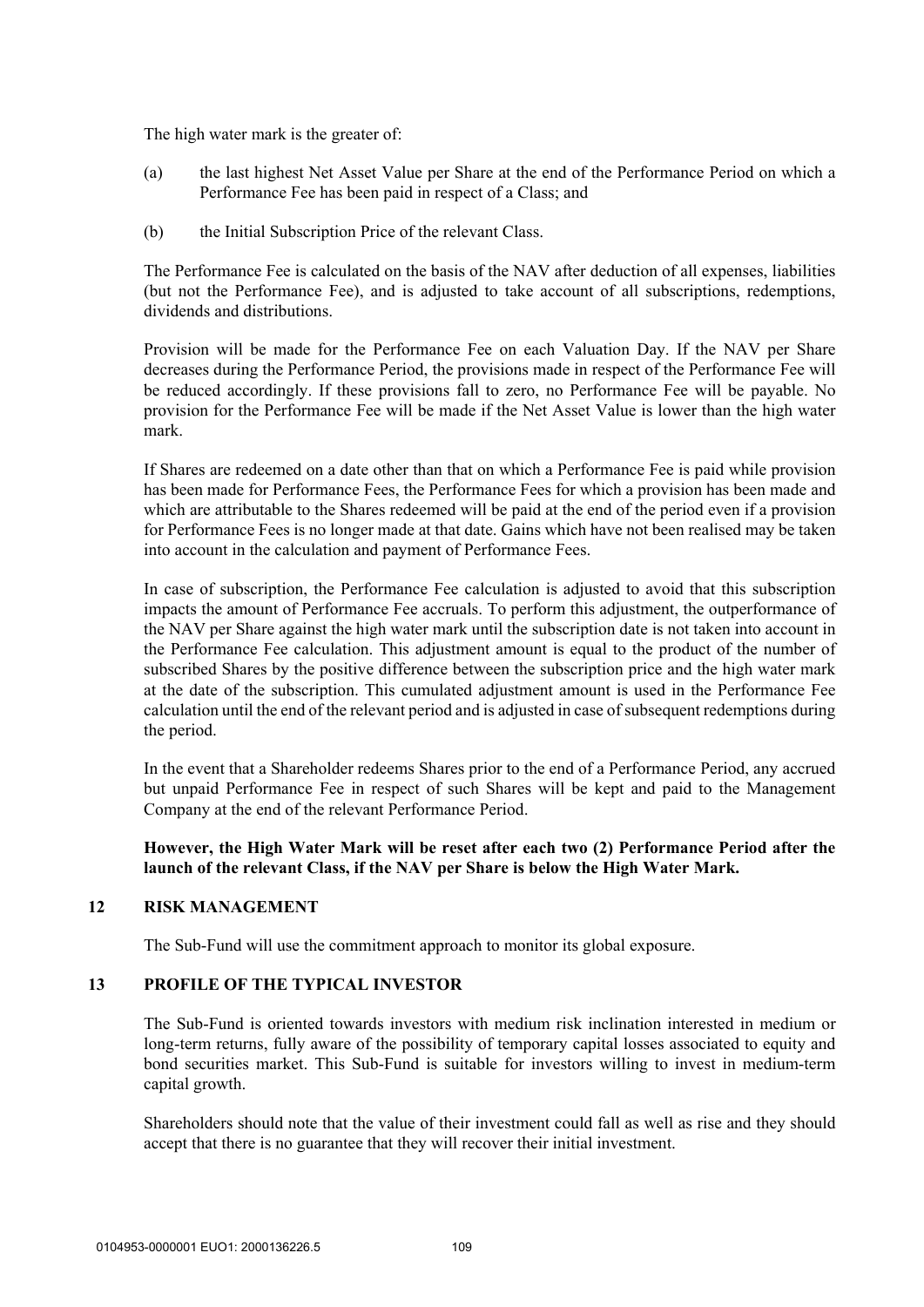# **14 SPECIFIC RISK FACTORS**

Before making an investment decision with respect to this Sub-Fund, prospective investors should carefully consider the risks of investing set out in Section 7 of the General Section.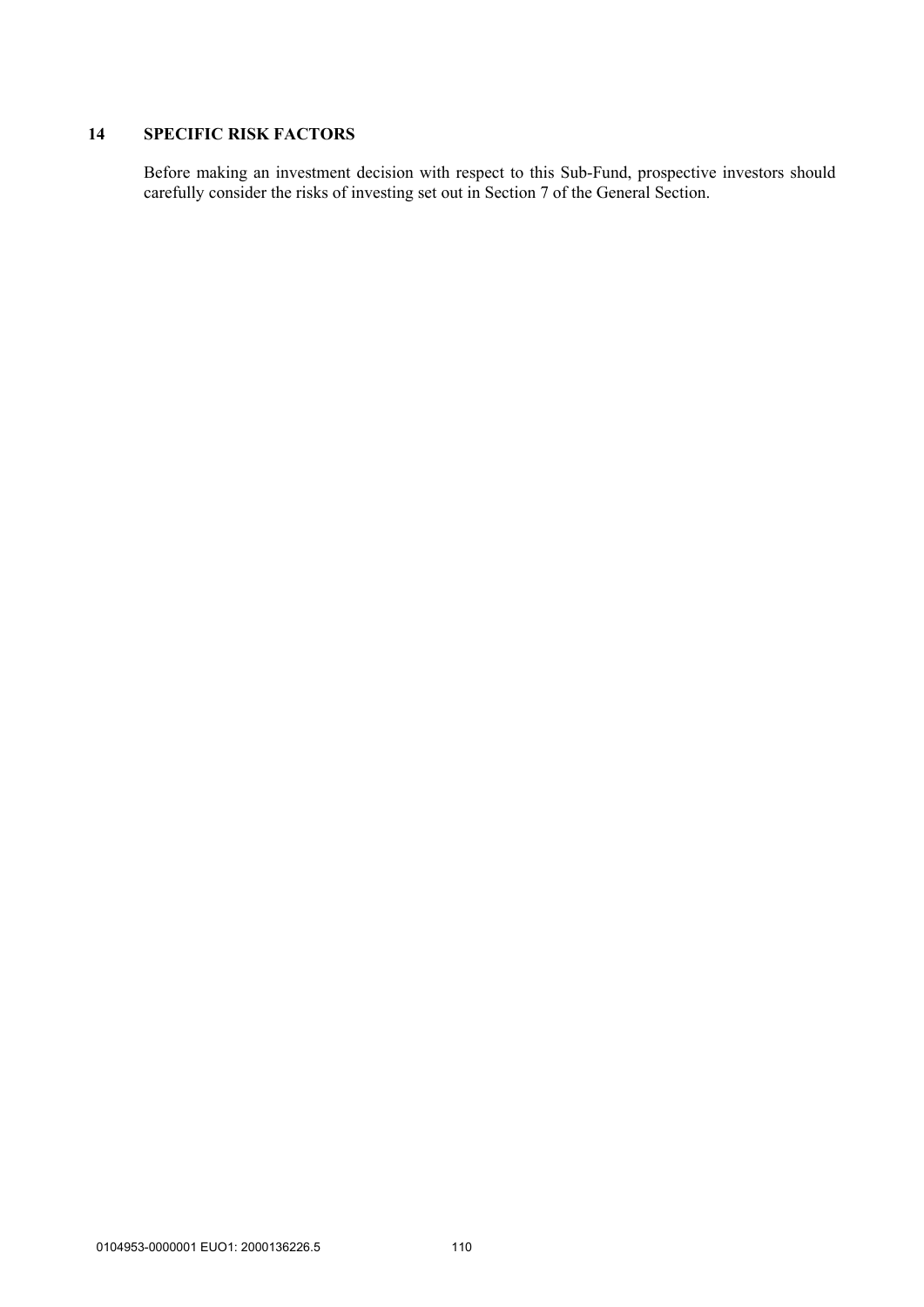### **SPECIAL SECTION 8 - ZEUS CAPITAL SICAV – BEST FUND SELECTION**

This Special Section is valid only if accompanied by the General Section of the Prospectus. This Special Section refers only to Zeus Capital SICAV – Best Fund Selection (the **Sub-Fund**).

#### **1 OBJECTIVES AND INVESTMENT POLICY**

The objective of the Sub-Fund is to achieve capital growth by implementing a long oriented strategy by investing as its main strategy at least 80% of its net assets in shares of UCITS and/or other UCIs.

The Sub-Fund may pick from a wide range of UCITS and other UCIs in order to get exposure to:

- any asset class such as equities, fixed income, convertibles, commodities, currencies, volatility, insurance and others; and
- any type of strategy, be it long bias, short bias, market neutral or without any bias.

The maximum level of the management fees that may be charged at the level of the Sub-Fund and the target UCIs in which the Sub-Fund invests will not exceed 3.3% per annum.

The Sub-Fund is authorised to invest up to 20% of its net assets directly in Transferable Securities, without geographical limits but excluding emerging markets. The selection of bonds will be based on different factors, including, but not limited to, a minimum composite Bloomberg rating (COMP) of at B- or an equivalent rating from other rating agencies. The Sub-Fund is authorised to invest in other Eligible Investments in accordance with Section 5 of the General Section. In particular, the Sub-Fund may, from time to time, invest in financial derivative instruments or engage in certain techniques for hedging and/or for other purposes to the fullest extent permitted, including options, forwards, futures and/or swaps on Transferable Securities and/or other Eligible Investments. The Sub-Fund will not make use of SFT or TRS within the meaning of the SFTR.

The Sub-Fund is actively managed, which means that the Management Company makes investment decisions with the aim of achieving the Sub-Fund's objective and investment policy. This active management includes taking decisions related to asset selection, regional allocation, sectoral views and overall market exposure.

The Sub-Fund may hold cash or cash equivalents on an ancillary basis.

#### **2 REFERENCE CURRENCY**

The Reference Currency of the Sub-Fund is the Euro.

### **3 TERM OF THE SUB-FUND**

The Sub-Fund has been created for an unlimited period of time.

#### **4 VALUATION DAY**

The Net Asset Value of the Sub-Fund is calculated daily on each Business Day (the **Valuation Day**).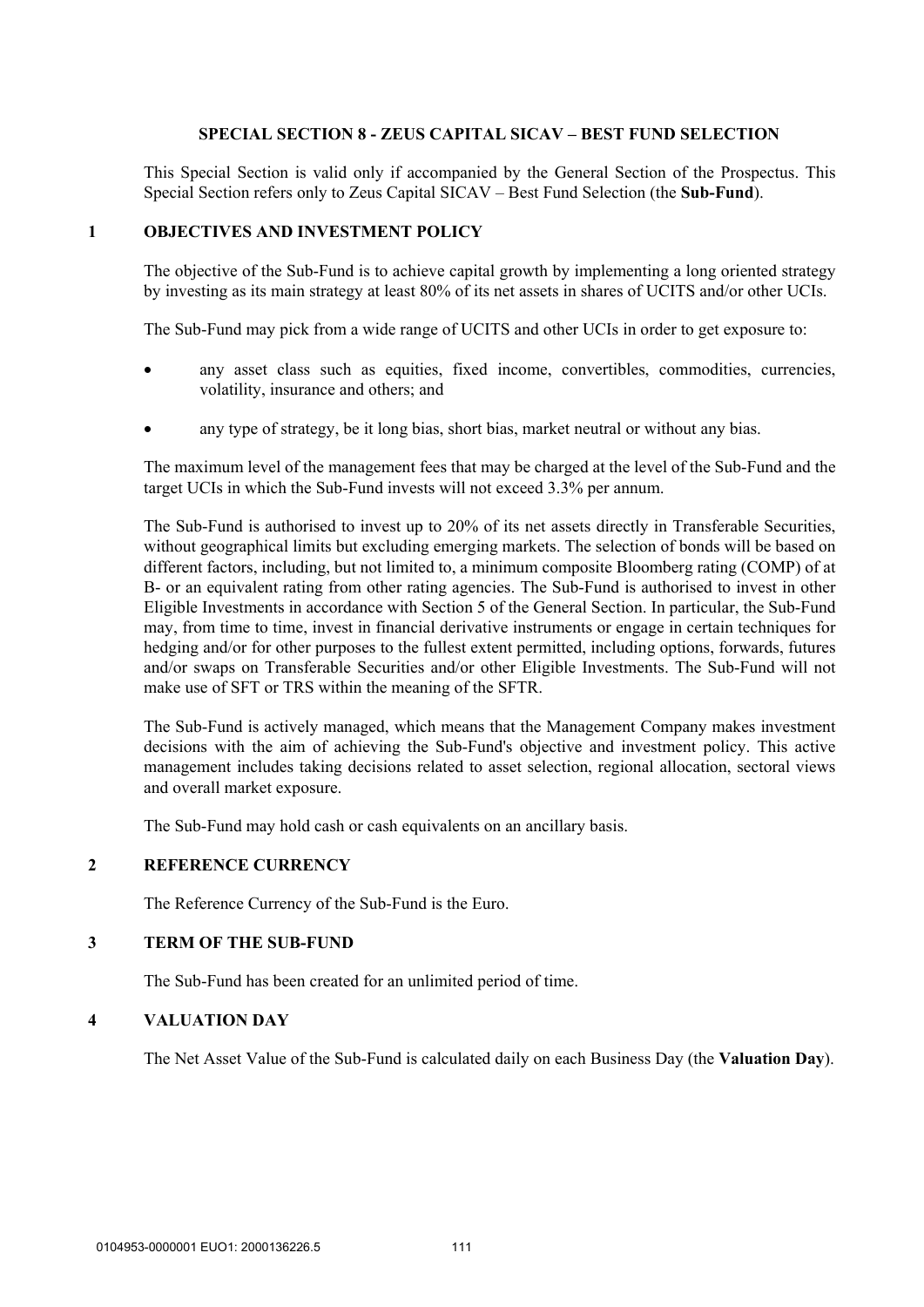# **5 CLASSES AVAILABLE**

For the time being the following Classes are available for subscription by investors in the Sub-Fund with the following characteristics:

| Class                            | A                                                 | B                                                 |  |
|----------------------------------|---------------------------------------------------|---------------------------------------------------|--|
| Eligible Investors               | Retail                                            | Institutional                                     |  |
| Reference Currency               | <b>EUR</b>                                        | <b>EUR</b>                                        |  |
| Initial Subscription<br>Price    | <b>EUR100</b>                                     | <b>EUR100</b>                                     |  |
| Management Fee                   | Up to 2.50% of the Net Asset Value<br>per Share   | Up to 1.90% of the Net Asset Value<br>per Share   |  |
| Subscription Fee                 | Up to 2% of the Net Asset Value per<br>Share      | Up to 2% of the Net Asset Value per<br>Share      |  |
| Redemption Fee                   | Up to 2% of the Net Asset Value per<br>Share      | Up to 2% of the Net Asset Value per<br>Share      |  |
| Performance Fee                  | Up to 20%, subject to a high water<br>mark        | Up to 20%, subject to a high water<br>mark        |  |
| <b>Management Company</b><br>Fee | Up to 0.20% of the Net Asset Value<br>per Share*  | Up to 0.20% of the Net Asset Value<br>per Share*  |  |
| Marketing Fee                    | Up to 0.25% of the Net Asset Value<br>per Share   | Up to 0.25% of the Net Asset Value<br>per Share   |  |
| <b>Risk Management Fee</b>       | Up to 0.25% of the Net Asset Value<br>per Share   | Up to 0.25% of the Net Asset Value<br>per Share   |  |
| <b>Domiciliation Fee</b>         | Up to 0.05% of the Net Asset Value<br>per Share** | Up to 0.05% of the Net Asset Value<br>per Share** |  |
| Distribution or<br>accumulation  | Accumulation                                      | Accumulation                                      |  |

\*with a minimum of EUR20,000 p.a. for the Sub-Fund. \*\*with a minimum of EUR2,000 p.a. for the Sub-Fund.

# **6 INITIAL OFFERING PERIOD**

The Initial Offering Period of the Sub-Fund started on 21 November 2016 and ended on to 2 December 2016.

# **7 ONGOING SUBSCRIPTIONS**

Subscriptions to the Sub-Fund's Shares must be made using the documents available from the registered offices of the Company or the Distributor(s).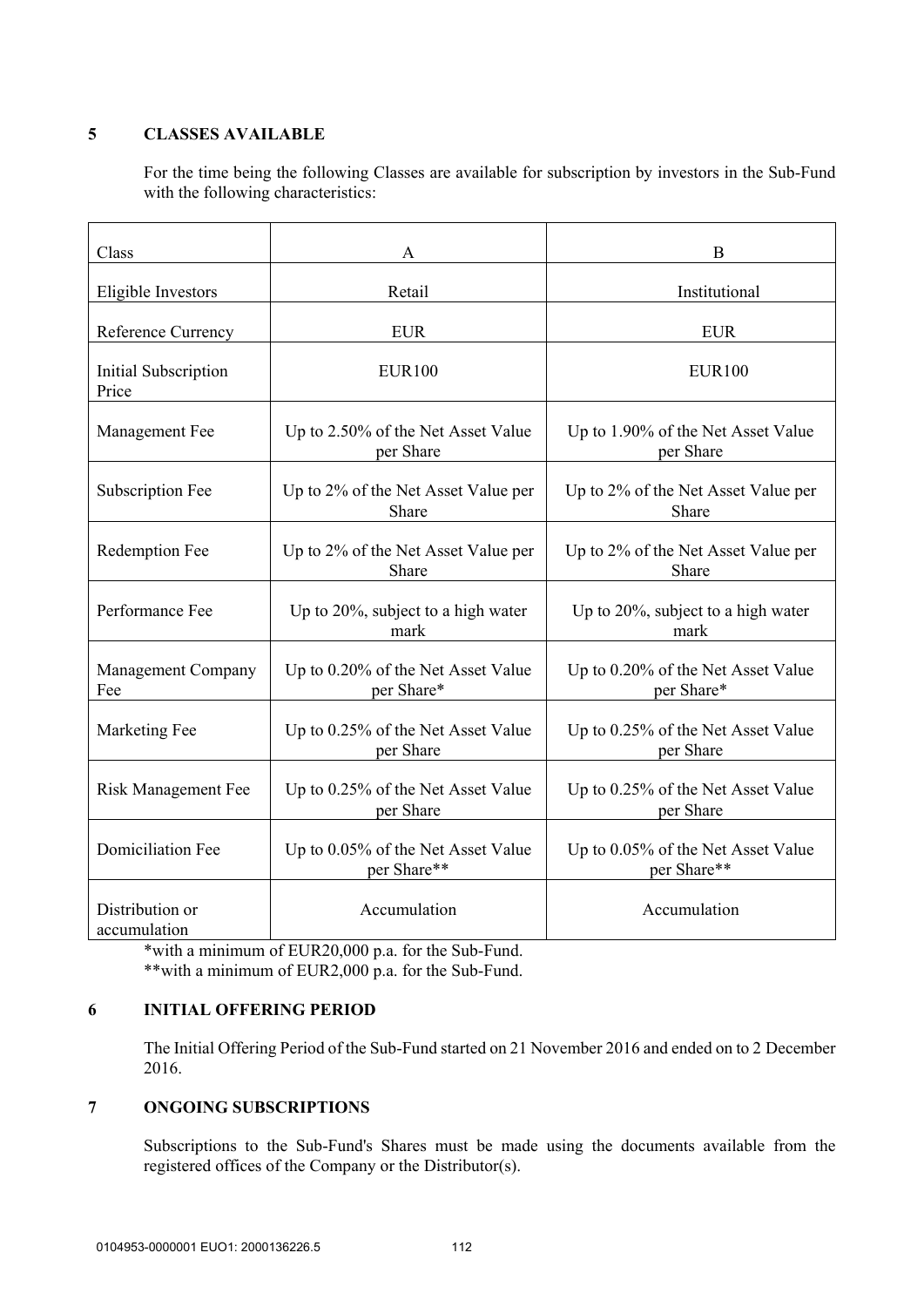Subscriptions for Shares are accepted on each Valuation Day. Applications for subscriptions must be received by the Administrative Agent not later than 6.00 p.m. (Luxembourg time) 1 (one) Business Day before the relevant Valuation Day. Applications received after that time will be processed on the next Valuation Day.

Payments for subscriptions must be received in EUR, 3 (three) Business Days after the relevant Valuation Day.

A Subscription Fee as set out under Section 5 of this Special Section may be levied upon subscription for Shares of the Sub-Fund.

# **8 REDEMPTION**

Shares in the Sub-Fund may be redeemed on each Valuation Day. Redemption requests must be sent in writing to the Administrative Agent or the Distributor(s). Redemption requests must be received by the Administrative Agent no later than 6.00 p.m. (Luxembourg time) 1 (one) Business Day before the relevant Valuation Day. Redemption requests received after this deadline will be processed on the next following Valuation Day.

Redemptions will be paid by the Depositary in EUR within 3 (three) Business Days after the relevant Valuation Day.

A Redemption Fee as set out under Section 5 of this Special Section may be levied upon redemptions of Shares of the Sub-Fund. Redemption proceeds may be converted into any freely convertible currency at a Shareholder's request and at his own expense.

#### **9 CONVERSION**

Conversion requests must be received by the Administrative Agent no later than 6.00 p.m. (Luxembourg time) 1 (one) Business Day before the relevant Valuation Day. Conversion requests received after this deadline will be processed on the next following Valuation Day.

No Conversion Fee will be levied to cover conversion costs.

### **10 REMUNERATION OF THE MANAGEMENT COMPANY**

The Management Company will be entitled to receive a Management Fee payable monthly in arrears and accrued with every NAV calculation on the assets of the Sub-Fund, a Management Company Fee, a Marketing Fee, a Risk Management Fee as well as a Performance Fee as set out under Section 11 below. The Management Company will remunerate the Distributors out of the Management Fee.

### **11 PERFORMANCE FEE**

#### **Since 1 April 2019, the performance fee calculation is as follows:**

The Management Company will be entitled to receive from the Sub-Fund a performance fee (the **Performance Fee**) calculated, and accrued daily as an expense of the relevant Class, over the relevant Performance Period. The Performance Fee will be equivalent to such percentage as set out under Section 5 above of the increase in the Net Asset Value per Share of the relevant Class multiplied by the number of Shares outstanding in that Class, in respect of each Performance Period subject to a high water mark.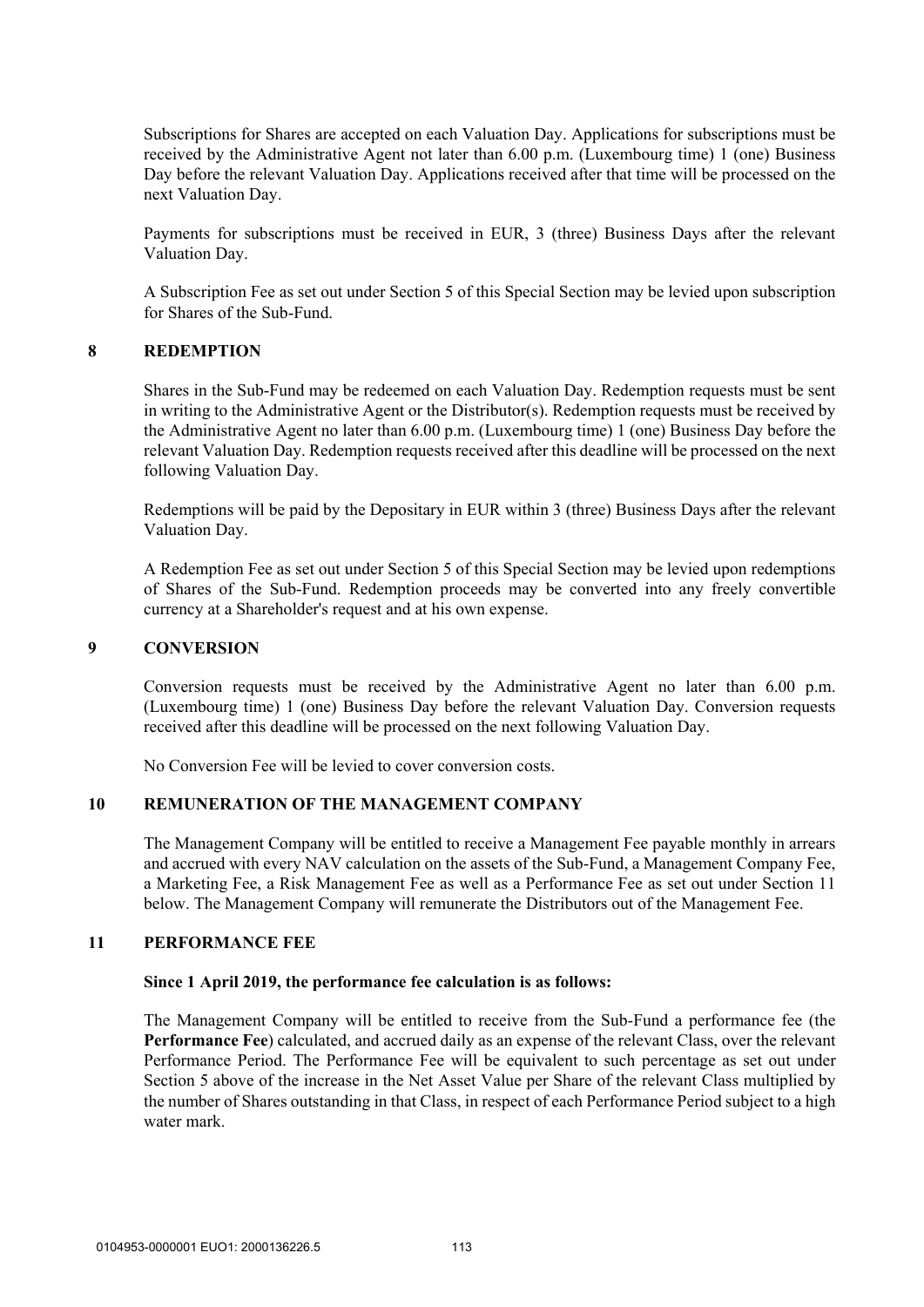Each fiscal year will be a **Performance Period**, except the first Performance Period that will start on the first Business Day of the Initial Offering Period of the relevant Class and end on the following 31 December.

The Performance Fee is subject to a high water mark which ensures that investors will not be charged a Performance Fee until any previous losses are recovered.

The high water mark is the greater of:

- (a) the last highest Net Asset Value per Share at the end of the Performance Period on which a Performance Fee has been paid in respect of a Class; and
- (b) the Initial Subscription Price of the relevant Class.

The Performance Fee is calculated on the basis of the NAV after deduction of all expenses, liabilities (but not the Performance Fee), and is adjusted to take account of all subscriptions, redemptions, dividends and distributions.

Provision will be made for the Performance Fee on each Valuation Day. If the NAV per Share decreases during the Performance Period, the provisions made in respect of the Performance Fee will be reduced accordingly. If these provisions fall to zero, no Performance Fee will be payable. No provision for the Performance Fee will be made if the Net Asset Value is lower than the high water mark.

If Shares are redeemed on a date other than that on which a Performance Fee is paid while provision has been made for Performance Fees, the Performance Fees for which a provision has been made and which are attributable to the Shares redeemed will be paid at the end of the period even if a provision for Performance Fees is no longer made at that date. Gains which have not been realised may be taken into account in the calculation and payment of Performance Fees.

In case of subscription, the Performance Fee calculation is adjusted to avoid that this subscription impacts the amount of Performance Fee accruals. To perform this adjustment, the outperformance of the NAV per Share against the high water mark until the subscription date is not taken into account in the Performance Fee calculation. This adjustment amount is equal to the product of the number of subscribed Shares by the positive difference between the subscription price and the high water mark at the date of the subscription. This cumulated adjustment amount is used in the Performance Fee calculation until the end of the relevant period and is adjusted in case of subsequent redemptions during the period.

In the event that a Shareholder redeems Shares prior to the end of a Performance Period, any accrued but unpaid Performance Fee in respect of such Shares will be kept and paid to the Management Company at the end of the relevant Performance Period.

# **However, the High Water Mark will be reset after each two (2) Performance Period after the launch of the relevant Class, if the NAV per Share is below the High Water Mark.**

### **12 RISK MANAGEMENT**

The Sub-Fund will use the commitment approach to monitor its global exposure.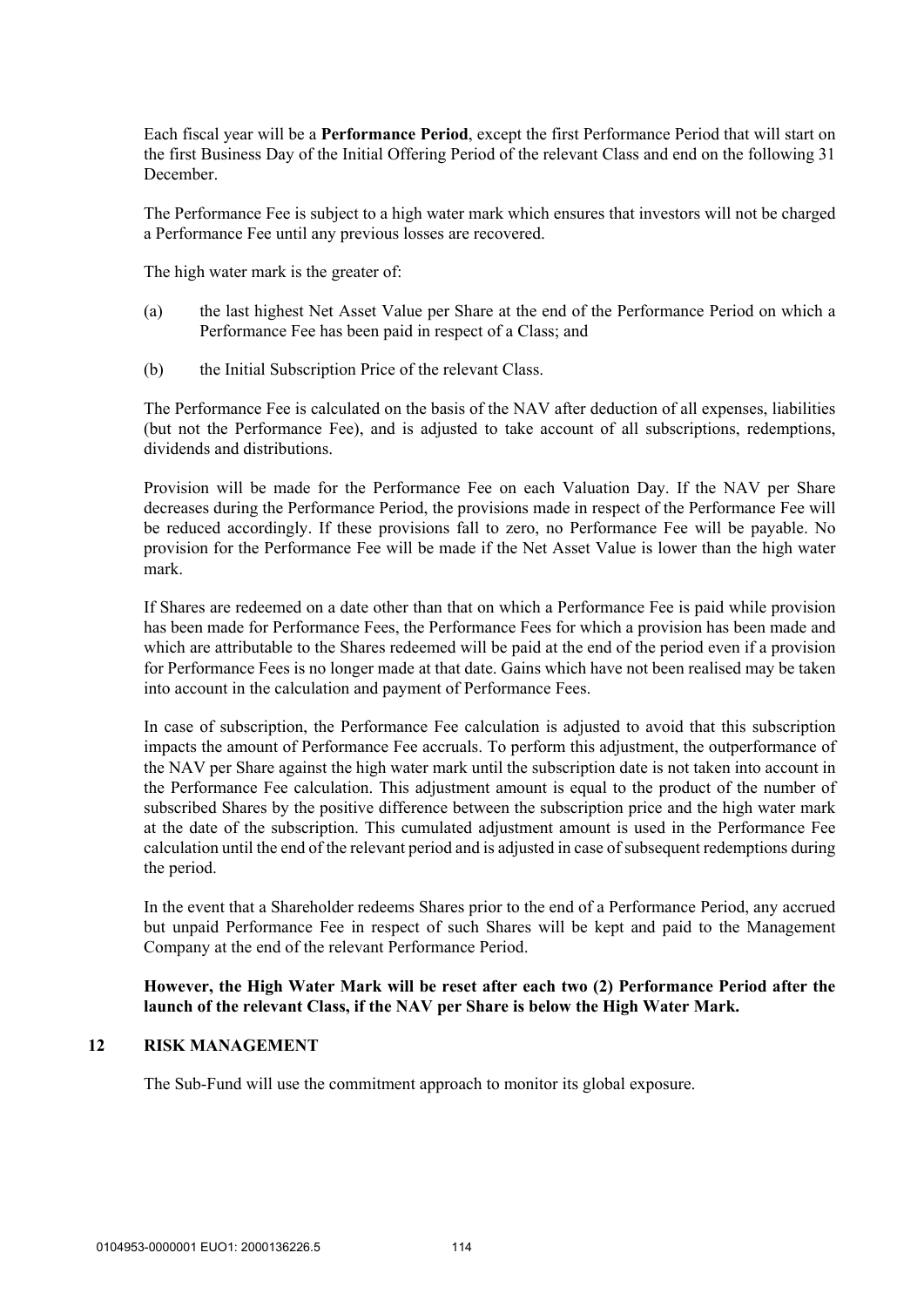# **13 PROFILE OF THE TYPICAL INVESTOR**

The Sub-Fund is oriented towards investors with medium risk inclination interested in medium-term returns, fully aware of the possibility of temporary capital losses associated to the relevant target companies.

Shareholders should note that the value of their investment could fall as well as rise and they should accept that there is no guarantee that they will recover their initial investment.

# **14 SPECIFIC RISK FACTORS**

Before making an investment decision with respect to this Sub-Fund, prospective investors should carefully consider the risks of investing set out in Section 7 of the General Section and the following risk:

### **Investments in target UCIs**

The Sub-Fund will make substantial investments in target UCIs. The Shareholders of the Sub-Fund is exposed to a possible duplication of management fees charged to the Sub-Fund and the target UCIs concerned.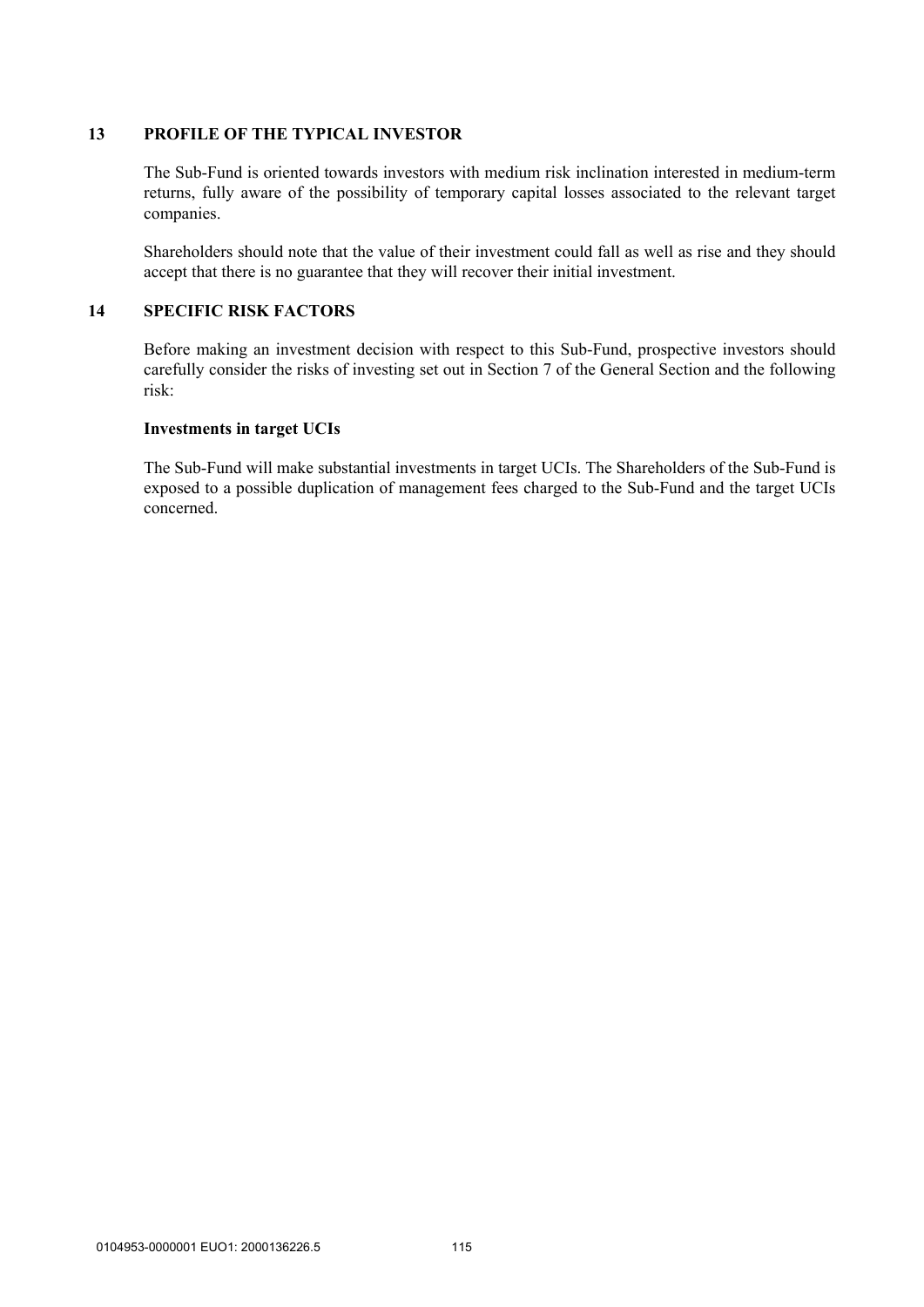### **SPECIAL SECTION 9 - ZEUS CAPITAL SICAV – ALTERNATIVE BIOTECH**

This Special Section is valid only if accompanied by the General Section of the Prospectus. This Special Section refers only to Zeus Capital SICAV – Alternative Biotech (the **Sub-Fund**).

#### **1 OBJECTIVES AND INVESTMENT POLICY**

The investment objective of the Sub-Fund is to provide investors with consistent absolute returns independent of global equity markets. The Sub-Fund will mainly invest in US markets with a focus on the Biotech sector. The Sub-Fund follows an equity market neutral approach, with a long/short investment strategy through the use of traditional long positions and/or synthetic long and short positions.

The Sub-Fund will primarily gain both long and short exposure to equities. The Management Company will determine a pool of equity with potential in the US biotechnology and/or health sectors and based on a correlation analysis between selected securities and the pool, the Management Company will select a number of target securities to be included in the portfolio universe. The Management Company will analyse the strengths and weaknesses versus the pool of selected securities to decide whether to take a long or short exposure on each such security.

For this purpose, the Sub-Fund will invest in long and/or synthetic long and short positions on equity and financial derivative instruments.

Short positions may only be taken synthetically through the use of derivative contracts. Other than the focus on the Biotech sector, there is no restriction on industry or sector diversification in respect of the companies to which the Sub-Fund may gain exposure, however it is intended that the majority of the risk exposure in the Sub-Fund will be delivered by stocks in a selection of major markets globally.

The use of financial derivative instruments is an integral part of the Sub-Fund's investment strategy. Financial derivative instruments that may be used include, but are not limited to, futures, options, contracts for differences (CFDs), forward foreign exchange contracts. No geographical or other restriction applies to the selection of the assets underlying these financial derivative instruments provided the underlying assets are instruments that are consistent with the Sub-Fund's investment policy, such as equities, interest rates, forward exchange rates, currencies and financial indices.

The Sub-Fund may also invest up to 10% of its net assets in collective investment schemes, which are regulated as money market Sub-Funds, for cash management purposes or which have similar investment policies to those of the Sub-Fund. The Sub-Fund may keep a range of 20% to 40% in cash or cash equivalent.

The Sub-Fund will not make use of SFT or TRS within the meaning of the SFTR.

Under exceptional circumstances, on a temporary basis and in the best interest of the Shareholders, the Sub-Fund may invest up to 100% of its net assets in cash, liquid assets or Money Market Instruments.

The Sub-Fund may also invest, on an ancillary basis (i.e., up to 49%), in equities and related securities other than those referred to in the core policy but also in money market instruments.

The Sub-Fund is actively managed, which means that the Management Company makes investment decisions with the aim of achieving the Sub-Fund's objective and investment policy. This active management includes taking decisions related to asset selection, regional allocation, sectoral views and overall market exposure.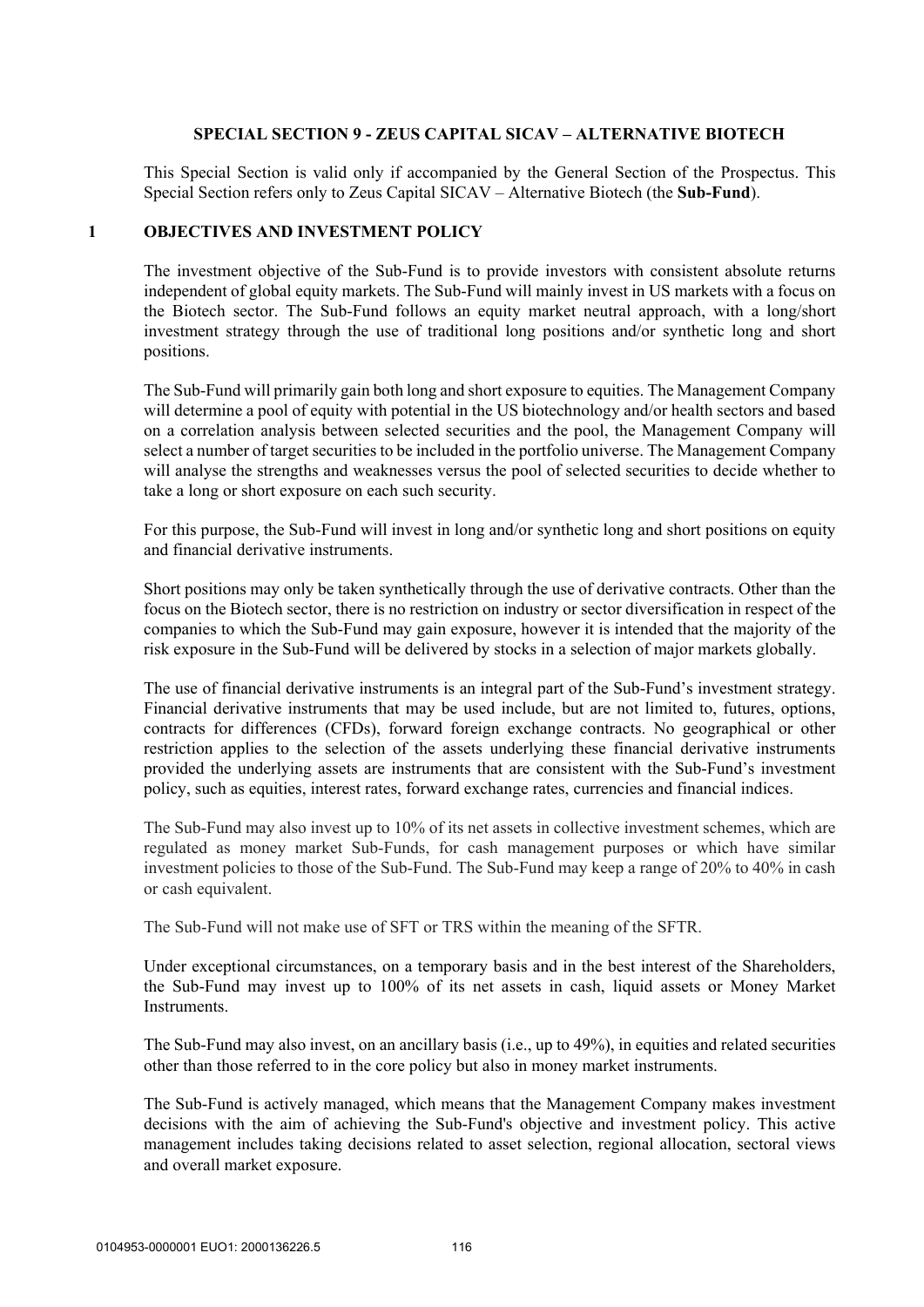# **2 REFERENCE CURRENCY**

The Reference Currency of the Sub-Fund is the United States Dollar.

# **3 TERM OF THE SUB-FUND**

The Sub-Fund has been created for an unlimited period of time.

# **4 VALUATION DAY**

The Net Asset Value of the Sub-Fund is calculated daily on each Business Day (the **Valuation Day**).

# **5 CLASSES AVAILABLE**

For the time being the following Classes are available for subscription by investors in the Sub-Fund with the following characteristics:

| Class                                | Α                                                  | B                                                  | $\mathsf{C}$                                       |
|--------------------------------------|----------------------------------------------------|----------------------------------------------------|----------------------------------------------------|
| Eligible Investors                   | Retail                                             | Institutional                                      | Retail                                             |
| Reference<br>Currency                | <b>USD</b>                                         | <b>USD</b>                                         | <b>EUR</b>                                         |
| Initial<br><b>Subscription Price</b> | <b>USD100</b>                                      | <b>USD100</b>                                      | <b>EUR100</b>                                      |
| Management Fee                       | Up to 1.60% of the Net<br>Asset Value per Share    | Up to 1.20% of the Net<br>Asset Value per Share    | Up to 1.2% of the Net<br>Asset Value per Share     |
| <b>Subscription Fee</b>              | Up to 2% of the Net<br>Asset Value per Share       | N/A                                                | N/A                                                |
| Redemption Fee                       | N/A                                                | N/A                                                | N/A                                                |
| <b>Conversion Fee</b>                | N/A                                                | N/A                                                | N/A                                                |
| Performance Fee                      | Up to $20\%$ , subject to a<br>high water mark     | Up to 20%, subject to a high<br>water mark         | Up to 20%, subject to a<br>high water mark         |
| Management<br>Company Fee            | Up to 0.20% of the Net<br>Asset Value per Share*   | Up to 0.20% of the Net<br>Asset Value per Share*   | Up to 0.20% of the Net<br>Asset Value per Share*   |
| Marketing Fee                        | Up to $0.25\%$ of the Net<br>Asset Value per Share | Up to 0.25% of the Net<br>Asset Value per Share    | Up to $0.25\%$ of the Net<br>Asset Value per Share |
| Risk Management<br>Fee               | Up to $0.25\%$ of the Net<br>Asset Value per Share | Up to $0.25\%$ of the Net<br>Asset Value per Share | Up to $0.25\%$ of the Net<br>Asset Value per Share |
| <b>Domiciliation Fee</b>             | Up to 0.05% of the Net<br>Asset Value per Share**  | Up to 0.05% of the Net<br>Asset Value per Share**  | Up to 0.05% of the Net<br>Asset Value per Share**  |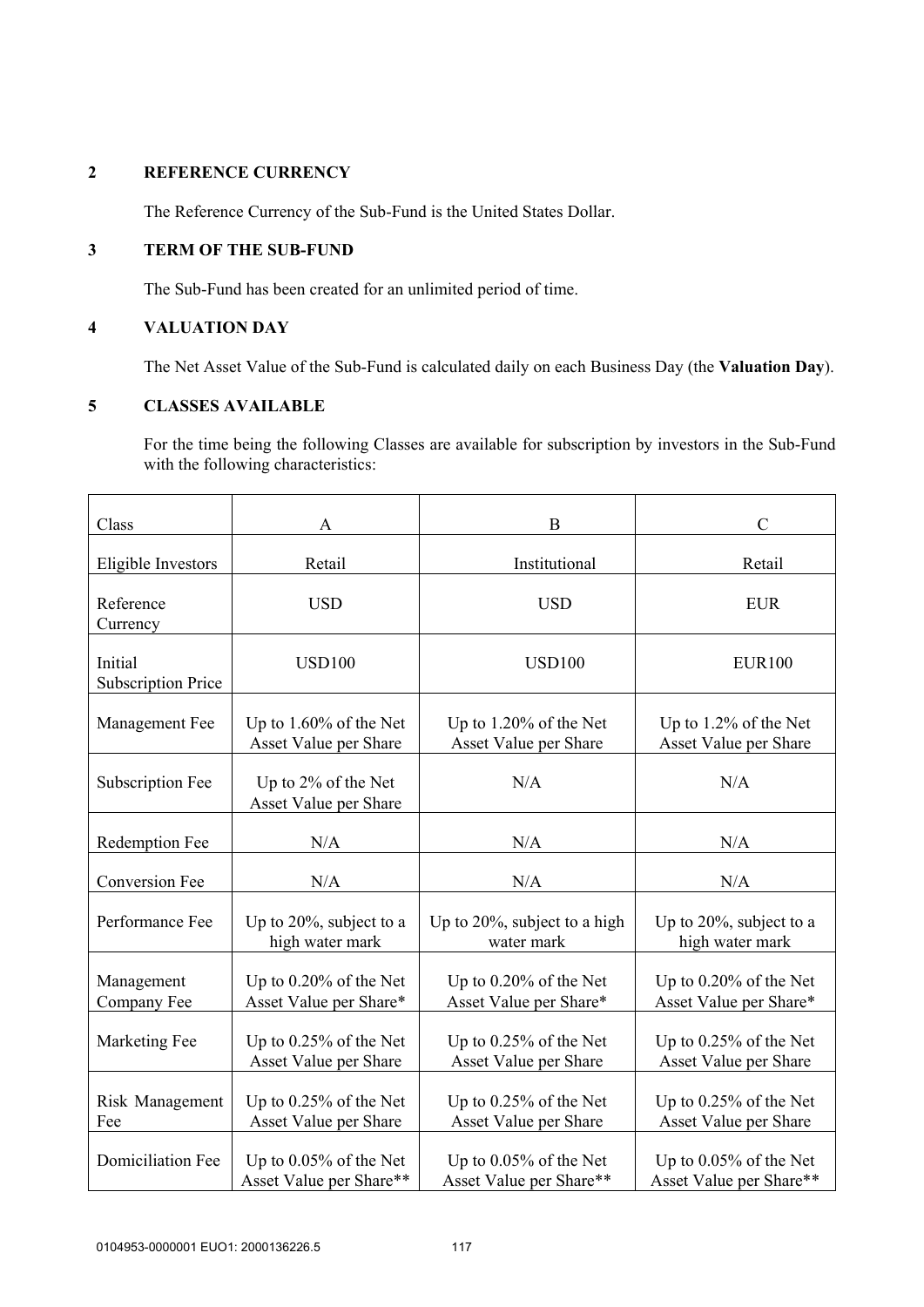| Distribution or | Accumulation | Accumulation | Accumulation |
|-----------------|--------------|--------------|--------------|
| accumulation    |              |              |              |

\*with a minimum of EUR20,000 p.a. for the Sub-Fund. \*\*with a minimum of EUR2,000 p.a. for the Sub-Fund.

### **6 INITIAL OFFERING PERIOD**

The Initial Offering Period of the Sub-Fund will start upon decision by the Board.

# **7 ONGOING SUBSCRIPTIONS**

Subscriptions to the Sub-Fund's Shares must be made using the documents available from the registered offices of the Company or the Distributor(s).

Subscriptions for Shares are accepted on each Valuation Day. Applications for subscriptions must be received by the Administrative Agent not later than 6.00 p.m. (Luxembourg time) 1 (one) Business Day before the relevant Valuation Day. Applications received after that time will be processed on the next Valuation Day.

Payments for subscriptions must be received in EUR, 3 (three) Business Days after the relevant Valuation Day.

A Subscription Fee as set out under Section 5 of this Special Section may be levied upon subscription for Shares of the Sub-Fund.

#### **8 REDEMPTION**

Shares in the Sub-Fund may be redeemed on each Valuation Day. Redemption requests must be sent in writing to the Administrative Agent or the Distributor(s). Redemption requests must be received by the Administrative Agent no later than 6.00 p.m. (Luxembourg time) 1 (one) Business Day before the relevant Valuation Day. Redemption requests received after this deadline will be processed on the next following Valuation Day.

Redemptions will be paid by the Depositary in EUR within 3 (three) Business Days after the relevant Valuation Day.

No Redemption Fee will be levied to cover redemption costs.

### **9 CONVERSION**

Conversion requests must be received by the Administrative Agent no later than 6.00 p.m. (Luxembourg time) 1 (one) Business Day before the relevant Valuation Day. Conversion requests received after this deadline will be processed on the next following Valuation Day.

No Conversion Fee will be levied to cover conversion costs.

### **10 REMUNERATION OF THE MANAGEMENT COMPANY**

The Management Company will be entitled to receive a Management Fee payable quarterly in arrears and accrued with every NAV calculation on the assets of the Sub-Fund, a Management Company Fee, a Marketing Fee, a Risk Management Fee as well as a Performance Fee as set out under Section 11 below. The Management Company will remunerate the Distributors out of the Management Fee.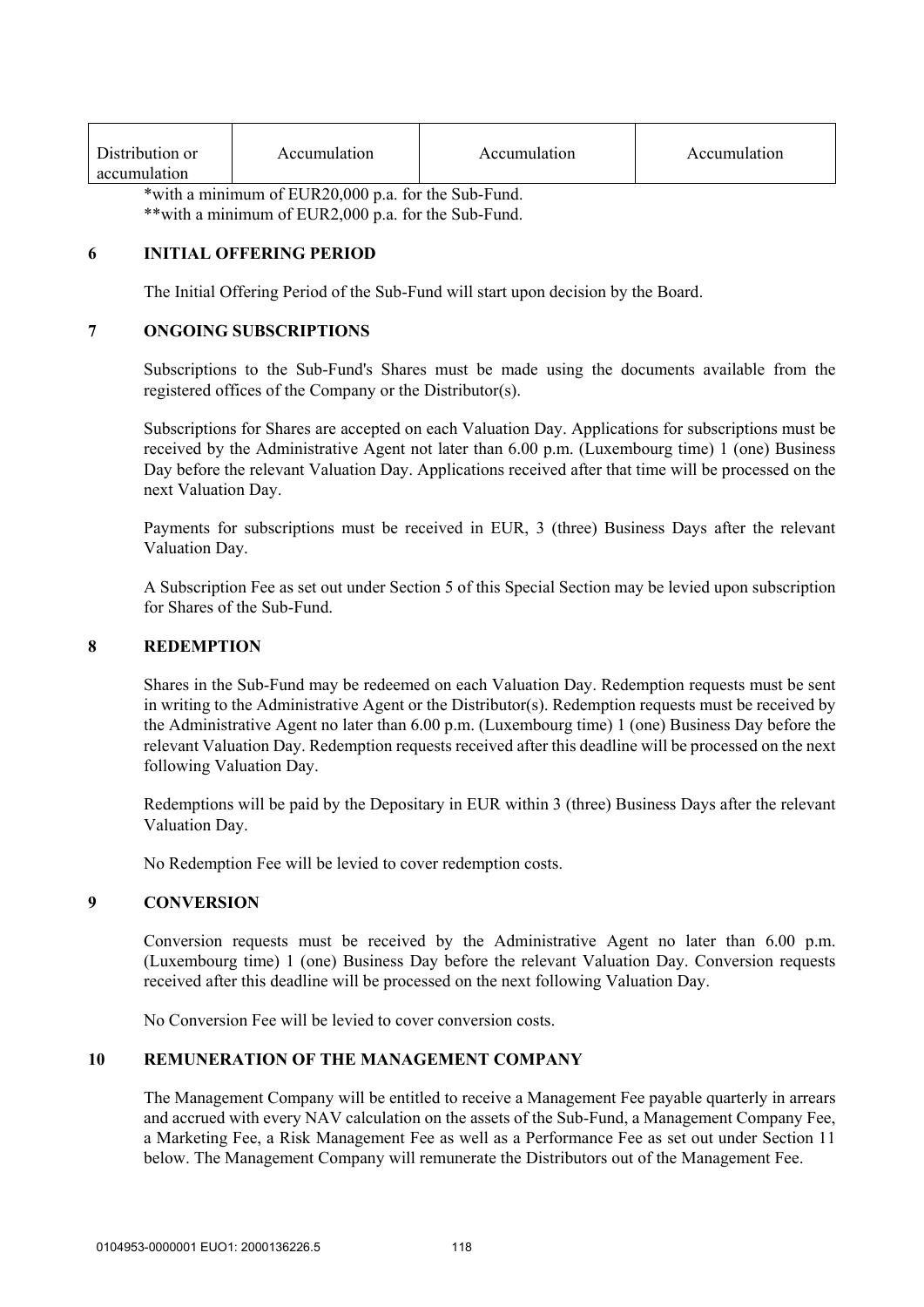## **11 PERFORMANCE FEE**

The Management Company will be entitled to receive from the Sub-Fund a performance fee (the **Performance Fee**) calculated, and accrued daily as an expense of the relevant Class, over the relevant Performance Period. The Performance Fee will be equivalent to such percentage as set out under Section 5 above of the increase in the Net Asset Value per Share of the relevant Class multiplied by the number of Shares outstanding in that Class, in respect of each Performance Period subject to a high water mark.

Each fiscal year will be a **Performance Period**, except the first Performance Period that will start on the first Business Day of the Initial Offering Period of the relevant Class and end on the following 31 December.

The Performance Fee is subject to a high water mark which ensures that investors will not be charged a Performance Fee until any previous losses are recovered.

The high water mark is the greater of:

- (c) the last highest Net Asset Value per Share at the end of the Performance Period on which a Performance Fee has been paid in respect of a Class; and
- (d) the Initial Subscription Price of the relevant Class.

The Performance Fee is calculated on the basis of the NAV after deduction of all expenses, liabilities (but not the Performance Fee), and is adjusted to take account of all subscriptions, redemptions, dividends and distributions.

Provision will be made for the Performance Fee on each Valuation Day. If the NAV per Share decreases during the Performance Period, the provisions made in respect of the Performance Fee will be reduced accordingly. If these provisions fall to zero, no Performance Fee will be payable. No provision for the Performance Fee will be made if the Net Asset Value is lower than the high water mark.

If Shares are redeemed on a date other than that on which a Performance Fee is paid while provision has been made for Performance Fees, the Performance Fees for which a provision has been made and which are attributable to the Shares redeemed will be paid at the end of the period even if a provision for Performance Fees is no longer made at that date. Gains which have not been realised may be taken into account in the calculation and payment of Performance Fees.

In case of subscription, the Performance Fee calculation is adjusted to avoid that this subscription impacts the amount of Performance Fee accruals. To perform this adjustment, the outperformance of the NAV per Share against the high water mark until the subscription date is not taken into account in the Performance Fee calculation. This adjustment amount is equal to the product of the number of subscribed Shares by the positive difference between the subscription price and the high water mark at the date of the subscription. This cumulated adjustment amount is used in the Performance Fee calculation until the end of the relevant period and is adjusted in case of subsequent redemptions during the period.

In the event that a Shareholder redeems Shares prior to the end of a Performance Period, any accrued but unpaid Performance Fee in respect of such Shares will be kept and paid to the Management Company at the end of the relevant Performance Period.

# **However, the High Water Mark will be reset after each two (2) Performance Period after the launch of the relevant Class, if the NAV per Share is below the High Water Mark.**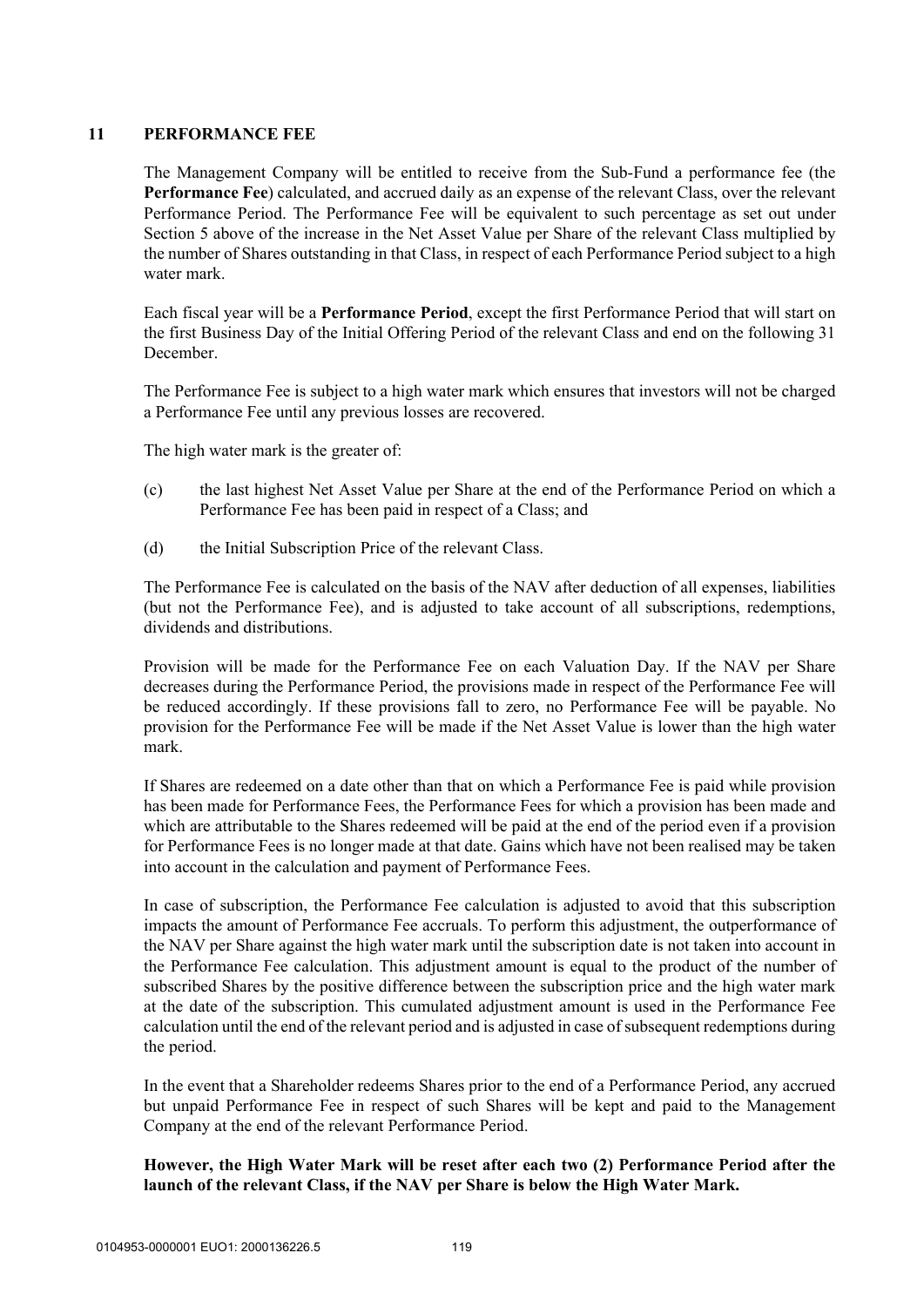### **12 RISK MANAGEMENT**

The Sub-Fund will use the absolute VaR approach to monitor its global exposure. The VaR of the Sub-Fund's portfolio will not exceed 20% of the Sub-Fund's Net Asset Value.

The expected leverage of the Sub-Fund (calculated as the sum of the notionals of the Derivatives used) should not exceed 350%.

# **13 PROFILE OF THE TYPICAL INVESTOR**

The Sub-Fund is oriented towards investors with medium risk inclination interested in medium or long-term returns, fully aware of the possibility of temporary capital losses associated to equity. This Sub-Fund is suitable for investors willing to invest in medium-term capital growth.

Shareholders should note that the value of their investment could fall as well as rise and they should accept that there is no guarantee that they will recover their initial investment.

# **14 SPECIFIC RISK FACTORS**

Before making an investment decision with respect to this Sub-Fund, prospective investors should carefully consider the risks of investing set out in Section 7 of the General Section and the following risk:

### **Specific risks relating to the use of financial derivative instruments**

The following only represents a limited choice of risks associated with derivatives the Sub-Funds may elect to invest in.

### *Synthetic Leverage*

The Sub-Fund's portfolio will be leveraged by using financial derivative instruments and mainly as a result of its transactions in the futures and options. A low margin deposit is required in futures trading and the low cost of carrying cash positions permit a degree of leverage, which may result in exaggerated profits or losses to an investor. A relatively small price movement in a futures position or the underlying instrument may result in substantial losses to the Sub-Fund resulting in a similar decline to the Net Asset Value per Share. The writer of an option is subject to the risk of loss resulting from the difference between the premium received for the option and the price of the futures contract or security underlying the option which the writer must purchase or deliver upon exercise of the option.

### *Risks of options trading*

In seeking to enhance performance or hedge assets, the Sub-Fund may use options. Both the purchasing and selling of call and put options entail risks. Although an option buyer's risk is limited to the amount of the purchase price of the option, an investment in an option may be subject to greater fluctuation than an investment in the underlying securities. In theory, an uncovered call writer's loss is potentially unlimited, but in practice the loss is limited by the term of existence of the call. The risk for a writer of a put option is that the price of the underlying security may fall below the exercise price.

## *Call options*

There are risks associated with the sale and purchase of call options. The seller (writer) of a call option that is covered (e.g., the writer holds the underlying security) assumes the risk of a decline in the market price of the underlying security below the purchase price of the underlying security offset by the gain by the premium received if the option expires out of the money, and gives up the opportunity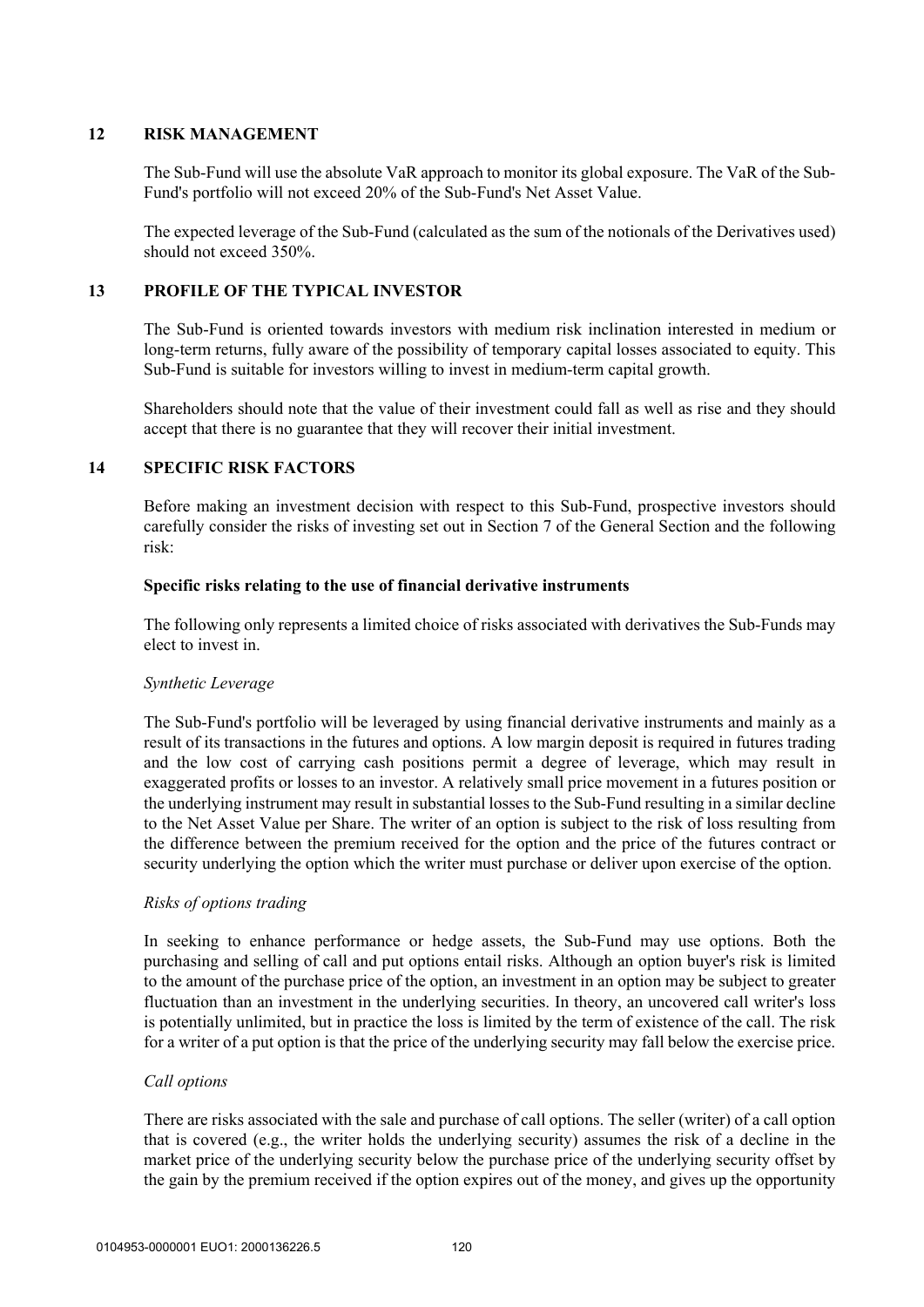for gain on the underlying security above the exercise price of the option. If the seller of the call option owns a call option covering an equivalent number of shares with an exercise price equal to or less than the exercise price of the call written, the position is "fully hedged" if the option owned expires at the same time or later than the option written. The seller of an uncovered, unhedged call option assumes the risk of a theoretically unlimited increase in the market price of the underlying security above the exercise price of the option. The buyer of a call option assumes the risk of losing its entire investment in the call option. If the buyer of the call sells short the underlying security, the loss on the call will be offset in whole or in part by any gain on the short sale of the underlying security (if the market price of the underlying security declines).

#### *Put options*

There are risks associated with the sale and purchase of put options. The seller (writer) of a put option that is covered (e.g., the writer has a short position in the underlying security) assumes the risk of an increase in the market price of the underlying security above the sale price of the short position of the underlying security offset by the premium if the option expires out of the money, and thus the gain in the premium, and the option seller gives up the opportunity for gain on the underlying security below the exercise price of the option. If the seller of the put option owns a put option covering an equivalent number of shares with an exercise price equal to or greater than the exercise price of the put written, the position is "fully hedged" if the option owned expires at the same time or later than the option written. The seller of an uncovered, unhedged put option assumes the risk of a decline in the market price of the underlying security to zero.

The buyer of a put option assumes the risk of losing his entire investment in the put option. If the buyer of the put holds the underlying security, the loss on the put will be offset in whole or in part by any gain on the underlying security.

### *Investing in futures is volatile and involves a high degree of leverage*

Futures markets are highly volatile markets. The profitability of the Sub-Fund will partially depend on the ability of the Board, the Management Company or the Investment Manager to make a correct analysis of the market trends, influenced by governmental policies and plans, international political and economic events, changing supply and demand relationships, acts of governments and changes in interest rates. In addition, governments may from time to time intervene on certain markets, particularly currency markets. Such interventions may directly or indirectly influence the market. Given that only a small amount of margin is required to trade on futures markets, the operations of the managed futures portion of the Sub-Fund will be characterised by a high degree of leverage. As a consequence, a relatively small variation of the price of a futures contract may result in substantial losses for the Sub-Fund and a correlated reduction of the Net Asset Value of the Shares of the Sub-Fund.

#### *Futures markets may be illiquid*

Most futures markets limit fluctuation in futures contracts prices during a single day. When the price of a futures contract has increased or decreased by an amount equal to the daily limit, positions can be neither taken nor liquidated unless the Board, the Management Company or the Investment Manager are willing to trade at or within the limit. In the past futures contracts prices have exceeded the daily limit for several consecutive days with little or no trading. Similar occurrences could prevent the Sub-Fund from promptly liquidating unfavourable positions and thus subject the Sub-Fund to substantial losses. In addition, even if the prices do not get close to such limits, the Sub-Fund may be in a position not to obtain satisfying prices if the volumes traded on the market are insufficient to meet liquidation requests. It is also possible that a stock exchange suspends the listing of a particular contract, instructs the immediate liquidation of the contract or limits transactions on a contract to the sole transactions against delivery.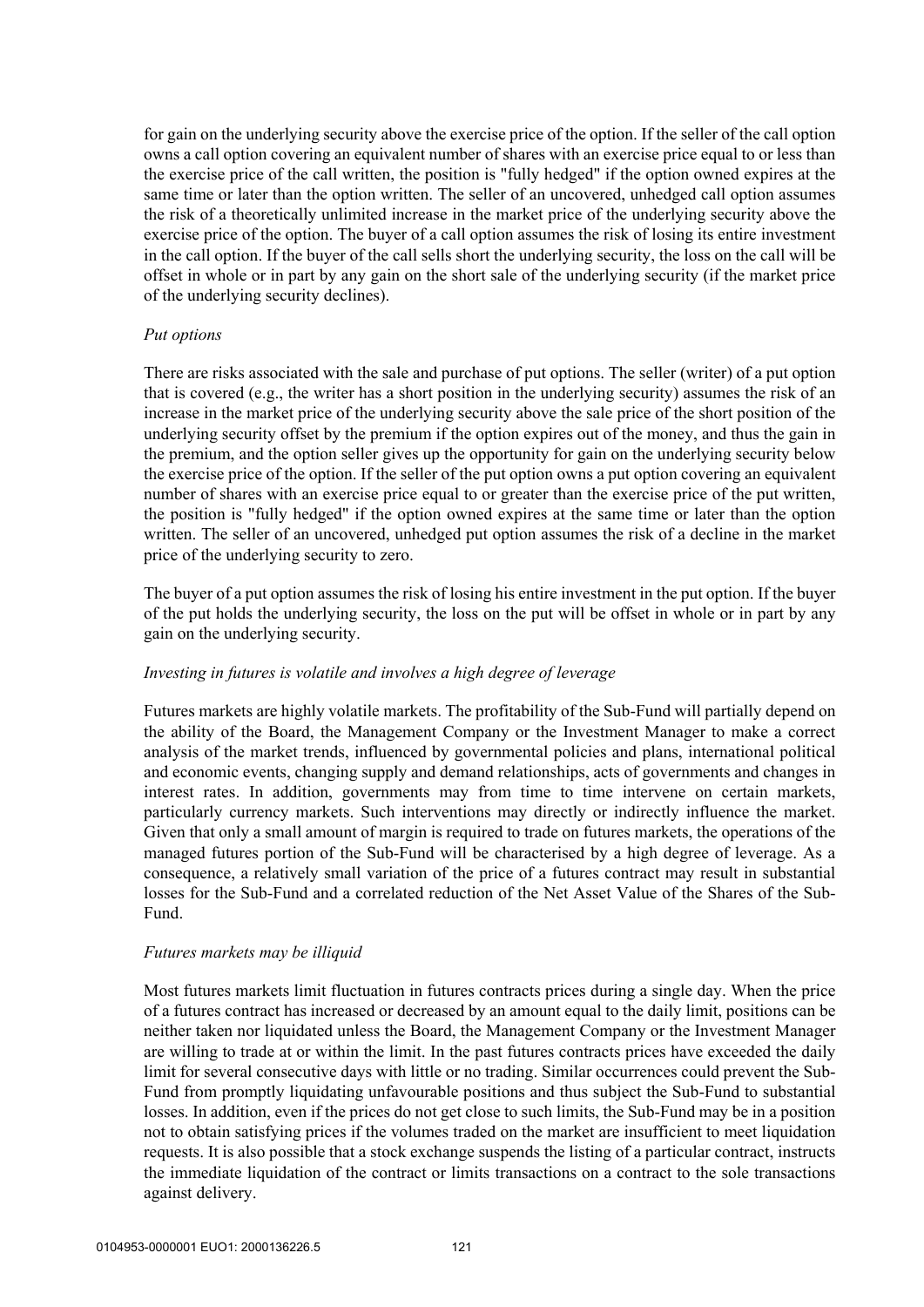#### *Contracts for differences*

The Sub-fund may have an exposure in CFDs. CFDs are synthetic instruments which mirror the profit (or loss) effect of holding (or selling) equities directly without buying the actual securities themselves. A CFD on a company's shares will specify the price of the shares when the contract was started. The contract is an agreement to pay out cash on the difference between the starting share price and the share price when the contract is closed. Accordingly, under such an instrument the Sub-fund will make a profit if it has a purchase position and the price of the underlying security rises (and make a loss if the price of the underlying security falls). Conversely if the Sub-fund has a sale position, it will make a profit if the price of the underlying security falls (and make a loss if the price of the underlying security rises). As part of the normal market terms of trade the Company must comply with market participants terms and conditions and in particular initial margin has to be paid to cover potential losses (on set up) and variation margin on adverse price movements (during the term of the CFD). In addition it should be noted the Sub-fund could suffer losses in event of the CFD issuer's default or insolvency.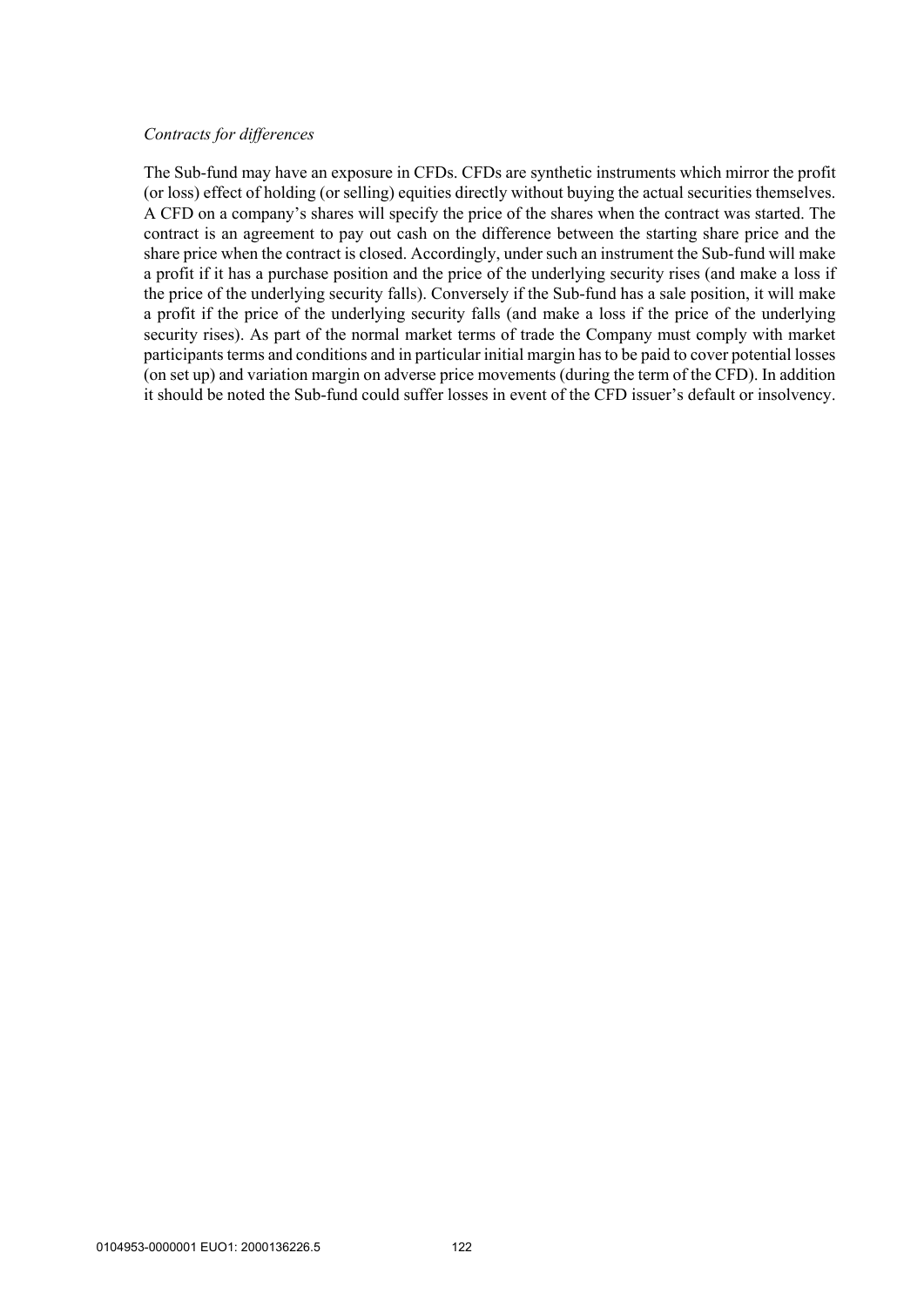# **SPECIAL SECTION 10 - ZEUS CAPITAL SICAV – GLOBAL ALLOCATION**

This Special Section is valid only if accompanied by the General Section of the Prospectus. This Special Section refers only to Zeus Capital SICAV – Global Allocation (the **Sub-Fund**).

#### **1 OBJECTIVES AND INVESTMENT POLICY**

The investment objective of the Sub-Fund is to achieve capital growth by implementing a highly flexible investment strategy. The Sub-Fund will invest:

- at least 51% of its net assets in Transferable Securities (i.e., equities and bonds, including fixed or floating rates bonds, convertible bonds, zero-coupons, government, treasury and Exchange Traded Notes (ETNs)), the choice of bonds will be based on different factors, including, but not limited to, a minimum composite Bloomberg rating (COMP) of a B- or an equivalent rating from other rating agencies, (up to 45% of the Sub-Fund's net assets may be invested in non-investment grade bonds including high-yield securities);
- up to 10% of its total net assets in Exchange Traded Notes (**ETNs**), qualifying as Transferable Securities in accordance with article 2 of the 2008 Regulation and provided there is no embedded derivative as per the meaning of article 10 of the 2008 Regulation; and
- in Money Market Instruments and short term deposits (up to 12 months) denominated in EUR, GBP, CHF, USD and JPY with a limit of 10% of the Sub-Fund's Net Asset Value invested in a single issuer of Money Market Instruments or short term deposit.

The Sub-Fund may invest in financial derivative instruments for hedging purposes to the fullest extent permitted, including options, forwards, futures and/or swaps on Transferable Securities and/or other Eligible Investments.

The Sub-Fund will not make use of SFT or TRS within the meaning of the SFTR.

The Sub-Fund will not invest more than 35% of its net assets through UCITS or other UCIs in emerging countries and if the Sub-Fund invests in emerging countries, it will focus mainly on Latin America and Asia (including but not limited to South Korea, the People's Republic of China, Hong Kong, Taiwan, Japan, India, Indonesia, Vietnam, Thailand, Philippines, Malaysia, Australia, New Zealand and Singapore). Any investments in the People's Republic of China will exclusively be made through UCITS or other UCIs and be subject to the 10% limit above.

The Sub-Fund is actively managed, which means that the Management Company makes investment decisions with the aim of achieving the Sub-Fund's objective and investment policy. This active management includes taking decisions related to asset selection, regional allocation, sectoral views and overall market exposure.

The Sub-Fund may hold cash equivalents on an ancillary basis (i.e., up to 30%).

The Sub-Fund will not invest in distressed or defaulted debt securities.

# **2 REFERENCE CURRENCY**

The Reference Currency of the Sub-Fund is the Euro.

# **3 TERM OF THE SUB-FUND**

The Sub-Fund has been created for an unlimited period of time.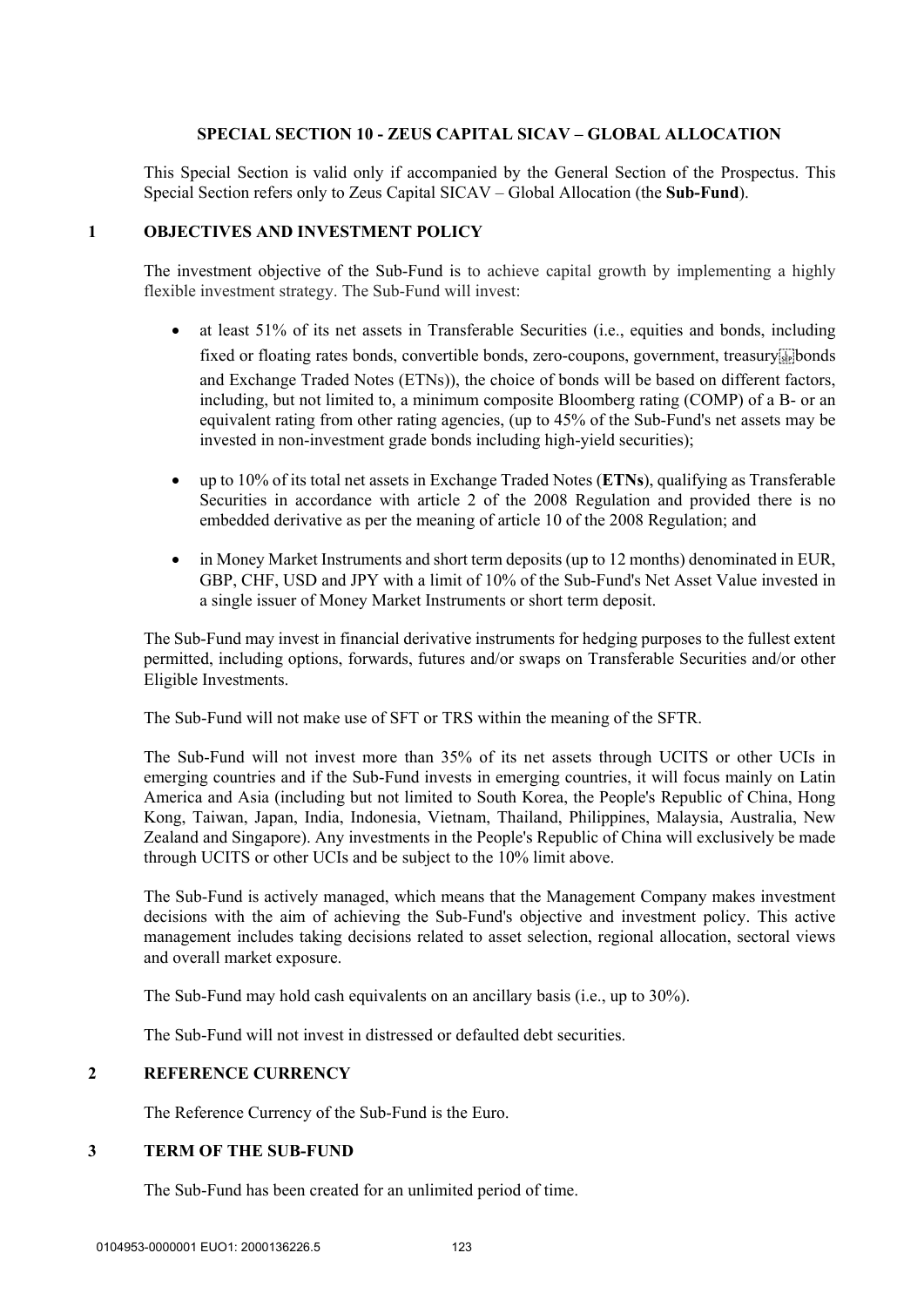# **4 VALUATION DAY**

The Net Asset Value of the Sub-Fund is calculated daily on each Business Day (the **Valuation Day**).

# **5 CLASSES AVAILABLE**

For the time being the following Classes are available for subscription by investors in the Sub-Fund with the following characteristics:

| Class                            | A                                                 | B                                                 |  |
|----------------------------------|---------------------------------------------------|---------------------------------------------------|--|
| Eligible Investors               | Retail                                            | Institutional                                     |  |
| <b>Reference Currency</b>        | <b>EUR</b>                                        | <b>EUR</b>                                        |  |
| Initial Subscription<br>Price    | <b>EUR100</b>                                     | <b>EUR100</b>                                     |  |
| Management Fee                   | Up to 2.00% of the Net Asset Value<br>per Share   | Up to 2.00% of the Net Asset Value<br>per Share   |  |
| Subscription Fee***              | Up to 2% of the Net Asset Value per<br>Share      | Up to 2% of the Net Asset Value per<br>Share      |  |
| Redemption Fee***                | Up to 2% of the Net Asset Value per<br>Share      | Up to 2% of the Net Asset Value per<br>Share      |  |
| Conversion Fee***                | Up to 2% of the Net Asset Value per<br>Share      | Up to 2% of the Net Asset Value per<br>Share      |  |
| Performance Fee                  | Up to 20%, subject to a high water<br>mark        | Up to 20%, subject to a high water<br>mark        |  |
| <b>Management Company</b><br>Fee | Up to 0.20% of the Net Asset Value<br>per Share*  | Up to 0.20% of the Net Asset Value<br>per Share*  |  |
| Marketing Fee                    | Up to 0.25% of the Net Asset Value<br>per Share   | Up to 0.25% of the Net Asset Value<br>per Share   |  |
| <b>Risk Management Fee</b>       | Up to 0.25% of the Net Asset Value<br>per Share   | Up to 0.25% of the Net Asset Value<br>per Share   |  |
| <b>Domiciliation Fee</b>         | Up to 0.05% of the Net Asset Value<br>per Share** | Up to 0.05% of the Net Asset Value<br>per Share** |  |
| Distribution or<br>accumulation  | Accumulation                                      | Accumulation                                      |  |

\*with a minimum of EUR20,000 p.a. for the Sub-Fund.

\*\*with a minimum of EUR2,000 p.a. for the Sub-Fund.

\*\*\* the Board may waive this fee at its entire discretion.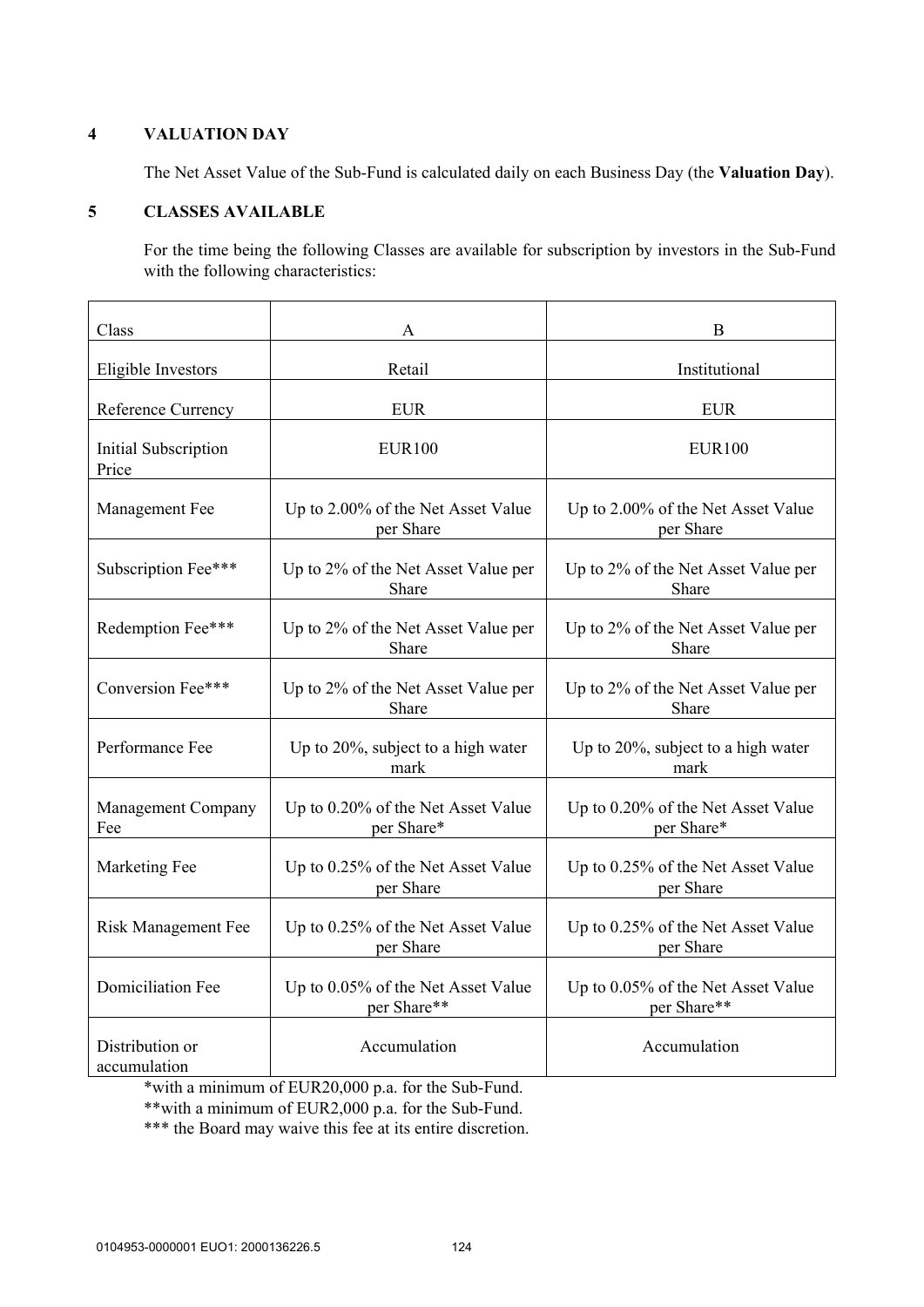### **6 INITIAL OFFERING PERIOD**

The Initial Offering Period of the Sub-Fund will start upon decision by the Board.

## **7 ONGOING SUBSCRIPTIONS**

Subscriptions to the Sub-Fund's Shares must be made using the documents available from the registered offices of the Company or the Distributor(s).

Subscriptions for Shares are accepted on each Valuation Day. Applications for subscriptions must be received by the Administrative Agent not later than 6.00 p.m. (Luxembourg time) 1 (one) Business Day before the relevant Valuation Day. Applications received after that time will be processed on the next Valuation Day.

Payments for subscriptions must be received in EUR, 3 (three) Business Days after the relevant Valuation Day.

A Subscription Fee as set out under Section 5 of this Special Section may be levied upon subscription for Shares of the Sub-Fund.

# **8 REDEMPTION**

Shares in the Sub-Fund may be redeemed on each Valuation Day. Redemption requests must be sent in writing to the Administrative Agent or the Distributor(s). Redemption requests must be received by the Administrative Agent no later than 6.00 p.m. (Luxembourg time) 1 (one) Business Day before the relevant Valuation Day. Redemption requests received after this deadline will be processed on the next following Valuation Day.

Redemptions will be paid by the Depositary in EUR within 3 (three) Business Days after the relevant Valuation Day.

No Redemption Fee will be levied to cover redemption costs.

# **9 CONVERSION**

Conversion requests must be received by the Administrative Agent no later than 6.00 p.m. (Luxembourg time) 1 (one) Business Day before the relevant Valuation Day. Conversion requests received after this deadline will be processed on the next following Valuation Day.

### **10 REMUNERATION OF THE MANAGEMENT COMPANY**

The Management Company will be entitled to receive a Management Fee payable quarterly in arrears and accrued with every NAV calculation on the assets of the Sub-Fund, a Management Company Fee, a Marketing Fee, a Risk Management Fee as well as a Performance Fee as set out under Section 11 below. The Management Company will remunerate the Distributors out of the Management Fee.

# **11 PERFORMANCE FEE**

The Management Company will be entitled to receive from the Sub-Fund a performance fee (the **Performance Fee**) calculated, and accrued daily as an expense of the relevant Class, over the relevant Performance Period. The Performance Fee will be equivalent to such percentage as set out under Section 5 above of the increase in the Net Asset Value per Share of the relevant Class multiplied by the number of Shares outstanding in that Class, in respect of each Performance Period subject to a high water mark.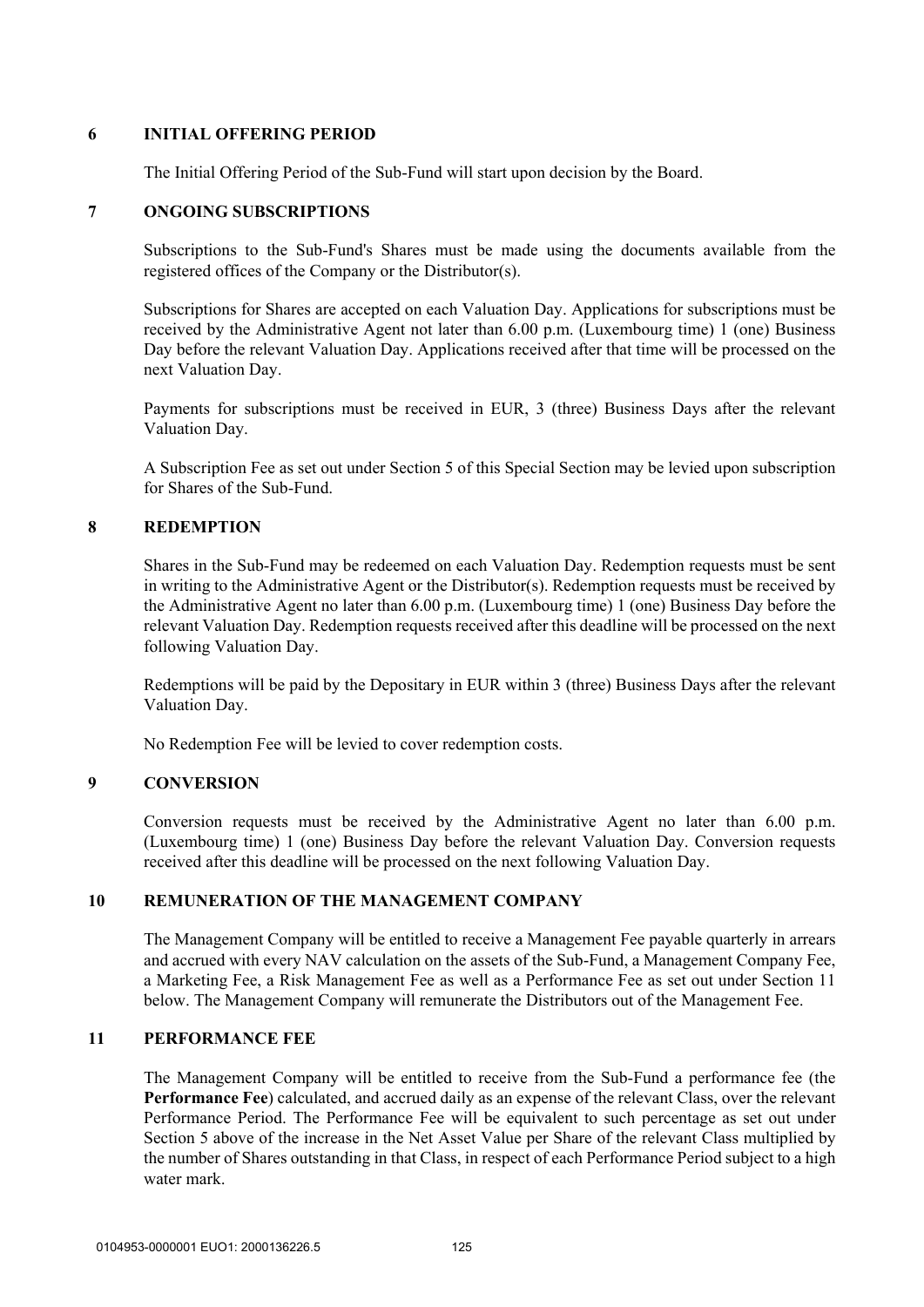Each fiscal year will be a **Performance Period**, except the first Performance Period that will start on the first Business Day of the Initial Offering Period of the relevant Class and end on the following 31 December.

The Performance Fee is subject to a high water mark which ensures that investors will not be charged a Performance Fee until any previous losses are recovered.

The high water mark is the greater of:

- (e) the last highest Net Asset Value per Share at the end of the Performance Period on which a Performance Fee has been paid in respect of a Class; and
- (f) the Initial Subscription Price of the relevant Class.

The Performance Fee is calculated on the basis of the NAV after deduction of all expenses, liabilities (but not the Performance Fee), and is adjusted to take account of all subscriptions, redemptions, dividends and distributions.

Provision will be made for the Performance Fee on each Valuation Day. If the NAV per Share decreases during the Performance Period, the provisions made in respect of the Performance Fee will be reduced accordingly. If these provisions fall to zero, no Performance Fee will be payable. No provision for the Performance Fee will be made if the Net Asset Value is lower than the high water mark.

If Shares are redeemed on a date other than that on which a Performance Fee is paid while provision has been made for Performance Fees, the Performance Fees for which a provision has been made and which are attributable to the Shares redeemed will be paid at the end of the period even if a provision for Performance Fees is no longer made at that date. Gains which have not been realised may be taken into account in the calculation and payment of Performance Fees.

In case of subscription, the Performance Fee calculation is adjusted to avoid that this subscription impacts the amount of Performance Fee accruals. To perform this adjustment, the outperformance of the NAV per Share against the high water mark until the subscription date is not taken into account in the Performance Fee calculation. This adjustment amount is equal to the product of the number of subscribed Shares by the positive difference between the subscription price and the high water mark at the date of the subscription. This cumulated adjustment amount is used in the Performance Fee calculation until the end of the relevant period and is adjusted in case of subsequent redemptions during the period.

In the event that a Shareholder redeems Shares prior to the end of a Performance Period, any accrued but unpaid Performance Fee in respect of such Shares will be kept and paid to the Management Company at the end of the relevant Performance Period.

# **However, the High Water Mark will be reset after each two (2) Performance Period after the launch of the relevant Class, if the NAV per Share is below the High Water Mark.**

### **12 RISK MANAGEMENT**

The Sub-Fund will use the commitment approach to monitor its global exposure.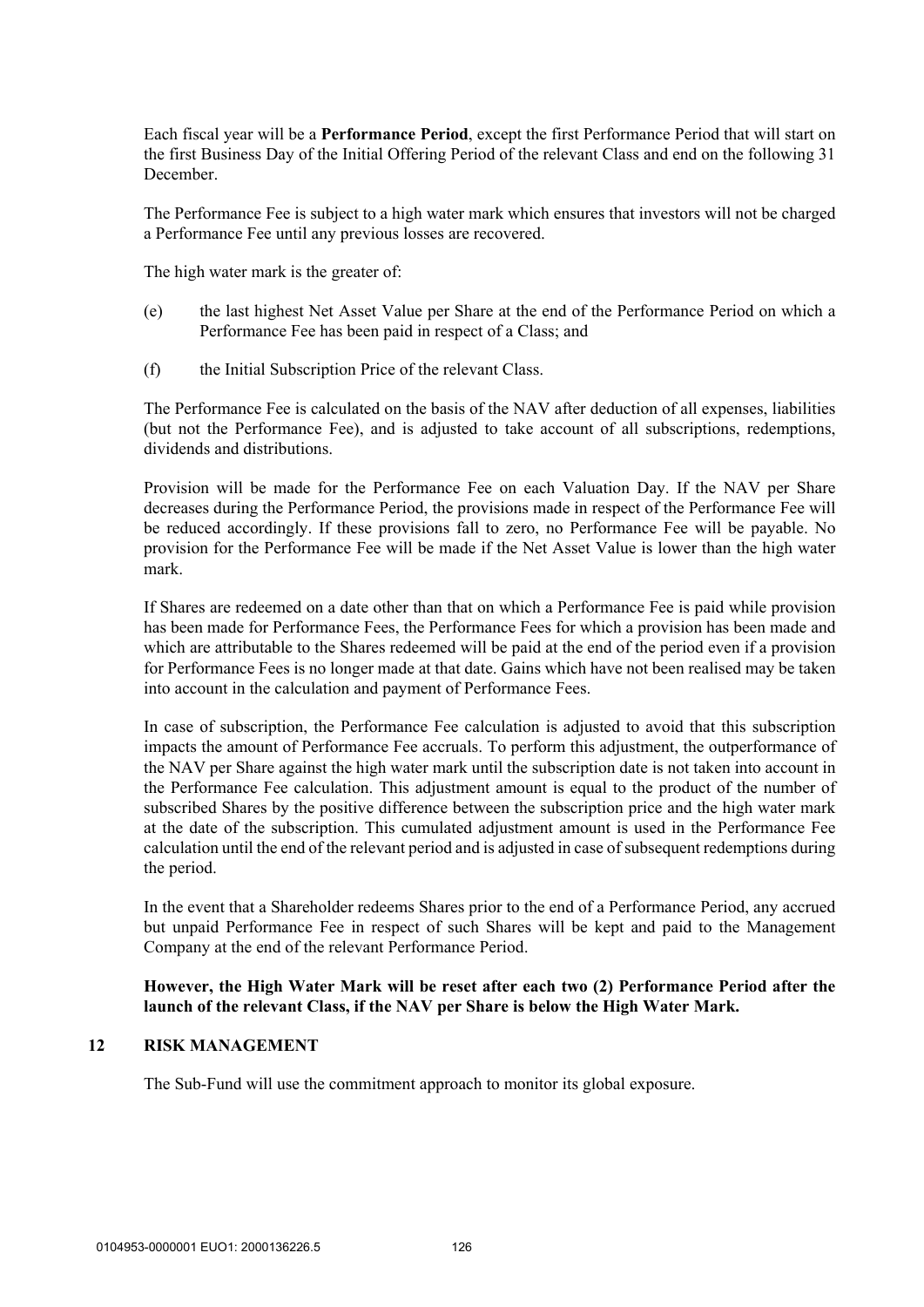## **13 PROFILE OF THE TYPICAL INVESTOR**

The Sub-Fund is oriented towards investors with medium risk inclination interested in medium or long-term returns, fully aware of the possibility of temporary capital losses. This Sub-Fund is suitable for investors willing to invest in medium-term capital growth.

Shareholders should note that the value of their investment could fall as well as rise and they should accept that there is no guarantee that they will recover their initial investment.

# **14 SPECIFIC RISK FACTORS**

Before making an investment decision with respect to this Sub-Fund, prospective investors should carefully consider the risks of investing set out in Section 7 of the General Section and the following risks:

# **High-yield securities**

The Sub-Fund may invest in bonds of issuers that do not have publicly traded equity securities, making it more difficult to hedge the risks associated with such investments (and the Sub-Fund is not required to hedge, and may choose not to do so). High-yield securities that are below investment grade or unrated face ongoing uncertainties and exposure to adverse business, financial or economic conditions which could lead to the issuer's inability to meet timely interest and principal payments. The market values of certain of these lower-rated and unrated debt securities tend to reflect individual corporate developments to a greater extent than do higher-rated securities, which react primarily to fluctuations in the general level of interest rates, and tend to be more sensitive to economic conditions than are higher-rated securities. Companies that issue such securities are often highly leveraged and may not have available to them more traditional methods of financing. It is possible that a major economic recession could disrupt severely the market for such securities and may have an adverse impact on the value of such securities. In addition, it is possible that any such economic downturn could adversely affect the ability of the issuers of such securities to repay principal and pay interest thereon and increase the incidence of default of such securities.

### **Investments in equity securities of Asian companies**

The Sub-Fund may invest in equities or other securities of issuers incorporated in, or whose business operations are in Asia and therefore additional risks may be encountered. These include:

- (a) Disclosure and accounting standards: Disclosure and regulatory standards in Asia are in many respects less stringent than standards in certain countries with more developed securities markets, and there may be less publicly available information about companies than is regularly published by or about companies in many other countries. Companies in Asia are subject to accounting standards and disclosure requirements that differ in significant respects from those applicable to companies in many countries with more developed securities markets.
- (b) Foreign Exchange controls: Some Asian governments still impose exchange controls making it impossible to freely convert local currency into other currencies. The imposition of currency controls by a government may negatively impact performance and liquidity in the Sub-Fund as capital may become trapped in the country.
- (c) Political and economic considerations: The Sub-Fund may be affected by political and economic developments in Asia, including changes in government policy, taxation and social, ethnic and religious instability. Asian economies may differ favourably or unfavourably from economies of more developed country with regards gross domestic product, rates of inflation, currency depreciation, capital reinvestment, resource self-sufficiency and balance of payments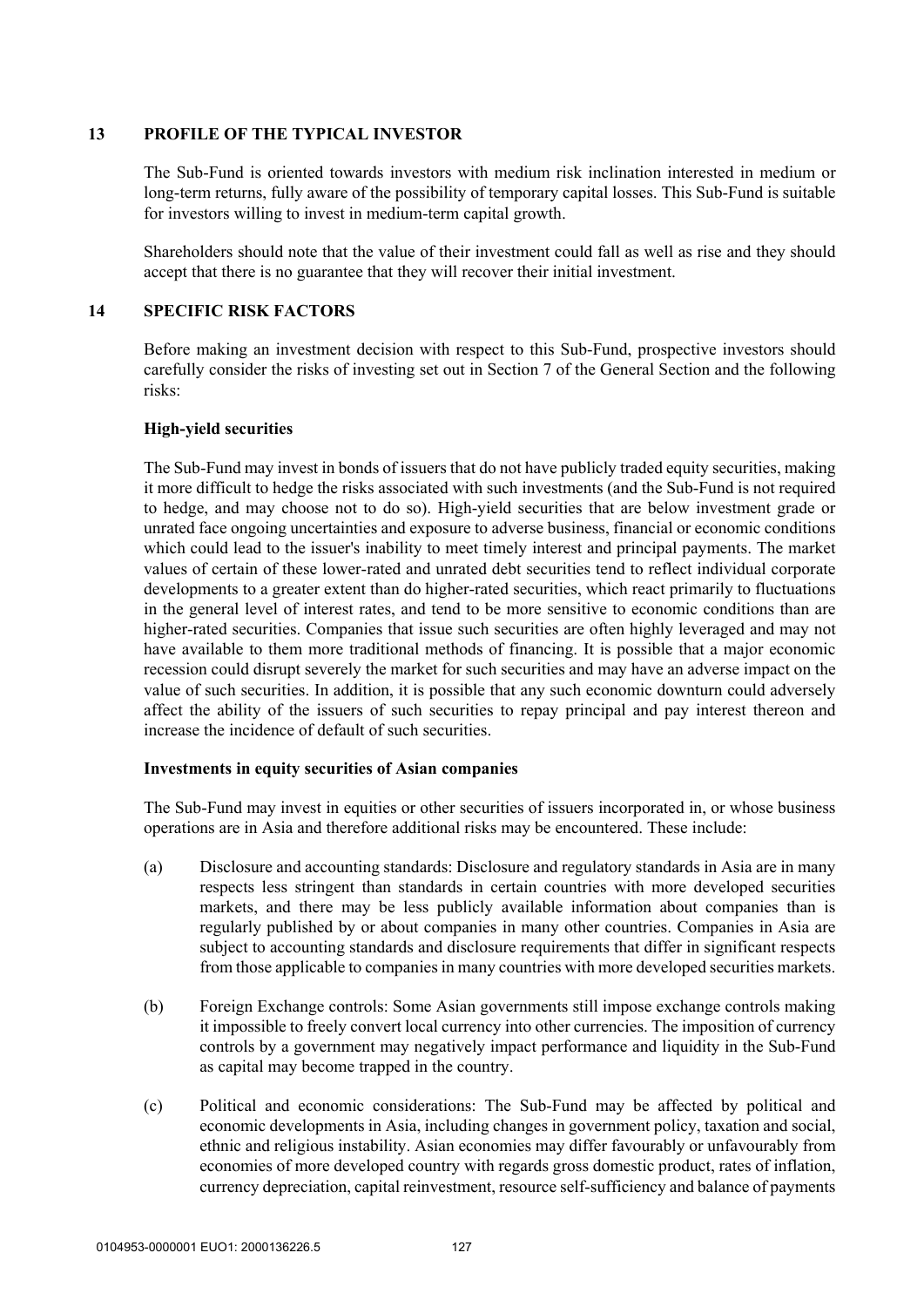position. Asian economies are heavily dependent upon international trade and, accordingly, have been and may continue to be adversely affected by trade barriers, exchange controls, and other protectionist measures imposed or negotiated by the countries with which they trade. Expropriation, confiscatory taxation, nationalisation or other developments could also adversely affect the assets of the Sub-Fund.

- (d) Regulations: Regulations in certain Asian countries under which non-resident investors, such as the Sub-Fund, can invest directly in equity and debt securities of domestic companies, are new and evolving. In addition, the supporting regulatory framework, such as applicable tax codes and foreign exchange regulations, have not yet been specifically amended or clarified with regard to their application to foreign investors and investments held by foreign investors. Therefore, these regulations and the underlying legislation may be amended, clarified, interpreted by judicial or administrative ruling or superseded in the future and such alterations could impact adversely on the Sub-Fund's operation and performance.
- (e) Securities market: Stock exchanges and markets in Asia have experienced fluctuations in the prices of securities, and no assurance can be given that such volatility will not continue in the future. Asian securities markets are undergoing a period of growth and change which may lead to difficulties in the settlement and recording of transactions and in interpreting and applying the relevant regulations. Regulatory authorities in a number of Asian countries have only relatively recently been given the power and duty to prohibit fraudulent and unfair trade practices relating to securities markets, including insider trading, and to regulate substantial acquisitions of shares and takeovers of companies.
- (f) Investments in equity securities of Asian companies involve risks due to restrictions imposed on foreign investors, counterparties, greater market volatility and lack of liquidity in certain portfolio lines. Consequently, certain shares may not be available to the Sub-Fund if the number of foreign shareholders authorised or the total investments permitted for foreign shareholders have been reached. The government of certain countries many impose restrictions or declare these shares void. Furthermore, repatriation of foreign investors' net profits, capital and dividends overseas may be restricted or require governmental approval. The Sub-Fund will only invest in these countries or sectors if it considers that the restrictions are acceptable. However, no guarantee can be given that additional restrictions will not be imposed in the future.
- (g) Certain Asian countries remain totalitarian countries with the continuing risk of nationalization, expropriation, or confiscation of property. The legal system is still developing, making it more difficult to obtain and/or enforce judgments. Further, the government could at any time alter or discontinue economic reforms Military conflicts, either internal or with other countries, are also a risk. In addition, currency fluctuations, currency convertibility and fluctuations in inflation and interest rates have had, and may continue to have, negative effects on the economy and securities markets of Asia. The government also sometimes takes actions intended to increase or decrease the values of stocks.
- (h) Asia's economic growth has historically been driven in a large degree by exports to the United States and other major export markets. Therefore, a slow-down in the global economy may have a negative impact on the continued growth of Asian economies. Political, social or economic disruptions in Asia or in other countries, including conflicts and currency devaluations, may adversely affect the values of Asian securities and thus the Sub-Fund's holdings. Asian companies may be more concentrated in particular industries or may rely on particular resources or trading partners to a greater extent than companies in certain other countries.